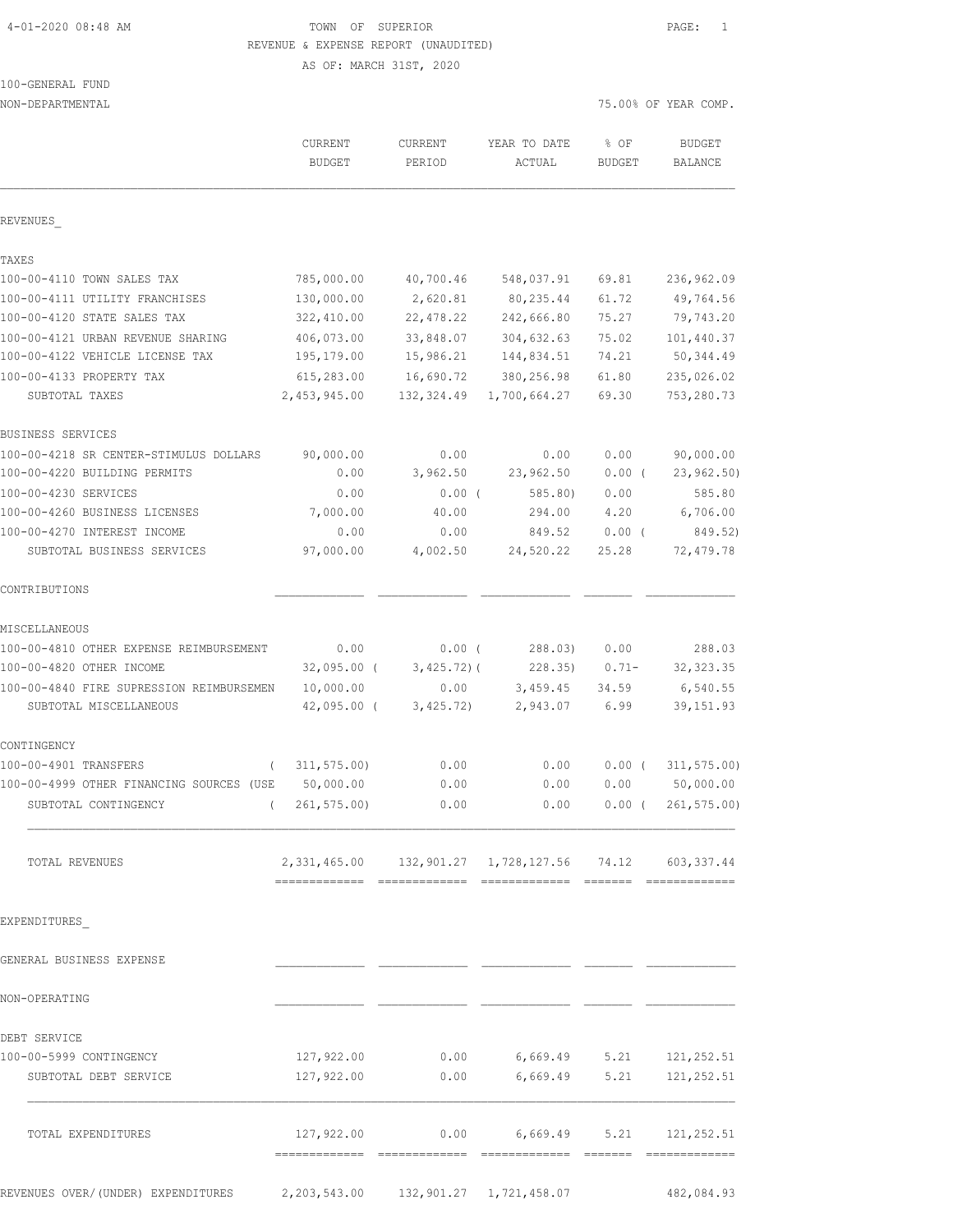| REVENUE & EXPENSE REPORT (UNAUDITED)           |                          |                            |                        |                      |                      |
|------------------------------------------------|--------------------------|----------------------------|------------------------|----------------------|----------------------|
|                                                | AS OF: MARCH 31ST, 2020  |                            |                        |                      |                      |
| 100-GENERAL FUND                               |                          |                            |                        |                      |                      |
| MAYOR AND COUNCIL                              |                          |                            |                        |                      | 75.00% OF YEAR COMP. |
|                                                | CURRENT<br><b>BUDGET</b> | CURRENT<br>PERIOD          | YEAR TO DATE<br>ACTUAL | % OF<br>BUDGET       | BUDGET<br>BALANCE    |
|                                                |                          |                            |                        |                      |                      |
| EXPENDITURES                                   |                          |                            |                        |                      |                      |
| PERSONEL                                       |                          |                            |                        |                      |                      |
| SUPPLIES                                       |                          |                            |                        |                      |                      |
| 100-01-5299 OPERATING SUPPLIES                 | 0.00                     | 0.00                       | 771.43                 | $0.00$ (             | 771.43)              |
| SUBTOTAL SUPPLIES                              | 0.00                     | 0.00                       | 771.43                 | $0.00$ (             | 771.43)              |
| UTILITIES                                      |                          |                            |                        |                      |                      |
| 100-01-5350 TELEPHONE                          | 4,500.00                 | 208.36                     | 2,403.78               | 53.42                | 2,096.22             |
| SUBTOTAL UTILITIES                             | 4,500.00                 | 208.36                     | 2,403.78               | 53.42                | 2,096.22             |
| GENERAL BUSINESS EXPENSE                       |                          |                            |                        |                      |                      |
| 100-01-5410 ADVERTISING                        | 0.00                     | 0.00                       | 2,804.78 0.00 (        |                      | 2,804.78)            |
| 100-01-5420 DUES & SUBSCRIPTIONS               | 7,000.00                 | 0.00                       | 6,586.00 94.09         |                      | 414.00               |
| 100-01-5425 CONFERENCES & TRAINING             | 2,000.00                 | 0.00                       | 8,371.59 418.58 (      |                      | 6, 371.59            |
| 100-01-5430 PRINTING                           | 0.00                     | 0.00                       | 183.52                 | $0.00$ (             | 183.52)              |
| 100-01-5470 TRAVEL                             | 8,000.00                 | 1,318.14                   | 2,260.13 28.25         |                      | 5,739.87             |
| SUBTOTAL GENERAL BUSINESS EXPENSE              | 17,000.00                | 1,318.14                   | 20,206.02 118.86 (     |                      | 3, 206.02)           |
| PROFESSIONAL SERVICES                          |                          |                            |                        |                      |                      |
| 100-01-5550 OTHER PROFESSIONAL SERVICES        | 0.00                     | 0.00                       | 3,680.86               | $0.00$ (             | 3,680.86             |
| SUBTOTAL PROFESSIONAL SERVICES                 | 0.00                     | 0.00                       | 3,680.86               | $0.00$ (             | 3,680.86             |
| TOTAL EXPENDITURES                             | 21,500.00                | 1,526.50<br>-------------- | 27,062.09              | 125.87 (<br>-------- | 5, 562, 09           |
| REVENUES OVER/(UNDER) EXPENDITURES<br>$\left($ | $21,500.00)$ (           | $1,526.50$ ) (             | 27,062.09              |                      | 5,562.09             |

4-01-2020 08:48 AM TOWN OF SUPERIOR PAGE: 2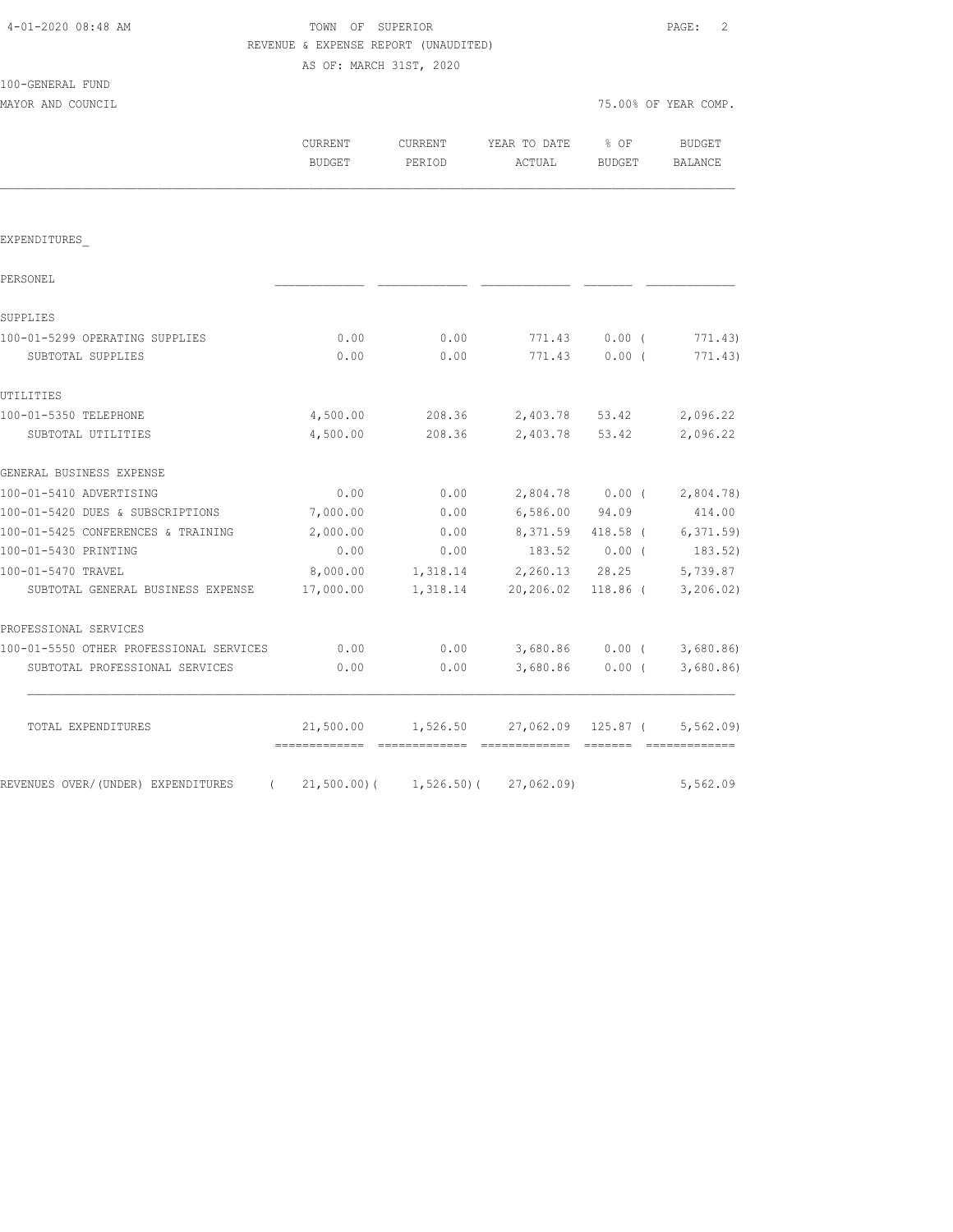| 4-01-2020 08:48 AM |  |  |  |
|--------------------|--|--|--|
|--------------------|--|--|--|

# TOWN OF SUPERIOR **Example 2010** PAGE: 3 REVENUE & EXPENSE REPORT (UNAUDITED)

AS OF: MARCH 31ST, 2020

| TOWN MANAGER                                                                     |                          |                   |                                               |                       | 75.00% OF YEAR COMP.     |  |
|----------------------------------------------------------------------------------|--------------------------|-------------------|-----------------------------------------------|-----------------------|--------------------------|--|
|                                                                                  | CURRENT<br><b>BUDGET</b> | CURRENT<br>PERIOD | YEAR TO DATE<br>ACTUAL                        | % OF<br><b>BUDGET</b> | <b>BUDGET</b><br>BALANCE |  |
|                                                                                  |                          |                   |                                               |                       |                          |  |
| EXPENDITURES                                                                     |                          |                   |                                               |                       |                          |  |
| PERSONEL                                                                         |                          |                   |                                               |                       |                          |  |
| 100-02-5100 SALARIES                                                             | 71,482.00                | 5,234.18          | 49,603.28                                     | 69.39                 | 21,878.72                |  |
| 100-02-5151 FICA                                                                 | 4,432.00                 | 324.52            | 3,075.46                                      | 69.39                 | 1,356.54                 |  |
| 100-02-5152 MEDICARE                                                             | 1,036.00                 | 75.89             | 719.21                                        | 69.42                 | 316.79                   |  |
| 100-02-5153 STATE UNEMPLOYMENT                                                   | 49.00                    | 0.00              | 52.83                                         | $107.82$ (            | 3.83)                    |  |
| 100-02-5154 WORKERS COMP INSURANCE                                               | 205.00                   | 0.00              | 0.00                                          | 0.00                  | 205.00                   |  |
| 100-02-5161 ARIZONA STATE RETIREMENT                                             | 8,535.00                 | 633.86            | 6,007.04                                      | 70.38                 | 2,527.96                 |  |
| 100-02-5162 LIFE INSURANCE                                                       | 64.00                    | 6.70              | 60.30                                         | 94.22                 | 3.70                     |  |
| 100-02-5163 HEALTH INSURANCE                                                     | 14,867.00                | 1,373.72          | 13,737.20                                     | 92.40                 | 1,129.80                 |  |
| 100-02-5164 DENTAL INSURANCE                                                     | 296.00                   | 31.58             | 284.22                                        | 96.02                 | 11.78                    |  |
| SUBTOTAL PERSONEL                                                                | 100,966.00               | 7,680.45          | 73,539.54                                     | 72.84                 | 27,426.46                |  |
| SUPPLIES                                                                         |                          |                   |                                               |                       |                          |  |
| 100-02-5299 OPERATING SUPPLIES                                                   | 0.00                     | 0.00              | 472.90                                        | $0.00$ (              | 472.90)                  |  |
| SUBTOTAL SUPPLIES                                                                | 0.00                     | 0.00              | 472.90                                        | 0.00(                 | 472.90)                  |  |
| UTILITIES                                                                        |                          |                   |                                               |                       |                          |  |
| 100-02-5350 TELEPHONE                                                            | 0.00                     | 28.76             | 568.18                                        | $0.00$ (              | 568.18                   |  |
| SUBTOTAL UTILITIES                                                               | 0.00                     | 28.76             | 568.18                                        | 0.00(                 | 568.18)                  |  |
| GENERAL BUSINESS EXPENSE                                                         |                          |                   |                                               |                       |                          |  |
| 100-02-5420 DUES & SUBSCRIPTIONS                                                 | 0.00                     | 0.00              | 230.00                                        | $0.00$ (              | 230.00)                  |  |
| 100-02-5425 CONFERENCE & TRAINING                                                | 4,000.00                 | 0.00              | 3,924.45                                      | 98.11                 | 75.55                    |  |
| 100-02-5470 TRAVEL                                                               | 1,000.00                 | 0.00              | 0.00                                          | 0.00                  | 1,000.00                 |  |
| SUBTOTAL GENERAL BUSINESS EXPENSE                                                | 5,000.00                 | 0.00              | 4,154.45                                      | 83.09                 | 845.55                   |  |
| REPAIR/MAINTENANCE                                                               |                          |                   |                                               |                       |                          |  |
| 100-02-5641 VEHICLE FUEL                                                         | 0.00                     |                   | $0.00$ 296.35 $0.00$ ( 296.35)                |                       |                          |  |
| SUBTOTAL REPAIR/MAINTENANCE                                                      | 0.00                     |                   | $0.00$ 296.35 0.00 (                          |                       | 296.35                   |  |
| DEBT SERVICE                                                                     |                          |                   |                                               |                       |                          |  |
| TOTAL EXPENDITURES                                                               |                          |                   | 105,966.00 7,709.21 79,031.42 74.58 26,934.58 |                       |                          |  |
| REVENUES OVER/(UNDER) EXPENDITURES (105,966.00)(7,709.21)(79,031.42) (26,934.58) |                          |                   |                                               |                       |                          |  |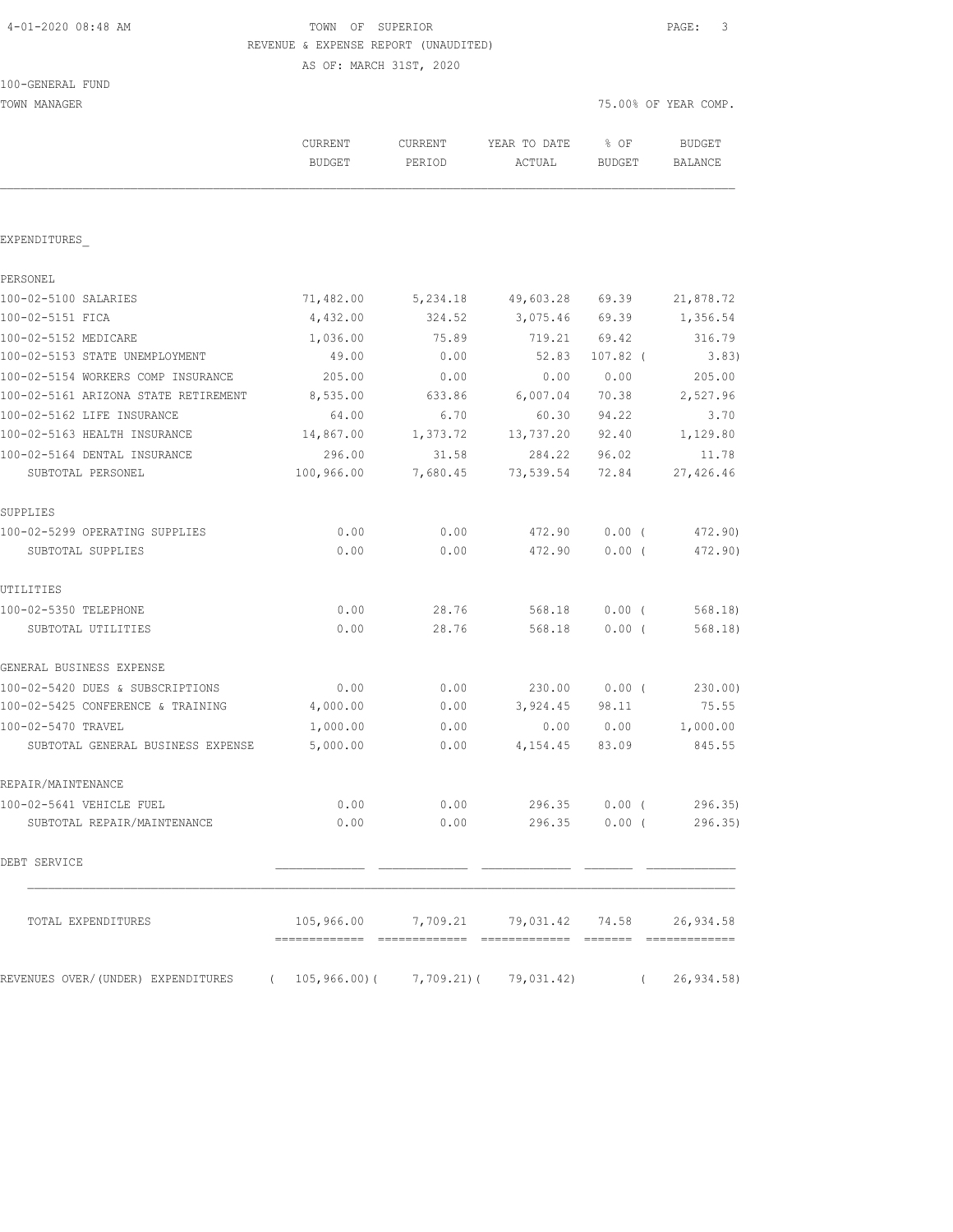| 4-01-2020 08:48 AM                                                              | TOWN OF SUPERIOR<br>REVENUE & EXPENSE REPORT (UNAUDITED) |                    |                                              |        | PAGE:<br>4           |
|---------------------------------------------------------------------------------|----------------------------------------------------------|--------------------|----------------------------------------------|--------|----------------------|
|                                                                                 | AS OF: MARCH 31ST, 2020                                  |                    |                                              |        |                      |
| 100-GENERAL FUND                                                                |                                                          |                    |                                              |        |                      |
| TOWN ATTORNEY                                                                   |                                                          |                    |                                              |        | 75.00% OF YEAR COMP. |
|                                                                                 | CURRENT<br>BUDGET                                        | CURRENT<br>PERIOD  | YEAR TO DATE % OF<br>ACTUAL                  | BUDGET | BUDGET<br>BALANCE    |
|                                                                                 |                                                          |                    |                                              |        |                      |
| EXPENDITURES                                                                    |                                                          |                    |                                              |        |                      |
| PERSONEL                                                                        |                                                          |                    |                                              |        |                      |
| SUPPLIES                                                                        |                                                          |                    |                                              |        |                      |
| PROFESSIONAL SERVICES                                                           |                                                          |                    |                                              |        |                      |
| 100-03-5540 LEGAL SERVICES                                                      |                                                          |                    | 63,000.00 5,251.00 48,464.62 76.93 14,535.38 |        |                      |
| SUBTOTAL PROFESSIONAL SERVICES                                                  |                                                          | 63,000.00 5,251.00 | 48,464.62 76.93                              |        | 14,535.38            |
| TOTAL EXPENDITURES                                                              |                                                          |                    | 63,000.00 5,251.00 48,464.62 76.93 14,535.38 |        | =============        |
| REVENUES OVER/(UNDER) EXPENDITURES (63,000.00)(5,251.00)(48,464.62) (14,535.38) |                                                          |                    |                                              |        |                      |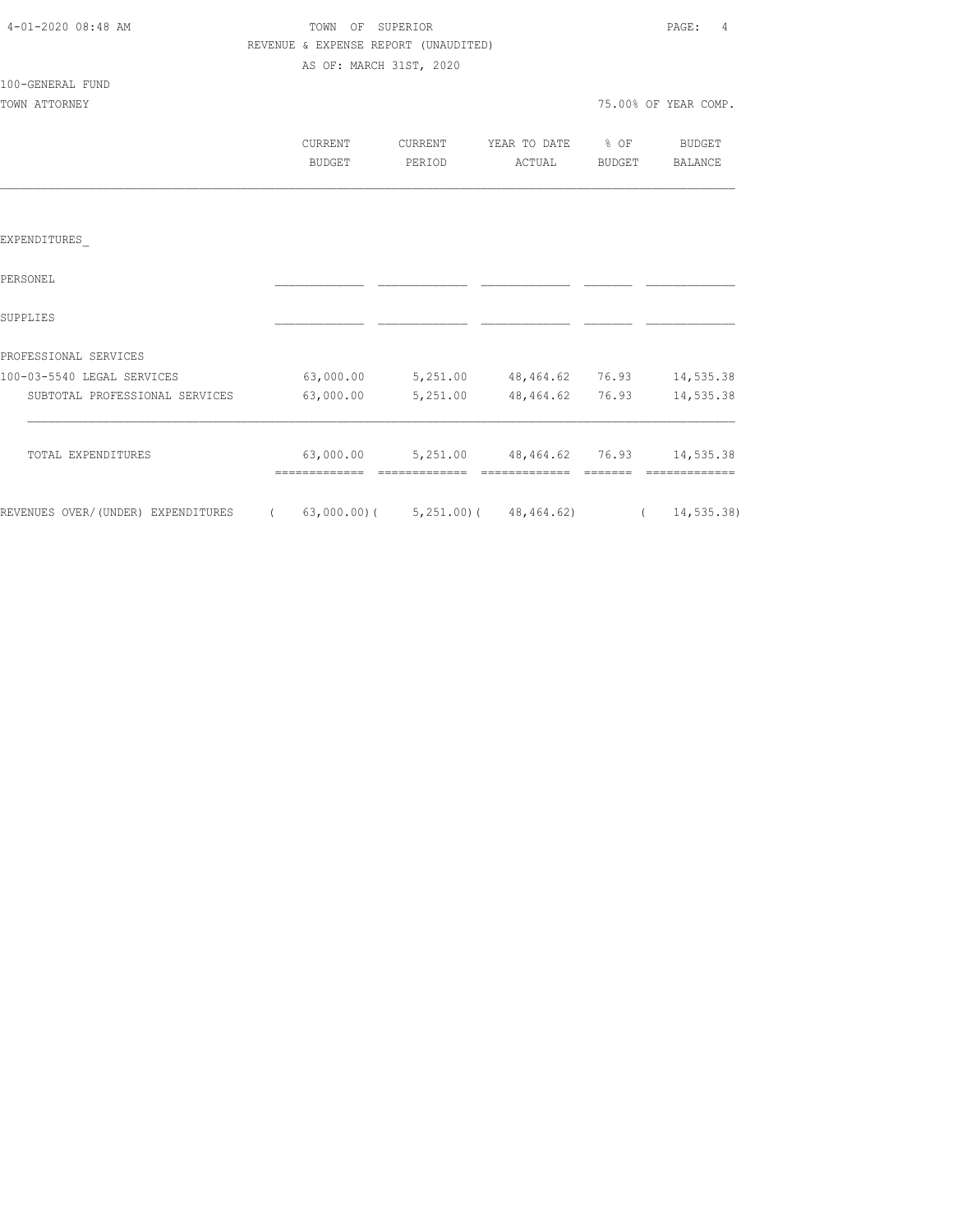### 4-01-2020 08:48 AM TOWN OF SUPERIOR PAGE: 5 REVENUE & EXPENSE REPORT (UNAUDITED)

AS OF: MARCH 31ST, 2020

| MAGISTRATE                                                          |                          |                                                                                                                                                                                                                                                                                                                                                                                                                                                                                                |                                                                                                                                                                                                                                                                                                                                                                                                                                                                                                  |                       | 75.00% OF YEAR COMP.     |
|---------------------------------------------------------------------|--------------------------|------------------------------------------------------------------------------------------------------------------------------------------------------------------------------------------------------------------------------------------------------------------------------------------------------------------------------------------------------------------------------------------------------------------------------------------------------------------------------------------------|--------------------------------------------------------------------------------------------------------------------------------------------------------------------------------------------------------------------------------------------------------------------------------------------------------------------------------------------------------------------------------------------------------------------------------------------------------------------------------------------------|-----------------------|--------------------------|
|                                                                     | CURRENT<br><b>BUDGET</b> | CURRENT<br>PERIOD                                                                                                                                                                                                                                                                                                                                                                                                                                                                              | YEAR TO DATE<br>ACTUAL                                                                                                                                                                                                                                                                                                                                                                                                                                                                           | % OF<br><b>BUDGET</b> | <b>BUDGET</b><br>BALANCE |
| REVENUES                                                            |                          |                                                                                                                                                                                                                                                                                                                                                                                                                                                                                                |                                                                                                                                                                                                                                                                                                                                                                                                                                                                                                  |                       |                          |
| BUSINESS SERVICES                                                   |                          |                                                                                                                                                                                                                                                                                                                                                                                                                                                                                                |                                                                                                                                                                                                                                                                                                                                                                                                                                                                                                  |                       |                          |
| 100-04-4250 FINES                                                   | 0.00                     | 5.66                                                                                                                                                                                                                                                                                                                                                                                                                                                                                           | 516.21                                                                                                                                                                                                                                                                                                                                                                                                                                                                                           | $0.00$ (              | 516.21)                  |
| 100-04-4251 MFTG - MAGISTRATE COURT                                 | 0.00                     | 0.00                                                                                                                                                                                                                                                                                                                                                                                                                                                                                           | 249.93                                                                                                                                                                                                                                                                                                                                                                                                                                                                                           | $0.00$ (              | 249.93)                  |
| SUBTOTAL BUSINESS SERVICES                                          | 0.00                     | 5.66                                                                                                                                                                                                                                                                                                                                                                                                                                                                                           | 766.14                                                                                                                                                                                                                                                                                                                                                                                                                                                                                           | $0.00$ (              | 766.14)                  |
| TOTAL REVENUES                                                      | 0.00<br>-------------    | 5.66<br>$\begin{array}{cccccccccccccc} \multicolumn{2}{c}{} & \multicolumn{2}{c}{} & \multicolumn{2}{c}{} & \multicolumn{2}{c}{} & \multicolumn{2}{c}{} & \multicolumn{2}{c}{} & \multicolumn{2}{c}{} & \multicolumn{2}{c}{} & \multicolumn{2}{c}{} & \multicolumn{2}{c}{} & \multicolumn{2}{c}{} & \multicolumn{2}{c}{} & \multicolumn{2}{c}{} & \multicolumn{2}{c}{} & \multicolumn{2}{c}{} & \multicolumn{2}{c}{} & \multicolumn{2}{c}{} & \multicolumn{2}{c}{} & \multicolumn{2}{c}{} & \$ | 766.14<br>$\begin{array}{cccccccccc} \multicolumn{2}{c}{} & \multicolumn{2}{c}{} & \multicolumn{2}{c}{} & \multicolumn{2}{c}{} & \multicolumn{2}{c}{} & \multicolumn{2}{c}{} & \multicolumn{2}{c}{} & \multicolumn{2}{c}{} & \multicolumn{2}{c}{} & \multicolumn{2}{c}{} & \multicolumn{2}{c}{} & \multicolumn{2}{c}{} & \multicolumn{2}{c}{} & \multicolumn{2}{c}{} & \multicolumn{2}{c}{} & \multicolumn{2}{c}{} & \multicolumn{2}{c}{} & \multicolumn{2}{c}{} & \multicolumn{2}{c}{} & \mult$ | $0.00$ (<br>--------  | 766.14)<br>============= |
| EXPENDITURES                                                        |                          |                                                                                                                                                                                                                                                                                                                                                                                                                                                                                                |                                                                                                                                                                                                                                                                                                                                                                                                                                                                                                  |                       |                          |
| PERSONEL                                                            |                          |                                                                                                                                                                                                                                                                                                                                                                                                                                                                                                |                                                                                                                                                                                                                                                                                                                                                                                                                                                                                                  |                       |                          |
| 100-04-5100 SALARIES                                                | 13,670.00                | 985.60                                                                                                                                                                                                                                                                                                                                                                                                                                                                                         | 9,856.00                                                                                                                                                                                                                                                                                                                                                                                                                                                                                         | 72.10                 | 3,814.00                 |
| 100-04-5151 FICA                                                    | 848.00                   | 61.10                                                                                                                                                                                                                                                                                                                                                                                                                                                                                          | 611.00                                                                                                                                                                                                                                                                                                                                                                                                                                                                                           | 72.05                 | 237.00                   |
| 100-04-5152 MEDICARE                                                | 198.00                   | 14.30                                                                                                                                                                                                                                                                                                                                                                                                                                                                                          | 143.00                                                                                                                                                                                                                                                                                                                                                                                                                                                                                           | 72.22                 | 55.00                    |
| 100-04-5153 STATE UNEMPLOYMENT                                      | 183.00                   | 9.36                                                                                                                                                                                                                                                                                                                                                                                                                                                                                           | 77.37                                                                                                                                                                                                                                                                                                                                                                                                                                                                                            | 42.28                 | 105.63                   |
| 100-04-5154 WORKERS COMP INSURANCE                                  | 198.00                   | 0.00                                                                                                                                                                                                                                                                                                                                                                                                                                                                                           | 360.00                                                                                                                                                                                                                                                                                                                                                                                                                                                                                           | 181.82 (              | 162.00)                  |
| 100-04-5161 ARIZONA STATE RETIREMENT                                | 1,632.00                 | 21.32                                                                                                                                                                                                                                                                                                                                                                                                                                                                                          | 807.22                                                                                                                                                                                                                                                                                                                                                                                                                                                                                           | 49.46                 | 824.78                   |
| SUBTOTAL PERSONEL                                                   | 16,729.00                | 1,091.68                                                                                                                                                                                                                                                                                                                                                                                                                                                                                       | 11,854.59                                                                                                                                                                                                                                                                                                                                                                                                                                                                                        | 70.86                 | 4,874.41                 |
| SUPPLIES                                                            |                          |                                                                                                                                                                                                                                                                                                                                                                                                                                                                                                |                                                                                                                                                                                                                                                                                                                                                                                                                                                                                                  |                       |                          |
| 100-04-5210 OFFICE SUPPLIES                                         | 886.00                   | 0.00                                                                                                                                                                                                                                                                                                                                                                                                                                                                                           | 0.00                                                                                                                                                                                                                                                                                                                                                                                                                                                                                             | 0.00                  | 886.00                   |
| 100-04-5299 OPERATING SUPPLIES                                      | 5,000.00                 | 0.00                                                                                                                                                                                                                                                                                                                                                                                                                                                                                           | 0.00                                                                                                                                                                                                                                                                                                                                                                                                                                                                                             | 0.00                  | 5,000.00                 |
| SUBTOTAL SUPPLIES                                                   | 5,886.00                 | 0.00                                                                                                                                                                                                                                                                                                                                                                                                                                                                                           | 0.00                                                                                                                                                                                                                                                                                                                                                                                                                                                                                             | 0.00                  | 5,886.00                 |
| GENERAL BUSINESS EXPENSE                                            |                          |                                                                                                                                                                                                                                                                                                                                                                                                                                                                                                |                                                                                                                                                                                                                                                                                                                                                                                                                                                                                                  |                       |                          |
| 100-04-5470 TRAVEL                                                  | 0.00                     | 0.00                                                                                                                                                                                                                                                                                                                                                                                                                                                                                           | 319.14                                                                                                                                                                                                                                                                                                                                                                                                                                                                                           | $0.00$ (              | 319.14)                  |
| 100-04-5471 AUDIT & ACCOUNTING<br>SUBTOTAL GENERAL BUSINESS EXPENSE | 1,500.00<br>1,500.00     | 0.00                                                                                                                                                                                                                                                                                                                                                                                                                                                                                           | 2,437.10<br>$0.00$ 2,756.24 183.75 ( 1,256.24)                                                                                                                                                                                                                                                                                                                                                                                                                                                   | $162.47$ (            | 937.10)                  |
| PROFESSIONAL SERVICES                                               |                          |                                                                                                                                                                                                                                                                                                                                                                                                                                                                                                |                                                                                                                                                                                                                                                                                                                                                                                                                                                                                                  |                       |                          |
| CAPITAL OUTLAY                                                      |                          |                                                                                                                                                                                                                                                                                                                                                                                                                                                                                                |                                                                                                                                                                                                                                                                                                                                                                                                                                                                                                  |                       |                          |
| 100-04-5720 OFFICE EQUIPMENT                                        |                          | 1,000.00 375.00 750.00 75.00                                                                                                                                                                                                                                                                                                                                                                                                                                                                   |                                                                                                                                                                                                                                                                                                                                                                                                                                                                                                  |                       | 250.00                   |
| SUBTOTAL CAPITAL OUTLAY                                             | 1,000.00                 | 375.00                                                                                                                                                                                                                                                                                                                                                                                                                                                                                         | 750.00                                                                                                                                                                                                                                                                                                                                                                                                                                                                                           | 75.00                 | 250.00                   |
| TOTAL EXPENDITURES                                                  |                          | 25, 115.00 1, 466.68 15, 360.83 61.16 9, 754.17                                                                                                                                                                                                                                                                                                                                                                                                                                                |                                                                                                                                                                                                                                                                                                                                                                                                                                                                                                  |                       |                          |
| REVENUES OVER/(UNDER) EXPENDITURES (                                |                          | $25, 115.00$ ( 1, 461.02) ( 14, 594.69)                                                                                                                                                                                                                                                                                                                                                                                                                                                        |                                                                                                                                                                                                                                                                                                                                                                                                                                                                                                  |                       | 10, 520.31)<br>$\left($  |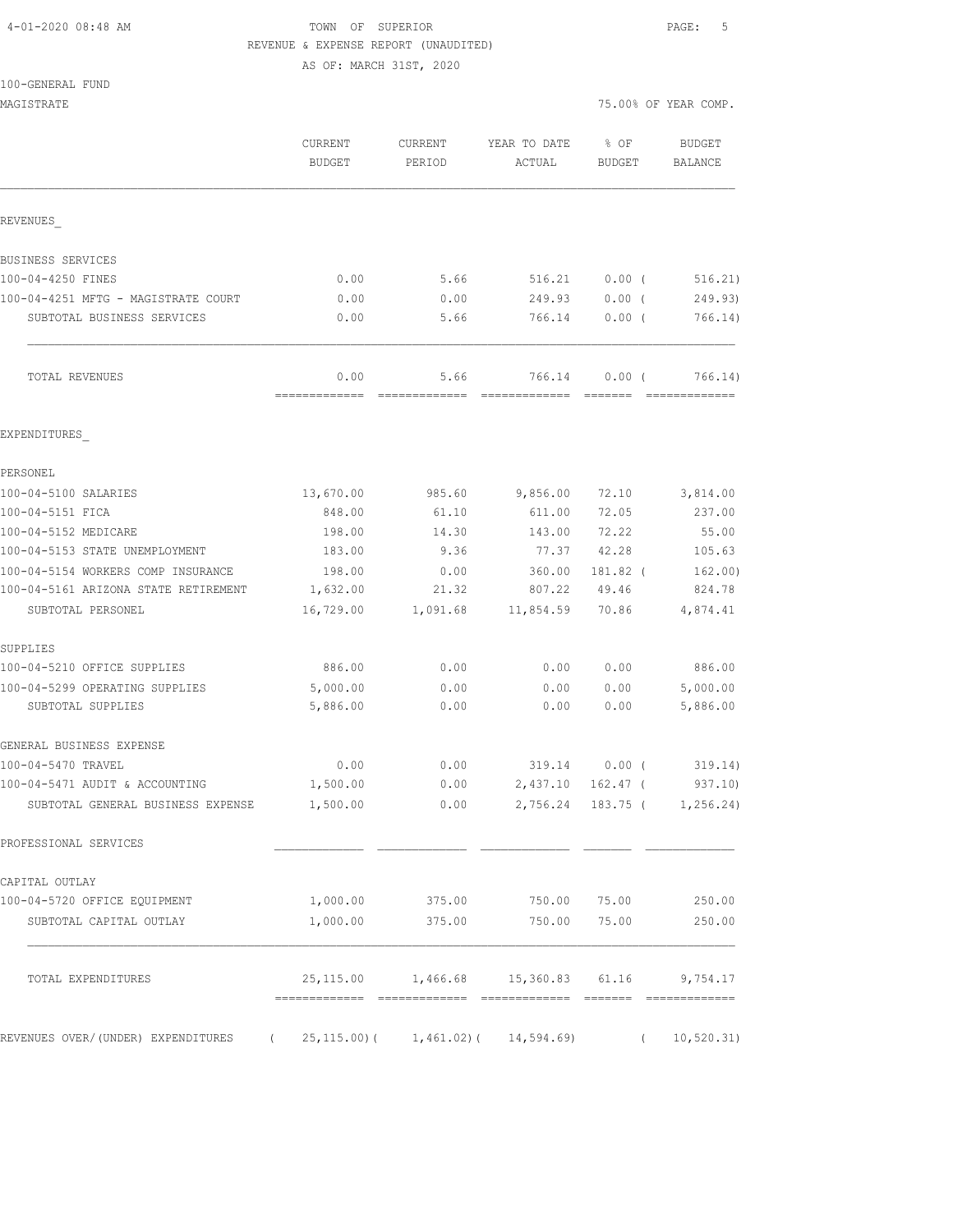#### 4-01-2020 08:48 AM TOWN OF SUPERIOR PAGE: 6 REVENUE & EXPENSE REPORT (UNAUDITED) AS OF: MARCH 31ST, 2020

100-GENERAL FUND

ADMIN/TOWN CLERK COMP.

|                                          | <b>CURRENT</b><br><b>BUDGET</b> | CURRENT<br>PERIOD | YEAR TO DATE<br>ACTUAL | % OF<br><b>BUDGET</b> | <b>BUDGET</b><br>BALANCE    |
|------------------------------------------|---------------------------------|-------------------|------------------------|-----------------------|-----------------------------|
| REVENUES                                 |                                 |                   |                        |                       |                             |
| BUSINESS SERVICES                        |                                 |                   |                        |                       |                             |
| 100-05-4240 ADMIN FEES (FAX/COPY/NOTARY) | 0.00                            | 17.00             | 329.50                 | $0.00$ (              | 329.50                      |
| SUBTOTAL BUSINESS SERVICES               | 0.00                            | 17.00             | 329.50                 | 0.00(                 | 329.50)                     |
| <b>GRANTS</b>                            |                                 |                   |                        |                       |                             |
| 100-05-4600 ADMIN RENUE                  | 0.00                            | 0.00              | 117.30                 | 0.00(                 | 117.30)                     |
| 100-05-4601 CC CONVENIENCE FEE           | 0.00                            | 105.43            | 855.32                 | $0.00$ (              | 855.32)                     |
| SUBTOTAL GRANTS                          | 0.00                            | 105.43            | 972.62                 | $0.00$ (              | 972.62)                     |
| TOTAL REVENUES                           | 0.00                            | 122.43            | 1,302.12               | 0.00(                 | 1,302.12)                   |
| EXPENDITURES                             |                                 |                   |                        |                       |                             |
| PERSONEL                                 |                                 |                   |                        |                       |                             |
| 100-05-5100 SALARIES                     | 101,255.00                      | 6,278.40          | 70,766.30 69.89        |                       | 30,488.70                   |
| 100-05-5101 OVERTIME                     | 0.00                            | 0.00              |                        |                       | $1,695.45$ 0.00 ( 1,695.45) |
| 100-05-5151 FICA                         | 6,278.00                        | 373.56            |                        | 4,334.19 69.04        | 1,943.81                    |
| 100-05-5152 MEDICARE                     | 1,468.00                        | 87.37             | $1,013.63$ 69.05       |                       | 454.37                      |
| 100-05-5153 STATE UNEMPLOYMENT           | 146.00                          | 10.13             | 159.59                 | $109.31$ (            | 13.59)                      |
| 100-05-5154 WORKERS COMP INSURANCE       | 291.00                          | 0.00              | 253.00                 | 86.94                 | 38.00                       |
| 100-05-5161 ARIZONA STATE RETIREMENT     | 12,090.00                       | 760.31            | 8,775.14               | 72.58                 | 3,314.86                    |
| 100-05-5162 LIFE INSURANCE               | 193.00                          | 20.10             | 217.15                 | $112.51$ (            | 24.15)                      |
| 100-05-5163 HEALTH INSURANCE             | 12,412.00                       | 1,298.28          | 12,982.80              | $104.60$ (            | 570.80)                     |
| 100-05-5164 DENTAL INSURANCE             | 887.00                          | 94.74             | 852.66                 | 96.13                 | 34.34                       |
| SUBTOTAL PERSONEL                        | 135,020.00                      | 8,922.89          | 101,049.91 74.84       |                       | 33,970.09                   |
| SUPPLIES                                 |                                 |                   |                        |                       |                             |
| 100-05-5210 OFFICE SUPPLIES              | 10,000.00                       | 396.95            | 8,458.05               | 84.58                 | 1,541.95                    |
| 100-05-5299 OPERATING SUPPLIES           | 5,000.00                        | 286.11            | 7,537.64               |                       | $150.75$ ( 2,537.64)        |
| SUBTOTAL SUPPLIES                        | 15,000.00                       | 683.06            | 15,995.69              | $106.64$ (            | 995.69                      |
| UTILITIES                                |                                 |                   |                        |                       |                             |
| 100-05-5310 ELECTRICITY                  | 18,910.00                       | 0.00              | 15,566.03<br>1,763.82  | 82.32                 | 3, 343.97                   |
| 100-05-5320 GAS<br>100-05-5350 TELEPHONE | 1,200.00<br>4,000.00            | 563.08            | 2,235.92               | 146.99 (              | 563.82)                     |
| 100-05-5360 WATER                        | 2,300.00                        | 40.01<br>112.83   | 996.57                 | 55.90<br>43.33        | 1,764.08<br>1,303.43        |
| 100-05-5380 SECURITY                     | 1,230.00                        | 0.00              | 0.00                   | 0.00                  | 1,230.00                    |
| SUBTOTAL UTILITIES                       | 27,640.00                       | 715.92            | 20,562.34              | 74.39                 | 7,077.66                    |
| GENERAL BUSINESS EXPENSE                 |                                 |                   |                        |                       |                             |
| 100-05-5410 ADVERTISING                  | 6,000.00                        | 863.92            | 6,549.01               | $109.15$ (            | 549.01)                     |
| 100-05-5420 DUES & SUBSCRIPTIONS         | 9,000.00                        | 317.46            | 4,373.56               | 48.60                 | 4,626.44                    |
| 100-05-5425 CONFERENCES & TRAINING       | 0.00                            | 85.00             | 2,168.55               | $0.00$ (              | 2,168.55                    |
| 100-05-5430 PRINTING                     | 5,120.00                        | 2,334.20          | 4,099.94               | 80.08                 | 1,020.06                    |
| 100-05-5440 ELECTIONS                    | 5,000.00                        | 0.00              | 0.00                   | 0.00                  | 5,000.00                    |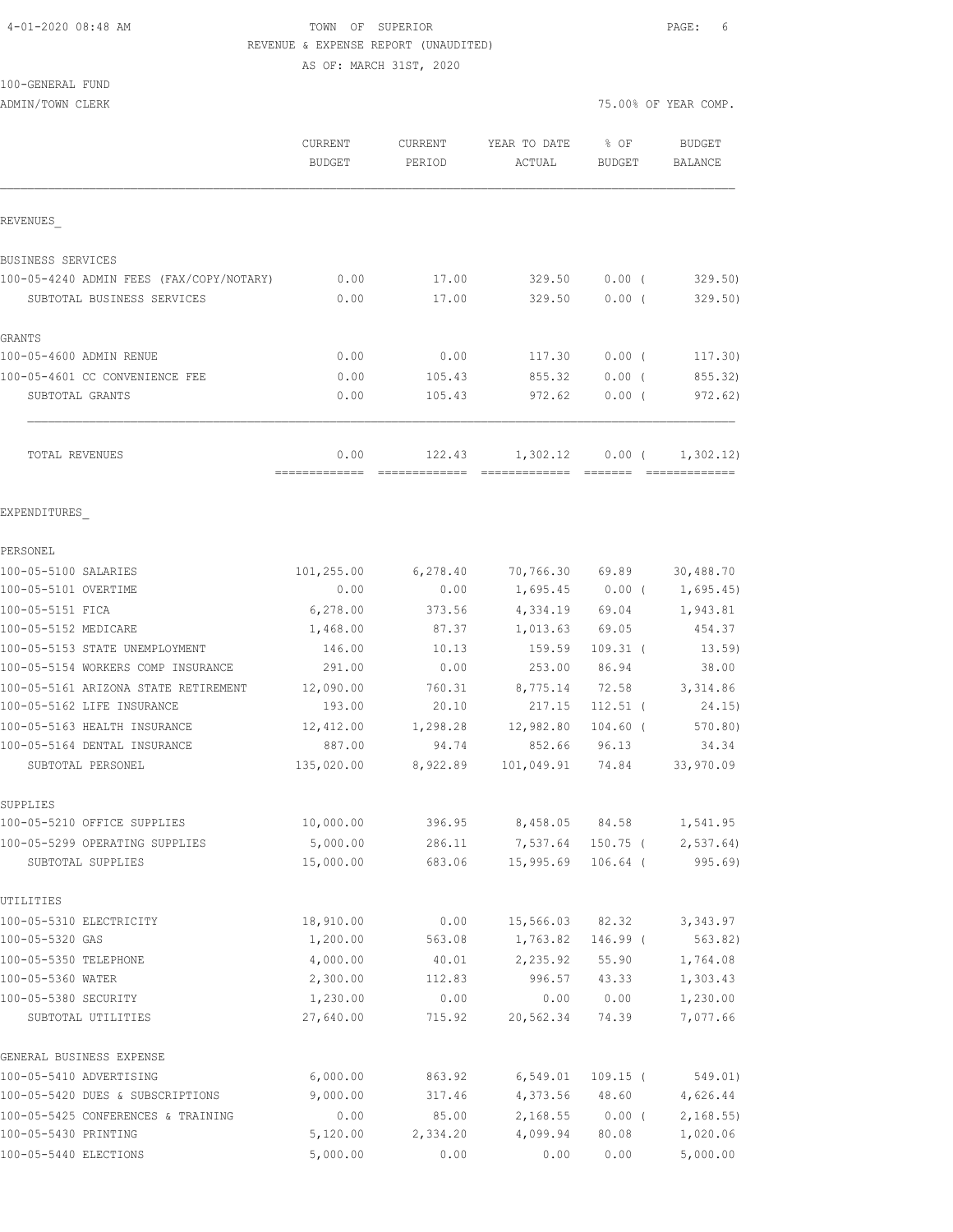# 4-01-2020 08:48 AM TOWN OF SUPERIOR PAGE: 7 REVENUE & EXPENSE REPORT (UNAUDITED)

AS OF: MARCH 31ST, 2020

# 100-GENERAL FUND

ADMIN/TOWN CLERK COMP.

|                                                | CURRENT<br><b>BUDGET</b>    | CURRENT<br>PERIOD | YEAR TO DATE<br>ACTUAL      | % OF<br><b>BUDGET</b> | <b>BUDGET</b><br><b>BALANCE</b> |
|------------------------------------------------|-----------------------------|-------------------|-----------------------------|-----------------------|---------------------------------|
| 100-05-5460 POSTAGE                            | 6,000.00                    | 248.85            | 1,890.92                    | 31.52                 | 4,109.08                        |
| 100-05-5471 AUDIT & ACCOUNTING                 | 0.00                        | 0.00              | 2,437.10                    | 0.00(                 | 2,437.10                        |
| 100-05-5480 GENERAL INSURANCE                  | 12,820.00                   | 3,636.75          | 14,005.88                   | $109.25$ (            | 1, 185.88                       |
| 100-05-5491 FINANCE/BANK FEES                  | 3,000.00                    | 12.22             | 4,746.02                    | $158.20$ (            | 1,746.02)                       |
| SUBTOTAL GENERAL BUSINESS EXPENSE              | 46,940.00                   | 7,498.40          | 40,270.98                   | 85.79                 | 6,669.02                        |
| PROFESSIONAL SERVICES                          |                             |                   |                             |                       |                                 |
| 100-05-5520 CONTRACT                           | 0.00                        | 3,094.16          | 9,144.16                    | $0.00$ (              | 9,144.16)                       |
| 100-05-5550 OTHER PROFESSIONAL SERVICES        | 67,000.00                   | 378.58            | 41,897.38                   | 62.53                 | 25, 102.62                      |
| 100-05-5590 AUDIT & ACCOUNTING                 | 1,545.00                    | 0.00              | 0.00                        | 0.00                  | 1,545.00                        |
| SUBTOTAL PROFESSIONAL SERVICES                 | 68,545.00                   | 3,472.74          | 51,041.54                   | 74.46                 | 17,503.46                       |
| REPAIR/MAINTENANCE                             |                             |                   |                             |                       |                                 |
| 100-05-5640 AUTO & TRUCK REPAIRS               | 1,000.00                    | 0.00              | 0.00                        | 0.00                  | 1,000.00                        |
| 100-05-5641 GAS & OIL                          | 500.00                      | 0.00              | 376.41                      | 75.28                 | 123.59                          |
| SUBTOTAL REPAIR/MAINTENANCE                    | 1,500.00                    | 0.00              | 376.41                      | 25.09                 | 1,123.59                        |
| CAPITAL OUTLAY                                 |                             |                   |                             |                       |                                 |
| 100-05-5710 BUILDING                           | 9,000.00                    | 666.66            | 2,999.97                    | 33.33                 | 6,000.03                        |
| 100-05-5720 OFFICE EQUIPMENT                   | 5,000.00                    | 0.00              | 318.43                      | 6.37                  | 4,681.57                        |
| 100-05-5750 OTHER EQUIP/SMALL TOOLS            | 0.00                        | 0.00              | 394.69                      | $0.00$ (              | 394.69)                         |
| 100-05-5780 COMPUTER/INCODE SOFTWARE           | 32,539.00                   | 119.90            | 8,045.37                    | 24.73                 | 24,493.63                       |
| SUBTOTAL CAPITAL OUTLAY                        | 46,539.00                   | 786.56            | 11,758.46                   | 25.27                 | 34,780.54                       |
| DEBT SERVICE                                   |                             |                   |                             |                       |                                 |
| 100-05-5900 DEBT SERVICE:<br>PRINCIPAL         | 0.00                        | 0.00              | 1,716.97                    | 0.00(                 | 1,716.97)                       |
| 100-05-5901 DEBT SERVCE INTEREST               | 0.00                        | 0.00              | 457.80                      | $0.00$ (              | 457.80)                         |
| SUBTOTAL DEBT SERVICE                          | 0.00                        | 0.00              | 2,174.77                    | 0.00(                 | 2, 174.77                       |
| TOTAL EXPENDITURES                             | 341,184.00<br>============= | 22,079.57         | 243,230.10<br>============= | 71.29                 | 97,953.90                       |
| REVENUES OVER/(UNDER) EXPENDITURES<br>$\left($ | $341, 184.00$ (             | $21, 957.14$ ) (  | 241,927.98)                 | $\left($              | 99, 256.02)                     |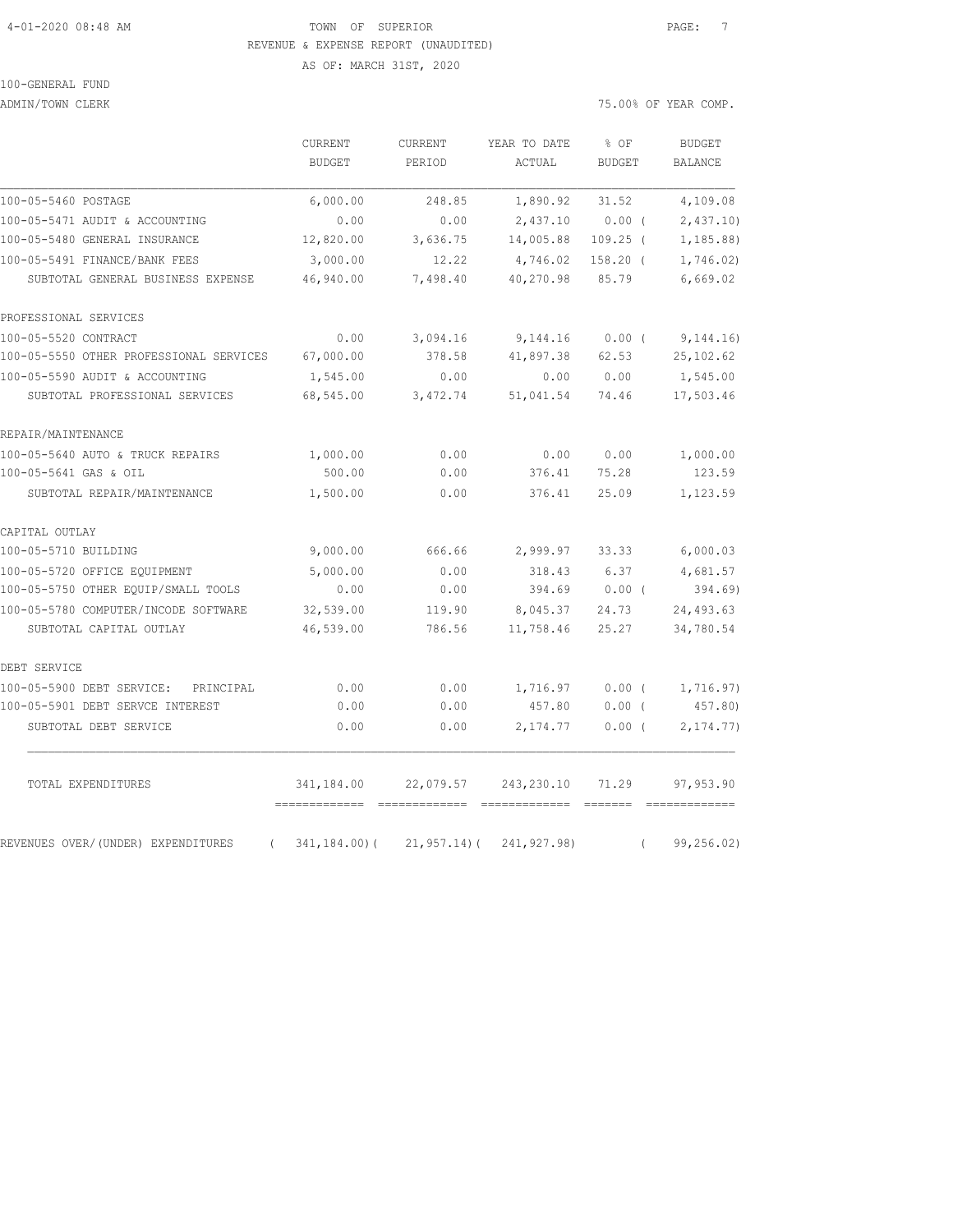| 4-01-2020 08:48 AM                      |                         | TOWN OF SUPERIOR<br>REVENUE & EXPENSE REPORT (UNAUDITED) |                                            |               |                      |  |
|-----------------------------------------|-------------------------|----------------------------------------------------------|--------------------------------------------|---------------|----------------------|--|
|                                         |                         |                                                          |                                            |               |                      |  |
| 100-GENERAL FUND                        | AS OF: MARCH 31ST, 2020 |                                                          |                                            |               |                      |  |
| FINANCE                                 |                         |                                                          |                                            |               | 75.00% OF YEAR COMP. |  |
|                                         |                         |                                                          |                                            |               |                      |  |
|                                         | CURRENT                 | CURRENT                                                  | YEAR TO DATE                               | % OF          | <b>BUDGET</b>        |  |
|                                         | <b>BUDGET</b>           | PERIOD                                                   | ACTUAL                                     | <b>BUDGET</b> | <b>BALANCE</b>       |  |
| REVENUES                                |                         |                                                          |                                            |               |                      |  |
| GRANTS                                  |                         |                                                          |                                            |               |                      |  |
|                                         |                         |                                                          |                                            |               |                      |  |
| EXPENDITURES                            |                         |                                                          |                                            |               |                      |  |
| PERSONEL                                |                         |                                                          |                                            |               |                      |  |
| SUPPLIES                                |                         |                                                          |                                            |               |                      |  |
| 100-06-5299 OPERATING SUPPLIES          | $0.00$ (                | 22.00                                                    | 3, 134. 22                                 | $0.00$ (      | 3, 134.22)           |  |
| SUBTOTAL SUPPLIES                       | $0.00$ (                | 22.00                                                    | 3, 134.22                                  | $0.00$ (      | 3, 134.22)           |  |
| UTILITIES                               |                         |                                                          |                                            |               |                      |  |
| GENERAL BUSINESS EXPENSE                |                         |                                                          |                                            |               |                      |  |
| 100-06-5471 AUDIT & ACCOUNTING          | 0.00                    | 0.00                                                     | 2,437.10                                   | $0.00$ (      | 2,437.10)            |  |
| 100-06-5480 GENERAL INSURANCE           | 12,820.00               | 0.00                                                     | 0.00                                       | 0.00          | 12,820.00            |  |
| 100-06-5491 FINANCE/BANK FEES           | 9,100.00                | 567.79                                                   | 6,747.34                                   | 74.15         | 2,352.66             |  |
| SUBTOTAL GENERAL BUSINESS EXPENSE       | 21,920.00               | 567.79                                                   | 9,184.44                                   | 41.90         | 12,735.56            |  |
| PROFESSIONAL SERVICES                   |                         |                                                          |                                            |               |                      |  |
| 100-06-5550 OTHER PROFESSIONAL SERVICES | 46,000.00               | 0.00                                                     | 25,055.00                                  | 54.47         | 20,945.00            |  |
| 100-06-5590 AUDIT & ACCOUNTING          | 1,545.00                | 0.00                                                     | 0.00                                       | 0.00          | 1,545.00             |  |
| SUBTOTAL PROFESSIONAL SERVICES          | 47,545.00               | 0.00                                                     | 25,055.00                                  | 52.70         | 22,490.00            |  |
| CAPITAL OUTLAY                          |                         |                                                          |                                            |               |                      |  |
| TOTAL EXPENDITURES                      |                         |                                                          | 69,465.00 545.79 37,373.66 53.80 32,091.34 |               |                      |  |
| REVENUES OVER/(UNDER) EXPENDITURES      | (69, 465.00)            |                                                          | $545.79$ ( $37,373.66$ )                   | $\left($      | 32,091.34)           |  |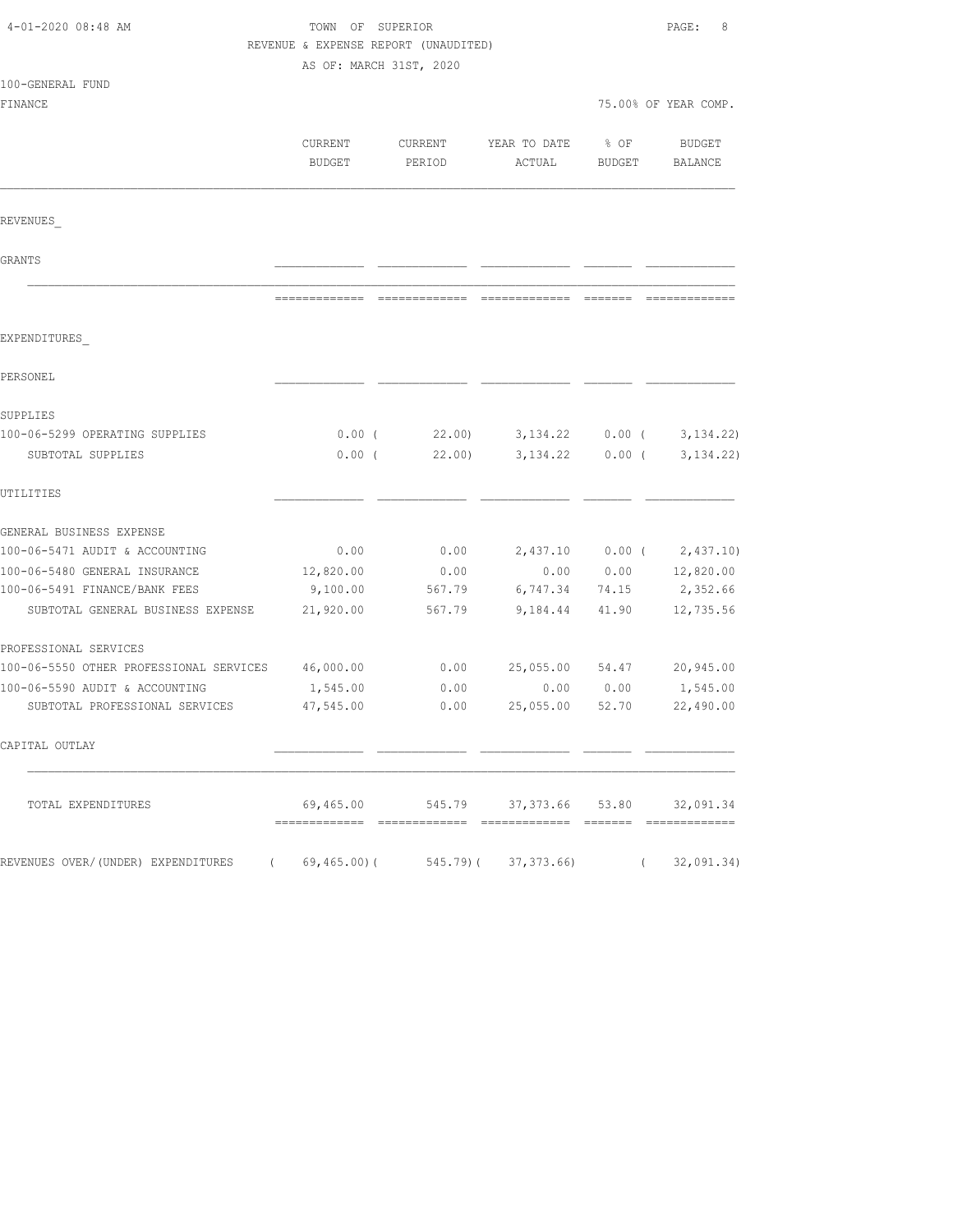4-01-2020 08:48 AM TOWN OF SUPERIOR PAGE: 9 REVENUE & EXPENSE REPORT (UNAUDITED)

AS OF: MARCH 31ST, 2020

100-GENERAL FUND

| POLICE                                            |                                          |                    |                        |                       | 75.00% OF YEAR COMP.     |
|---------------------------------------------------|------------------------------------------|--------------------|------------------------|-----------------------|--------------------------|
|                                                   | CURRENT<br><b>BUDGET</b>                 | CURRENT<br>PERIOD  | YEAR TO DATE<br>ACTUAL | % OF<br><b>BUDGET</b> | <b>BUDGET</b><br>BALANCE |
| REVENUES                                          |                                          |                    |                        |                       |                          |
| BUSINESS SERVICES                                 |                                          |                    |                        |                       |                          |
| 100-07-4230 PD SERVICES-IMPOUND/FING PRI          | 3,000.00                                 | $5.00$ (           | 2,549.87)              | $85.00 -$             | 5,549.87                 |
| 100-07-4250 TRAFFIC FINES                         | 14,000.00                                | 1,545.66           | 12,137.64              | 86.70                 | 1,862.36                 |
| SUBTOTAL BUSINESS SERVICES                        | 17,000.00                                | 1,550.66           | 9,587.77               | 56.40                 | 7,412.23                 |
| GRANTS                                            |                                          |                    |                        |                       |                          |
| 100-07-4600 REVENUE                               | 0.00                                     | 387.04             | 1,366.80               | $0.00$ (              | 1,366.80                 |
| SUBTOTAL GRANTS                                   | 0.00                                     | 387.04             | 1,366.80               | 0.00(                 | 1,366.80)                |
| CONTRIBUTIONS                                     |                                          |                    |                        |                       |                          |
| TOTAL REVENUES                                    | 17,000.00<br>------------- ------------- | 1,937.70           | 10,954.57              | 64.44                 | 6,045.43                 |
| EXPENDITURES                                      |                                          |                    |                        |                       |                          |
| PERSONEL                                          |                                          |                    |                        |                       |                          |
| 100-07-5100 SALARIES                              | 448,255.00                               | 34,777.70          | 343,009.47             | 76.52                 | 105, 245.53              |
| 100-07-5101 OVERTIME                              | 30,000.00                                | 944.87             | 14,215.32              | 47.38                 | 15,784.68                |
| 100-07-5151 FICA                                  | 4,054.00                                 | 225.28             | 2,633.52               | 64.96                 | 1,420.48                 |
| 100-07-5152 MEDICARE                              | 6,320.00                                 | 491.44             | 4,942.65               | 78.21                 | 1,377.35                 |
| 100-07-5153 STATE UNEMPLOYMENT                    | 579.00                                   | 45.40              | 793.96                 | $137.13$ (            | 214.96)                  |
| 100-07-5154 WORKERS COMP INSURANCE                | 27,817.00                                | 0.00               | 23,622.00              | 84.92                 | 4,195.00                 |
| 100-07-5160 PUBLIC SAFETY RETIREMENT              | 77,317.00                                | 7,482.91           | 69,946.21              | 90.47                 | 7,370.79                 |
| 100-07-5161 ARIZONA STATE RETIREMENT              | 0.00                                     | 319.99             | 2,744.23               | $0.00$ (              | 2,744.23)                |
| 100-07-5162 LIFE INSURANCE                        | 683.00                                   | 67.00              | 654.30                 | 95.80                 | 28.70                    |
| 100-07-5163 HEALTH INSURANCE                      | 75,898.00                                | 5,711.35<br>277.52 | 63,604.90              | 83.80                 | 12,293.10                |
| 100-07-5164 DENTAL INSURANCE<br>SUBTOTAL PERSONEL | 3,143.00<br>674,066.00                   | 50, 343.46         | 2,486.20<br>528,652.76 | 79.10<br>78.43        | 656.80<br>145, 413.24    |
| SUPPLIES                                          |                                          |                    |                        |                       |                          |
| 100-07-5227 K9 FOOD & MEDICAL SUPPLIES            | 2,000.00                                 | 0.00               | 1,499.56               | 74.98                 | 500.44                   |
| 100-07-5299 OPERATING SUPPLIES                    | 4,000.00                                 | 0.00               | 5,649.49               | 141.24 (              | 1,649.49)                |
| SUBTOTAL SUPPLIES                                 | 6,000.00                                 | 0.00               | 7,149.05               | $119.15$ (            | 1, 149.05)               |
| UTILITIES                                         |                                          |                    |                        |                       |                          |
| 100-07-5310 ELECTRICITY                           | 4,900.00                                 | 0.00               | 325.65                 | 6.65                  | 4,574.35                 |
| 100-07-5320 GAS                                   | 200.00                                   | 0.00               | 0.00                   | 0.00                  | 200.00                   |
| 100-07-5350 TELEPHONE                             | 14,000.00                                | 327.20             | 19,906.54              | 142.19 (              | 5,906.54)                |
| 100-07-5360 WATER                                 | 1,000.00                                 | 112.83             | 996.51                 | 99.65                 | 3.49                     |
| SUBTOTAL UTILITIES                                | 20,100.00                                | 440.03             | 21,228.70              | $105.62$ (            | 1, 128.70                |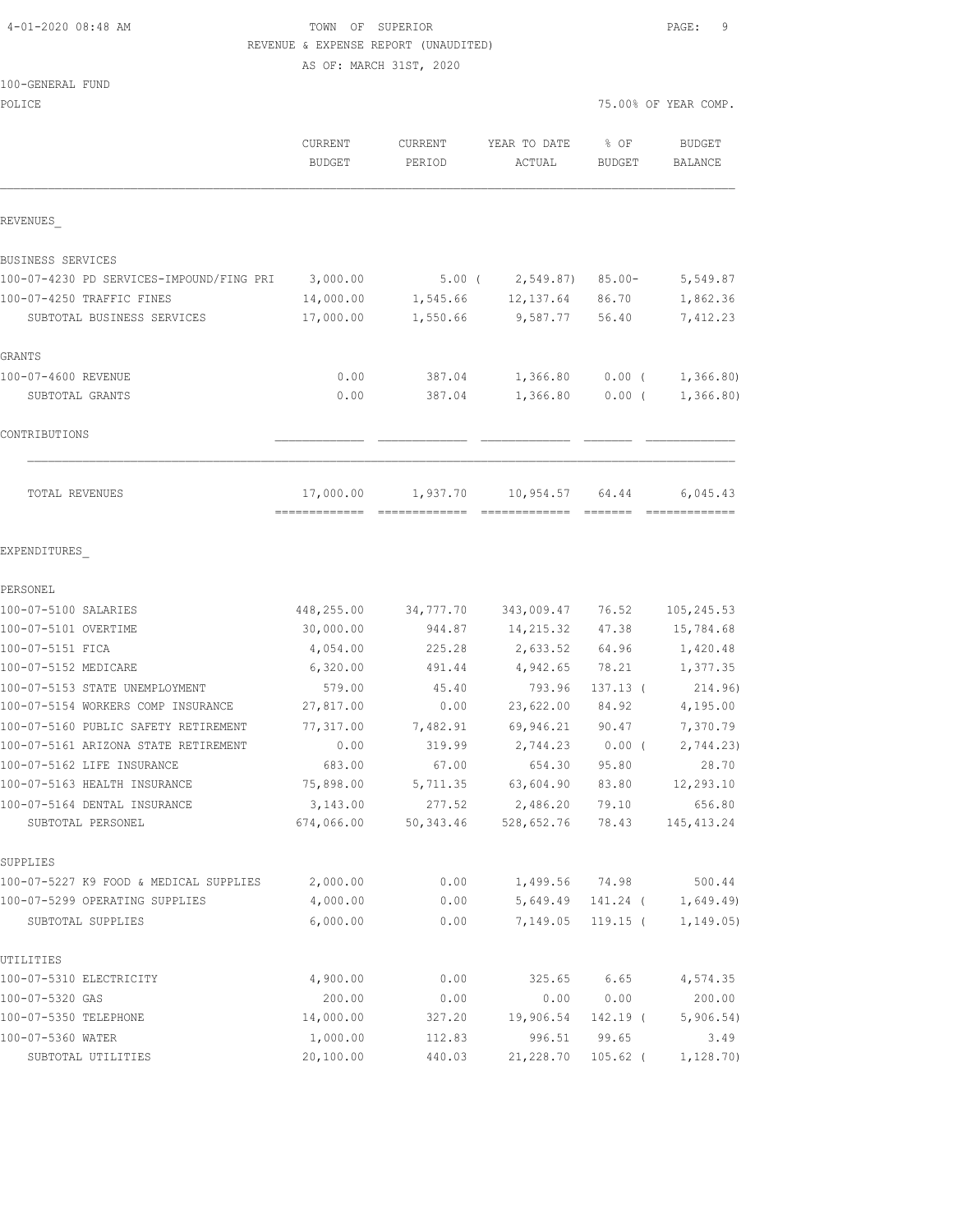#### 4-01-2020 08:48 AM TOWN OF SUPERIOR PAGE: 10 REVENUE & EXPENSE REPORT (UNAUDITED)

AS OF: MARCH 31ST, 2020

100-GENERAL FUND

| POLICE                                         |                            |                   |                                                                                                                                                                                                                                                                                                                                                                                                                                                                                                                                                                                 |                       | 75.00% OF YEAR COMP.     |
|------------------------------------------------|----------------------------|-------------------|---------------------------------------------------------------------------------------------------------------------------------------------------------------------------------------------------------------------------------------------------------------------------------------------------------------------------------------------------------------------------------------------------------------------------------------------------------------------------------------------------------------------------------------------------------------------------------|-----------------------|--------------------------|
|                                                | CURRENT<br><b>BUDGET</b>   | CURRENT<br>PERIOD | YEAR TO DATE<br>ACTUAL                                                                                                                                                                                                                                                                                                                                                                                                                                                                                                                                                          | % OF<br><b>BUDGET</b> | <b>BUDGET</b><br>BALANCE |
|                                                |                            |                   |                                                                                                                                                                                                                                                                                                                                                                                                                                                                                                                                                                                 |                       |                          |
| GENERAL BUSINESS EXPENSE                       |                            |                   |                                                                                                                                                                                                                                                                                                                                                                                                                                                                                                                                                                                 |                       |                          |
| 100-07-5410 ADVERTISING                        | 500.00                     | 0.00              | 0.00                                                                                                                                                                                                                                                                                                                                                                                                                                                                                                                                                                            | 0.00                  | 500.00                   |
| 100-07-5420 DUES & SUBSCRIPTIONS               | 1,000.00                   | 0.00              | 1,265.00                                                                                                                                                                                                                                                                                                                                                                                                                                                                                                                                                                        | $126.50$ (            | 265.00)                  |
| 100-07-5425 CONFERENCES & TRAINING             | 0.00                       | 0.00              | 0.38                                                                                                                                                                                                                                                                                                                                                                                                                                                                                                                                                                            | $0.00$ (              | 0.38)                    |
| 100-07-5430 PRINTING                           | 600.00                     | 0.00              | 52.50                                                                                                                                                                                                                                                                                                                                                                                                                                                                                                                                                                           | 8.75                  | 547.50                   |
| 100-07-5460 POSTAGE                            | 500.00                     | 42.79             | 358.57                                                                                                                                                                                                                                                                                                                                                                                                                                                                                                                                                                          | 71.71                 | 141.43                   |
| 100-07-5471 AUDIT & ACCOUNTING                 | 1,545.00                   | 0.00              | 2,437.10                                                                                                                                                                                                                                                                                                                                                                                                                                                                                                                                                                        | 157.74 (              | 892.10)                  |
| 100-07-5480 GENERAL INSURANCE                  | 12,820.00                  | 3,636.75          | 11,465.88                                                                                                                                                                                                                                                                                                                                                                                                                                                                                                                                                                       | 89.44                 | 1,354.12                 |
| SUBTOTAL GENERAL BUSINESS EXPENSE              | 16,965.00                  | 3,679.54          | 15,579.43                                                                                                                                                                                                                                                                                                                                                                                                                                                                                                                                                                       | 91.83                 | 1,385.57                 |
| PROFESSIONAL SERVICES                          |                            |                   |                                                                                                                                                                                                                                                                                                                                                                                                                                                                                                                                                                                 |                       |                          |
| 100-07-5520 CONTRACTUAL SERVICES               | 75,000.00                  | 0.00              | 56,250.00                                                                                                                                                                                                                                                                                                                                                                                                                                                                                                                                                                       | 75.00                 | 18,750.00                |
| 100-07-5530 Animal Control                     | 17,112.00                  | 0.00              | 0.00                                                                                                                                                                                                                                                                                                                                                                                                                                                                                                                                                                            | 0.00                  | 17, 112.00               |
| 100-07-5550 OTHER PROFESSIONAL SERVICES        | 2,000.00                   | 0.00              | 1,486.50                                                                                                                                                                                                                                                                                                                                                                                                                                                                                                                                                                        | 74.33                 | 513.50                   |
| SUBTOTAL PROFESSIONAL SERVICES                 | 94,112.00                  | 0.00              | 57,736.50                                                                                                                                                                                                                                                                                                                                                                                                                                                                                                                                                                       | 61.35                 | 36, 375.50               |
| REPAIR/MAINTENANCE                             |                            |                   |                                                                                                                                                                                                                                                                                                                                                                                                                                                                                                                                                                                 |                       |                          |
| 100-07-5610 PARK & BLDG IMPROVEMENTS           | 0.00                       | 0.00              | 51.50                                                                                                                                                                                                                                                                                                                                                                                                                                                                                                                                                                           | $0.00$ (              | 51.50)                   |
| 100-07-5640 AUTO & TRUCK REPAIRS               | 0.00                       | $0.00$ (          | 1,430.35)                                                                                                                                                                                                                                                                                                                                                                                                                                                                                                                                                                       | 0.00                  | 1,430.35                 |
| 100-07-5641 GAS & OIL                          | 21,884.00                  | 0.00              | 14,048.65                                                                                                                                                                                                                                                                                                                                                                                                                                                                                                                                                                       | 64.20                 | 7,835.35                 |
| 100-07-5642 TIRES & TUBES                      | 0.00                       | 0.00              | 126.04                                                                                                                                                                                                                                                                                                                                                                                                                                                                                                                                                                          | $0.00$ (              | 126.04)                  |
| SUBTOTAL REPAIR/MAINTENANCE                    | 21,884.00                  | 0.00              | 12,795.84                                                                                                                                                                                                                                                                                                                                                                                                                                                                                                                                                                       | 58.47                 | 9,088.16                 |
| CAPITAL OUTLAY                                 |                            |                   |                                                                                                                                                                                                                                                                                                                                                                                                                                                                                                                                                                                 |                       |                          |
| TOTAL EXPENDITURES                             | 833,127.00                 | 54,463.03         | 643,142.28<br>$\begin{array}{cccccc} \multicolumn{2}{c}{{\color{red}{{\color{magenta}\boldsymbol{\mathsf{G}}}}}{{\color{magenta}\boldsymbol{\mathsf{G}}}}} & \multicolumn{2}{c}{{\color{magenta}\boldsymbol{\mathsf{G}}}}} & \multicolumn{2}{c}{{\color{magenta}\boldsymbol{\mathsf{G}}}}} & \multicolumn{2}{c}{{\color{magenta}\boldsymbol{\mathsf{G}}}}} & \multicolumn{2}{c}{{\color{magenta}\boldsymbol{\mathsf{G}}}}} & \multicolumn{2}{c}{{\color{magenta}\boldsymbol{\mathsf{G}}}}} & \multicolumn{2}{c}{{\color{magenta}\boldsymbol{\mathsf{G}}}}} & \multicolumn{2}{c$ | 77.20                 | 189,984.72               |
| REVENUES OVER/(UNDER) EXPENDITURES<br>$\left($ | ------------- ------------ |                   | $816, 127.00$ ( $52, 525.33$ ( $632, 187.71$ )                                                                                                                                                                                                                                                                                                                                                                                                                                                                                                                                  | $\left($              | 183, 939.29)             |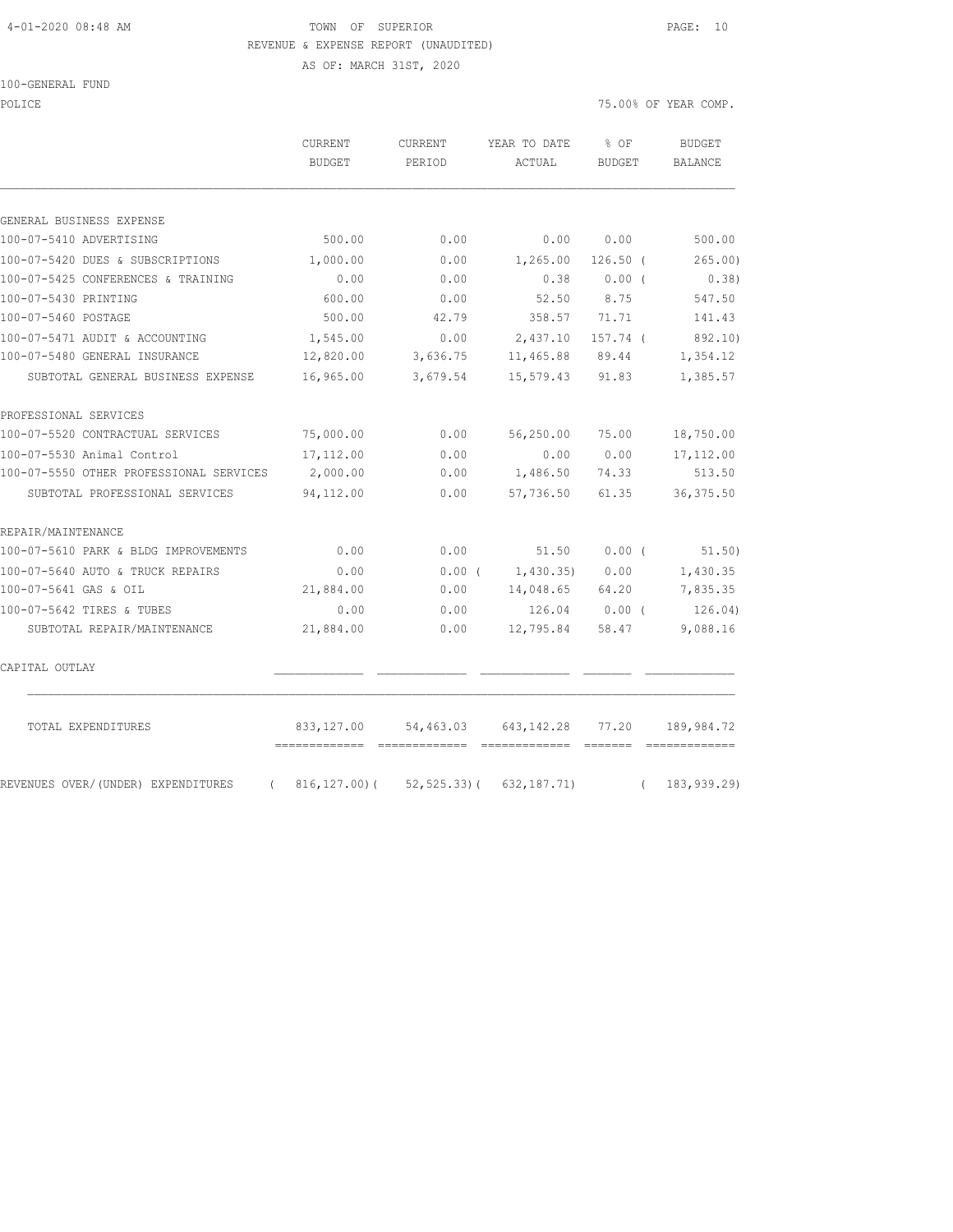## 4-01-2020 08:48 AM TOWN OF SUPERIOR PAGE: 11 REVENUE & EXPENSE REPORT (UNAUDITED)

AS OF: MARCH 31ST, 2020

|  | 100-GENERAL FUND |  |
|--|------------------|--|
|  |                  |  |

| FIRE                                              |                                 |                   |                        |                       | 75.00% OF YEAR COMP.     |
|---------------------------------------------------|---------------------------------|-------------------|------------------------|-----------------------|--------------------------|
|                                                   | <b>CURRENT</b><br><b>BUDGET</b> | CURRENT<br>PERIOD | YEAR TO DATE<br>ACTUAL | % OF<br><b>BUDGET</b> | <b>BUDGET</b><br>BALANCE |
| REVENUES                                          |                                 |                   |                        |                       |                          |
| BUSINESS SERVICES                                 |                                 |                   |                        |                       |                          |
| 100-08-4240 FEES                                  | 0.00                            | 0.00              | 7.00                   | 0.00(                 | 7.00                     |
| SUBTOTAL BUSINESS SERVICES                        | 0.00                            | 0.00              | 7.00                   | $0.00$ (              | 7.00)                    |
| GRANTS                                            |                                 |                   |                        |                       |                          |
| 100-08-4601 PUBLIC EDUCATION                      | 0.00                            | 0.00              | 200.00                 | $0.00$ (              | 200.00)                  |
| SUBTOTAL GRANTS                                   | 0.00                            | 0.00              | 200.00                 | $0.00$ (              | 200.00)                  |
| CONTRIBUTIONS                                     |                                 |                   |                        |                       |                          |
| TOTAL REVENUES                                    | 0.00                            | 0.00              | 207.00                 | $0.00$ (              | 207.00)                  |
| EXPENDITURES                                      |                                 |                   |                        |                       |                          |
| PERSONEL                                          |                                 |                   |                        |                       |                          |
| 100-08-5100 SALARIES                              | 67,195.00                       | 5, 137.52         | 51, 513.19             | 76.66                 | 15,681.81                |
| 100-08-5101 OVERTIME                              | 4,500.00                        | 142.84            | 2,780.30               | 61.78                 | 1,719.70                 |
| 100-08-5151 FICA                                  | 4,234.00                        | 268.37            | 2,836.71               | 67.00                 | 1,397.29                 |
| 100-08-5152 MEDICARE                              | 990.00                          | 62.77             | 663.45                 | 67.02                 | 326.55                   |
| 100-08-5153 STATE UNEMPLOYMENT                    | 171.00                          | 7.04              | 157.44                 | 92.07                 | 13.56                    |
| 100-08-5154 WORKERS COMP INSURANCE                | 3,596.00                        | 0.00              | 0.00                   | 0.00                  | 3,596.00                 |
| 100-08-5160 PUBLIC SAFETY RETIREMENT              | 9,103.00                        | 617.34            | 5,678.52               | 62.38                 | 3,424.48                 |
| 100-08-5162 LIFE INSURANCE                        | 113.00                          | 9.38              | 135.17                 | 119.62 (              | 22.17)                   |
| 100-08-5163 HEALTH INSURANCE                      | 6,206.00                        | 649.14            | 6,841.40               | $110.24$ (            | 635.40)                  |
| 100-08-5164 DENTAL INSURANCE<br>SUBTOTAL PERSONEL | 518.00<br>96,626.00             | 44.21<br>6,938.61 | 397.89<br>71,004.07    | 76.81<br>73.48        | 120.11<br>25,621.93      |
| SUPPLIES                                          |                                 |                   |                        |                       |                          |
| 100-08-5210 OFFICE SUPPLIES                       | 250.00                          | 0.00              |                        | 0.000000              | 250.00                   |
| 100-08-5215 PUBLIC EDUCATION                      | 1,200.00                        | 0.00              | 1,297.86 108.16 (      |                       | 97.86)                   |
| 100-08-5225 SAFETY SUPPLIES/EQUIPMENT             | 0.00                            | 0.00              |                        |                       | 954.16  0.00  (954.16)   |
| 100-08-5299 OPERATING SUPPLIES                    | 3,000.00                        | 0.00              |                        |                       | 1,586.00 52.87 1,414.00  |
| SUBTOTAL SUPPLIES                                 | 4,450.00                        | 0.00              |                        | 3,838.02 86.25        | 611.98                   |
| UTILITIES                                         |                                 |                   |                        |                       |                          |
| 100-08-5310 ELECTRICITY                           | 2,783.00                        | 0.00              | 1,932.99 69.46         |                       | 850.01                   |
| 100-08-5320 GAS                                   | 0.00                            | 0.00              | 75.00                  | $0.00$ (              | 75.00)                   |
| 100-08-5350 TELEPHONE                             | 1,163.00                        | 38.60             | 693.45                 | 59.63                 | 469.55                   |
| 100-08-5360 WATER                                 | 811.00                          | 65.23             | 692.94                 | 85.44                 | 118.06                   |
| SUBTOTAL UTILITIES                                | 4,757.00                        | 103.83            | 3,394.38               | 71.36                 | 1,362.62                 |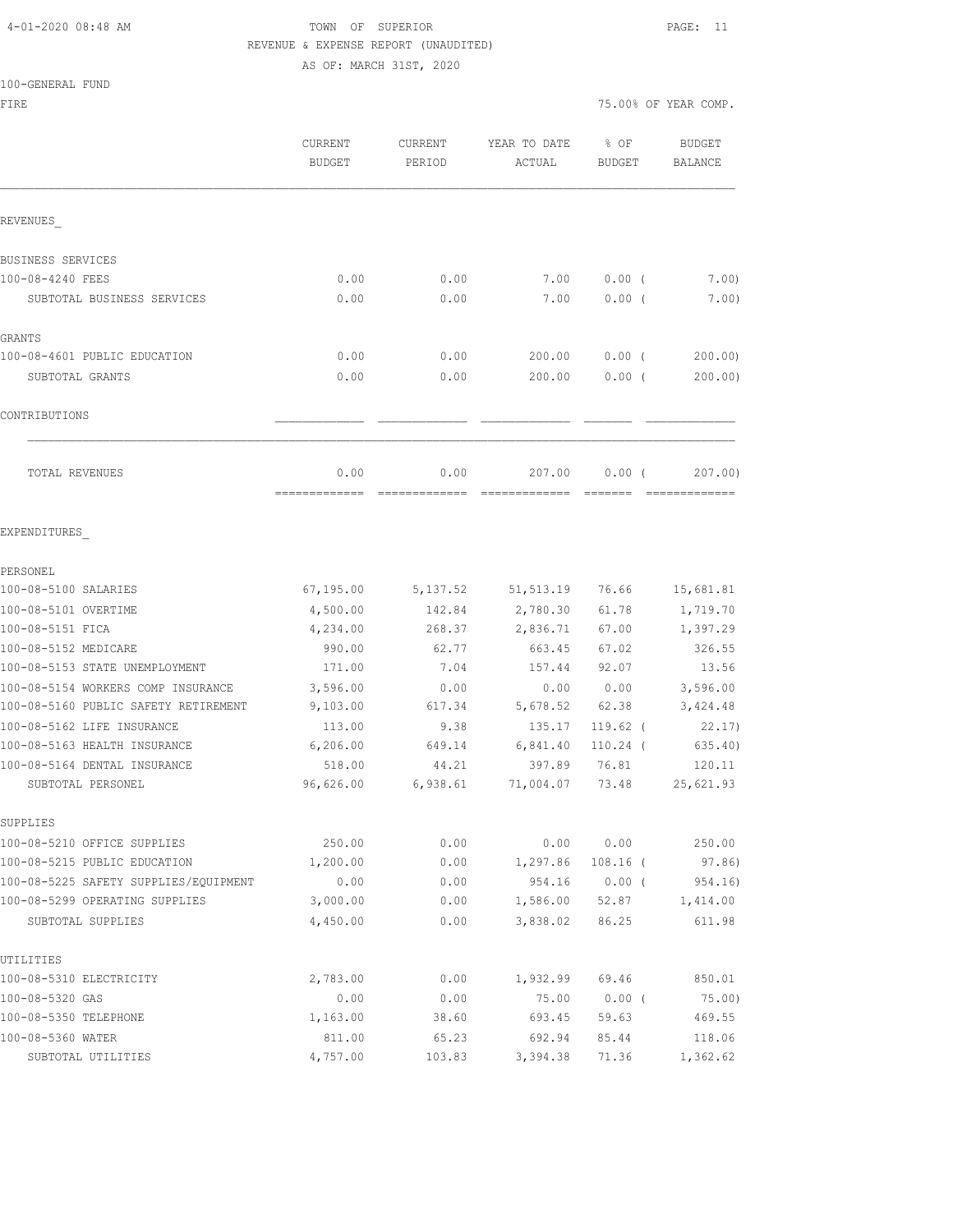#### 4-01-2020 08:48 AM TOWN OF SUPERIOR PAGE: 12 REVENUE & EXPENSE REPORT (UNAUDITED)

AS OF: MARCH 31ST, 2020

100-GENERAL FUND FIRE THE SERIES OF YEAR COMP.

|                                                  | CURRENT<br><b>BUDGET</b>           | <b>CURRENT</b><br>PERIOD | YEAR TO DATE<br>ACTUAL      | % OF<br><b>BUDGET</b> | <b>BUDGET</b><br><b>BALANCE</b> |
|--------------------------------------------------|------------------------------------|--------------------------|-----------------------------|-----------------------|---------------------------------|
| GENERAL BUSINESS EXPENSE                         |                                    |                          |                             |                       |                                 |
| 100-08-5410 ADVERTISING                          | 100.00                             | 0.00                     | 40.00                       | 40.00                 | 60.00                           |
| 100-08-5420 DUES & SUBSCRIPTIONS                 | 600.00                             | 0.00                     | 200.00                      | 33.33                 | 400.00                          |
| 100-08-5430 PRINTING                             | 700.00                             | 0.00                     | 712.96                      | $101.85$ (            | 12.96)                          |
| 100-08-5460 POSTAGE                              | 400.00                             | 42.79                    | 358.57                      | 89.64                 | 41.43                           |
| 100-08-5471 AUDIT                                | 1,545.00                           | 0.00                     | 2,437.10                    | 157.74 (              | 892.10)                         |
| 100-08-5480 GENERAL INSURANCE                    | 6,410.00                           | 1,818.38                 | 5,732.95                    | 89.44                 | 677.05                          |
| SUBTOTAL GENERAL BUSINESS EXPENSE                | 9,755.00                           | 1,861.17                 | 9,481.58                    | 97.20                 | 273.42                          |
| PROFESSIONAL SERVICES                            |                                    |                          |                             |                       |                                 |
| 100-08-5520 CONTRACTUAL SERVICES                 | 0.00                               | 0.00                     | 400.00                      | 0.00(                 | 400.00)                         |
| 100-08-5550 OTHER PROFESSIONAL SERVICES          | 3,000.00                           | 0.00                     | 11,584.00                   | $386.13$ (            | 8,584.00)                       |
| SUBTOTAL PROFESSIONAL SERVICES                   | 3,000.00                           | 0.00                     | 11,984.00                   | $399.47$ (            | 8,984.00)                       |
| REPAIR/MAINTENANCE                               |                                    |                          |                             |                       |                                 |
| 100-08-5641 GAS & OIL                            | 3,000.00                           | 0.00                     | 1,552.38                    | 51.75                 | 1,447.62                        |
| SUBTOTAL REPAIR/MAINTENANCE                      | 3,000.00                           | 0.00                     | 1,552.38                    | 51.75                 | 1,447.62                        |
| CAPITAL OUTLAY                                   |                                    |                          |                             |                       |                                 |
| DEBT SERVICE                                     |                                    |                          |                             |                       |                                 |
| 100-08-5900 DEBT SVC- PRINCIPAL                  | 800.00                             | 0.00                     | 822.43                      | $102.80$ (            | 22.43)                          |
| 100-08-5901 DEBT SVC INTEREST                    | 400.00                             | 0.00                     | 215.44                      | 53.86                 | 184.56                          |
| SUBTOTAL DEBT SERVICE                            | 1,200.00                           | 0.00                     | 1,037.87                    | 86.49                 | 162.13                          |
| TOTAL EXPENDITURES                               | 122,788.00<br>-------------- ----- | 8,903.61                 | 102,292.30<br>------------- | 83.31                 | 20,495.70                       |
| REVENUES OVER/(UNDER) EXPENDITURES<br>$\sqrt{2}$ | $122,788.00$ (                     |                          | $8,903.61$ ( $102,085.30$ ) | $\left($              | 20,702.70)                      |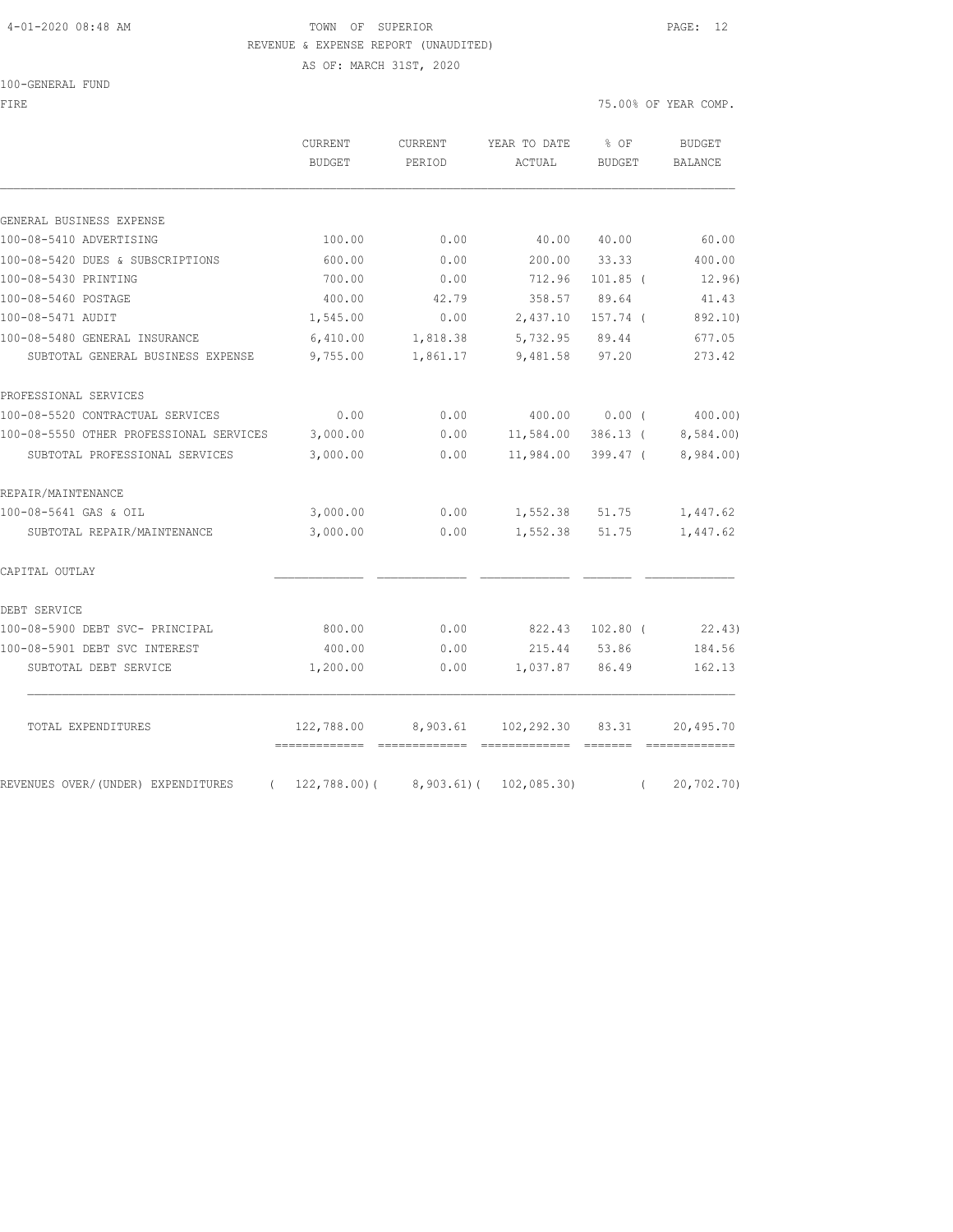#### 4-01-2020 08:48 AM TOWN OF SUPERIOR PAGE: 13 REVENUE & EXPENSE REPORT (UNAUDITED) AS OF: MARCH 31ST, 2020

100-GENERAL FUND

PW-STREETS/BLDG MAINT 75.00% OF YEAR COMP.

|                                       | CURRENT<br><b>BUDGET</b> | <b>CURRENT</b><br>PERIOD | YEAR TO DATE<br>ACTUAL | % OF<br><b>BUDGET</b> | <b>BUDGET</b><br><b>BALANCE</b> |
|---------------------------------------|--------------------------|--------------------------|------------------------|-----------------------|---------------------------------|
| REVENUES                              |                          |                          |                        |                       |                                 |
| GRANTS                                |                          |                          |                        |                       |                                 |
| 100-09-4601 GRANT REIMBURSEMENTS      | 0.00                     | 0.00                     | 4,261.14               | $0.00$ (              | 4, 261.14)                      |
| SUBTOTAL GRANTS                       | 0.00                     | 0.00                     | 4,261.14               | $0.00$ (              | 4, 261.14)                      |
| MISCELLANEOUS                         |                          |                          |                        |                       |                                 |
| 100-09-4820 OTHER INCOME              | 0.00                     | 0.00                     | 5,428.42               | $0.00$ (              | 5,428.42                        |
| SUBTOTAL MISCELLANEOUS                | 0.00                     | 0.00                     | 5,428.42               | 0.00(                 | 5,428.42)                       |
| TOTAL REVENUES                        | 0.00                     | 0.00                     | 9,689.56               | 0.00(                 | 9,689.56                        |
|                                       |                          |                          |                        |                       |                                 |
| EXPENDITURES                          |                          |                          |                        |                       |                                 |
| PERSONEL                              |                          |                          |                        |                       |                                 |
| 100-09-5100 SALARIES                  | 70,857.00                | 5,794.10                 | 36,871.03              | 52.04                 | 33,985.97                       |
| 100-09-5101 OVERTIME                  | 2,000.00                 | 569.55                   | 2,314.71               | $115.74$ (            | 314.71)                         |
| 100-09-5120 INMATE LABOR              | 4,500.00                 | 390.00                   | 3,052.50               | 67.83                 | 1,447.50                        |
| 100-09-5151 FICA                      | 4,393.00                 | 377.94                   | 2,291.45               | 52.16                 | 2,101.55                        |
| 100-09-5152 MEDICARE                  | 1,027.00                 | 88.39                    | 535.91                 | 52.18                 | 491.09                          |
| 100-09-5153 STATE UNEMPLOYMENT        | 173.00                   | 30.38                    | 147.57                 | 85.30                 | 25.43                           |
| 100-09-5154 WORKERS COMP INSURANCE    | 1,432.00                 | 0.00                     | 1,054.00               | 73.60                 | 378.00                          |
| 100-09-5161 ARIZONA STATE RETIREMENT  | 8,452.00                 | 717.49                   | 5,070.58               | 59.99                 | 3,381.42                        |
| 100-09-5162 LIFE INSURANCE            | 84.00                    | 0.00                     | 256.80                 | $305.71$ (            | 172.80)                         |
| 100-09-5163 HEALTH INSURANCE          | 9,284.00                 | 2,596.56                 | 14,081.94              | 151.68 (              | 4,797.94)                       |
| 100-09-5164 DENTAL INSURANCE          | 573.00                   | 38.28                    | 1,120.81               | 195.60 (              | 547.81)                         |
| SUBTOTAL PERSONEL                     | 102,775.00               | 10,602.69                | 66,797.30              | 64.99                 | 35,977.70                       |
| SUPPLIES                              |                          |                          |                        |                       |                                 |
| 100-09-5225 SAFETY SUPPLIES/EQUIPMENT | 2,000.00                 | 213.50                   | 1,167.66               | 58.38                 | 832.34                          |
| 100-09-5230 SANITATION SUPPLIES       | 14,000.00                | 2,870.75                 | 13,099.06              | 93.56                 | 900.94                          |
| 100-09-5299 OPERATING SUPPLIES        | 9,000.00                 | 886.39                   | 9,943.55               | $110.48$ (            | 943.55)                         |
| SUBTOTAL SUPPLIES                     | 25,000.00                | 3,970.64                 | 24, 210.27             | 96.84                 | 789.73                          |
| UTILITIES                             |                          |                          |                        |                       |                                 |
| 100-09-5310 ELECTRICITY               | 8,000.00                 | 0.00                     | 5,965.85               | 74.57                 | 2,034.15                        |
| 100-09-5320 GAS                       | 2,500.00                 | 135.68                   | 765.59                 | 30.62                 | 1,734.41                        |
| 100-09-5330 REFUSE                    | 0.00                     | 60.69                    | 3,022.24               | $0.00$ (              | 3,022.24)                       |
| 100-09-5350 TELEPHONE                 | 675.00                   | 50.00                    | 450.00                 | 66.67                 | 225.00                          |
| 100-09-5360 WATER                     | 4,870.00                 | 1,194.71                 | 4,693.74               | 96.38                 | 176.26                          |
| 100-09-5380 SECURITY                  | 825.00                   | 0.00                     | 0.00                   | 0.00                  | 825.00                          |
| SUBTOTAL UTILITIES                    | 16,870.00                | 1,441.08                 | 14,897.42              | 88.31                 | 1,972.58                        |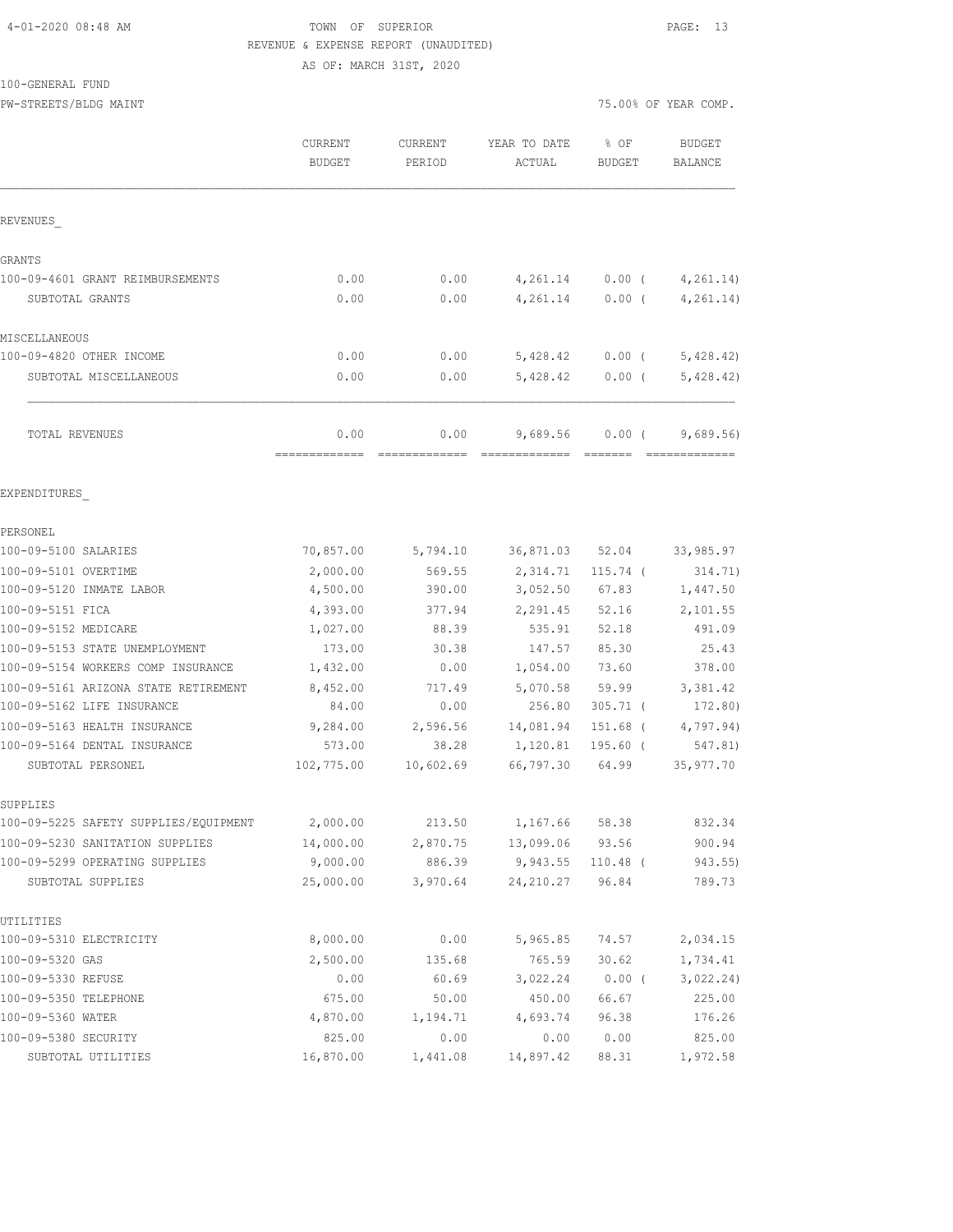#### 4-01-2020 08:48 AM TOWN OF SUPERIOR PAGE: 14 REVENUE & EXPENSE REPORT (UNAUDITED)

100-GENERAL FUND

PW-STREETS/BLDG MAINT **2000** MAINT 25.00% OF YEAR COMP.

AS OF: MARCH 31ST, 2020

| GENERAL BUSINESS EXPENSE<br>100-09-5410 ADVERTISING<br>955.00<br>100-09-5425 CONFERENCES & TRAINING<br>2,000.00<br>100-09-5450 UNIFORMS<br>4,000.00<br>100-09-5460 POSTAGE<br>100.00<br>100-09-5471 AUDIT & ACCOUNTING<br>1,545.00<br>100-09-5480 GENERAL INSURANCE<br>12,820.00<br>21,420.00<br>SUBTOTAL GENERAL BUSINESS EXPENSE<br>PROFESSIONAL SERVICES<br>100-09-5520 CONTRACTUAL SERVICESL<br>0.00<br>100-09-5550 OTHER PROFESSIONAL SERVICES<br>6,000.00<br>6,000.00<br>SUBTOTAL PROFESSIONAL SERVICES<br>REPAIR/MAINTENANCE<br>100-09-5610 PARK & BLDG IMPROVEMENTS<br>2,980.00<br>100-09-5640 AUTO & TRUCK REPAIRS<br>7,500.00<br>100-09-5641 GAS & OIL<br>1,000.00<br>100-09-5642 TIRES & TUBES<br>0.00<br>100-09-5643 INMATE FUEL<br>500.00<br>4,000.00<br>100-09-5650 OTHER EQUIPMENT REPAIRS<br>15,980.00<br>SUBTOTAL REPAIR/MAINTENANCE<br>CAPITAL OUTLAY<br>100-09-5710 BUILDING<br>0.00<br>2,000.00<br>100-09-5711 MAGMA BUILDING<br>100-09-5712 ROOSEVELT BUILDING<br>5,000.00<br>100-09-5750 OTHER EQUIP/SMALL TOOLS<br>10,000.00<br>17,000.00<br>SUBTOTAL CAPITAL OUTLAY | 0.00<br>0.00<br>687.65<br>0.00 | 165.50<br>0.00                           | 17.33          |            |
|---------------------------------------------------------------------------------------------------------------------------------------------------------------------------------------------------------------------------------------------------------------------------------------------------------------------------------------------------------------------------------------------------------------------------------------------------------------------------------------------------------------------------------------------------------------------------------------------------------------------------------------------------------------------------------------------------------------------------------------------------------------------------------------------------------------------------------------------------------------------------------------------------------------------------------------------------------------------------------------------------------------------------------------------------------------------------------------------|--------------------------------|------------------------------------------|----------------|------------|
|                                                                                                                                                                                                                                                                                                                                                                                                                                                                                                                                                                                                                                                                                                                                                                                                                                                                                                                                                                                                                                                                                             |                                |                                          |                |            |
|                                                                                                                                                                                                                                                                                                                                                                                                                                                                                                                                                                                                                                                                                                                                                                                                                                                                                                                                                                                                                                                                                             |                                |                                          |                | 789.50     |
|                                                                                                                                                                                                                                                                                                                                                                                                                                                                                                                                                                                                                                                                                                                                                                                                                                                                                                                                                                                                                                                                                             |                                |                                          | 0.00           | 2,000.00   |
|                                                                                                                                                                                                                                                                                                                                                                                                                                                                                                                                                                                                                                                                                                                                                                                                                                                                                                                                                                                                                                                                                             |                                | 6,036.68                                 | 150.92 (       | 2,036.68   |
|                                                                                                                                                                                                                                                                                                                                                                                                                                                                                                                                                                                                                                                                                                                                                                                                                                                                                                                                                                                                                                                                                             |                                | 0.00                                     | 0.00           | 100.00     |
|                                                                                                                                                                                                                                                                                                                                                                                                                                                                                                                                                                                                                                                                                                                                                                                                                                                                                                                                                                                                                                                                                             | 0.00                           | 2,437.09                                 | 157.74 (       | 892.09)    |
|                                                                                                                                                                                                                                                                                                                                                                                                                                                                                                                                                                                                                                                                                                                                                                                                                                                                                                                                                                                                                                                                                             | 3,636.75                       | 11,465.88                                | 89.44          | 1,354.12   |
|                                                                                                                                                                                                                                                                                                                                                                                                                                                                                                                                                                                                                                                                                                                                                                                                                                                                                                                                                                                                                                                                                             | 4,324.40                       | 20,105.15                                | 93.86          | 1,314.85   |
|                                                                                                                                                                                                                                                                                                                                                                                                                                                                                                                                                                                                                                                                                                                                                                                                                                                                                                                                                                                                                                                                                             |                                |                                          |                |            |
|                                                                                                                                                                                                                                                                                                                                                                                                                                                                                                                                                                                                                                                                                                                                                                                                                                                                                                                                                                                                                                                                                             | 476.84                         | 4,828.15                                 | $0.00$ (       | 4,828.15   |
|                                                                                                                                                                                                                                                                                                                                                                                                                                                                                                                                                                                                                                                                                                                                                                                                                                                                                                                                                                                                                                                                                             | 450.00                         | 16,038.37                                | $267.31$ (     | 10,038.37  |
|                                                                                                                                                                                                                                                                                                                                                                                                                                                                                                                                                                                                                                                                                                                                                                                                                                                                                                                                                                                                                                                                                             | 926.84                         | 20,866.52                                | 347.78 (       | 14,866.52) |
|                                                                                                                                                                                                                                                                                                                                                                                                                                                                                                                                                                                                                                                                                                                                                                                                                                                                                                                                                                                                                                                                                             |                                |                                          |                |            |
|                                                                                                                                                                                                                                                                                                                                                                                                                                                                                                                                                                                                                                                                                                                                                                                                                                                                                                                                                                                                                                                                                             | 838.74                         | 19,256.25                                | 646.18 (       | 16, 276.25 |
|                                                                                                                                                                                                                                                                                                                                                                                                                                                                                                                                                                                                                                                                                                                                                                                                                                                                                                                                                                                                                                                                                             | 2,530.00                       | 11,537.61                                | $153.83$ (     | 4,037.61)  |
|                                                                                                                                                                                                                                                                                                                                                                                                                                                                                                                                                                                                                                                                                                                                                                                                                                                                                                                                                                                                                                                                                             | 0.00                           | 0.00                                     | 0.00           | 1,000.00   |
|                                                                                                                                                                                                                                                                                                                                                                                                                                                                                                                                                                                                                                                                                                                                                                                                                                                                                                                                                                                                                                                                                             | 0.00                           | 1,175.96                                 | 0.00(          | 1, 175.96  |
|                                                                                                                                                                                                                                                                                                                                                                                                                                                                                                                                                                                                                                                                                                                                                                                                                                                                                                                                                                                                                                                                                             | 0.00                           | 540.01                                   | $108.00$ (     | 40.01)     |
|                                                                                                                                                                                                                                                                                                                                                                                                                                                                                                                                                                                                                                                                                                                                                                                                                                                                                                                                                                                                                                                                                             | 0.00                           | 6,422.06                                 | $160.55$ (     | 2,422.06   |
|                                                                                                                                                                                                                                                                                                                                                                                                                                                                                                                                                                                                                                                                                                                                                                                                                                                                                                                                                                                                                                                                                             | 3,368.74                       | 38,931.89                                | $243.63$ (     | 22,951.89) |
|                                                                                                                                                                                                                                                                                                                                                                                                                                                                                                                                                                                                                                                                                                                                                                                                                                                                                                                                                                                                                                                                                             |                                |                                          |                |            |
|                                                                                                                                                                                                                                                                                                                                                                                                                                                                                                                                                                                                                                                                                                                                                                                                                                                                                                                                                                                                                                                                                             | 0.00                           | 758.75                                   | 0.00(          | 758.75)    |
|                                                                                                                                                                                                                                                                                                                                                                                                                                                                                                                                                                                                                                                                                                                                                                                                                                                                                                                                                                                                                                                                                             | 0.00                           | 0.00                                     | 0.00           | 2,000.00   |
|                                                                                                                                                                                                                                                                                                                                                                                                                                                                                                                                                                                                                                                                                                                                                                                                                                                                                                                                                                                                                                                                                             | 0.00                           | 0.00                                     | 0.00           | 5,000.00   |
|                                                                                                                                                                                                                                                                                                                                                                                                                                                                                                                                                                                                                                                                                                                                                                                                                                                                                                                                                                                                                                                                                             | 19.98                          | 121.70                                   | 1.22           | 9,878.30   |
|                                                                                                                                                                                                                                                                                                                                                                                                                                                                                                                                                                                                                                                                                                                                                                                                                                                                                                                                                                                                                                                                                             | 19.98                          | 880.45                                   | 5.18           | 16, 119.55 |
| DEBT SERVICE                                                                                                                                                                                                                                                                                                                                                                                                                                                                                                                                                                                                                                                                                                                                                                                                                                                                                                                                                                                                                                                                                |                                |                                          |                |            |
| 100-09-5900 DEBT SVC - PRINCIPAL<br>0.00                                                                                                                                                                                                                                                                                                                                                                                                                                                                                                                                                                                                                                                                                                                                                                                                                                                                                                                                                                                                                                                    | 0.00                           | 1,407.84                                 | 0.00(          | 1,407.84)  |
| 100-09-5901 DEBT SVC - INTEREST<br>0.00                                                                                                                                                                                                                                                                                                                                                                                                                                                                                                                                                                                                                                                                                                                                                                                                                                                                                                                                                                                                                                                     | 0.00                           | 333.87                                   | $0.00$ (       | 333.87)    |
| 100-09-5999 CONTINGENCY<br>10,000.00                                                                                                                                                                                                                                                                                                                                                                                                                                                                                                                                                                                                                                                                                                                                                                                                                                                                                                                                                                                                                                                        | 0.00                           | 0.00                                     | 0.00           | 10,000.00  |
| 10,000.00<br>SUBTOTAL DEBT SERVICE                                                                                                                                                                                                                                                                                                                                                                                                                                                                                                                                                                                                                                                                                                                                                                                                                                                                                                                                                                                                                                                          | 0.00                           |                                          | 1,741.71 17.42 | 8,258.29   |
| TOTAL EXPENDITURES                                                                                                                                                                                                                                                                                                                                                                                                                                                                                                                                                                                                                                                                                                                                                                                                                                                                                                                                                                                                                                                                          |                                | 215,045.00  24,654.37  188,430.71  87.62 |                | 26,614.29  |
| REVENUES OVER/(UNDER) EXPENDITURES (215,045.00)(24,654.37)(178,741.15) (36,303.85)                                                                                                                                                                                                                                                                                                                                                                                                                                                                                                                                                                                                                                                                                                                                                                                                                                                                                                                                                                                                          |                                |                                          |                |            |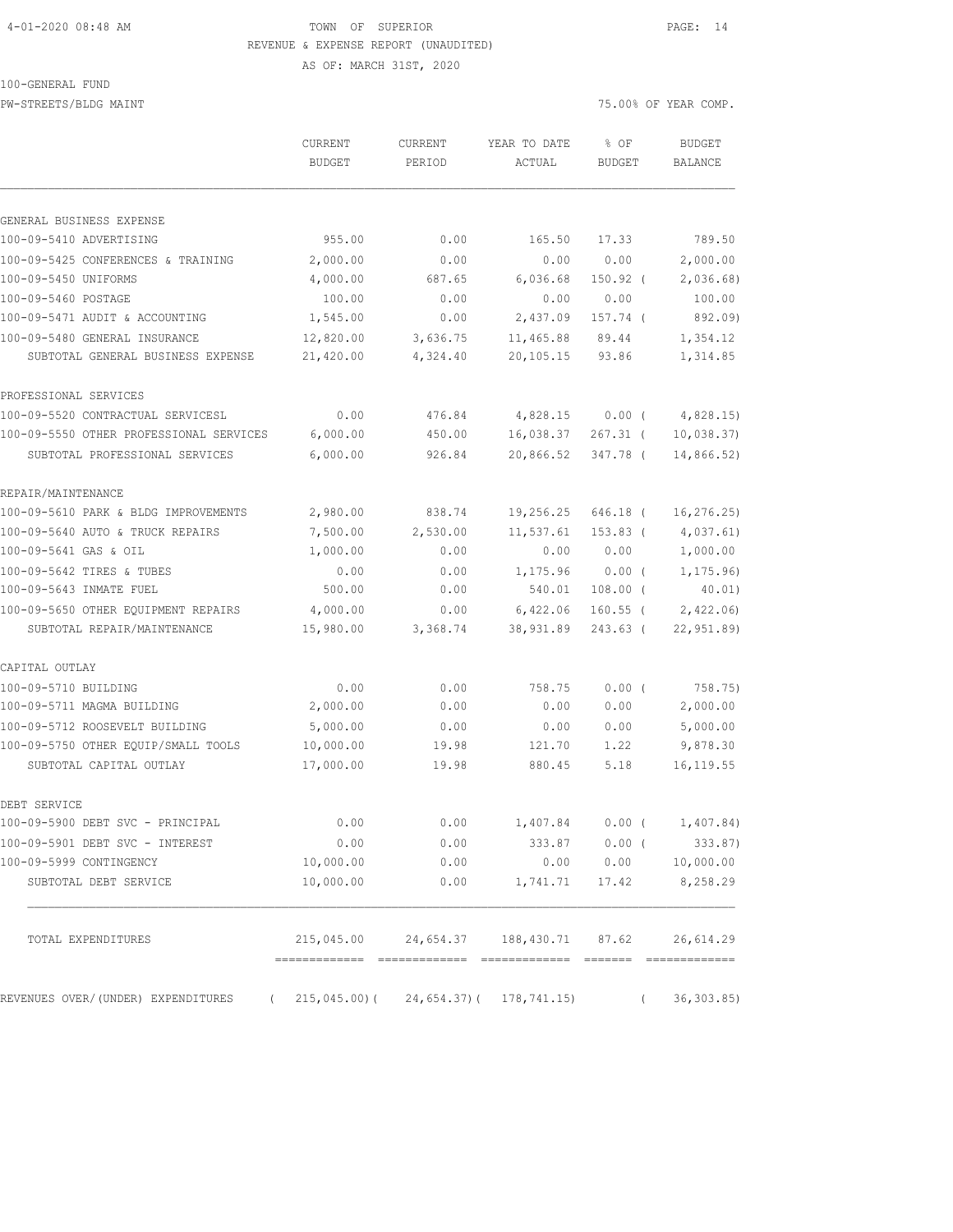|  | 4-01-2020 08:48 AM |  |  |
|--|--------------------|--|--|
|--|--------------------|--|--|

# TOWN OF SUPERIOR **PAGE:** 15 REVENUE & EXPENSE REPORT (UNAUDITED)

100-GENERAL FUND

PW-BLDG REGS/ZONING 75.00% OF YEAR COMP.

|                                         | CURRENT<br><b>BUDGET</b>                   | <b>CURRENT</b><br>PERIOD | YEAR TO DATE<br>ACTUAL | % OF<br><b>BUDGET</b>                                                                                                                                                                                                                                                                                                                                                                                                                                                                          | <b>BUDGET</b><br>BALANCE   |
|-----------------------------------------|--------------------------------------------|--------------------------|------------------------|------------------------------------------------------------------------------------------------------------------------------------------------------------------------------------------------------------------------------------------------------------------------------------------------------------------------------------------------------------------------------------------------------------------------------------------------------------------------------------------------|----------------------------|
| REVENUES                                |                                            |                          |                        |                                                                                                                                                                                                                                                                                                                                                                                                                                                                                                |                            |
| BUSINESS SERVICES                       |                                            |                          |                        |                                                                                                                                                                                                                                                                                                                                                                                                                                                                                                |                            |
| 100-10-4240 FEES                        | 35,000.00                                  | 0.00                     | 0.00                   | 0.00                                                                                                                                                                                                                                                                                                                                                                                                                                                                                           | 35,000.00                  |
| SUBTOTAL BUSINESS SERVICES              | 35,000.00                                  | 0.00                     | 0.00                   | 0.00                                                                                                                                                                                                                                                                                                                                                                                                                                                                                           | 35,000.00                  |
| TOTAL REVENUES                          | 35,000.00<br>-------------- -------------- | 0.00                     | 0.00<br>=============  | 0.00<br>$\begin{array}{cccccccccc} \multicolumn{2}{c}{} & \multicolumn{2}{c}{} & \multicolumn{2}{c}{} & \multicolumn{2}{c}{} & \multicolumn{2}{c}{} & \multicolumn{2}{c}{} & \multicolumn{2}{c}{} & \multicolumn{2}{c}{} & \multicolumn{2}{c}{} & \multicolumn{2}{c}{} & \multicolumn{2}{c}{} & \multicolumn{2}{c}{} & \multicolumn{2}{c}{} & \multicolumn{2}{c}{} & \multicolumn{2}{c}{} & \multicolumn{2}{c}{} & \multicolumn{2}{c}{} & \multicolumn{2}{c}{} & \multicolumn{2}{c}{} & \mult$ | 35,000.00<br>============= |
| EXPENDITURES                            |                                            |                          |                        |                                                                                                                                                                                                                                                                                                                                                                                                                                                                                                |                            |
| PERSONEL                                |                                            |                          |                        |                                                                                                                                                                                                                                                                                                                                                                                                                                                                                                |                            |
| 100-10-5100 SALARIES                    | 38,083.00                                  | 5,440.00                 | 53,584.00              |                                                                                                                                                                                                                                                                                                                                                                                                                                                                                                | 140.70 ( 15,501.00)        |
| 100-10-5151 FICA                        | 2,361.00                                   | 337.28                   | 3,322.21               | $140.71$ (                                                                                                                                                                                                                                                                                                                                                                                                                                                                                     | 961.21)                    |
| 100-10-5152 MEDICARE                    | 552.00                                     | 78.88                    | 776.97                 | 140.76 (                                                                                                                                                                                                                                                                                                                                                                                                                                                                                       | 224.97)                    |
| 100-10-5153 STATE UNEMPLOYMENT          | 30.00                                      | 0.00                     | 64.32                  | $214.40$ (                                                                                                                                                                                                                                                                                                                                                                                                                                                                                     | 34.32)                     |
| 100-10-5154 WORKERS COMP INSURANCE      | 68.00                                      | 0.00                     | 0.00                   | 0.00                                                                                                                                                                                                                                                                                                                                                                                                                                                                                           | 68.00                      |
| 100-10-5161 ARIZONA STATE RETIREMENT    | 4,547.00                                   | 658.78                   | 6,488.98               | 142.71 (                                                                                                                                                                                                                                                                                                                                                                                                                                                                                       | 1,941.98)                  |
| 100-10-5162 LIFE INSURANCE              | 40.00                                      | 6.70                     | 60.30                  | $150.75$ (                                                                                                                                                                                                                                                                                                                                                                                                                                                                                     | 20.30)                     |
| 100-10-5164 DENTAL INSURANCE            | 185.00                                     | 0.00                     | 0.00                   | 0.00                                                                                                                                                                                                                                                                                                                                                                                                                                                                                           | 185.00                     |
| SUBTOTAL PERSONEL                       | 45,866.00                                  | 6,521.64                 | 64,296.78              | 140.18 (                                                                                                                                                                                                                                                                                                                                                                                                                                                                                       | 18,430.78)                 |
| SUPPLIES                                |                                            |                          |                        |                                                                                                                                                                                                                                                                                                                                                                                                                                                                                                |                            |
| 100-10-5245 CONFERANCES & TRAINING      | 0.00                                       | 250.00                   | 250.00                 | $0.00$ (                                                                                                                                                                                                                                                                                                                                                                                                                                                                                       | 250.00                     |
| 100-10-5299 OPERATING SUPPLIES          | 500.00                                     | 537.13                   | 982.96                 | 196.59 (                                                                                                                                                                                                                                                                                                                                                                                                                                                                                       | 482.96)                    |
| SUBTOTAL SUPPLIES                       | 500.00                                     | 787.13                   | 1,232.96               | $246.59$ (                                                                                                                                                                                                                                                                                                                                                                                                                                                                                     | 732.96)                    |
| UTILITIES                               |                                            |                          |                        |                                                                                                                                                                                                                                                                                                                                                                                                                                                                                                |                            |
| 100-10-5350 TELEPHONE                   | 0.00                                       | 50.00                    | 450.00                 | $0.00$ (                                                                                                                                                                                                                                                                                                                                                                                                                                                                                       | 450.00                     |
| SUBTOTAL UTILITIES                      | 0.00                                       | 50.00                    | 450.00                 | $0.00$ (                                                                                                                                                                                                                                                                                                                                                                                                                                                                                       | 450.00)                    |
| GENERAL BUSINESS EXPENSE                |                                            |                          |                        |                                                                                                                                                                                                                                                                                                                                                                                                                                                                                                |                            |
| 100-10-5420 DUES & SUBSCRIPTIONS        | 500.00                                     | 0.00                     | 329.63                 | 65.93                                                                                                                                                                                                                                                                                                                                                                                                                                                                                          | 170.37                     |
| 100-10-5425 CONFERENCES & TRAINING      | 2,000.00                                   | 0.00                     | 510.00                 | 25.50                                                                                                                                                                                                                                                                                                                                                                                                                                                                                          | 1,490.00                   |
| 100-10-5430 PRINTING                    | 0.00                                       | 0.00                     | 214.98                 | $0.00$ (                                                                                                                                                                                                                                                                                                                                                                                                                                                                                       | 214.98)                    |
| 100-10-5470 TRAVEL                      | 1,000.00                                   | 0.00                     | 0.00                   | 0.00                                                                                                                                                                                                                                                                                                                                                                                                                                                                                           | 1,000.00                   |
| SUBTOTAL GENERAL BUSINESS EXPENSE       | 3,500.00                                   | 0.00                     | 1,054.61               | 30.13                                                                                                                                                                                                                                                                                                                                                                                                                                                                                          | 2,445.39                   |
| PROFESSIONAL SERVICES                   |                                            |                          |                        |                                                                                                                                                                                                                                                                                                                                                                                                                                                                                                |                            |
| 100-10-5550 OTHER PROFESSIONAL SERVICES | 30,000.00                                  | 0.00                     | 0.00                   | 0.00                                                                                                                                                                                                                                                                                                                                                                                                                                                                                           | 30,000.00                  |
| SUBTOTAL PROFESSIONAL SERVICES          | 30,000.00                                  | 0.00                     | 0.00                   | 0.00                                                                                                                                                                                                                                                                                                                                                                                                                                                                                           | 30,000.00                  |
| REPAIR/MAINTENANCE                      |                                            |                          |                        |                                                                                                                                                                                                                                                                                                                                                                                                                                                                                                |                            |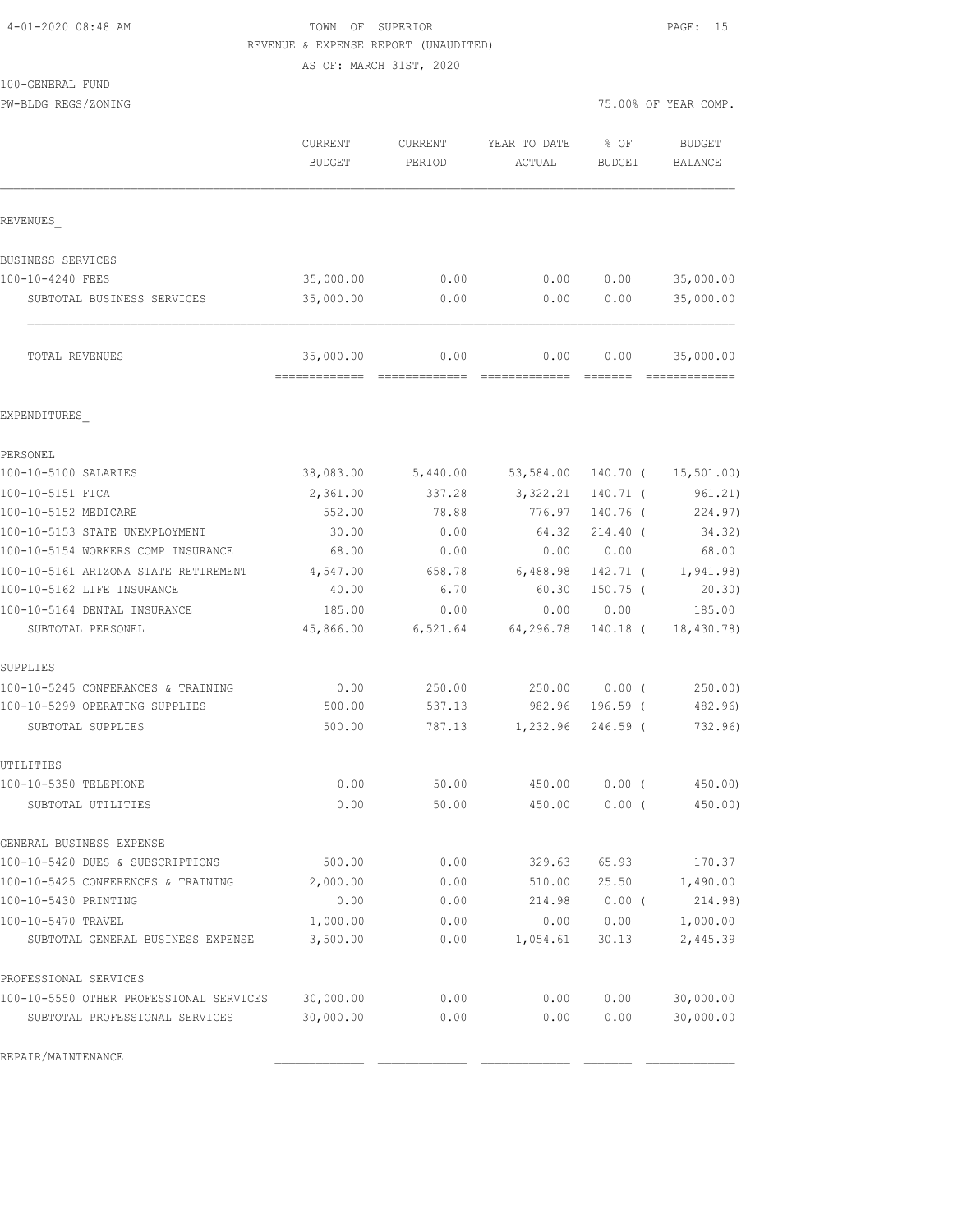#### TOWN OF SUPERIOR **PAGE:** 16 REVENUE & EXPENSE REPORT (UNAUDITED) AS OF: MARCH 31ST, 2020

100-GENERAL FUND

PW-BLDG REGS/ZONING 75.00% OF YEAR COMP.

|                                      | CURRENT<br><b>BUDGET</b> | <b>CURRENT</b><br>PERIOD | YEAR TO DATE<br>ACTUAL | % OF<br>BUDGET | BUDGET<br>BALANCE |
|--------------------------------------|--------------------------|--------------------------|------------------------|----------------|-------------------|
| CAPITAL OUTLAY                       |                          |                          |                        |                |                   |
| 100-10-5780 COMPUTER/INCODE SOFTWARE | 0.00                     | 0.00                     | 75.00                  | 0.00(          | 75.00             |
| SUBTOTAL CAPITAL OUTLAY              | 0.00                     | 0.00                     | 75.00                  | 0.00(          | 75.00             |
| TOTAL EXPENDITURES                   | 79,866.00                | 7,358.77                 | 67,109.35              | 84.03          | 12,756.65         |
| REVENUES OVER/(UNDER) EXPENDITURES   | 44,866,00)(              | 7,358.77)(               | 67, 109.35             |                | 22, 243.35        |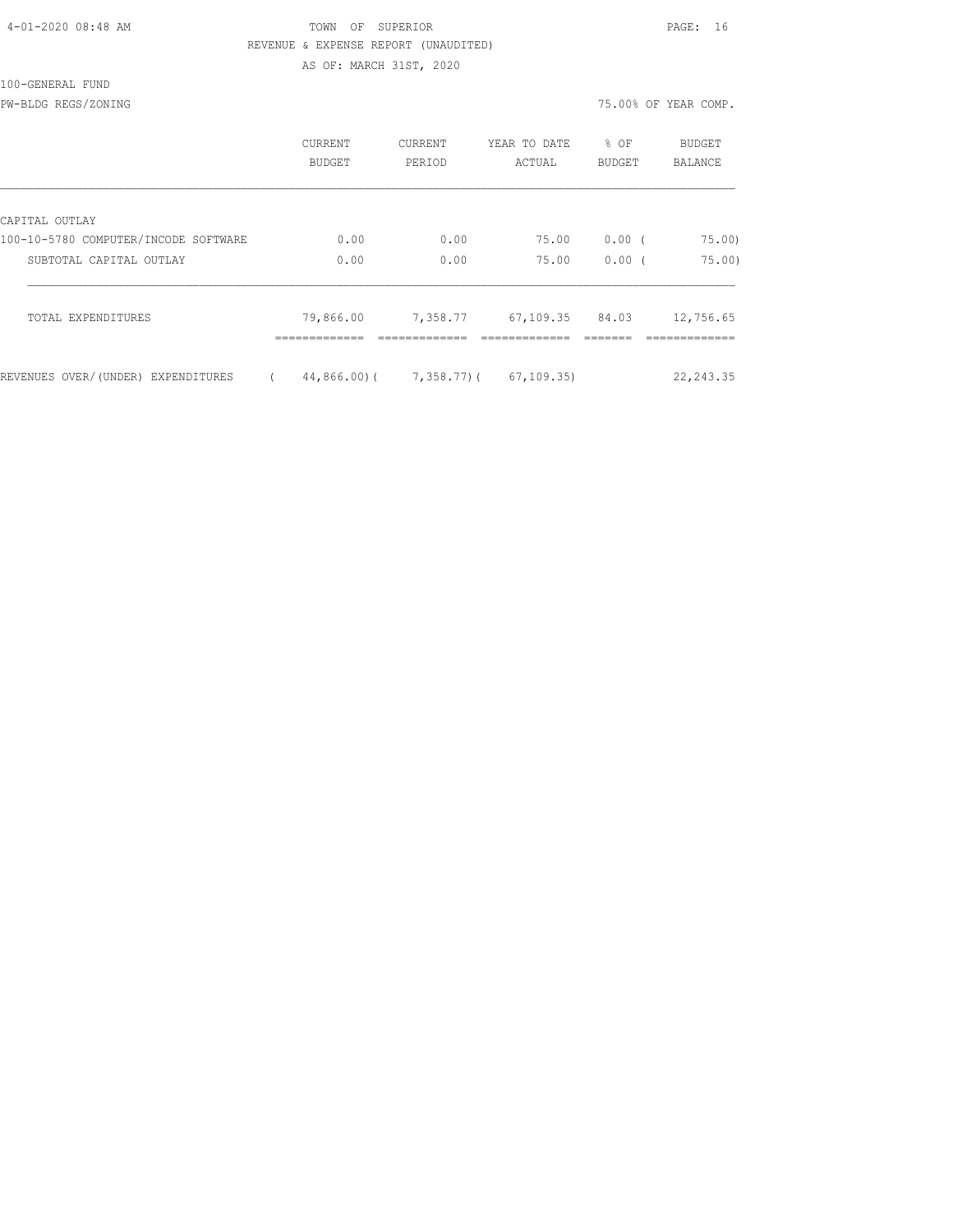| 4-01-2020 08:48 AM |  |
|--------------------|--|
|                    |  |

TOWN OF SUPERIOR **Example 2010** PAGE: 17 REVENUE & EXPENSE REPORT (UNAUDITED)

AS OF: MARCH 31ST, 2020

| 100-GENERAL FUND |  |
|------------------|--|

SWIMMING POOL 75.00% OF YEAR COMP.

|                                                     | CURRENT<br><b>BUDGET</b> | <b>CURRENT</b><br>PERIOD | YEAR TO DATE<br><b>ACTUAL</b> | % OF<br><b>BUDGET</b>    | <b>BUDGET</b><br>BALANCE |
|-----------------------------------------------------|--------------------------|--------------------------|-------------------------------|--------------------------|--------------------------|
| REVENUES                                            |                          |                          |                               |                          |                          |
| BUSINESS SERVICES                                   |                          |                          |                               |                          |                          |
| 100-11-4240 POOL SWIM/POOL RENTAL                   | 2,000.00                 | 0.00                     | 1,287.50                      | 64.38                    | 712.50                   |
| SUBTOTAL BUSINESS SERVICES                          | 2,000.00                 | 0.00                     | 1,287.50                      | 64.38                    | 712.50                   |
| TOTAL REVENUES                                      | 2,000.00                 | 0.00                     | 1,287.50                      | 64.38                    | 712.50                   |
| EXPENDITURES                                        |                          |                          |                               |                          |                          |
| PERSONEL                                            |                          |                          |                               |                          |                          |
| 100-11-5100 SALARIES                                | 19,200.00                | 0.00                     | 18,566.00                     | 96.70                    | 634.00                   |
| 100-11-5151 FICA                                    | 1,250.00                 | 0.00                     | 1,151.09                      | 92.09                    | 98.91                    |
| 100-11-5152 MEDICARE                                | 292.00                   | 0.00                     | 269.22                        | 92.20                    | 22.78                    |
| 100-11-5153 STATE UNEMPLOYMENT                      | 61.00                    | 0.00                     | 161.53                        | $264.80$ (               | 100.53)                  |
| 100-11-5154 WORKERS COMP INSURANCE                  | 413.00                   | 0.00                     | 2,597.00                      | 628.81 (                 | 2,184.00                 |
| SUBTOTAL PERSONEL                                   | 21,216.00                | 0.00                     | 22,744.84                     | $107.21$ (               | 1,528.84)                |
| SUPPLIES                                            |                          |                          |                               |                          |                          |
| 100-11-5240 CHEMICAL SUPPLIES                       | 1,900.00                 | 40.00                    | 2,967.64                      | $156.19$ (               | 1,067.64)                |
| 100-11-5299 OPERATING SUPPLIES<br>SUBTOTAL SUPPLIES | 2,000.00<br>3,900.00     | 650.00<br>690.00         | 2,927.99<br>5,895.63          | $146.40$ (<br>$151.17$ ( | 927.99)<br>1, 995.63     |
| UTILITIES                                           |                          |                          |                               |                          |                          |
| 100-11-5310 ELECTRICITY                             | 6,860.00                 | 0.00                     | 4,093.56                      | 59.67                    | 2,766.44                 |
| 100-11-5350 TELEPHONE                               | 453.00                   | 0.00                     | 0.00                          | 0.00                     | 453.00                   |
| 100-11-5360 WATER                                   | 5,666.00                 | 270.44                   | 2,947.33                      | 52.02                    | 2,718.67                 |
| SUBTOTAL UTILITIES                                  | 12,979.00                | 270.44                   | 7,040.89                      | 54.25                    | 5,938.11                 |
| GENERAL BUSINESS EXPENSE                            |                          |                          |                               |                          |                          |
| 100-11-5410 ADVERTISING                             | 100.00                   | 0.00                     | 0.00                          | 0.00                     | 100.00                   |
| 100-11-5420 DUES & SUBSCRIPTIONS                    | 200.00                   | 0.00                     | 192.00                        | 96.00                    | 8.00                     |
| 100-11-5425 CONFERENCES & TRAINING                  | 500.00                   | 0.00                     | 0.00                          | 0.00                     | 500.00                   |
| 100-11-5450 UNIFORMS                                | 250.00                   | 0.00                     | 0.00                          | 0.00                     | 250.00                   |
| SUBTOTAL GENERAL BUSINESS EXPENSE                   | 1,050.00                 | 0.00                     | 192.00                        | 18.29                    | 858.00                   |
| PROFESSIONAL SERVICES                               |                          |                          |                               |                          |                          |
| 100-11-5550 OTHER PROFESSIONAL SERVICES             | 6,000.00                 | 820.00                   | 7,480.02                      | 124.67 (                 | 1,480.02)                |
| SUBTOTAL PROFESSIONAL SERVICES                      | 6,000.00                 | 820.00                   | 7,480.02                      | 124.67 (                 | 1,480.02)                |
| REPAIR/MAINTENANCE                                  |                          |                          |                               |                          |                          |
| 100-11-5650 OTHER EQUIPMENT REPAIRS                 | 5,000.00                 | 0.00                     | 0.00                          | 0.00                     | 5,000.00                 |
| SUBTOTAL REPAIR/MAINTENANCE                         | 5,000.00                 | 0.00                     | 0.00                          | 0.00                     | 5,000.00                 |
| TOTAL EXPENDITURES                                  | 50,145.00                | 1,780.44                 | 43,353.38                     | 86.46                    | 6,791.62                 |
|                                                     |                          |                          |                               |                          |                          |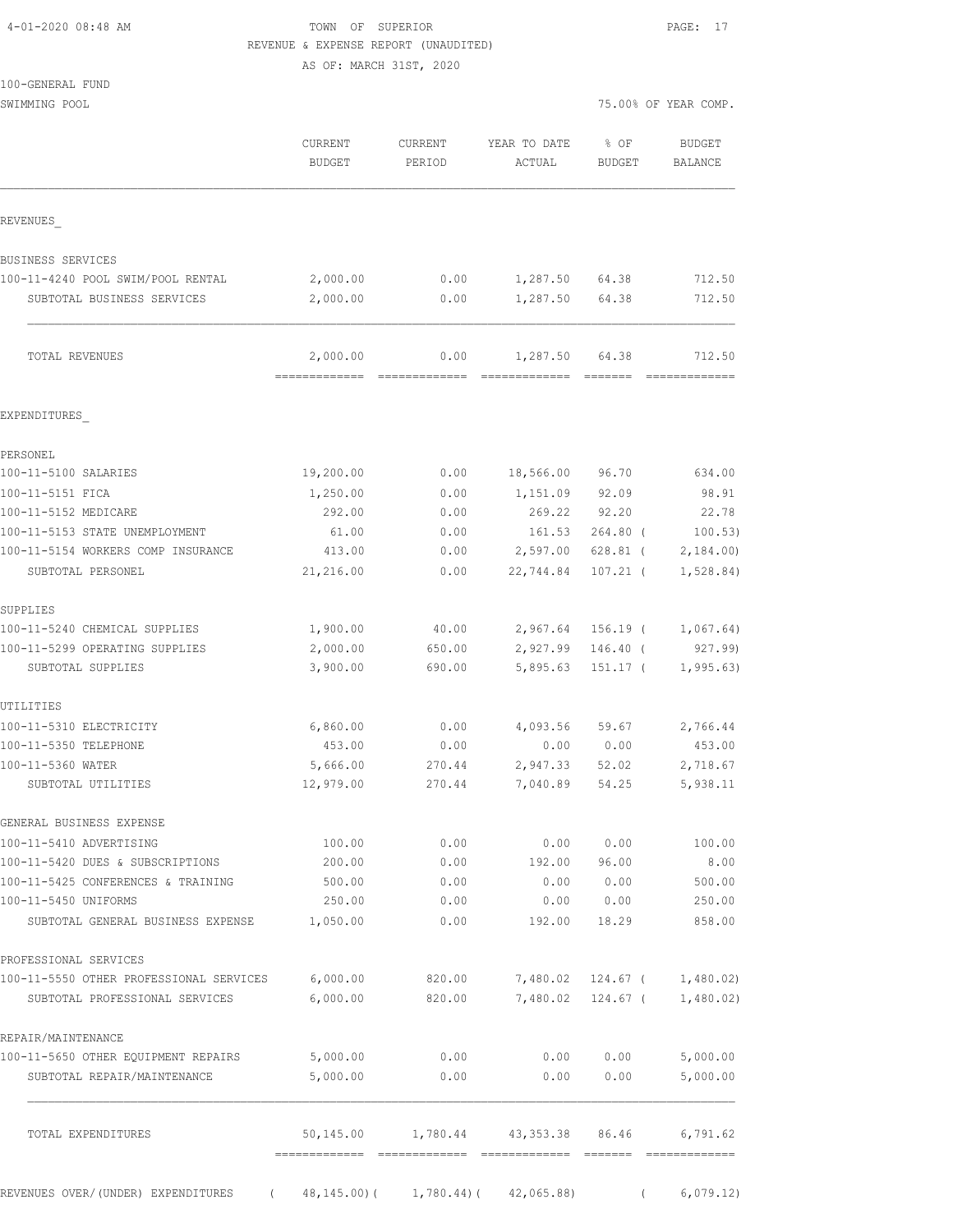# 4-01-2020 08:48 AM TOWN OF SUPERIOR PAGE: 18 REVENUE & EXPENSE REPORT (UNAUDITED)

AS OF: MARCH 31ST, 2020

|  | 100-GENERAL FUND |  |
|--|------------------|--|
|  |                  |  |

| RECREATION                              |                          |                              |                           |                       | 75.00% OF YEAR COMP.     |
|-----------------------------------------|--------------------------|------------------------------|---------------------------|-----------------------|--------------------------|
|                                         | CURRENT<br><b>BUDGET</b> | CURRENT<br>PERIOD            | YEAR TO DATE<br>ACTUAL    | % OF<br><b>BUDGET</b> | <b>BUDGET</b><br>BALANCE |
| REVENUES                                |                          |                              |                           |                       |                          |
| BUSINESS SERVICES                       |                          |                              |                           |                       |                          |
| 100-12-4220 PARK RENTAL                 | 0.00(                    | 100.00)                      | 1,012.50                  | $0.00$ (              | 1,012.50)                |
| 100-12-4240 RECREATION ACTIVITY FEES    | 0.00                     | 0.00                         | 240.00                    | $0.00$ (              | 240.00)                  |
| SUBTOTAL BUSINESS SERVICES              | $0.00$ (                 | 100.00)                      | 1,252.50                  | $0.00$ (              | 1, 252.50)               |
| MISCELLANEOUS                           |                          |                              |                           |                       |                          |
| 100-12-4820 OTHER INCOME                | 0.00                     | 0.00                         | 52.10                     | $0.00$ (              | 52.10                    |
| SUBTOTAL MISCELLANEOUS                  | 0.00                     | 0.00                         | 52.10                     | $0.00$ (              | 52.10                    |
| TOTAL REVENUES                          | 0.00(<br>--------------  | 100.00)<br>$222222222222222$ | 1,304.60<br>============= | $0.00$ (              | 1,304.60)                |
| EXPENDITURES                            |                          |                              |                           |                       |                          |
| PERSONEL                                |                          |                              |                           |                       |                          |
| 100-12-5100 SALARIES                    | 14,144.00                | 2,240.00                     | 14,730.25 104.14 (        |                       | 586.25                   |
| 100-12-5101 OVERTIME                    | 0.00                     | 378.00                       | 1,634.26                  | $0.00$ (              | 1,634.26                 |
| 100-12-5151 FICA                        | 361.00                   | 156.05                       | 966.84                    | $267.82$ (            | 605.84)                  |
| 100-12-5152 MEDICARE                    | 84.00                    | 36.49                        | 226.11                    | $269.18$ (            | 142.11)                  |
| 100-12-5153 STATE UNEMPLOYMENT          | 30.00                    | 14.26                        | 103.10                    | $343.67$ (            | 73.10)                   |
| 100-12-5154 WORKERS COMP INSURANCE      | 54.00                    | 0.00                         | 0.00                      | 0.00                  | 54.00                    |
| 100-12-5161 ARIZONA STATE RETIREMENT    | 687.00                   | 317.04                       | 1,951.53                  | $284.07$ (            | 1, 264.53)               |
| 100-12-5162 LIFE INSURANCE              | 16.00                    | 6.70                         | 103.36                    | 646.00 (              | 87.36)                   |
| 100-12-5163 HEALTH INSURANCE            | 1,527.00                 | 649.14                       | 5,193.12                  | $340.09$ (            | 3,666.12)                |
| 100-12-5164 DENTAL INSURANCE            | 74.00                    | 31.58                        | 202.88                    | 274.16 (              | 128.88)                  |
| SUBTOTAL PERSONEL                       | 16,977.00                | 3,829.26                     | 25, 111.45                | 147.91 (              | 8, 134. 45)              |
| SUPPLIES                                |                          |                              |                           |                       |                          |
| 100-12-5299 OPERATING SUPPLIES          | 12,500.00                | 0.00                         | 1,504.10                  | 12.03                 | 10,995.90                |
| SUBTOTAL SUPPLIES                       | 12,500.00                | 0.00                         | 1,504.10                  | 12.03                 | 10,995.90                |
| UTILITIES                               |                          |                              |                           |                       |                          |
| GENERAL BUSINESS EXPENSE                |                          |                              |                           |                       |                          |
| 100-12-5425 CONFERENCES & TRAINING      | 0.00                     | 0.00                         | 770.99                    | $0.00$ (              | 770.99                   |
| 100-12-5450 UNIFORMS                    | 0.00                     | 0.00                         | 138.54                    | 0.00(                 | 138.54)                  |
| SUBTOTAL GENERAL BUSINESS EXPENSE       | 0.00                     | 0.00                         | 909.53                    | $0.00$ (              | 909.53)                  |
| PROFESSIONAL SERVICES                   |                          |                              |                           |                       |                          |
| 100-12-5550 OTHER PROFESSIONAL SERVICES | 0.00                     | 0.00                         | 3,200.00                  | $0.00$ (              | 3,200.00)                |
| SUBTOTAL PROFESSIONAL SERVICES          | 0.00                     | 0.00                         | 3,200.00                  | $0.00$ (              | 3,200.00)                |
| TOTAL EXPENDITURES                      | 29,477.00                | 3,829.26                     |                           | 30,725.08 104.23 (    | 1,248.08)                |

REVENUES OVER/(UNDER) EXPENDITURES ( 29,477.00)( 3,929.26)( 29,420.48) ( 56.52)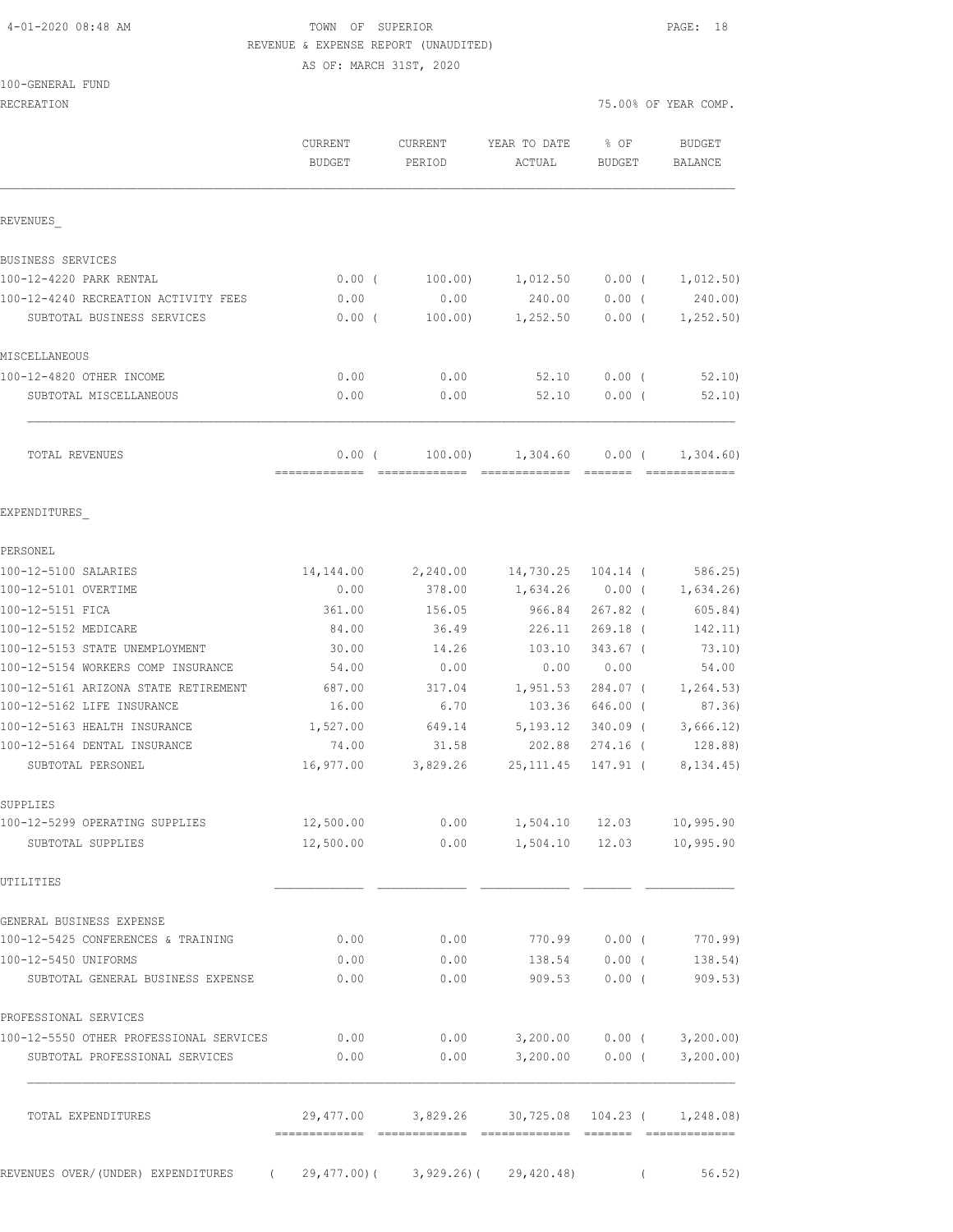| 4-01-2020 08:48 AM |  |
|--------------------|--|
|                    |  |

### TOWN OF SUPERIOR **PAGE: 19** REVENUE & EXPENSE REPORT (UNAUDITED)

AS OF: MARCH 31ST, 2020

|  | 100-GENERAL FUND |  |
|--|------------------|--|
|  |                  |  |

| LIBRARY |          |               |                           |          | 75.00% OF YEAR COMP. |
|---------|----------|---------------|---------------------------|----------|----------------------|
|         | CURRENT  | CURRENT       | YEAR TO DATE              | % OF     | <b>BUDGET</b>        |
|         | ntinomm. | <b>DEDICE</b> | $\pi$ $\cap$ $\pi$ $\tau$ | ntinomm. | DAI AMOR             |

|                                            | <b>CURRENT</b><br><b>BUDGET</b> | <b>CURRENT</b><br>PERIOD | YEAR TO DATE<br>ACTUAL | % OF<br><b>BUDGET</b> | <b>BUDGET</b><br>BALANCE |
|--------------------------------------------|---------------------------------|--------------------------|------------------------|-----------------------|--------------------------|
| REVENUES                                   |                                 |                          |                        |                       |                          |
| BUSINESS SERVICES                          |                                 |                          |                        |                       |                          |
| 100-13-4250 INTERNET/LATE FEES             | 2,000.00                        | 90.58                    | 1,343.20               | 67.16                 | 656.80                   |
| SUBTOTAL BUSINESS SERVICES                 | 2,000.00                        | 90.58                    | 1,343.20               | 67.16                 | 656.80                   |
| TOTAL REVENUES                             | 2,000.00<br>=============       | 90.58                    | 1,343.20               | 67.16<br>=======      | 656.80                   |
| EXPENDITURES                               |                                 |                          |                        |                       |                          |
| PERSONEL                                   |                                 |                          |                        |                       |                          |
| 100-13-5100 SALARIES                       | 32,860.00                       | 3,052.31                 | 28,872.90              | 87.87                 | 3,987.10                 |
| 100-13-5151 FICA                           | 2,037.00                        | 188.39                   | 1,782.40               | 87.50                 | 254.60                   |
| 100-13-5152 MEDICARE                       | 476.00                          | 44.06                    | 416.83                 | 87.57                 | 59.17                    |
| 100-13-5153 STATE UNEMPLOYMENT             | 152.00                          | 28.87                    | 120.01                 | 78.95                 | 31.99                    |
| 100-13-5154 WORKERS COMP INSURANCE         | 219.00                          | 0.00                     | 91.00                  | 41.55                 | 128.00                   |
| 100-13-5161 ARIZONA STATE RETIREMENT       | 3,924.00                        | 232.52                   | 2,884.32               | 73.50                 | 1,039.68                 |
| 100-13-5162 LIFE INSURANCE                 | 80.00                           | 6.70                     | 60.30                  | 75.38                 | 19.70                    |
| 100-13-5163 HEALTH INSURANCE               | 7,758.00                        | 649.14                   | 6,491.40               | 83.67                 | 1,266.60                 |
| 100-13-5164 DENTAL INSURANCE               | 370.00                          | 31.58                    | 284.22                 | 76.82                 | 85.78                    |
| SUBTOTAL PERSONEL                          | 47,876.00                       | 4,233.57                 | 41,003.38              | 85.64                 | 6,872.62                 |
| SUPPLIES                                   |                                 |                          |                        |                       |                          |
| 100-13-5270 LIBRARY BOOKS                  | 2,000.00                        | 0.00                     | 0.00                   | 0.00                  | 2,000.00                 |
| SUBTOTAL SUPPLIES                          | 2,000.00                        | 0.00                     | 0.00                   | 0.00                  | 2,000.00                 |
| UTILITIES                                  |                                 |                          |                        |                       |                          |
| 100-13-5310 ELECTRICITY                    | 6,174.00                        | 0.00                     | 4,061.42               | 65.78                 | 2,112.58                 |
| 100-13-5320 GAS                            | 1,100.00                        | 134.30                   | 611.04                 | 55.55                 | 488.96                   |
| 100-13-5350 TELEPHONE                      | 1,009.00                        | 0.00                     | 1,268.37               | 125.71 (              | 259.37)                  |
| 100-13-5360 WATER                          | 400.00                          | 29.93                    | 275.06                 | 68.77                 | 124.94                   |
| 100-13-5380 SECURITY<br>SUBTOTAL UTILITIES | 300.00<br>8,983.00              | 25.00<br>189.23          | 225.00<br>6,440.89     | 75.00<br>71.70        | 75.00<br>2,542.11        |
| GENERAL BUSINESS EXPENSE                   |                                 |                          |                        |                       |                          |
| 100-13-5410 ADVERTISING                    | 100.00                          | 0.00                     | 0.00                   | 0.00                  | 100.00                   |
| 100-13-5420 DUES & SUBSCRIPTIONS           | 1,000.00                        | 0.00                     | 530.94                 | 53.09                 | 469.06                   |
| 100-13-5460 POSTAGE                        | 900.00                          | 85.58                    | 717.15                 | 79.68                 | 182.85                   |
| 100-13-5471 AUDIT                          | 1,545.00                        | 0.00                     | 2,437.09               | 157.74 (              | 892.09)                  |
| 100-13-5480 GENERAL INSURANCE              | 12,820.00                       | 3,636.75                 | 11,465.88              | 89.44                 | 1,354.12                 |
| SUBTOTAL GENERAL BUSINESS EXPENSE          | 16,365.00                       | 3,722.33                 | 15, 151.06             | 92.58                 | 1,213.94                 |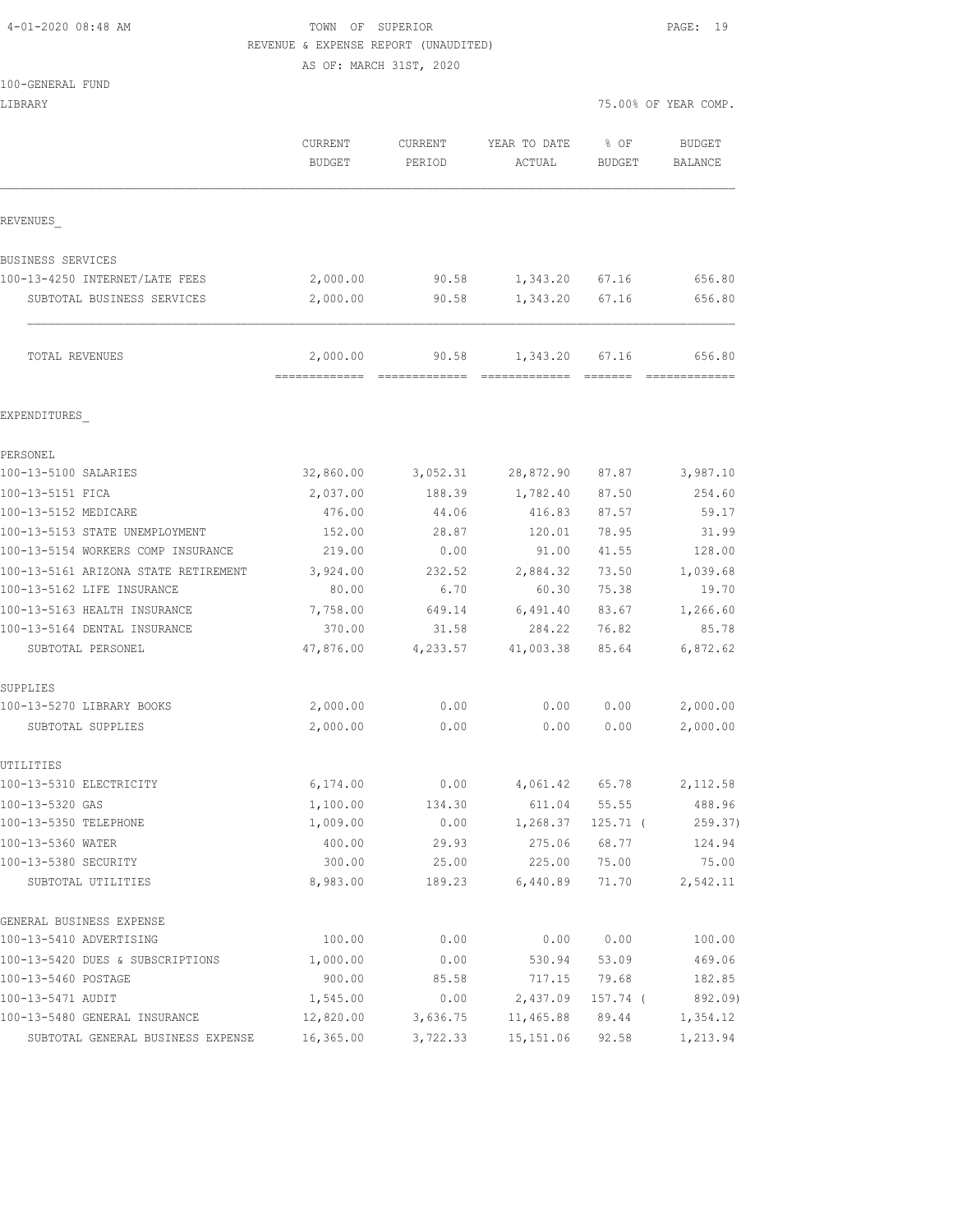#### 4-01-2020 08:48 AM TOWN OF SUPERIOR PAGE: 20 REVENUE & EXPENSE REPORT (UNAUDITED)

AS OF: MARCH 31ST, 2020

100-GENERAL FUND

LIBRARY 75.00% OF YEAR COMP.

|                                                | <b>CURRENT</b><br><b>BUDGET</b> | <b>CURRENT</b><br>PERIOD                      | YEAR TO DATE<br>ACTUAL | % OF<br><b>BUDGET</b> | BUDGET<br><b>BALANCE</b> |
|------------------------------------------------|---------------------------------|-----------------------------------------------|------------------------|-----------------------|--------------------------|
|                                                |                                 |                                               |                        |                       |                          |
| PROFESSIONAL SERVICES                          |                                 |                                               |                        |                       |                          |
| 100-13-5550 OTHER PROFESSIONAL SERVICES        | 300.00                          | 0.00                                          | 0.00                   | 0.00                  | 300.00                   |
| SUBTOTAL PROFESSIONAL SERVICES                 | 300.00                          | 0.00                                          | 0.00                   | 0.00                  | 300.00                   |
| REPAIR/MAINTENANCE                             |                                 |                                               |                        |                       |                          |
| 100-13-5650 OTHER EQUIPMENT REPAIRS            | 5,000.00                        | 0.00                                          | 0.00                   | 0.00                  | 5,000.00                 |
| SUBTOTAL REPAIR/MAINTENANCE                    | 5,000.00                        | 0.00                                          | 0.00                   | 0.00                  | 5,000.00                 |
|                                                |                                 |                                               |                        |                       |                          |
| TOTAL EXPENDITURES                             | 80,524.00                       | 8,145.13                                      | 62,595.33 77.73        |                       | 17,928.67                |
|                                                |                                 |                                               |                        |                       |                          |
| REVENUES OVER/(UNDER) EXPENDITURES<br>$\left($ |                                 | $78, 524.00$ ( $8, 054.55$ ) ( $61, 252.13$ ) |                        |                       | 17, 271.87)              |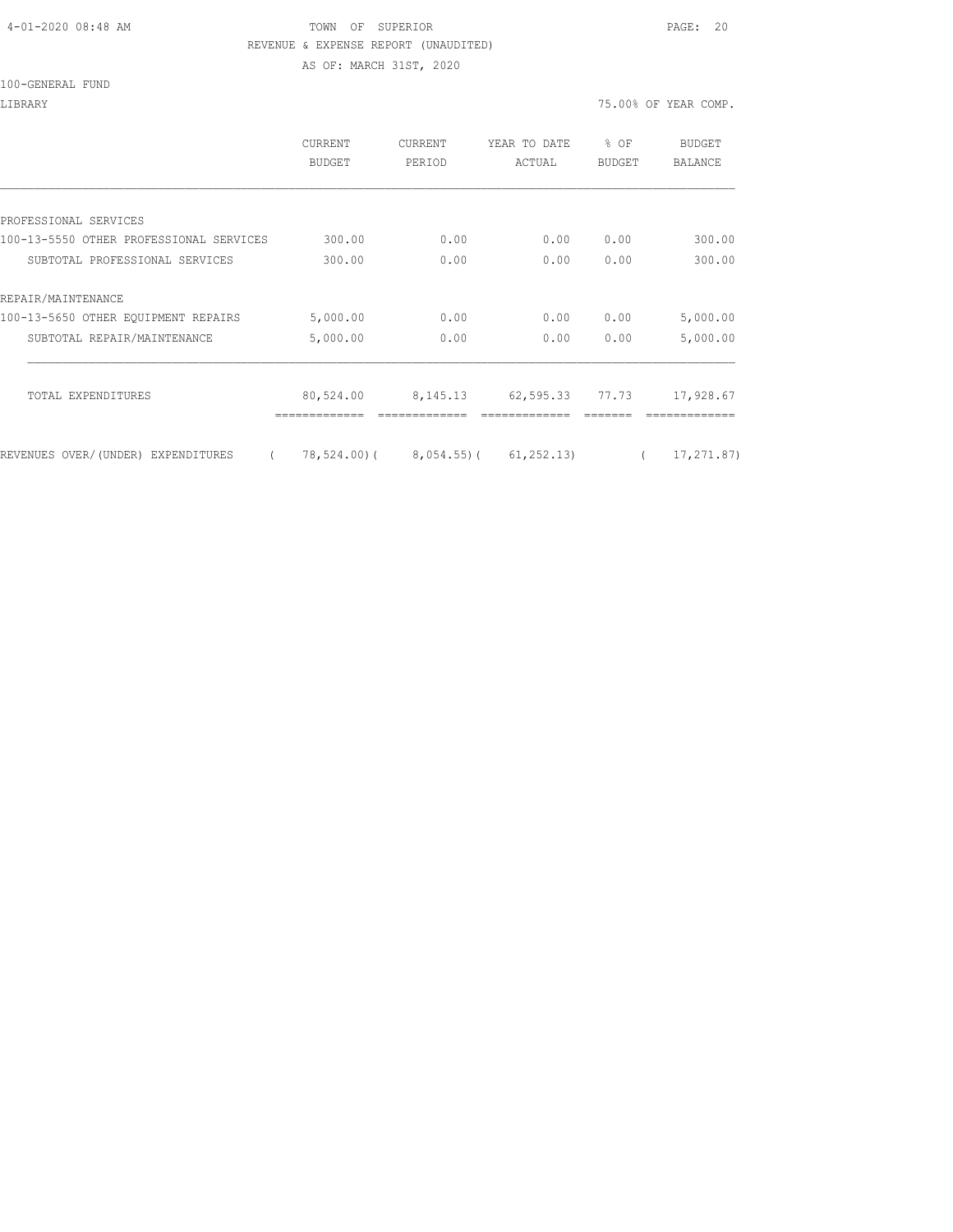| 4-01-2020 08:48 AM                 | TOWN OF SUPERIOR<br>REVENUE & EXPENSE REPORT (UNAUDITED)<br>AS OF: MARCH 31ST, 2020 | PAGE: 21          |                                               |                |                          |
|------------------------------------|-------------------------------------------------------------------------------------|-------------------|-----------------------------------------------|----------------|--------------------------|
| 100-GENERAL FUND                   |                                                                                     |                   |                                               |                |                          |
| BUILDING RENTALS                   |                                                                                     |                   |                                               |                | 75.00% OF YEAR COMP.     |
|                                    | CURRENT<br>BUDGET                                                                   | CURRENT<br>PERIOD | YEAR TO DATE<br>ACTUAL                        | % OF<br>BUDGET | BUDGET<br><b>BALANCE</b> |
| REVENUES                           |                                                                                     |                   |                                               |                |                          |
| ENTERPRISE SERVICES                |                                                                                     |                   |                                               |                |                          |
| 100-14-4330 RENTAL INCOME          | 20,000.00                                                                           |                   | 950.00 8,485.00 42.43                         |                | 11,515.00                |
| SUBTOTAL ENTERPRISE SERVICES       | 20,000.00                                                                           | 950.00            | 8,485.00 42.43                                |                | 11,515.00                |
| TOTAL REVENUES                     |                                                                                     |                   | 20,000.00  950.00  8,485.00  42.43  11,515.00 |                |                          |
| EXPENDITURES                       |                                                                                     |                   |                                               |                |                          |
| SUPPLIES                           |                                                                                     |                   |                                               |                |                          |
| UTILITIES                          |                                                                                     |                   |                                               |                |                          |
| 100-14-5310 ELECTRICITY            | 8,000.00                                                                            |                   | $0.00$ $3,123.11$ $39.04$ $4,876.89$          |                |                          |
| 100-14-5330 REFUSE                 | 0.00                                                                                | 0.00              |                                               |                | 250.00 0.00 (250.00)     |
| 100-14-5360 WATER                  | 0.00                                                                                | 61.75             |                                               | 451.91 0.00 (  | 451.91)                  |
| SUBTOTAL UTILITIES                 | 8,000.00                                                                            | 61.75             |                                               |                | 3,825.02 47.81 4,174.98  |
| GENERAL BUSINESS EXPENSE           |                                                                                     |                   |                                               |                |                          |
| PROFESSIONAL SERVICES              |                                                                                     |                   |                                               |                |                          |
| REPAIR/MAINTENANCE                 |                                                                                     |                   |                                               |                |                          |
| TOTAL EXPENDITURES                 |                                                                                     |                   | 8,000.00 61.75 3,825.02 47.81 4,174.98        |                |                          |
| REVENUES OVER/(UNDER) EXPENDITURES | 12,000.00                                                                           | 888.25            | 4,659.98                                      |                | 7,340.02                 |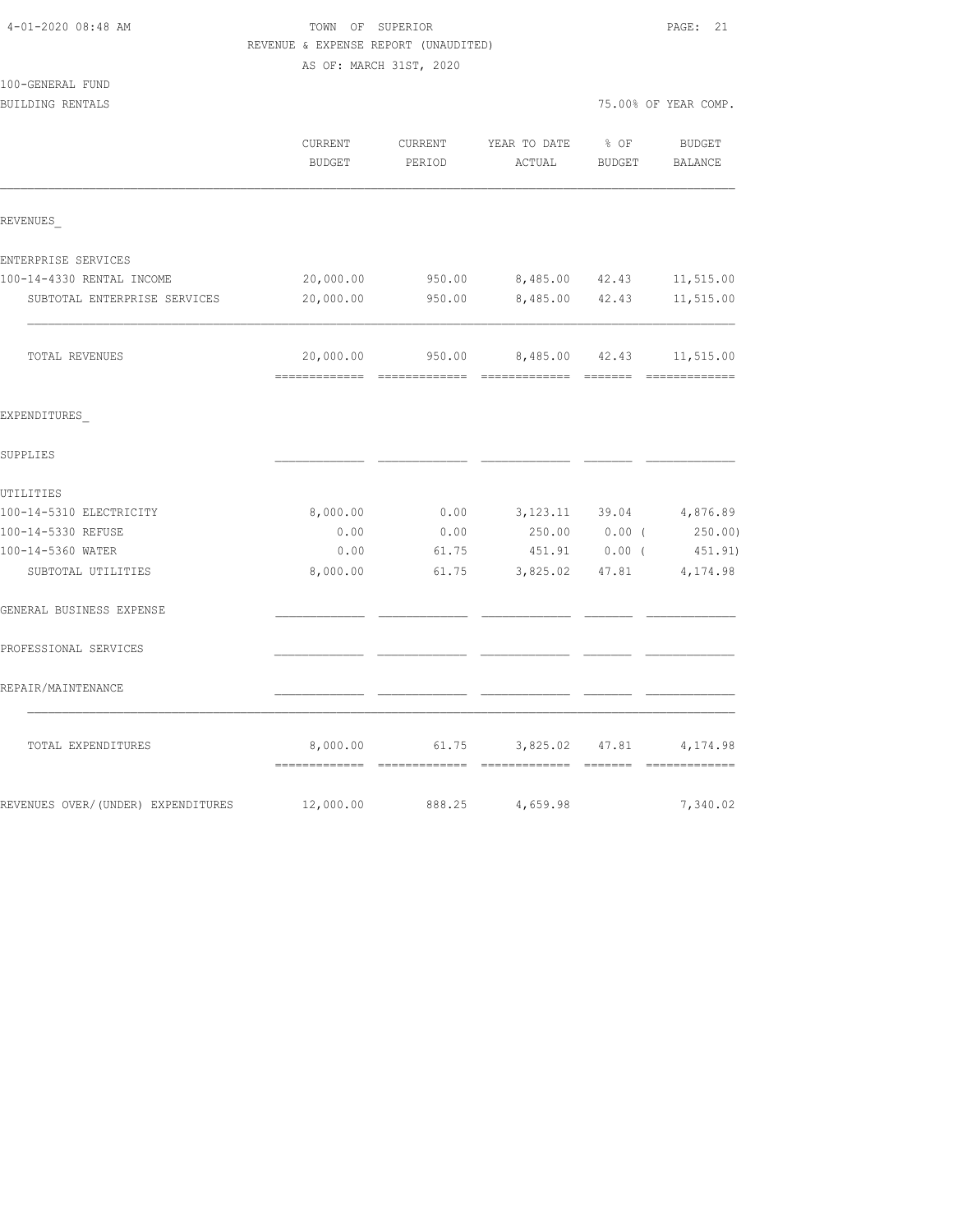# 4-01-2020 08:48 AM TOWN OF SUPERIOR PAGE: 22 REVENUE & EXPENSE REPORT (UNAUDITED)

AS OF: MARCH 31ST, 2020

100-GENERAL FUND

| SR CITIZENS-CONGREGATE               |                          |                   |                        |                       | 75.00% OF YEAR COMP.     |
|--------------------------------------|--------------------------|-------------------|------------------------|-----------------------|--------------------------|
|                                      | CURRENT<br><b>BUDGET</b> | CURRENT<br>PERIOD | YEAR TO DATE<br>ACTUAL | % OF<br><b>BUDGET</b> | <b>BUDGET</b><br>BALANCE |
| REVENUES                             |                          |                   |                        |                       |                          |
| BUSINESS SERVICES                    |                          |                   |                        |                       |                          |
| 100-15-4217 SRC PROGRAM REVENUE      | 0.00                     | 828.25            | 21,693.73              | $0.00$ (              | 21,693.73)               |
| SUBTOTAL BUSINESS SERVICES           | 0.00                     | 828.25            | 21,693.73              | $0.00$ (              | 21,693.73)               |
| GRANTS                               |                          |                   |                        |                       |                          |
| 100-15-4600 SR CENTER REVENUE        | 0.00                     | 0.00              | 221.00                 | $0.00$ (              | 221.00)                  |
| SUBTOTAL GRANTS                      | 0.00                     | 0.00              | 221,00                 | $0.00$ (              | 221.00)                  |
| TOTAL REVENUES                       | 0.00<br>=============    | 828.25            | 21,914.73              | $0.00$ (              | 21, 914.73)              |
| EXPENDITURES                         |                          |                   |                        |                       |                          |
| PERSONEL                             |                          |                   |                        |                       |                          |
| 100-15-5100 SALARIES                 | 18,405.00                | 1,400.79          | 12,742.64              | 69.23                 | 5,662.36                 |
| 100-15-5120 INMATE LABOR             | 1,000.00                 | 34.00             | 317.00                 | 31.70                 | 683.00                   |
| 100-15-5151 FICA                     | 1,141.00                 | 86.85             | 790.06                 | 69.24                 | 350.94                   |
| 100-15-5152 MEDICARE                 | 267.00                   | 20.31             | 184.75                 | 69.19                 | 82.25                    |
| 100-15-5153 STATE UNEMPLOYMENT       | 76.00                    | 13.31             | 55.24                  | 72.68                 | 20.76                    |
| 100-15-5154 WORKERS COMP INSURANCE   | 356.00                   | 0.00              | 324.01                 | 91.01                 | 31.99                    |
| 100-15-5161 ARIZONA STATE RETIREMENT | 2,198.00                 | 125.34            | 1,136.85               | 51.72                 | 1,061.15                 |
| SUBTOTAL PERSONEL                    | 23,443.00                | 1,680.60          | 15,550.55              | 66.33                 | 7,892.45                 |
| SUPPLIES                             |                          |                   |                        |                       |                          |
| 100-15-5210 OFFICE SUPPLIES          | 500.00                   | 0.00              | 0.00                   | 0.00                  | 500.00                   |
| 100-15-5250 KITCHEN SUPPLIES         | 1,000.00                 | 0.00              | 488.53                 | 48.85                 | 511.47                   |
| 100-15-5260 FOOD SUPPLIES            | 1,000.00                 | 0.00              | 0.00                   | 0.00                  | 1,000.00                 |
| 100-15-5299 OPERATING SUPPLIES       | 1,500.00                 | 18.18             | 4,135.30               | 275.69 (              | 2,635.30                 |
| SUBTOTAL SUPPLIES                    | 4,000.00                 | 18.18             | 4,623.83               | 115.60 (              | 623.83)                  |
| UTILITIES                            |                          |                   |                        |                       |                          |
| 100-15-5310 ELECTRICITY              | 4,547.00                 | 0.00              | 3,675.85               | 80.84                 | 871.15                   |
| 100-15-5320 GAS                      | 746.00                   | 51.18             | 443.16                 | 59.40                 | 302.84                   |
| 100-15-5350 TELEPHONE                | 250.00                   | 0.00              | 138.83                 | 55.53                 | 111.17                   |
| 100-15-5360 WATER                    | 250.00                   | 17.98             | 155.38                 | 62.15                 | 94.62                    |
| SUBTOTAL UTILITIES                   | 5,793.00                 | 69.16             | 4,413.22               | 76.18                 | 1,379.78                 |
| GENERAL BUSINESS EXPENSE             |                          |                   |                        |                       |                          |
| 100-15-5420 DUES & SUBSCRIPTIONS     | 200.00                   | 0.00              | 0.00                   | 0.00                  | 200.00                   |
| 100-15-5460 POSTAGE                  | 0.00                     | 12.84             | 107.58                 | $0.00$ (              | 107.58)                  |

100-15-5471 AUDIT 773.00 0.00 812.37 105.09 ( 39.37) 100-15-5480 GENERAL INSURANCE 4,273.00 1,212.25 3,821.96 89.44 451.04 SUBTOTAL GENERAL BUSINESS EXPENSE 5,246.00 1,225.09 4,741.91 90.39 504.09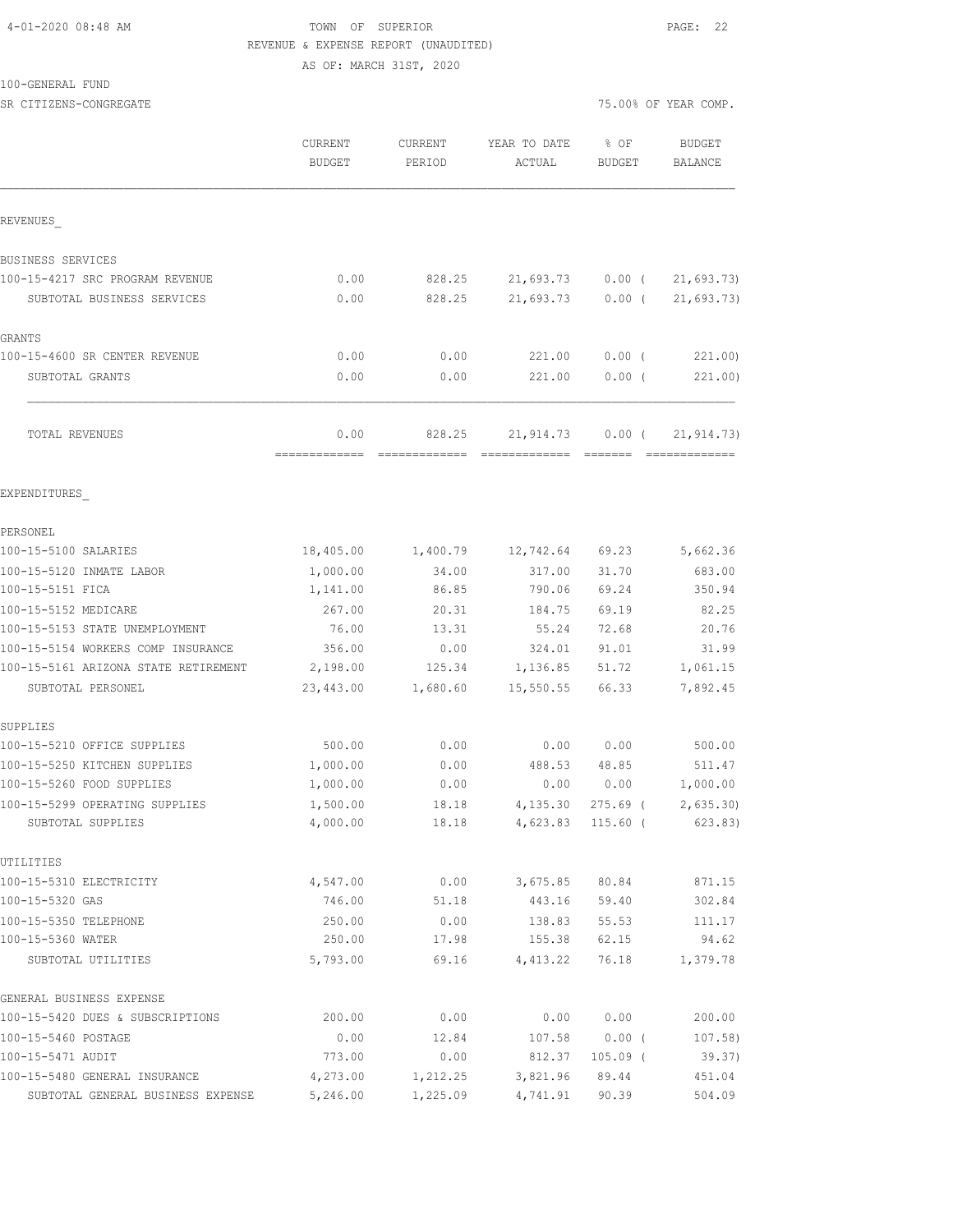#### 4-01-2020 08:48 AM TOWN OF SUPERIOR PAGE: 23 REVENUE & EXPENSE REPORT (UNAUDITED)

AS OF: MARCH 31ST, 2020

100-GENERAL FUND

SR CITIZENS-CONGREGATE SERVICES AND RESOLUTION OF THE SERVICES OF STRAINING OF YEAR COMP.

|                                         | CURRENT<br><b>BUDGET</b> | <b>CURRENT</b><br>PERIOD | YEAR TO DATE<br>ACTUAL     | % OF<br><b>BUDGET</b> | <b>BUDGET</b><br>BALANCE |
|-----------------------------------------|--------------------------|--------------------------|----------------------------|-----------------------|--------------------------|
|                                         |                          |                          |                            |                       |                          |
| PROFESSIONAL SERVICES                   |                          |                          |                            |                       |                          |
| 100-15-5550 OTHER PROFESSIONAL SERVICES | 37,893.00                | 3,263.88                 | 30,624.60                  | 80.82                 | 7,268.40                 |
| SUBTOTAL PROFESSIONAL SERVICES          | 37,893.00                | 3,263.88                 | 30,624.60                  | 80.82                 | 7,268.40                 |
| REPAIR/MAINTENANCE                      |                          |                          |                            |                       |                          |
| 100-15-5610 PARK & BLDG IMPROVEMENTS    | 4,000.00                 | 1,500.00                 | 1,500.00                   | 37.50                 | 2,500.00                 |
| 100-15-5640 AUTO & TRUCK REPAIRS        | 0.00                     | 0.00                     | 106.98                     | $0.00$ (              | 106.98)                  |
| 100-15-5643 INMATE FUEL                 | 100.00                   | 0.00                     | 88.49                      | 88.49                 | 11.51                    |
| 100-15-5650 OTHER EOUIPMENT REPAIRS     | 300.00                   | 0.00                     | 0.00                       | 0.00                  | 300.00                   |
| SUBTOTAL REPAIR/MAINTENANCE             | 4,400.00                 | 1,500.00                 | 1,695.47                   | 38.53                 | 2,704.53                 |
| DEBT SERVICE                            |                          |                          |                            |                       |                          |
| TOTAL EXPENDITURES                      | 80,775.00                | 7,756.91                 | 61,649.58 76.32            |                       | 19,125.42                |
| REVENUES OVER/(UNDER) EXPENDITURES      | 80,775.00)(              |                          | $6,928.66$ ( $39,734.85$ ) | $\left($              | 41,040.15                |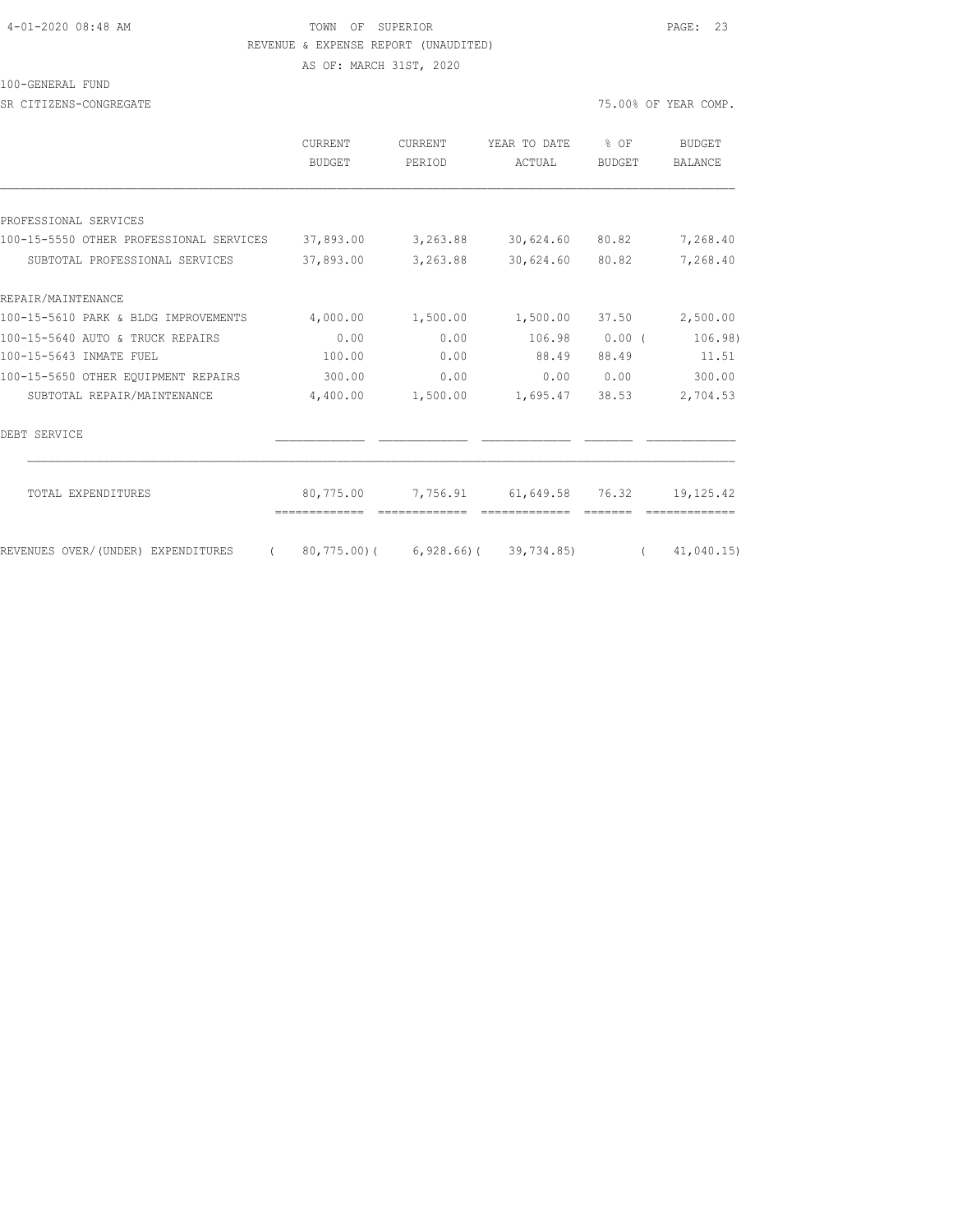#### TOWN OF SUPERIOR **PAGE: 24** REVENUE & EXPENSE REPORT (UNAUDITED)

AS OF: MARCH 31ST, 2020

| SR CITIZENS-HOME DELIVERY                                 |                       |                    |                        | 75.00% OF YEAR COMP. |                    |
|-----------------------------------------------------------|-----------------------|--------------------|------------------------|----------------------|--------------------|
|                                                           | CURRENT<br>BUDGET     | CURRENT<br>PERIOD  | YEAR TO DATE<br>ACTUAL | 8 OF<br>BUDGET       | BUDGET<br>BALANCE  |
|                                                           |                       |                    |                        |                      |                    |
| REVENUES                                                  |                       |                    |                        |                      |                    |
| BUSINESS SERVICES                                         |                       |                    |                        |                      |                    |
| 100-16-4217 SRC PROGRAM REVENUE                           | 0.00                  | 0.00               | 33,495.17              | $0.00$ (             | 33, 495.17)        |
| 100-16-4219 UNITED WAY                                    | 0.00                  | 0.00               | 267.67                 | $0.00$ (             | 267.67)            |
| SUBTOTAL BUSINESS SERVICES                                | 0.00                  | 0.00               | 33,762.84              | $0.00$ (             | 33,762.84)         |
| TOTAL REVENUES                                            | 0.00                  | 0.00               |                        | 33,762.84 0.00 (     | 33,762.84)         |
| EXPENDITURES                                              |                       |                    |                        |                      |                    |
| PERSONEL                                                  |                       |                    |                        |                      |                    |
| 100-16-5100 SALARIES                                      | 14,748.00             |                    | 1,160.11 10,429.73     | 70.72                | 4,318.27           |
| 100-16-5120 INMATE LABOR                                  | 1,000.00              | 51.00              | 408.00                 | 40.80                | 592.00             |
| 100-16-5151 FICA                                          | 914.00                | 71.92              | 646.62                 | 70.75                | 267.38             |
| 100-16-5152 MEDICARE                                      | 214.00                | 16.82              | 151.23                 | 70.67                | 62.77              |
| 100-16-5153 STATE UNEMPLOYMENT                            | 55.00                 | 11.02              | 36.95                  | 67.18                | 18.05              |
| 100-16-5154 WORKERS COMP INSURANCE                        | 247.00                | 0.00               | 324.01                 | 131.18 (             | 77.01)             |
| 100-16-5161 ARIZONA STATE RETIREMENT<br>SUBTOTAL PERSONEL | 1,761.00<br>18,939.00 | 140.48<br>1,451.35 | 1,263.01<br>13,259.55  | 71.72<br>70.01       | 497.99<br>5,679.45 |
| SUPPLIES                                                  |                       |                    |                        |                      |                    |
| UTILITIES                                                 |                       |                    |                        |                      |                    |
| 100-16-5310 ELECTRICITY                                   | 4,547.00              | 0.00               | 3,675.83 80.84         |                      | 871.17             |
| 100-16-5320 GAS                                           | 802.00                | 51.19              | 443.20                 | 55.26                | 358.80             |
| 100-16-5350 TELEPHONE                                     | 250.00                | 0.00               | 138.76                 | 55.50                | 111.24             |
| 100-16-5360 WATER                                         | 200.00                | 17.98              | 155.33                 | 77.67                | 44.67              |
| SUBTOTAL UTILITIES                                        | 5,799.00              | 69.17              |                        | 4, 413.12 76.10      | 1,385.88           |
| GENERAL BUSINESS EXPENSE                                  |                       |                    |                        |                      |                    |
| 100-16-5460 POSTAGE                                       | 150.00                | 12.83              | 107.56                 | 71.71                | 42.44              |
| 100-16-5471 AUDIT<br>100-16-5480 GENERAL INSURANCE        | 773.00                | 0.00<br>1,212.25   | 812.37<br>3,821.96     | $105.09$ (           | 39.37)             |
| SUBTOTAL GENERAL BUSINESS EXPENSE                         | 4,273.00<br>5,196.00  | 1,225.08           | 4,741.89               | 89.44<br>91.26       | 451.04<br>454.11   |
| PROFESSIONAL SERVICES                                     |                       |                    |                        |                      |                    |
| 100-16-5550 OTHER PROFESSIONAL SERVICES                   | 34,179.00             | 2,074.50           | 23,511.00              | 68.79                | 10,668.00          |
| SUBTOTAL PROFESSIONAL SERVICES                            | 34,179.00             | 2,074.50           | 23,511.00              | 68.79                | 10,668.00          |
| REPAIR/MAINTENANCE                                        |                       |                    |                        |                      |                    |
| 100-16-5640 AUTO & TRUCK REPAIRS                          | 0.00                  | 0.00               | 106.96                 | $0.00$ (             | 106.96)            |
| 100-16-5641 GAS & OIL                                     | 500.00                | 0.00               | 209.22                 | 41.84                | 290.78             |

100-16-5643 INMATE FUEL 100.00 0.00 132.72 132.72 ( 32.72) SUBTOTAL REPAIR/MAINTENANCE 600.00 0.00 448.90 74.82 151.10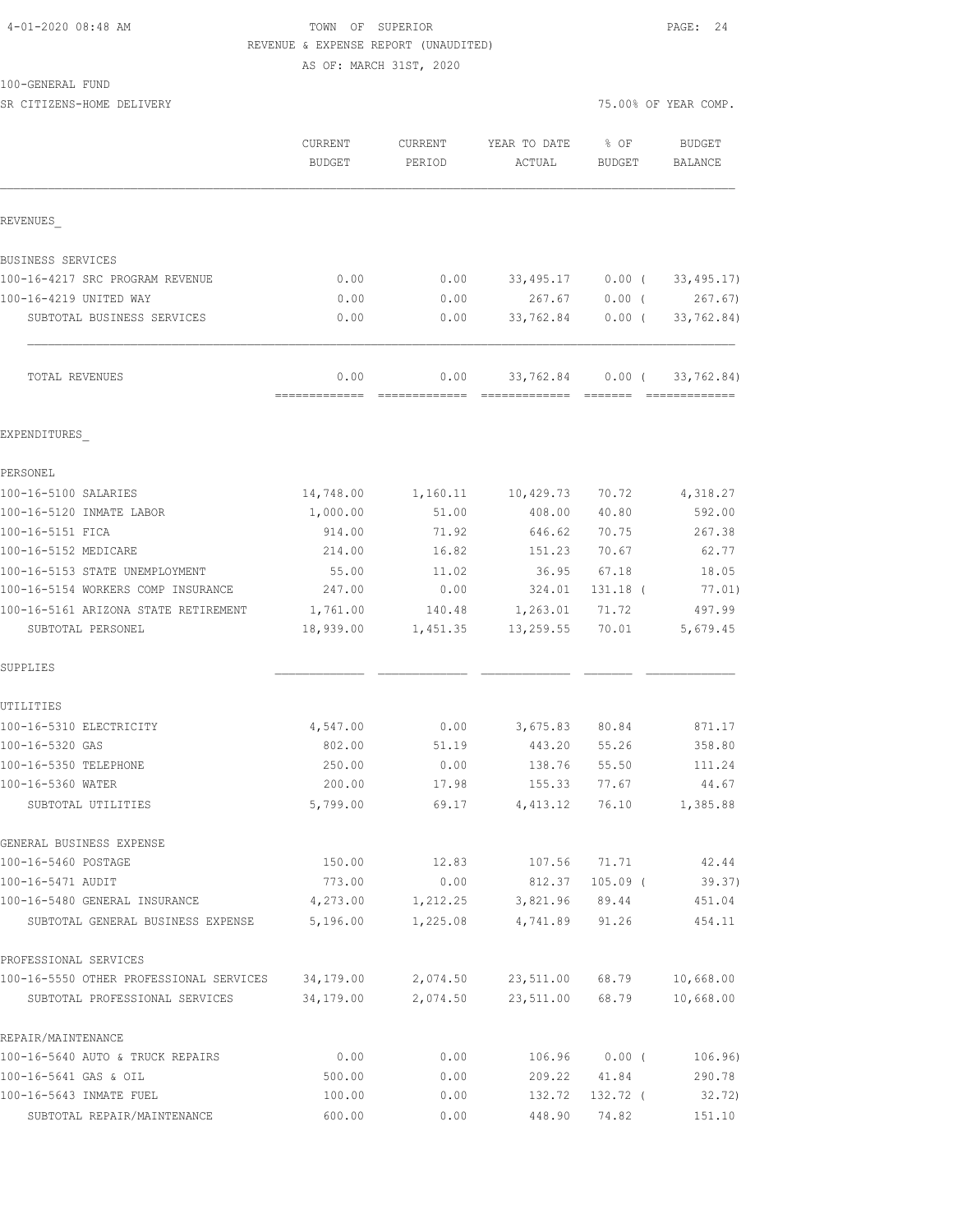| 4-01-2020 08:48 AM                 |            | TOWN                                 | OF SUPERIOR |                                              |            | PAGE: 25             |
|------------------------------------|------------|--------------------------------------|-------------|----------------------------------------------|------------|----------------------|
|                                    |            | REVENUE & EXPENSE REPORT (UNAUDITED) |             |                                              |            |                      |
|                                    |            | AS OF: MARCH 31ST, 2020              |             |                                              |            |                      |
| 100-GENERAL FUND                   |            |                                      |             |                                              |            |                      |
| SR CITIZENS-HOME DELIVERY          |            |                                      |             |                                              |            | 75.00% OF YEAR COMP. |
|                                    |            | CURRENT                              | CURRENT     | YEAR TO DATE % OF                            |            | BUDGET               |
|                                    |            | <b>BUDGET</b>                        | PERIOD      | ACTUAL                                       | BUDGET     | BALANCE              |
| DEBT SERVICE                       |            |                                      |             |                                              |            |                      |
| TOTAL EXPENDITURES                 |            |                                      |             | 64,713.00 4,820.10 46,374.46 71.66 18,338.54 |            |                      |
| REVENUES OVER/(UNDER) EXPENDITURES | $\sqrt{2}$ |                                      |             | $64, 713.00$ ( $4, 820.10$ ( $12, 611.62$ )  | $\sqrt{2}$ | 52, 101.38           |
|                                    |            |                                      |             |                                              |            |                      |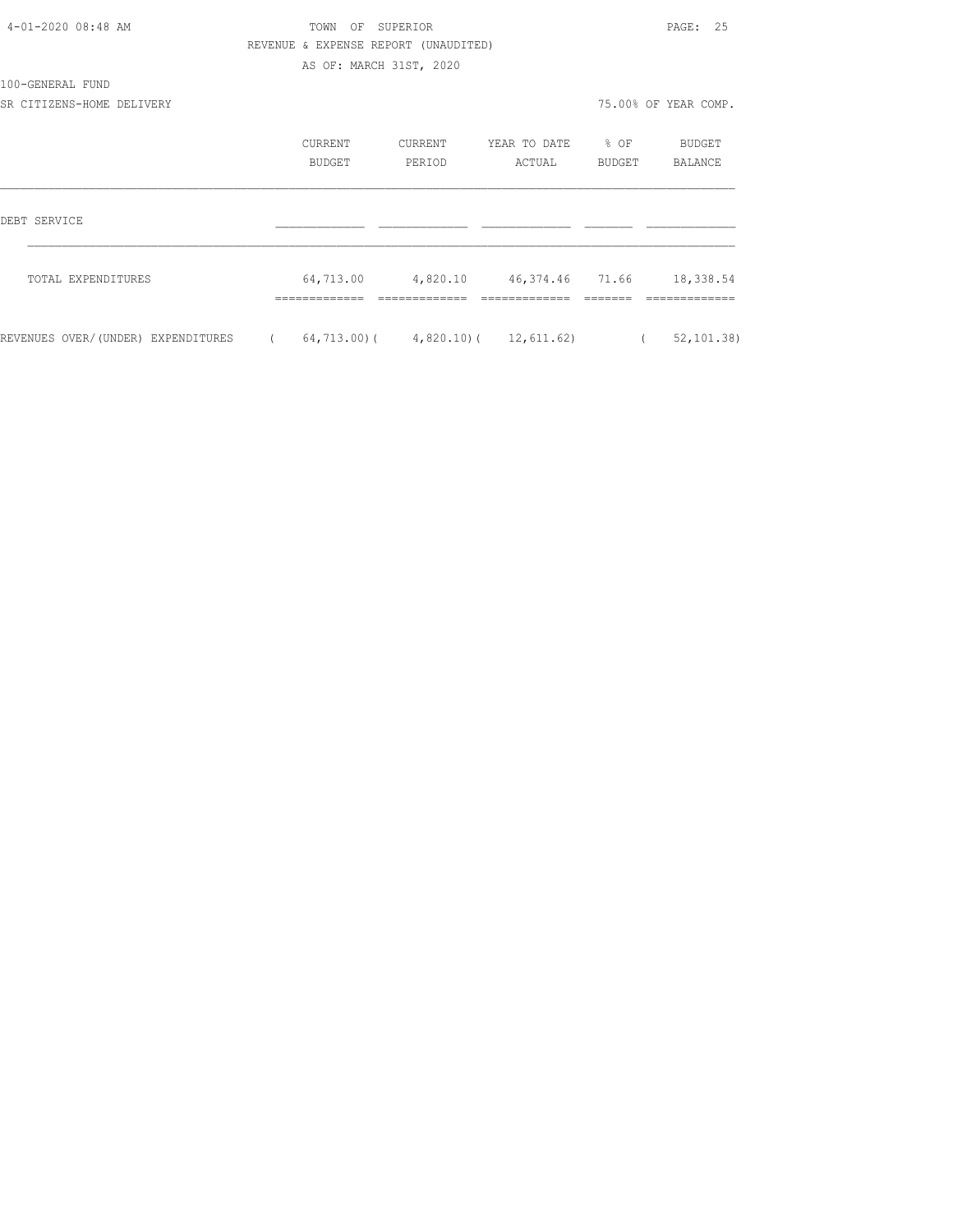### TOWN OF SUPERIOR **PAGE: 26** REVENUE & EXPENSE REPORT (UNAUDITED)

AS OF: MARCH 31ST, 2020

| 100-GENERAL FUND |  |
|------------------|--|
|------------------|--|

| SR CITIZENS-TRANSPORTATIO                                                  |                          |                   |                                             |                           | 75.00% OF YEAR COMP.            |
|----------------------------------------------------------------------------|--------------------------|-------------------|---------------------------------------------|---------------------------|---------------------------------|
|                                                                            | CURRENT<br><b>BUDGET</b> | CURRENT<br>PERIOD | YEAR TO DATE<br>ACTUAL                      | % OF<br><b>BUDGET</b>     | BUDGET<br>BALANCE               |
| REVENUES                                                                   |                          |                   |                                             |                           |                                 |
| BUSINESS SERVICES                                                          |                          |                   |                                             |                           |                                 |
| 100-17-4217 SRC PROGRAM REVENUE                                            | 0.00                     | 10.00             |                                             |                           | 3,041.28 0.00 ( 3,041.28)       |
| SUBTOTAL BUSINESS SERVICES                                                 | 0.00                     | 10.00             |                                             | 3,041.28 0.00 (           | 3,041.28)                       |
| TOTAL REVENUES                                                             | 0.00                     | 10.00             |                                             |                           | $3,041.28$ 0.00 ( 3,041.28)     |
| EXPENDITURES                                                               |                          |                   |                                             |                           |                                 |
| PERSONEL                                                                   |                          |                   |                                             |                           |                                 |
| 100-17-5100 SALARIES                                                       | 5,238.00                 | 447.91            | 4,022.99                                    | 76.80                     | 1,215.01                        |
| 100-17-5151 FICA                                                           | 325.00                   | 27.77             | 249.44                                      | 76.75                     | 75.56                           |
| 100-17-5152 MEDICARE                                                       | 76.00                    | 6.49              | 58.33                                       | 76.75                     | 17.67                           |
| 100-17-5153 STATE UNEMPLOYMENT                                             | 52.00                    | 4.25              | 14.45                                       | 27.79                     | 37.55                           |
| 100-17-5154 WORKERS COMP INSURANCE                                         | 36.00                    | 0.00              | 323.98                                      | 899.94 (                  | 287.98)                         |
| 100-17-5161 ARIZONA STATE RETIREMENT<br>SUBTOTAL PERSONEL                  | 618.00<br>6,345.00       | 54.25<br>540.67   | 487.21<br>5,156.40                          | 78.84<br>81.27            | 130.79<br>1,188.60              |
| SUPPLIES                                                                   |                          |                   |                                             |                           |                                 |
| UTILITIES                                                                  |                          |                   |                                             |                           |                                 |
| 100-17-5350 TELEPHONE                                                      | 490.00                   | 35.15             | 343.23                                      | 70.05                     | 146.77                          |
| SUBTOTAL UTILITIES                                                         | 490.00                   | 35.15             | 343.23                                      | 70.05                     | 146.77                          |
| GENERAL BUSINESS EXPENSE                                                   |                          |                   |                                             |                           |                                 |
| 100-17-5471 AUDIT                                                          | 773.00                   | 0.00              |                                             | 812.34 105.09 (           | 39.34)                          |
| 100-17-5480 GENERAL INSURANCE                                              | 4,273.00                 | 1,212.25          | 3,821.96                                    | 89.44                     | 451.04                          |
| SUBTOTAL GENERAL BUSINESS EXPENSE $5,046.00$ $1,212.25$ $4,634.30$ $91.84$ |                          |                   |                                             |                           | 411.70                          |
| PROFESSIONAL SERVICES                                                      |                          |                   |                                             |                           |                                 |
| 100-17-5550 OTHER PROFESSIONAL SERVICES 1,000.00                           |                          | 0.00              |                                             |                           | $0.00$ $0.00$ $1,000.00$        |
| SUBTOTAL PROFESSIONAL SERVICES                                             | 1,000.00                 | 0.00              | 0.00                                        | 0.00                      | 1,000.00                        |
| REPAIR/MAINTENANCE                                                         |                          |                   |                                             |                           |                                 |
| 100-17-5640 AUTO & TRUCK REPAIRS                                           | 2,000.00                 | 0.00              |                                             | 410.07 20.50              | 1,589.93                        |
| 100-17-5641 GAS & OIL<br>SUBTOTAL REPAIR/MAINTENANCE                       | 500.00<br>2,500.00       | 0.00<br>0.00      |                                             | 313.85 62.77              | 186.15<br>723.92 28.96 1,776.08 |
| TOTAL EXPENDITURES                                                         |                          |                   | 15,381.00 1,788.07 10,857.85 70.59 4,523.15 |                           |                                 |
|                                                                            |                          |                   |                                             | --- ------- ------------- |                                 |

REVENUES OVER/(UNDER) EXPENDITURES ( 15,381.00)( 1,778.07)( 7,816.57) ( 7,564.43)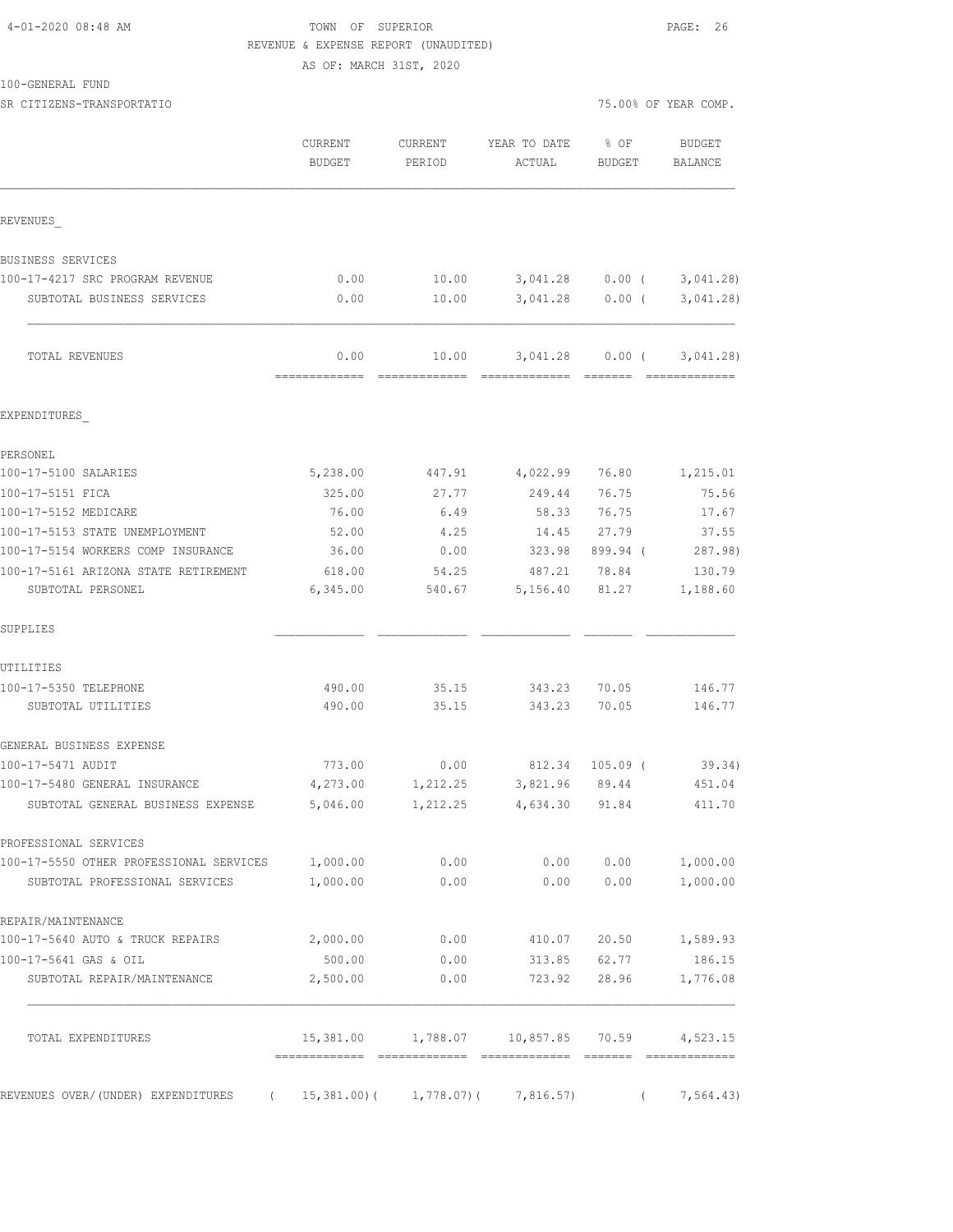#### TOWN OF SUPERIOR **PAGE: 27** REVENUE & EXPENSE REPORT (UNAUDITED)

AS OF: MARCH 31ST, 2020

| 100-GENERAL FUND<br>CODE ENFORCEMENT |                          |                   |                                    |                       | 75.00% OF YEAR COMP.            |
|--------------------------------------|--------------------------|-------------------|------------------------------------|-----------------------|---------------------------------|
|                                      | CURRENT<br><b>BUDGET</b> | CURRENT<br>PERIOD | YEAR TO DATE<br>ACTUAL             | % OF<br><b>BUDGET</b> | <b>BUDGET</b><br><b>BALANCE</b> |
| REVENUES                             |                          |                   |                                    |                       |                                 |
| GRANTS                               |                          |                   |                                    |                       |                                 |
| 100-18-4600 BLIGHT REVENUE           | 0.00                     | 16,801.96         | 16,801.96                          | $0.00$ (              | 16,801.96                       |
| SUBTOTAL GRANTS                      | 0.00                     | 16,801.96         | 16,801.96                          | 0.00(                 | 16, 801.96)                     |
| TOTAL REVENUES                       | 0.00                     |                   | 16,801.96 16,801.96                | $0.00$ (              | 16,801.96                       |
| EXPENDITURES                         |                          |                   |                                    |                       |                                 |
| PERSONEL                             |                          |                   |                                    |                       |                                 |
| 100-18-5100 SALARIES                 | 21,584.00                | 1,614.40          | 16,080.20                          | 74.50                 | 5,503.80                        |
| 100-18-5101 OVERTIME                 | 0.00                     | 0.00              | 363.28                             | $0.00$ (              | 363.28)                         |
| 100-18-5151 FICA                     | 1,338.00                 | 0.00              | 0.00                               | 0.00                  | 1,338.00                        |
| 100-18-5152 MEDICARE                 | 313.00                   | 23.40             | 238.43                             | 76.18                 | 74.57                           |
| 100-18-5153 STATE UNEMPLOYMENT       | 30.00                    | 0.00              | 33.32                              | $111.07$ (            | 3.32)                           |
| 100-18-5154 WORKERS COMP INSURANCE   | 500.00                   | 0.00              | 0.00                               | 0.00                  | 500.00                          |
| 100-18-5161 ARIZONA STATE RETIREMENT | 4,477.00                 | 0.00              | 0.00                               | 0.00                  | 4,477.00                        |
| 100-18-5162 LIFE INSURANCE           | 40.00                    | 0.00              | 0.00                               | 0.00                  | 40.00                           |
| 100-18-5164 DENTAL INSURANCE         | 185.00                   | 0.00              | 0.00                               | 0.00                  | 185.00                          |
| SUBTOTAL PERSONEL                    | 28,467.00                | 1,637.80          | 16,715.23                          | 58.72                 | 11,751.77                       |
| PROFESSIONAL SERVICES                |                          |                   |                                    |                       |                                 |
| 100-18-5520 Blight Mitigation        | 20,000.00                | 0.00              | 2,514.33                           | 12.57                 | 17,485.67                       |
| SUBTOTAL PROFESSIONAL SERVICES       | 20,000.00                | 0.00              | 2,514.33                           | 12.57                 | 17,485.67                       |
| DEBT SERVICE                         |                          |                   |                                    |                       |                                 |
| TOTAL EXPENDITURES                   |                          |                   | 48,467.00 1,637.80 19,229.56 39.68 |                       | 29, 237.44                      |
| REVENUES OVER/(UNDER) EXPENDITURES ( |                          |                   | 48,467.00) 15,164.16 ( 2,427.60)   | $\left($              | 46,039.40                       |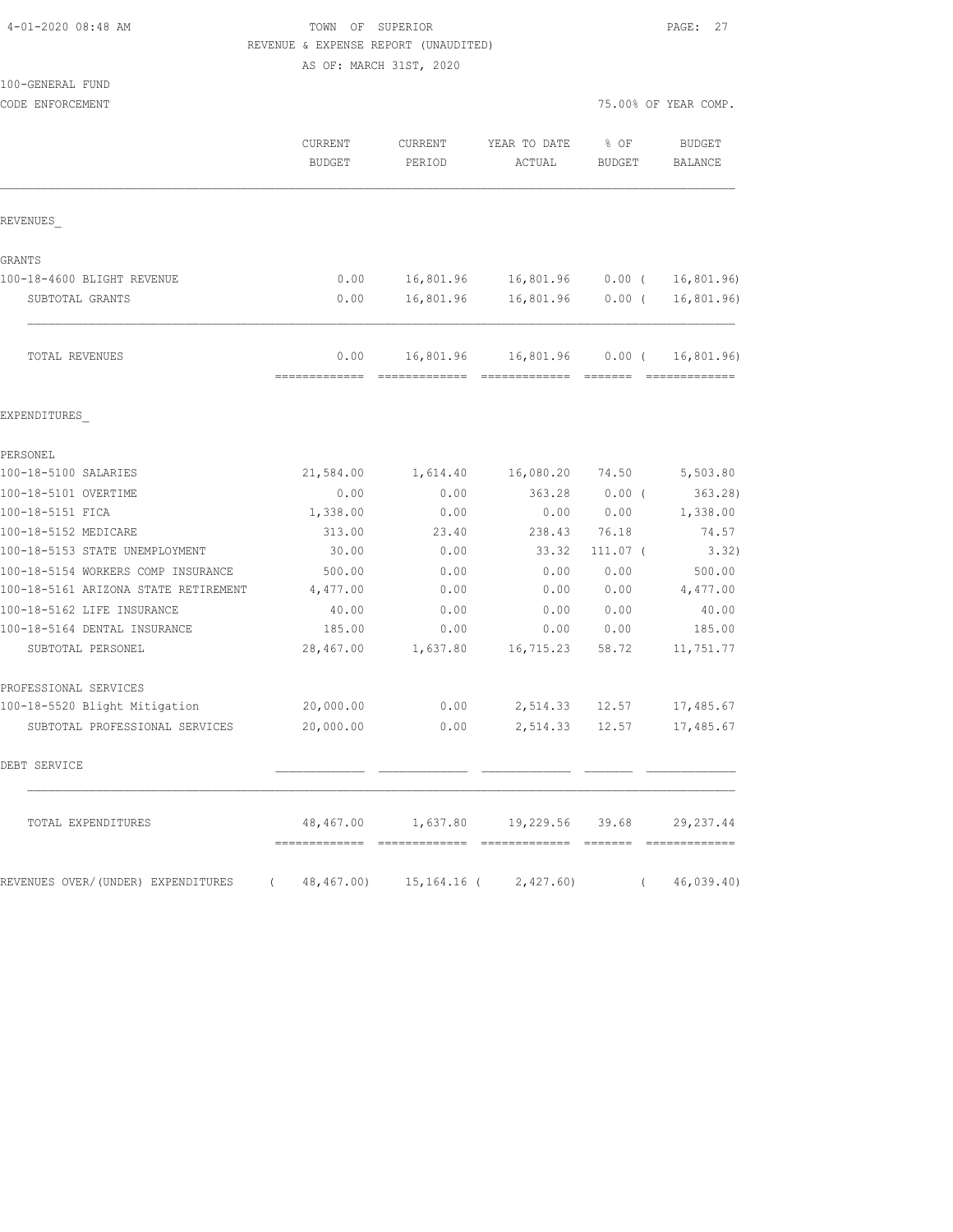# TOWN OF SUPERIOR **Example 28** PAGE: 28 REVENUE & EXPENSE REPORT (UNAUDITED)

AS OF: MARCH 31ST, 2020

|  | 100-GENERAL FUND |  |
|--|------------------|--|
|  |                  |  |

EDC TEAR COMP. THE SECOND OF YEAR COMP.

|                                        | CURRENT<br><b>BUDGET</b>    | CURRENT<br>PERIOD | YEAR TO DATE<br>ACTUAL | % OF<br>BUDGET                                                                                                                                                                                                                                                                                                                                                                                                                                                                       | <b>BUDGET</b><br><b>BALANCE</b> |
|----------------------------------------|-----------------------------|-------------------|------------------------|--------------------------------------------------------------------------------------------------------------------------------------------------------------------------------------------------------------------------------------------------------------------------------------------------------------------------------------------------------------------------------------------------------------------------------------------------------------------------------------|---------------------------------|
|                                        |                             |                   |                        |                                                                                                                                                                                                                                                                                                                                                                                                                                                                                      |                                 |
| EXPENDITURES                           |                             |                   |                        |                                                                                                                                                                                                                                                                                                                                                                                                                                                                                      |                                 |
| SUPPLIES                               |                             |                   |                        |                                                                                                                                                                                                                                                                                                                                                                                                                                                                                      |                                 |
| 100-19-5210 OFFICE SUPPLIES            | 0.00                        | 0.00              | 49.28                  | 0.00(                                                                                                                                                                                                                                                                                                                                                                                                                                                                                | 49.28)                          |
| 100-19-5299 OPERATING SUPPLIES         | 0.00                        | 0.00              | 86.34                  | $0.00$ (                                                                                                                                                                                                                                                                                                                                                                                                                                                                             | 86.34)                          |
| SUBTOTAL SUPPLIES                      | 0.00                        | 0.00              | 135.62                 | $0.00$ (                                                                                                                                                                                                                                                                                                                                                                                                                                                                             | 135.62)                         |
| GENERAL BUSINESS EXPENSE               |                             |                   |                        |                                                                                                                                                                                                                                                                                                                                                                                                                                                                                      |                                 |
| 100-19-5410 Advertising                | 10,000.00                   | 0.00              |                        | 8,820.00 88.20                                                                                                                                                                                                                                                                                                                                                                                                                                                                       | 1,180.00                        |
| 100-19-5415 Promotional Materials      | 5,000.00                    | 0.00              |                        | 2,644.79 52.90                                                                                                                                                                                                                                                                                                                                                                                                                                                                       | 2,355.21                        |
| 100-19-5420 DUES & SUBSCRIPTIONS       | 0.00                        | 0.00              | 273.00 0.00 (273.00)   |                                                                                                                                                                                                                                                                                                                                                                                                                                                                                      |                                 |
| 100-19-5425 CONFERENCES & TRAINING     | 4,000.00                    | 0.00              | 4,999.47               | 124.99 (                                                                                                                                                                                                                                                                                                                                                                                                                                                                             | 999.47)                         |
| 100-19-5470 TRAVEL                     | 6,000.00                    | 0.00              |                        | 76.13 1.27                                                                                                                                                                                                                                                                                                                                                                                                                                                                           | 5,923.87                        |
| SUBTOTAL GENERAL BUSINESS EXPENSE      | 25,000.00                   | 0.00              |                        | 16,813.39 67.25                                                                                                                                                                                                                                                                                                                                                                                                                                                                      | 8,186.61                        |
| PROFESSIONAL SERVICES                  |                             |                   |                        |                                                                                                                                                                                                                                                                                                                                                                                                                                                                                      |                                 |
| 100-19-5550 OTHER PROFESSIONAL SERVICE | 0.00                        | 0.00              |                        |                                                                                                                                                                                                                                                                                                                                                                                                                                                                                      | $5,000.00$ 0.00 ( $5,000.00$ )  |
| SUBTOTAL PROFESSIONAL SERVICES         | 0.00                        | 0.00              | 5,000.00               | $0.00$ (                                                                                                                                                                                                                                                                                                                                                                                                                                                                             | 5,000.00)                       |
| TOTAL EXPENDITURES                     | 25,000.00                   | 0.00              |                        | 21,949.01 87.80                                                                                                                                                                                                                                                                                                                                                                                                                                                                      | 3,050.99                        |
| REVENUES OVER/(UNDER) EXPENDITURES     | -------------<br>25,000.00) | -------------     | $0.00$ ( $21,949.01$ ) | $\begin{array}{cccccc} \multicolumn{2}{c}{} & \multicolumn{2}{c}{} & \multicolumn{2}{c}{} & \multicolumn{2}{c}{} & \multicolumn{2}{c}{} & \multicolumn{2}{c}{} & \multicolumn{2}{c}{} & \multicolumn{2}{c}{} & \multicolumn{2}{c}{} & \multicolumn{2}{c}{} & \multicolumn{2}{c}{} & \multicolumn{2}{c}{} & \multicolumn{2}{c}{} & \multicolumn{2}{c}{} & \multicolumn{2}{c}{} & \multicolumn{2}{c}{} & \multicolumn{2}{c}{} & \multicolumn{2}{c}{} & \multicolumn{2}{c}{} & \multic$ | 3,050.99                        |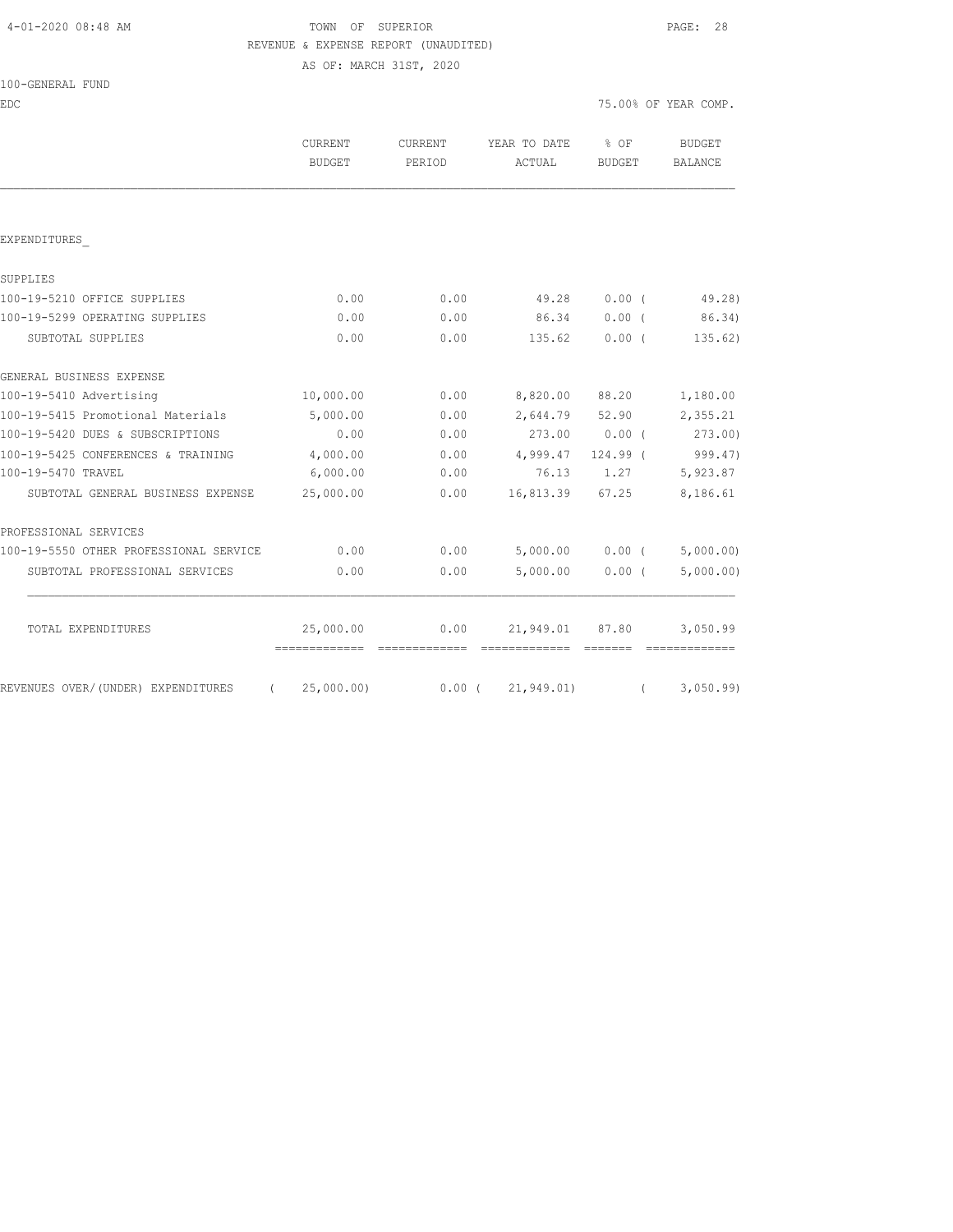| 4-01-2020 08:48 AM | OF SUPERIOR<br>TOWN | PAGE: 29                             |              |        |                      |
|--------------------|---------------------|--------------------------------------|--------------|--------|----------------------|
|                    |                     | REVENUE & EXPENSE REPORT (UNAUDITED) |              |        |                      |
|                    |                     | AS OF: MARCH 31ST, 2020              |              |        |                      |
| 100-GENERAL FUND   |                     |                                      |              |        |                      |
| LOST TRAIL         |                     |                                      |              |        | 75.00% OF YEAR COMP. |
|                    | CURRENT             | CURRENT                              | YEAR TO DATE | % OF   | BUDGET               |
|                    | BUDGET              | PERIOD                               | ACTUAL       | BUDGET | BALANCE              |
|                    |                     |                                      |              |        |                      |
|                    |                     |                                      |              |        |                      |
| EXPENDITURES       |                     |                                      |              |        |                      |

 ${\tt SUPPLIES}$ 

============= ============= ============= ======= =============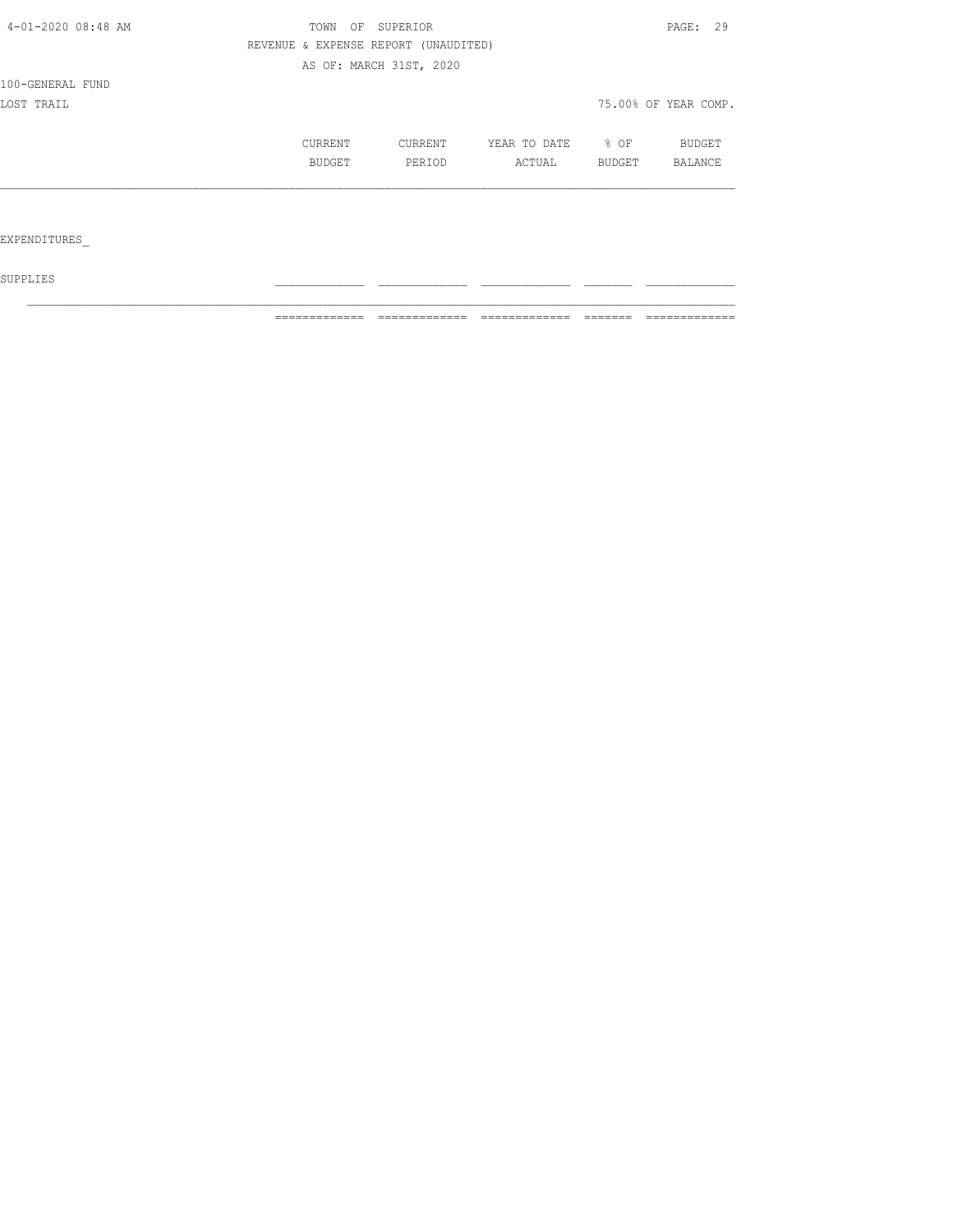| 4-01-2020 08:48 AM        |                | TOWN OF SUPERIOR                     |                          |          | PAGE: 30             |
|---------------------------|----------------|--------------------------------------|--------------------------|----------|----------------------|
|                           |                | REVENUE & EXPENSE REPORT (UNAUDITED) |                          |          |                      |
|                           |                | AS OF: MARCH 31ST, 2020              |                          |          |                      |
| 100-GENERAL FUND          |                |                                      |                          |          |                      |
| SOCIO-ECONOMIC CONTINGNCY |                |                                      |                          |          | 75.00% OF YEAR COMP. |
|                           | CURRENT        | CURRENT                              | YEAR TO DATE % OF BUDGET |          |                      |
|                           | BUDGET         | PERIOD                               | ACTUAL BUDGET BALANCE    |          |                      |
| REVENUES                  |                |                                      |                          |          |                      |
| CONTRIBUTIONS             |                |                                      |                          |          |                      |
|                           | -------------- | --------------                       | --------------           | -------- |                      |
| EXPENDITURES              |                |                                      |                          |          |                      |
| SUPPLIES                  |                |                                      |                          |          |                      |
|                           |                |                                      |                          |          |                      |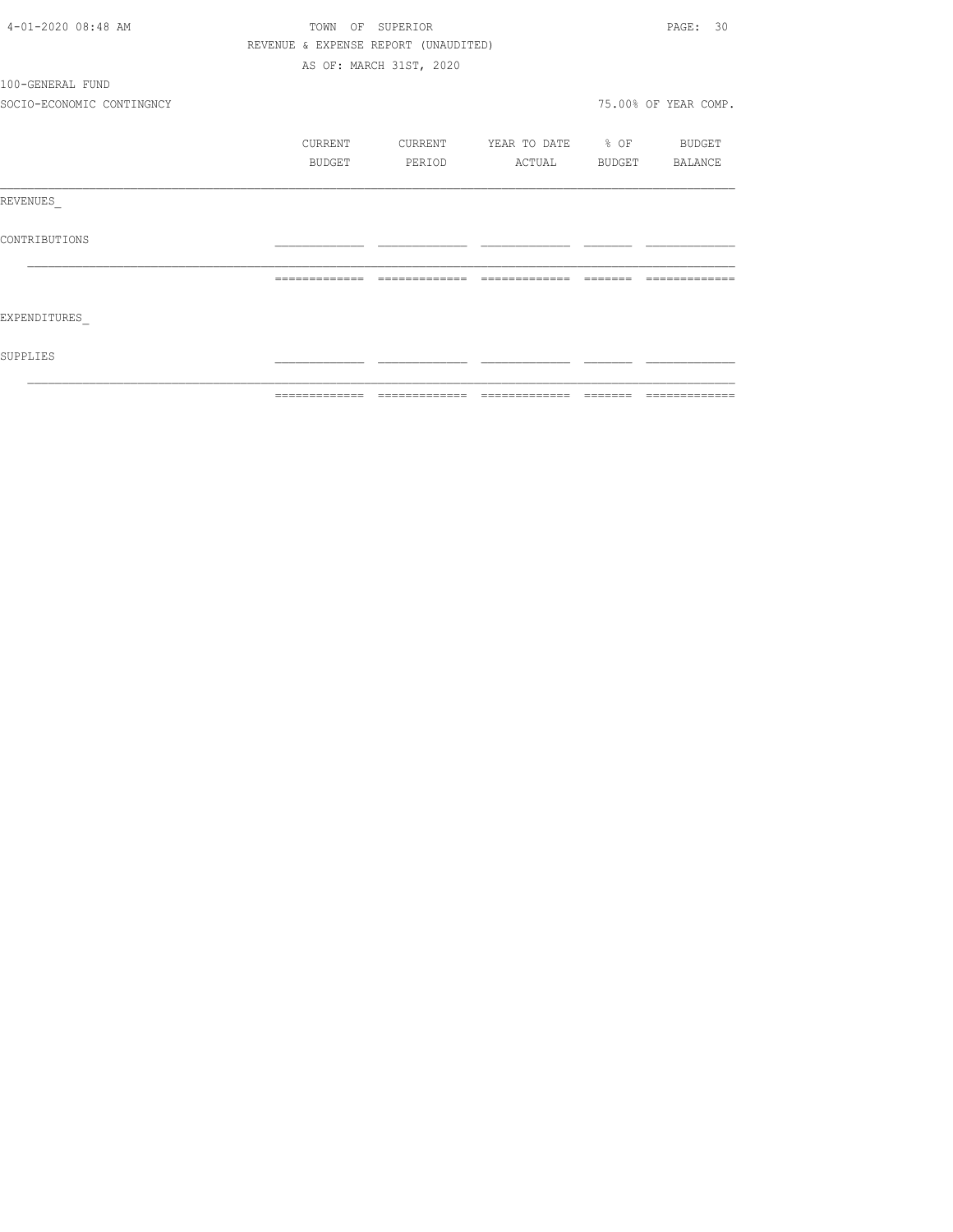| 4-01-2020 08:48 AM | OF<br>TOWN | SUPERIOR                             |              |        | PAGE: 31             |  |
|--------------------|------------|--------------------------------------|--------------|--------|----------------------|--|
|                    |            | REVENUE & EXPENSE REPORT (UNAUDITED) |              |        |                      |  |
|                    |            | AS OF: MARCH 31ST, 2020              |              |        |                      |  |
| 100-GENERAL FUND   |            |                                      |              |        |                      |  |
| CONTINGENCY        |            |                                      |              |        | 75.00% OF YEAR COMP. |  |
|                    | CURRENT    | CURRENT                              | YEAR TO DATE | % OF   | BUDGET               |  |
|                    | BUDGET     | PERIOD                               | ACTUAL       | BUDGET | BALANCE              |  |
|                    |            |                                      |              |        |                      |  |
| EXPENDITURES       |            |                                      |              |        |                      |  |
| SUPPLIES           |            |                                      |              |        |                      |  |

 $\mathcal{L}_\text{max}$ 

============= ============= ============= ======= =============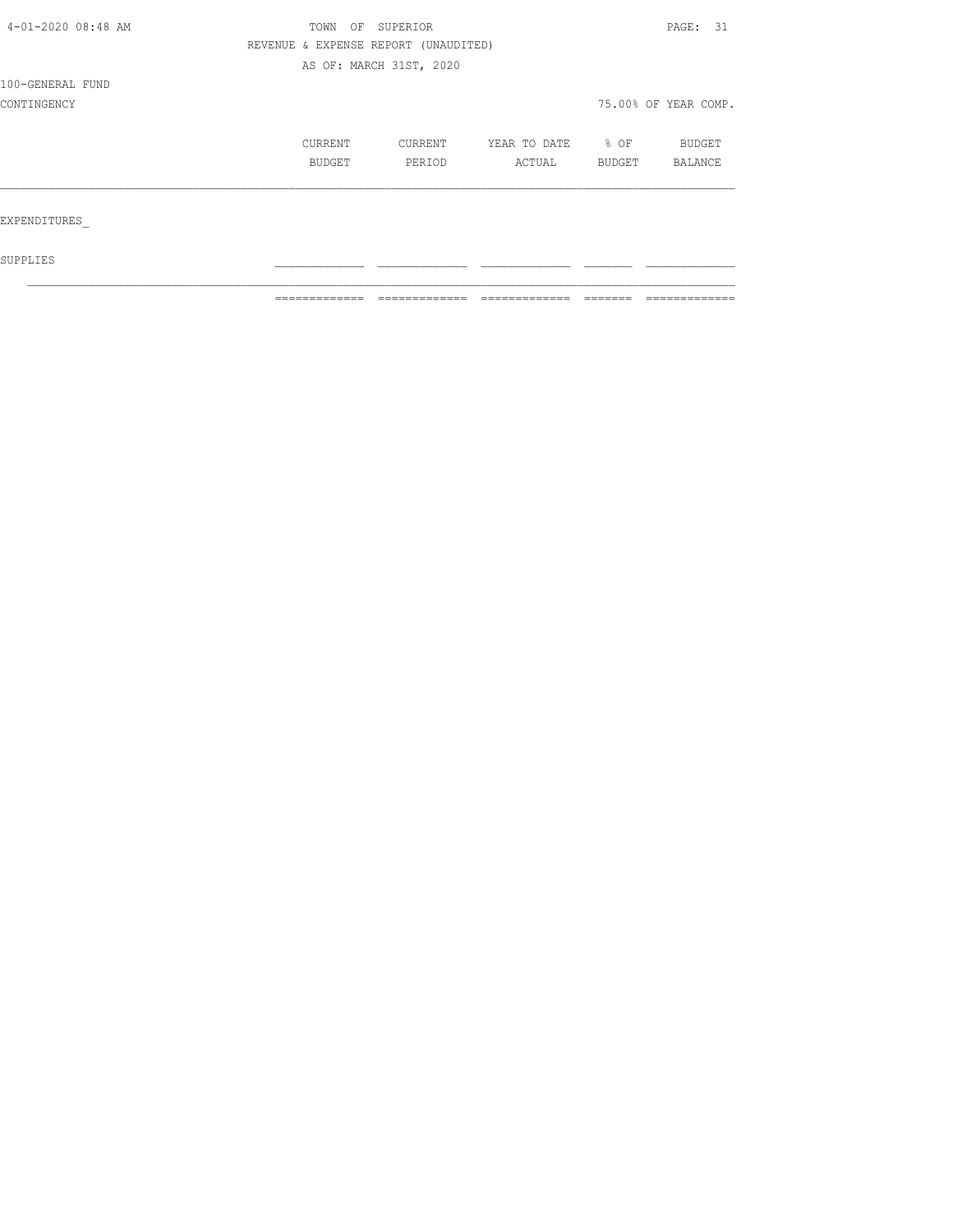#### 4-01-2020 08:48 AM TOWN OF SUPERIOR PAGE: 32 REVENUE & EXPENSE REPORT (UNAUDITED) AS OF: MARCH 31ST, 2020

100-GENERAL FUND

|                                    |                   |                   |                        |                | 75.00% OF YEAR COMP.     |
|------------------------------------|-------------------|-------------------|------------------------|----------------|--------------------------|
|                                    | CURRENT<br>BUDGET | CURRENT<br>PERIOD | YEAR TO DATE<br>ACTUAL | % OF<br>BUDGET | BUDGET<br><b>BALANCE</b> |
| FUND TOTAL REVENUES                | 2,407,465.00      | 153,547.85        | 1,838,988.06           | 76.39          | 568,476.94               |
| FUND TOTAL EXPENDITURES            | 2,407,460.00      | 163,777.99        | 1,758,726.12           | 73.05          | 648,733.88               |
| REVENUES OVER/(UNDER) EXPENDITURES | 5.00(             | 10, 230.14)       | 80,261.94              |                | 80,256.94)               |
|                                    |                   |                   |                        |                | ============             |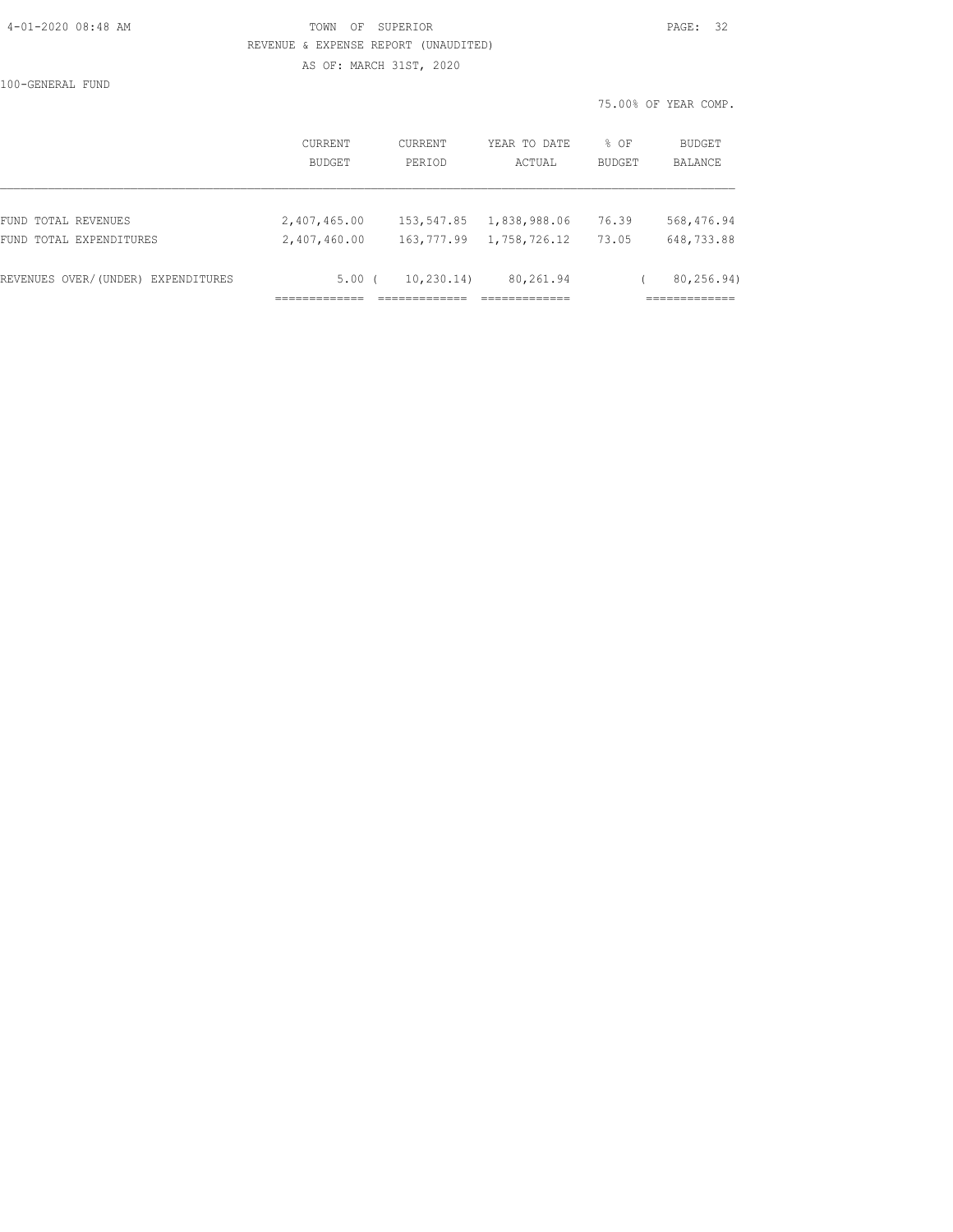# 4-01-2020 08:48 AM TOWN OF SUPERIOR PAGE: 1 REVENUE & EXPENSE REPORT (UNAUDITED)

AS OF: MARCH 31ST, 2020

# 200-REFUSE SERVICE

| NON-DEPARTMENTAL                                  |                                            |                   |                        | 75.00% OF YEAR COMP.  |                                 |
|---------------------------------------------------|--------------------------------------------|-------------------|------------------------|-----------------------|---------------------------------|
|                                                   | CURRENT<br><b>BUDGET</b>                   | CURRENT<br>PERIOD | YEAR TO DATE<br>ACTUAL | % OF<br><b>BUDGET</b> | <b>BUDGET</b><br><b>BALANCE</b> |
| REVENUES                                          |                                            |                   |                        |                       |                                 |
| BUSINESS SERVICES                                 |                                            |                   |                        |                       |                                 |
| 200-00-4240 REFUSE FEES                           | 8,000.00                                   | 60.00             | 860.00                 | 10.75                 | 7,140.00                        |
| 200-00-4241 TIPPING FEES-                         | 15,000.00)                                 | 600.00            | 3,670.00               | $24.47-$ (            | 18,670.00)                      |
| SUBTOTAL BUSINESS SERVICES                        | 7,000.00)                                  | 660.00            | 4,530.00               | $64.71-$ (            | 11, 530.00                      |
| ENTERPRISE SERVICES                               |                                            |                   |                        |                       |                                 |
| CONTINGENCY                                       |                                            |                   |                        |                       |                                 |
| 200-00-4901 TRANSFERS                             | 24,481.00                                  | 0.00              | 0.00                   | 0.00                  | 24,481.00                       |
| SUBTOTAL CONTINGENCY                              | 24,481.00                                  | 0.00              | 0.00                   | 0.00                  | 24,481.00                       |
| TOTAL REVENUES                                    | 17,481.00<br>-------------- -------------- | 660.00            | 4,530.00               | 25.91                 | 12,951.00                       |
| EXPENDITURES                                      |                                            |                   |                        |                       |                                 |
| PERSONEL                                          |                                            |                   |                        |                       |                                 |
| 200-00-5100 Salaries                              | 11,648.00                                  | 0.00              | 6,218.13               | 53.38                 | 5,429.87                        |
| 200-00-5101 OVERTIME                              | 0.00                                       | 0.00              | 1,256.24               | $0.00$ (              | 1,256.24)                       |
| 200-00-5151 FICA                                  | 361.00                                     | 0.00              | 463.42                 | $128.37$ (            | 102.42)                         |
| 200-00-5152 Medicare                              | 84.00                                      | 0.00              | 108.39                 | $129.04$ (            | 24.39)                          |
| 200-00-5153 SUTA                                  | 30.00                                      | 0.00              | 29.26                  | 97.53                 | 0.74                            |
| 200-00-5154 Workers Comp                          | 54.00                                      | 0.00              | 0.00                   | 0.00                  | 54.00                           |
| 200-00-5161 ASRS                                  | 687.00                                     | 0.00              | 874.95                 | $127.36$ (            | 187.95)                         |
| 200-00-5162 Life Insurance                        | 16.00                                      | 0.00              | 0.00                   | 0.00                  | 16.00                           |
| 200-00-5163 Health Insurance                      | 1,527.00                                   | 0.00              | 0.00                   | 0.00                  | 1,527.00                        |
| 200-00-5164 Dental Insurance<br>SUBTOTAL PERSONEL | 74.00<br>14,481.00                         | 0.00<br>0.00      | 0.00<br>8,950.39       | 0.00<br>61.81         | 74.00<br>5,530.61               |
| SUPPLIES                                          |                                            |                   |                        |                       |                                 |
| 200-00-5225 Safety Supplies & Equip               | 1,000.00                                   | 0.00              | 0.00                   | 0.00                  | 1,000.00                        |
| 200-00-5299 Operating Supplies                    | 500.00                                     | 616.18            | 3,317.01               | 663.40 (              | 2,817.01                        |
| SUBTOTAL SUPPLIES                                 | 1,500.00                                   | 616.18            | 3,317.01               | $221.13$ (            | 1,817.01)                       |
| UTILITIES                                         |                                            |                   |                        |                       |                                 |
| 200-00-5330 REFUSE                                | 0.00                                       | 2,313.33          | 17,625.86              | $0.00$ (              | 17,625.86                       |
| SUBTOTAL UTILITIES                                | 0.00                                       | 2,313.33          | 17,625.86              | $0.00$ (              | 17,625.86                       |
| GENERAL BUSINESS EXPENSE                          |                                            |                   |                        |                       |                                 |
| 200-00-5420 DUES, PERMITS, SUBSCRIPTIONS          | 0.00                                       | 0.00              | 500.00                 | $0.00$ (              | 500.00                          |
| SUBTOTAL GENERAL BUSINESS EXPENSE                 | 0.00                                       | 0.00              | 500.00                 | 0.00(                 | 500.00                          |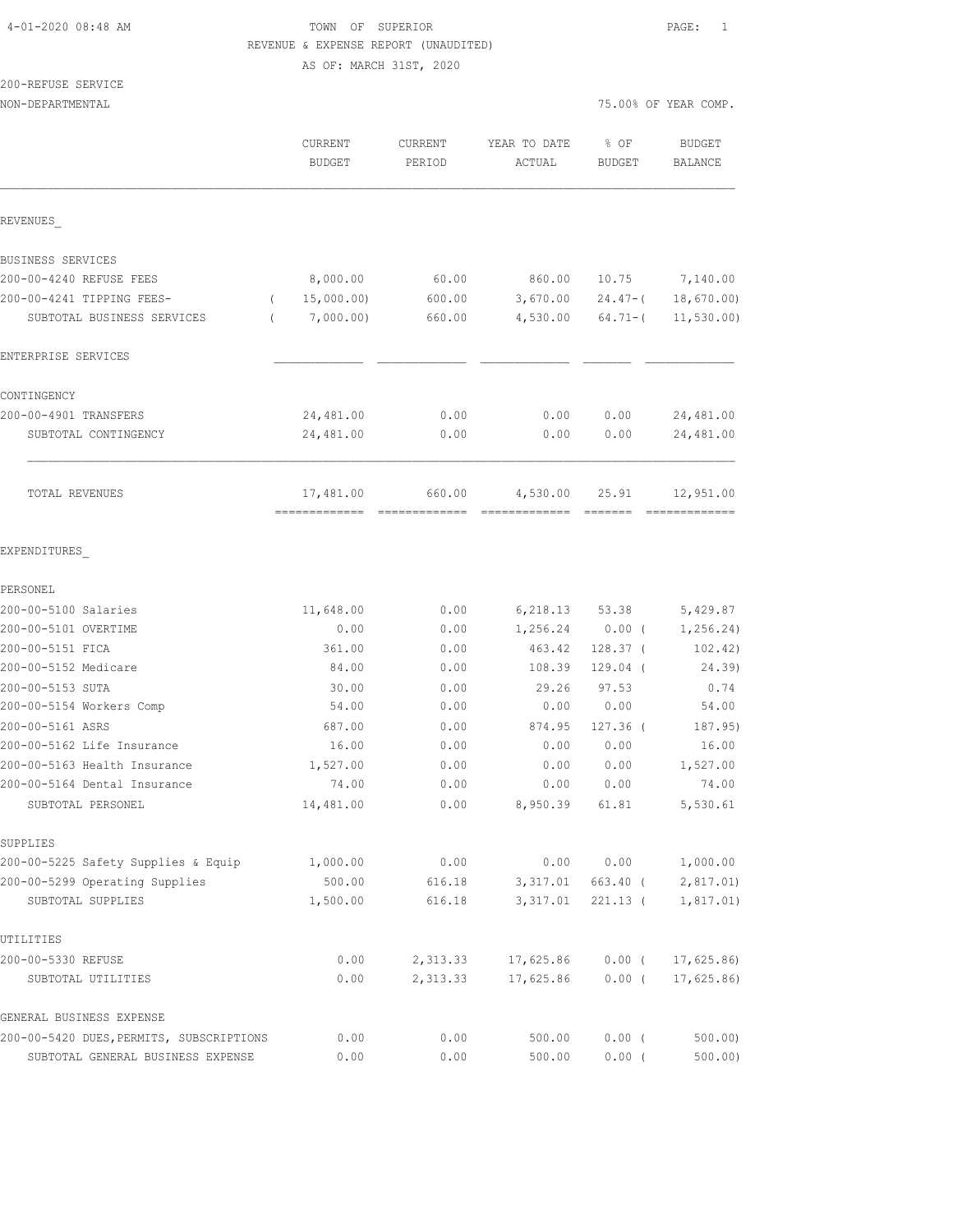#### 4-01-2020 08:48 AM TOWN OF SUPERIOR PAGE: 2 REVENUE & EXPENSE REPORT (UNAUDITED) AS OF: MARCH 31ST, 2020

200-REFUSE SERVICE

|                                    | CURRENT<br><b>BUDGET</b> | CURRENT<br>PERIOD | YEAR TO DATE<br>ACTUAL                 | % OF<br>BUDGET | BUDGET<br><b>BALANCE</b> |
|------------------------------------|--------------------------|-------------------|----------------------------------------|----------------|--------------------------|
|                                    |                          |                   |                                        |                |                          |
| PROFESSIONAL SERVICES              |                          |                   |                                        |                |                          |
| 200-00-5520 CONTRACT SERVICES      | 0.00                     | 0.00              | 343.86                                 | $0.00$ (       | 343.86)                  |
| 200-00-5550 Professional Services  | 0.00                     | 0.00              | 450.00                                 | 0.00(          | 450.00                   |
| SUBTOTAL PROFESSIONAL SERVICES     | 0.00                     | 0.00              |                                        | 793.86 0.00 (  | 793.86)                  |
| REPAIR/MAINTENANCE                 |                          |                   |                                        |                |                          |
| 200-00-5640 Auto Truck Repair      | 1,000.00                 | 0.00              |                                        | 0.00 0.00      | 1,000.00                 |
| 200-00-5641 Gas & Oil              | 500.00                   | 0.00              | 696.72                                 |                | 139.34 ( 196.72)         |
| SUBTOTAL REPAIR/MAINTENANCE        | 1,500.00                 | 0.00              |                                        | 696.72 46.45   | 803.28                   |
| CAPITAL OUTLAY                     |                          |                   |                                        |                |                          |
| DEBT SERVICE                       |                          |                   |                                        |                |                          |
| TOTAL EXPENDITURES                 | 17,481.00                |                   | 2,929.51 31,883.84 182.39 ( 14,402.84) |                |                          |
|                                    |                          |                   |                                        |                |                          |
| REVENUES OVER/(UNDER) EXPENDITURES |                          |                   | $0.00$ ( 2,269.51) ( 27,353.84)        |                | 27, 353.84               |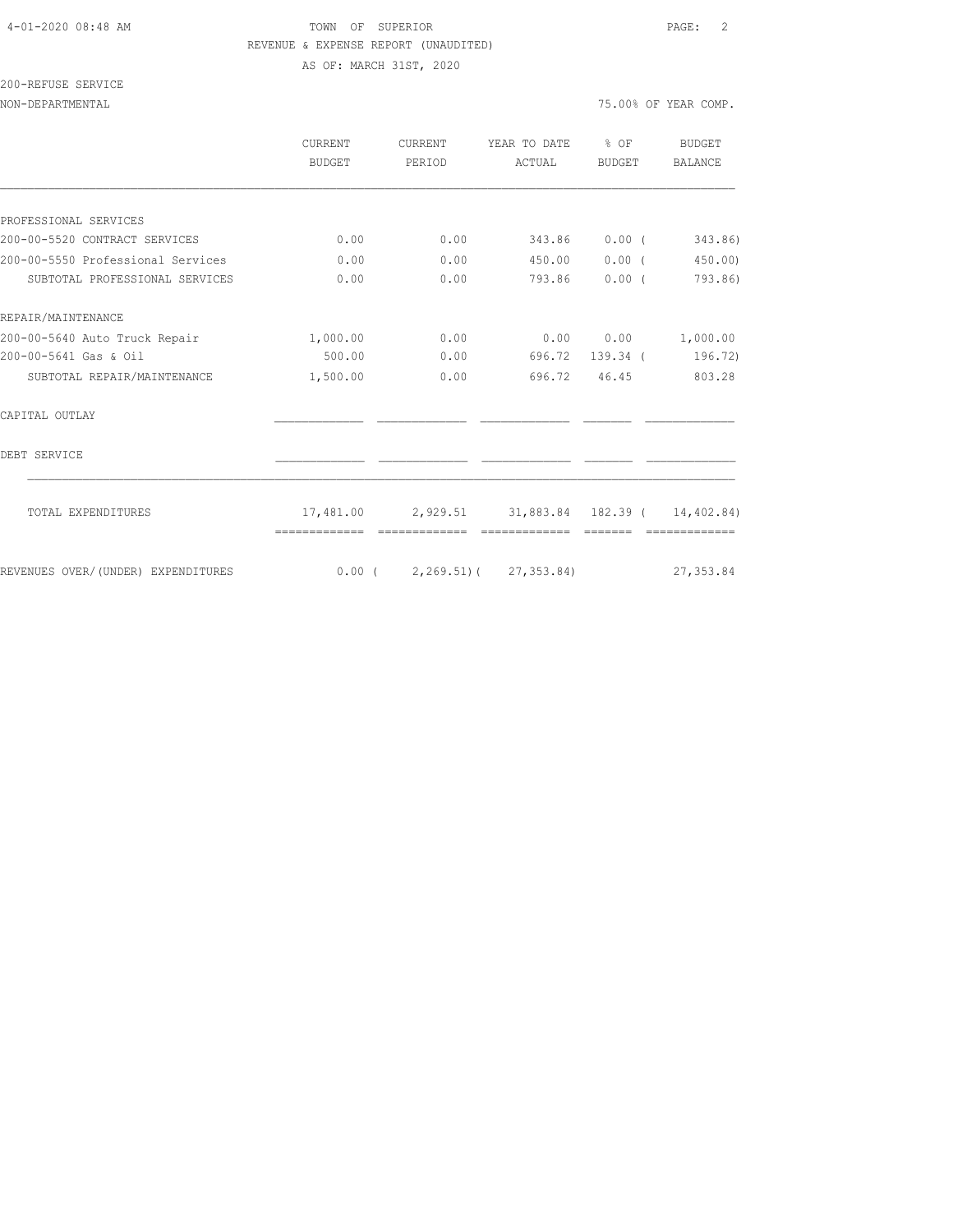| 4-01-2020 08:48 AM |  |  |         |
|--------------------|--|--|---------|
|                    |  |  | REVENUE |
|                    |  |  |         |

#### TOWN OF SUPERIOR **PAGE:** 3 G & EXPENSE REPORT (UNAUDITED) AS OF: MARCH 31ST, 2020

200-REFUSE SERVICE

75.00% OF YEAR COMP.

|                                    | CURRENT<br><b>BUDGET</b> | CURRENT<br>PERIOD | YEAR TO DATE<br>ACTUAL | % OF<br><b>BUDGET</b> | BUDGET<br><b>BALANCE</b> |
|------------------------------------|--------------------------|-------------------|------------------------|-----------------------|--------------------------|
|                                    |                          |                   |                        |                       |                          |
| FUND TOTAL REVENUES                | 17,481.00                | 660.00            | 4,530.00               | 25.91                 | 12,951.00                |
| FUND TOTAL EXPENDITURES            | 17,481.00                | 2,929.51          | 31,883.84              | 182.39 (              | 14,402.84)               |
| REVENUES OVER/(UNDER) EXPENDITURES | 0.00(                    | $2,269.51$ (      | 27, 353.84)            |                       | 27,353.84                |
|                                    |                          |                   |                        |                       |                          |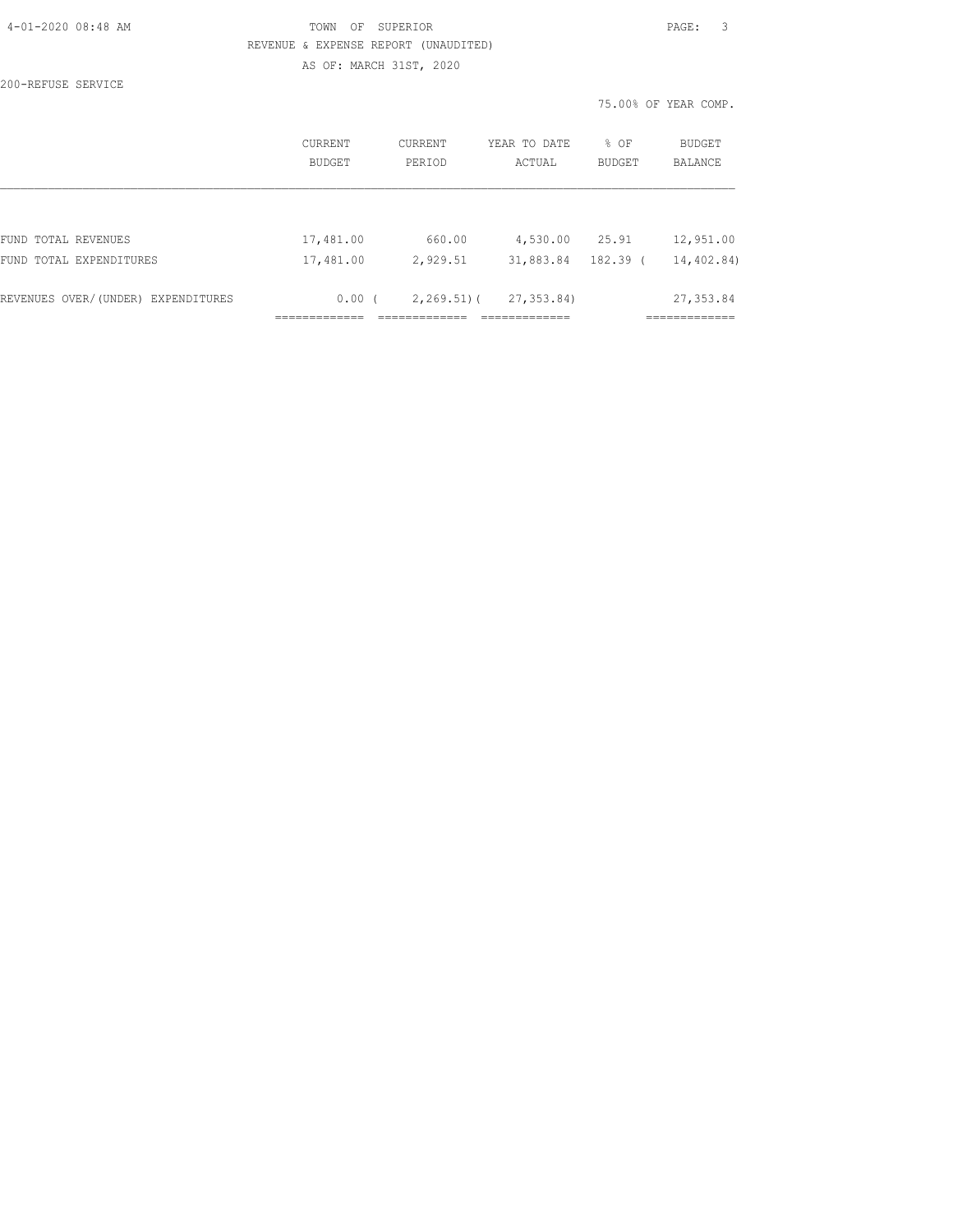| $4 - 01 - 202008:48AM$ |  |  |
|------------------------|--|--|
|------------------------|--|--|

# TOWN OF SUPERIOR PAGE: 1 REVENUE & EXPENSE REPORT (UNAUDITED)

| ٠<br>ä<br>× |  |
|-------------|--|
|             |  |

|                                      | AS OF: MARCH 31ST, 2020  |                   |                        |                       |                          |
|--------------------------------------|--------------------------|-------------------|------------------------|-----------------------|--------------------------|
| 210-SEWER                            |                          |                   |                        |                       |                          |
| NON-DEPARTMENTAL                     |                          |                   |                        |                       | 75.00% OF YEAR COMP.     |
|                                      | CURRENT<br><b>BUDGET</b> | CURRENT<br>PERIOD | YEAR TO DATE<br>ACTUAL | % OF<br><b>BUDGET</b> | <b>BUDGET</b><br>BALANCE |
| REVENUES                             |                          |                   |                        |                       |                          |
| TAXE S                               |                          |                   |                        |                       |                          |
| BUSINESS SERVICES                    |                          |                   |                        |                       |                          |
| 210-00-4240 SEWER FEES               | 359,544.00               | 30,759.00         | 286, 371.57 79.65      |                       | 73, 172.43               |
| 210-00-4250 PENALTIES                | 0.00                     | 1,615.00          | 13,979.36              | $0.00$ (              | 13, 979.36               |
| SUBTOTAL BUSINESS SERVICES           | 359,544.00               | 32,374.00         | 300, 350.93            | 83.54                 | 59,193.07                |
| GRANTS                               |                          |                   |                        |                       |                          |
| CONTINGENCY                          |                          |                   |                        |                       |                          |
| 210-00-4901 INTERFUND TRANSFER-SEWER | 66,078.00                | 0.00              | 0.00                   | 0.00                  | 66,078.00                |
| SUBTOTAL CONTINGENCY                 | 66,078.00                | 0.00              | 0.00                   | 0.00                  | 66,078.00                |
| TOTAL REVENUES                       | 425,622.00               | 32,374.00         | 300, 350.93            | 70.57                 | 125, 271.07              |
| EXPENDITURES                         |                          |                   |                        |                       |                          |
| PERSONEL                             |                          |                   |                        |                       |                          |
| 210-00-5100 SALARIES                 | 77,309.00                | 5,369.60          | 53,309.70              | 68.96                 | 23,999.30                |
| 210-00-5101 OVERTIME                 | 7,500.00                 | 891.75            | 7,811.90               | $104.16$ (            | 311.90)                  |
| 210-00-5151 FICA                     | 4,497.00                 | 387.04            | 3,757.42               | 83.55                 | 739.58                   |
| 210-00-5152 MEDICARE                 | 1,052.00                 | 90.52             | 878.75                 | 83.53                 | 173.25                   |
| 210-00-5153 STATE UNEMPLOYMENT       | 125.00                   | 6.52              | 143.09                 | 114.47 (              | 18.09)                   |
| 210-00-5154 WORKERS COMP INSURANCE   | 3,607.00                 | 0.00              | 2,735.00               | 75.82                 | 872.00                   |
| 210-00-5161 ARIZONA STATE RETIREMENT | 8,661.00                 | 758.24            | 7,401.81               | 85.46                 | 1,259.19                 |
| 210-00-5162 LIFE INSURANCE           | 165.00                   | 13.40             | 135.10                 | 81.88                 | 29.90                    |
| 210-00-5163 HEALTH INSURANCE         | 15,516.00                | 1,298.28          | 14,281.08              | 92.04                 | 1,234.92                 |
| 210-00-5164 DENTAL INSURANCE         | 758.00                   | 63.16             | 568.44                 | 74.99                 | 189.56                   |
| SUBTOTAL PERSONEL                    | 119,190.00               | 8,878.51          | 91,022.29              | 76.37                 | 28, 167. 71              |
| SUPPLIES                             |                          |                   |                        |                       |                          |
| 210-00-5210 OFFICE SUPPLIES          | 2,000.00                 | 0.00              | 0.00                   | 0.00                  | 2,000.00                 |
| 210-00-5220 MEDICAL SUPPLIES         | 0.00                     | 0.00              | 124.80                 | $0.00$ (              | 124.80)                  |
| 210-00-5240 CHEMICAL SUPPLIES        | 15,146.00                | 0.00              | 5,035.20               | 33.24                 | 10,110.80                |
| 210-00-5299 OPERATING SUPPLIES       | 30,000.00                | 89.44             | 5,829.47               | 19.43                 | 24,170.53                |
| SUBTOTAL SUPPLIES                    | 47,146.00                | 89.44             | 10,989.47              | 23.31                 | 36, 156.53               |
| UTILITIES                            |                          |                   |                        |                       |                          |
| 210-00-5310 ELECTRICITY              | 59,202.00                | 0.00              | 40,324.33 68.11        |                       | 18,877.67                |

| UTILITIES               |           |        |            |       |           |
|-------------------------|-----------|--------|------------|-------|-----------|
| 210-00-5310 ELECTRICITY | 59,202.00 | 0.00   | 40, 324.33 | 68.11 | 18,877.67 |
| 210-00-5320 GAS         | 0.00      | 0.00   | 157.72     | 0.00  | 157.72)   |
| 210-00-5350 TELEPHONE   | 1,158.00  | 35.14  | 707.65     | 61.11 | 450.35    |
| 210-00-5360 WATER       | 3,000.00  | 239.68 | 1,979.90   | 66.00 | 1,020.10  |
| 210-00-5380 SECURITY    | 500.00    | 25.00  | 225.00     | 45.00 | 275.00    |
| SUBTOTAL<br>UTILITIRS   | 63,860.00 | 299.82 | 43,394.60  | 67.95 | 20,465.40 |
|                         |           |        |            |       |           |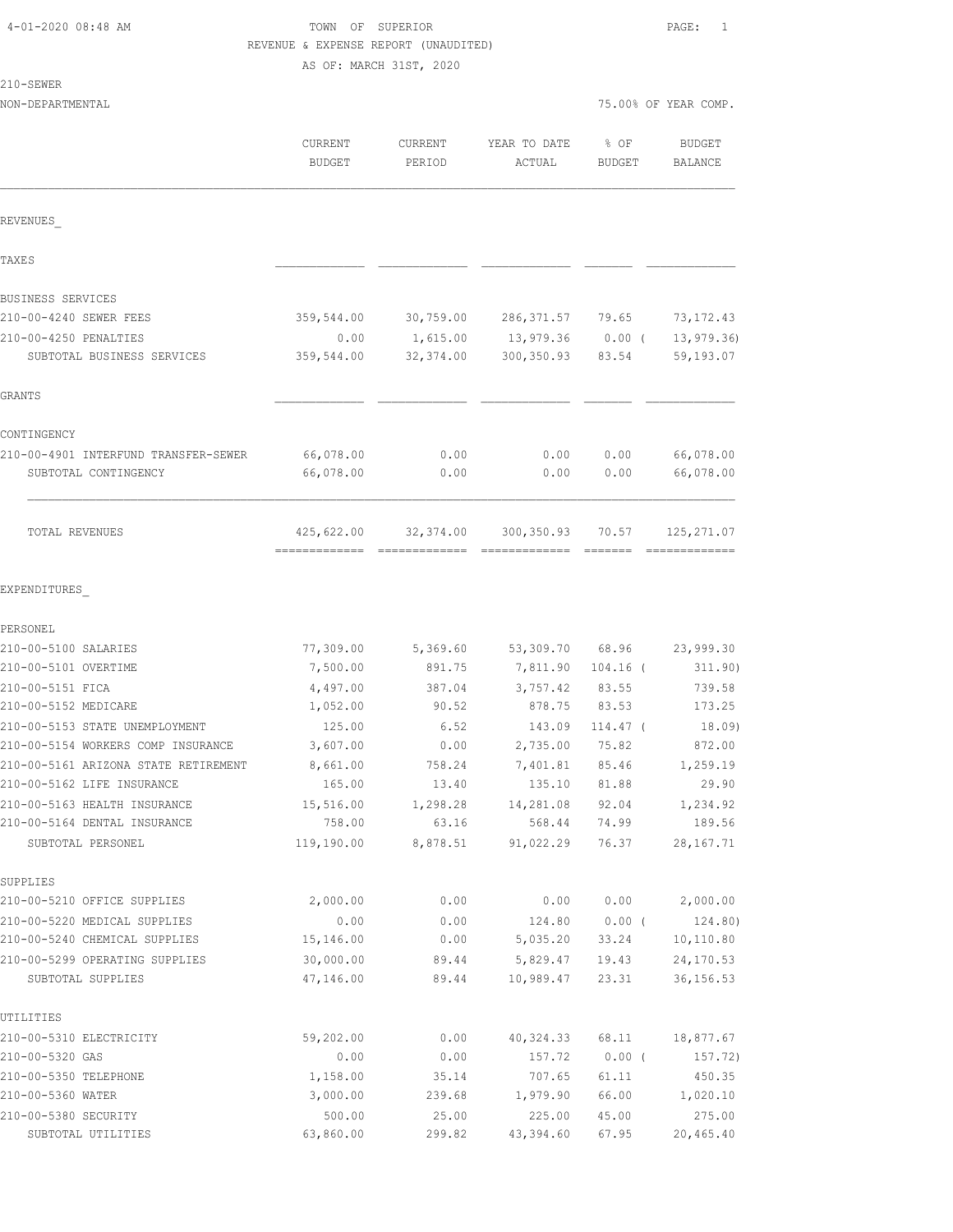### 4-01-2020 08:48 AM TOWN OF SUPERIOR PAGE: 2 REVENUE & EXPENSE REPORT (UNAUDITED)

210-SEWER

GENERAL BUSINESS EXPENSE

 AS OF: MARCH 31ST, 2020 NON-DEPARTMENTAL 75.00% OF YEAR COMP. CURRENT CURRENT YEAR TO DATE % OF BUDGET BUDGET PERIOD ACTUAL BUDGET BALANCE 210-00-5410 ADVERTISING 0.00 0.00 362.31 0.00 ( 362.31) 210-00-5420 DUES & SUBSCRIPTIONS 5,000.00 2,500.00 3,081.26 61.63 1,918.74 210-00-5425 CONFERENCES & TRAINING 2,000.00 0.00 0.00 0.00 2,000.00 210-00-5450 UNIFORMS 659.00 64.84 696.27 105.66 ( 37.27) 210-00-5460 POSTAGE 0.00 436.45 3,657.44 0.00 ( 3,657.44) 210-00-5471 AUDIT 1,545.00 0.00 2,437.09 157.74 ( 892.09) 210-00-5480 GENERAL INSURANCE 12,820.00 3,636.75 11,465.88 89.44 1,354.12 210-00-5491 Credit Card Fees 5,000.00 0.00 0.00 0.00 5,000.00 210-00-5492 BAD DEBT EXPENSE 15,000.00 0.00 0.00 0.00 15,000.00

PROFESSIONAL SERVICES 210-00-5550 OTHER PROFESSIONAL SERVICE 73,161.00 151.50 50,075.63 68.45 23,085.37 210-00-5551 COLLECTIONS 0.00 0.00 7,400.28 0.00 ( 7,400.28) 210-00-5580 SLUDGE REMOVAL 9,000.00 0.00 1,668.50 18.54 7,331.50 210-00-5581 BACKFLOW TESTING 1,439.00 0.00 550.00 38.22 889.00 SUBTOTAL PROFESSIONAL SERVICES 83,600.00 151.50 59,694.41 71.40 23,905.59 REPAIR/MAINTENANCE 210-00-5640 AUTO & TRUCK REPAIRS 2,000.00 0.00 0.00 0.00 2,000.00 210-00-5641 GAS & OIL 3,000.00 0.00 686.02 22.87 2,313.98 210-00-5642 TIRES & TUBES 1,000.00 0.00 0.00 0.00 1,000.00

SUBTOTAL GENERAL BUSINESS EXPENSE 42,024.00 6,638.04 21,700.25 51.64 20,323.75

| 210-00-5650 OTHER EOUIPMENT REPAIRS 8,085.00 |           | 0.00                                                     |                  | 1,641.58 20.30    | 6,443.42                        |
|----------------------------------------------|-----------|----------------------------------------------------------|------------------|-------------------|---------------------------------|
| SUBTOTAL REPAIR/MAINTENANCE                  | 14,085.00 | 0.00                                                     |                  | 2,327.60 16.53    | 11,757.40                       |
| CAPITAL OUTLAY                               |           |                                                          |                  |                   |                                 |
| 210-00-5710 BUILDING                         | 500.00    | 0.00                                                     | 0.00             | 0.00              | 500.00                          |
| 210-00-5750 OTHER EQUIP/SMALL TOOLS          | 5,000.00  | 0.00                                                     | 0.00             | 0.00              | 5,000.00                        |
| 210-00-5760 R&M WELLS & PUMPS                | 10,000.00 | 0.00                                                     | 3,195.76         | 31.96             | 6,804.24                        |
| 210-00-5790 MACHINERY AND EOUIPMENT          | 0.00      | 0.00                                                     |                  | $1,703.59$ 0.00 ( | 1,703.59)                       |
| SUBTOTAL CAPITAL OUTLAY                      | 15,500.00 | 0.00                                                     | 4,899.35         | 31.61             | 10,600.65                       |
| NON-OPERATING                                |           |                                                          |                  |                   |                                 |
| 210-00-5800 DEPRECIATION                     | 0.00      | 0.00                                                     |                  |                   | 13, 331.18  0.00  ( 13, 331.18) |
| SUBTOTAL NON-OPERATING                       | 0.00      | 0.00                                                     | 13,331.18 0.00 ( |                   | 13,331.18)                      |
| DEBT SERVICE                                 |           |                                                          |                  |                   |                                 |
| 210-00-5999 CONTINGENCY                      | 40,217.00 | 0.00                                                     | 0.00             | 0.00              | 40,217.00                       |
| SUBTOTAL DEBT SERVICE                        | 40,217.00 | 0.00                                                     | 0.00             | 0.00              | 40,217.00                       |
|                                              |           |                                                          |                  |                   |                                 |
| TOTAL EXPENDITURES                           |           | 425,622.00   16,057.31   247,359.15   58.12   178,262.85 |                  |                   |                                 |
|                                              |           |                                                          |                  |                   |                                 |
| REVENUES OVER/(UNDER) EXPENDITURES           | 0.00      | 16,316.69 52,991.78                                      |                  | $\sqrt{2}$        | 52, 991, 78                     |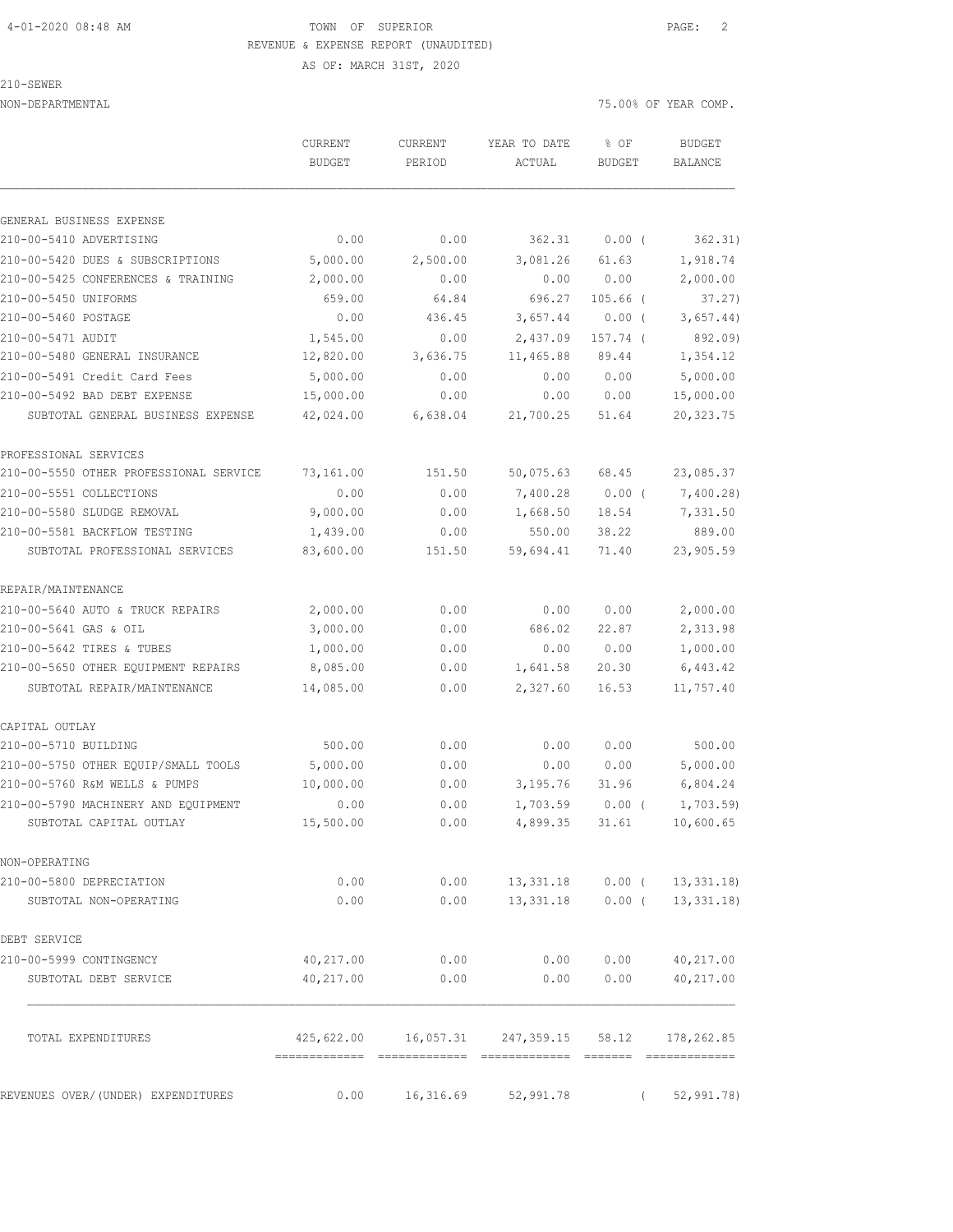# 4-01-2020 08:48 AM TOWN OF SUPERIOR PAGE: 3 REVENUE & EXPENSE REPORT (UNAUDITED)

AS OF: MARCH 31ST, 2020

210-SEWER

|                                    | CURRENT<br><b>BUDGET</b> | CURRENT<br>PERIOD | YEAR TO DATE<br>ACTUAL | % OF<br>BUDGET | BUDGET<br><b>BALANCE</b> |
|------------------------------------|--------------------------|-------------------|------------------------|----------------|--------------------------|
|                                    |                          |                   |                        |                |                          |
| FUND TOTAL REVENUES                | 425,622.00               | 32,374.00         | 300, 350.93            | 70.57          | 125, 271.07              |
| FUND TOTAL EXPENDITURES            | 425,622.00               | 16,057.31         | 247,359.15             | 58.12          | 178,262.85               |
| REVENUES OVER/(UNDER) EXPENDITURES | 0.00                     | 16,316.69         | 52,991.78              |                | 52,991.78)               |
|                                    |                          |                   |                        |                |                          |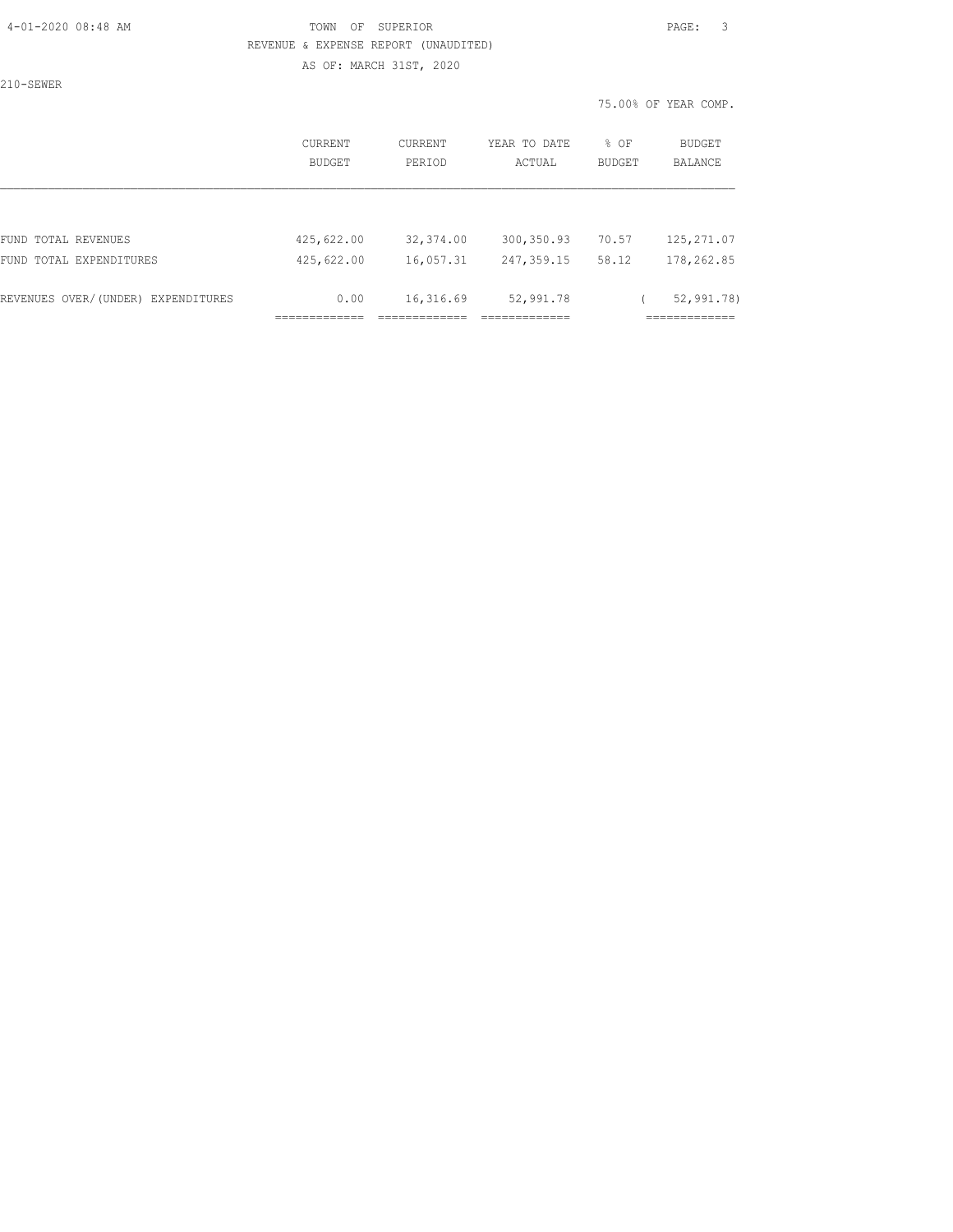# TOWN OF SUPERIOR **Example 2010** PAGE: 1 REVENUE & EXPENSE REPORT (UNAUDITED)

AS OF: MARCH 31ST, 2020

| 220-AMBULANCE |  |
|---------------|--|
|---------------|--|

|                                          | CURRENT<br><b>BUDGET</b> | CURRENT<br>PERIOD | YEAR TO DATE<br>ACTUAL | % OF<br><b>BUDGET</b> | <b>BUDGET</b><br><b>BALANCE</b> |
|------------------------------------------|--------------------------|-------------------|------------------------|-----------------------|---------------------------------|
|                                          |                          |                   |                        |                       |                                 |
| REVENUES                                 |                          |                   |                        |                       |                                 |
| <b>TAXES</b>                             |                          |                   |                        |                       |                                 |
| BUSINESS SERVICES                        |                          |                   |                        |                       |                                 |
| ENTERPRISE SERVICES                      |                          |                   |                        |                       |                                 |
| 220-00-4310 AMBULANCE BILLINGS           | 380,000.00               | 129.88            | 237,860.17             | 62.59                 | 142, 139.83                     |
| SUBTOTAL ENTERPRISE SERVICES             | 380,000.00               | 129.88            | 237,860.17             | 62.59                 | 142, 139.83                     |
| CONTINGENCY                              |                          |                   |                        |                       |                                 |
| 220-00-4901 INTERFUND TRANSFER-AMBULANCE | 90,333.00                | 0.00              | 0.00                   | 0.00                  | 90,333.00                       |
| SUBTOTAL CONTINGENCY                     | 90,333.00                | 0.00              | 0.00                   | 0.00                  | 90,333.00                       |
| TOTAL REVENUES                           | 470,333.00               | 129.88            | 237,860.17             | 50.57                 | 232, 472.83                     |
| EXPENDITURES                             |                          |                   |                        |                       |                                 |
| PERSONEL                                 |                          |                   |                        |                       |                                 |
| 220-00-5100 SALARIES                     | 268,778.00               | 20,406.12         | 203,556.73             | 75.73                 | 65, 221.27                      |
| 220-00-5101 OVERTIME                     | 30,000.00                | 571.34            | 11, 121.16             | 37.07                 | 18,878.84                       |
| 220-00-5151 FICA                         | 16,936.00                | 1,300.60          | 13,316.49              | 78.63                 | 3,619.51                        |
| 220-00-5152 MEDICARE                     | 3,961.00                 | 304.17            | 3, 114.33              | 78.62                 | 846.67                          |
| 220-00-5153 STATE UNEMPLOYMENT           | 682.00                   | 26.79             | 617.21                 | 90.50                 | 64.79                           |
| 220-00-5154 WORKERS COMP INSURANCE       | 14,384.00                | 0.00              | 12,664.00              | 88.04                 | 1,720.00                        |
| 220-00-5160 PUBLIC SAFETY RETIREMENT     | 36,414.00                | 2,469.34          | 22,714.03              | 62.38                 | 13,699.97                       |
| 220-00-5162 LIFE INSURANCE               | 450.00                   | 37.52             | 337.68                 | 75.04                 | 112.32                          |
| 220-00-5163 HEALTH INSURANCE             | 24,825.00                | 0.00              | 18, 175.92             | 73.22                 | 6,649.08                        |
| 220-00-5164 DENTAL INSURANCE             | 2,070.00                 | 176.85            | 1,591.65               | 76.89                 | 478.35                          |
| SUBTOTAL PERSONEL                        | 398,500.00               | 25, 292. 73       | 287,209.20             | 72.07                 | 111,290.80                      |
| SUPPLIES                                 |                          |                   |                        |                       |                                 |
| 220-00-5220 MEDICAL SUPPLIES             | 14,500.00                | 1,022.00          | 13,489.83              | 93.03                 | 1,010.17                        |
| 220-00-5299 OPERATING SUPPLIES           | 0.00                     | 0.00              | 600.00                 | $0.00$ (              | 600.00                          |
| SUBTOTAL SUPPLIES                        | 14,500.00                | 1,022.00          | 14,089.83              | 97.17                 | 410.17                          |
| UTILITIES                                |                          |                   |                        |                       |                                 |
| 220-00-5310 ELECTRICITY                  | 2,783.00                 | 0.00              | 1,932.95               | 69.46                 | 850.05                          |
| 220-00-5350 TELEPHONE                    | 1,804.00                 | 0.00              | 935.87                 | 51.88                 | 868.13                          |
| 220-00-5360 WATER                        | 900.00                   | 65.22             | 692.91                 | 76.99                 | 207.09                          |

SUBTOTAL UTILITIES 5,487.00 65.22 3,561.73 64.91 1,925.27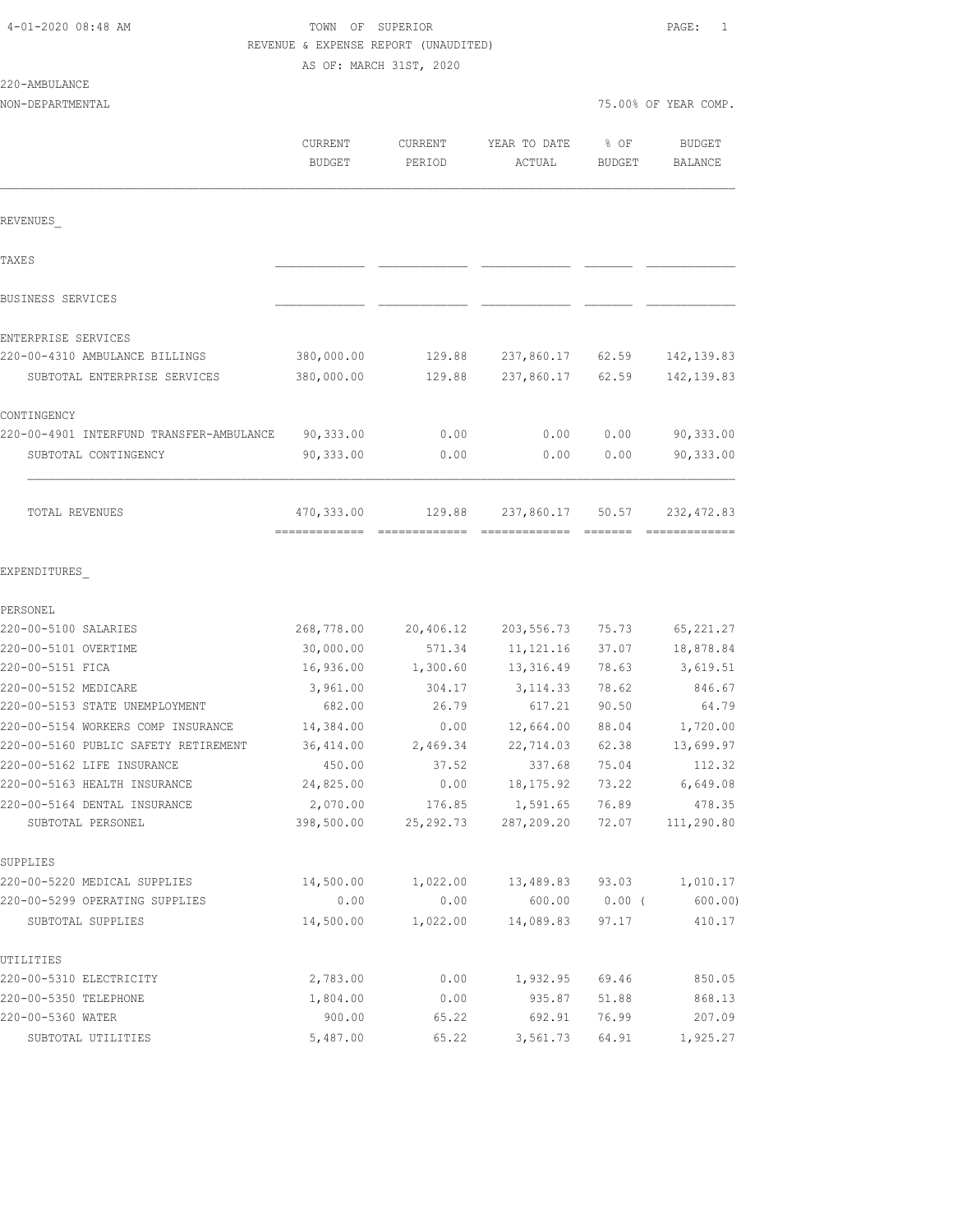# 4-01-2020 08:48 AM TOWN OF SUPERIOR PAGE: 2 REVENUE & EXPENSE REPORT (UNAUDITED)

AS OF: MARCH 31ST, 2020

220-AMBULANCE

| NON-DEPARTMENTAL | 75.00% OF YEAR COMP. |  |
|------------------|----------------------|--|
|                  |                      |  |

|                                                                    | CURRENT<br>BUDGET    | CURRENT<br>PERIOD                | YEAR TO DATE<br>ACTUAL                | $8$ OF<br>BUDGET | BUDGET<br><b>BALANCE</b>  |
|--------------------------------------------------------------------|----------------------|----------------------------------|---------------------------------------|------------------|---------------------------|
|                                                                    |                      |                                  |                                       |                  |                           |
| GENERAL BUSINESS EXPENSE<br>220-00-5410 ADVERTISING                | 0.00                 | 0.00                             |                                       | 40.00 0.00 (     | 40.00)                    |
| 220-00-5420 DUES & SUBSCRIPTIONS                                   |                      |                                  | 250.00                                |                  | 561.00                    |
| 220-00-5471 AUDIT                                                  | 811.00<br>0.00       | 0.00<br>0.00                     |                                       | 30.83            | 2,437.09 0.00 ( 2,437.09) |
|                                                                    |                      |                                  |                                       |                  |                           |
| 220-00-5480 GENERAL INSURANCE<br>SUBTOTAL GENERAL BUSINESS EXPENSE | 6,410.00<br>7,221.00 | 1,818.38<br>1,818.38             | 5,732.95 89.44<br>8,460.04            | $117.16$ (       | 677.05<br>1, 239.04)      |
|                                                                    |                      |                                  |                                       |                  |                           |
| PROFESSIONAL SERVICES                                              |                      |                                  |                                       |                  |                           |
| 220-00-5520 CONTRACTUAL SERVICES                                   | 24,000.00            | 985.09                           | 18,148.07                             | 75.62            | 5,851.93                  |
| 220-00-5550 OTHER PROFESSIONAL SERVICE                             | 10,080.00            | 0.00                             | 0.00                                  | 0.00             | 10,080.00                 |
| SUBTOTAL PROFESSIONAL SERVICES                                     | 34,080.00            | 985.09                           | 18, 148.07 53.25                      |                  | 15,931.93                 |
| REPAIR/MAINTENANCE                                                 |                      |                                  |                                       |                  |                           |
| 220-00-5641 GAS & OIL                                              | 9,000.00             | 0.00                             | 5,292.73                              | 58.81            | 3,707.27                  |
| SUBTOTAL REPAIR/MAINTENANCE                                        | 9,000.00             | 0.00                             | 5,292.73                              | 58.81            | 3,707.27                  |
| CAPITAL OUTLAY                                                     |                      |                                  |                                       |                  |                           |
| 220-00-5741 Audit                                                  | 1,545.00             | 0.00                             | 0.00                                  | 0.00             | 1,545.00                  |
| SUBTOTAL CAPITAL OUTLAY                                            | 1,545.00             | 0.00                             | 0.00                                  | 0.00             | 1,545.00                  |
| NON-OPERATING                                                      |                      |                                  |                                       |                  |                           |
| DEBT SERVICE                                                       |                      |                                  |                                       |                  |                           |
| TOTAL EXPENDITURES                                                 |                      |                                  | 470,333.00 29,183.42 336,761.60 71.60 |                  | 133,571.40                |
| REVENUES OVER/ (UNDER) EXPENDITURES                                |                      | $0.00$ ( 29,053.54) ( 98,901.43) |                                       |                  | 98,901.43                 |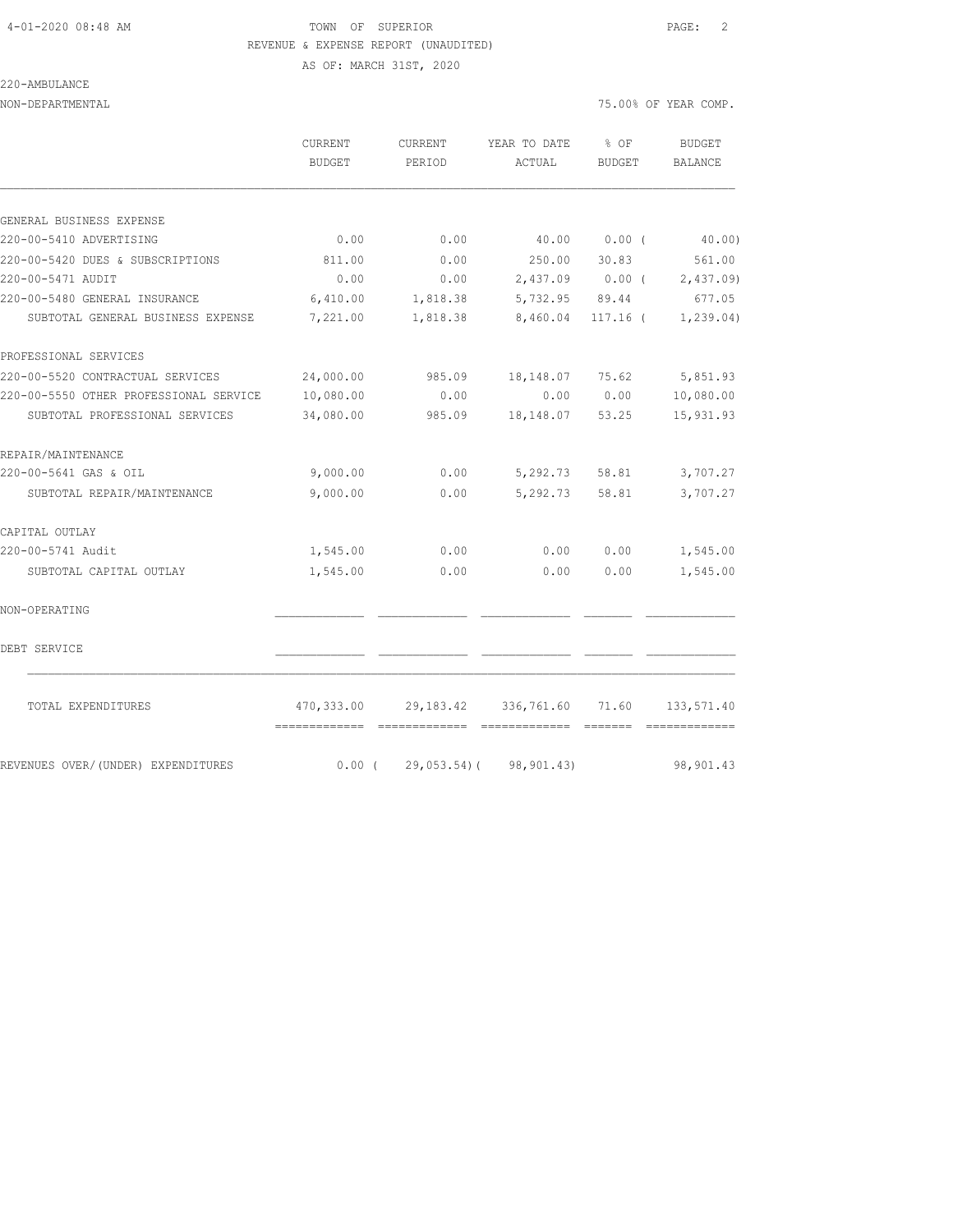| 4-01-2020 08:48 AM |  |  |
|--------------------|--|--|
|                    |  |  |

# TOWN OF SUPERIOR **Example 2010** PAGE: 3 REVENUE & EXPENSE REPORT (UNAUDITED) AS OF: MARCH 31ST, 2020

220-AMBULANCE

|                                    | CURRENT<br>BUDGET | CURRENT<br>PERIOD | YEAR TO DATE<br>ACTUAL | % OF<br><b>BUDGET</b> | BUDGET<br><b>BALANCE</b> |
|------------------------------------|-------------------|-------------------|------------------------|-----------------------|--------------------------|
|                                    |                   |                   |                        |                       |                          |
| FUND TOTAL REVENUES                | 470,333.00        | 129.88            | 237,860.17             | 50.57                 | 232, 472.83              |
| FUND TOTAL EXPENDITURES            | 470,333.00        | 29, 183. 42       | 336,761.60             | 71.60                 | 133,571.40               |
| REVENUES OVER/(UNDER) EXPENDITURES | 0.00(             | 29,053.54)(       | 98,901.43)             |                       | 98,901.43                |
|                                    |                   |                   |                        |                       |                          |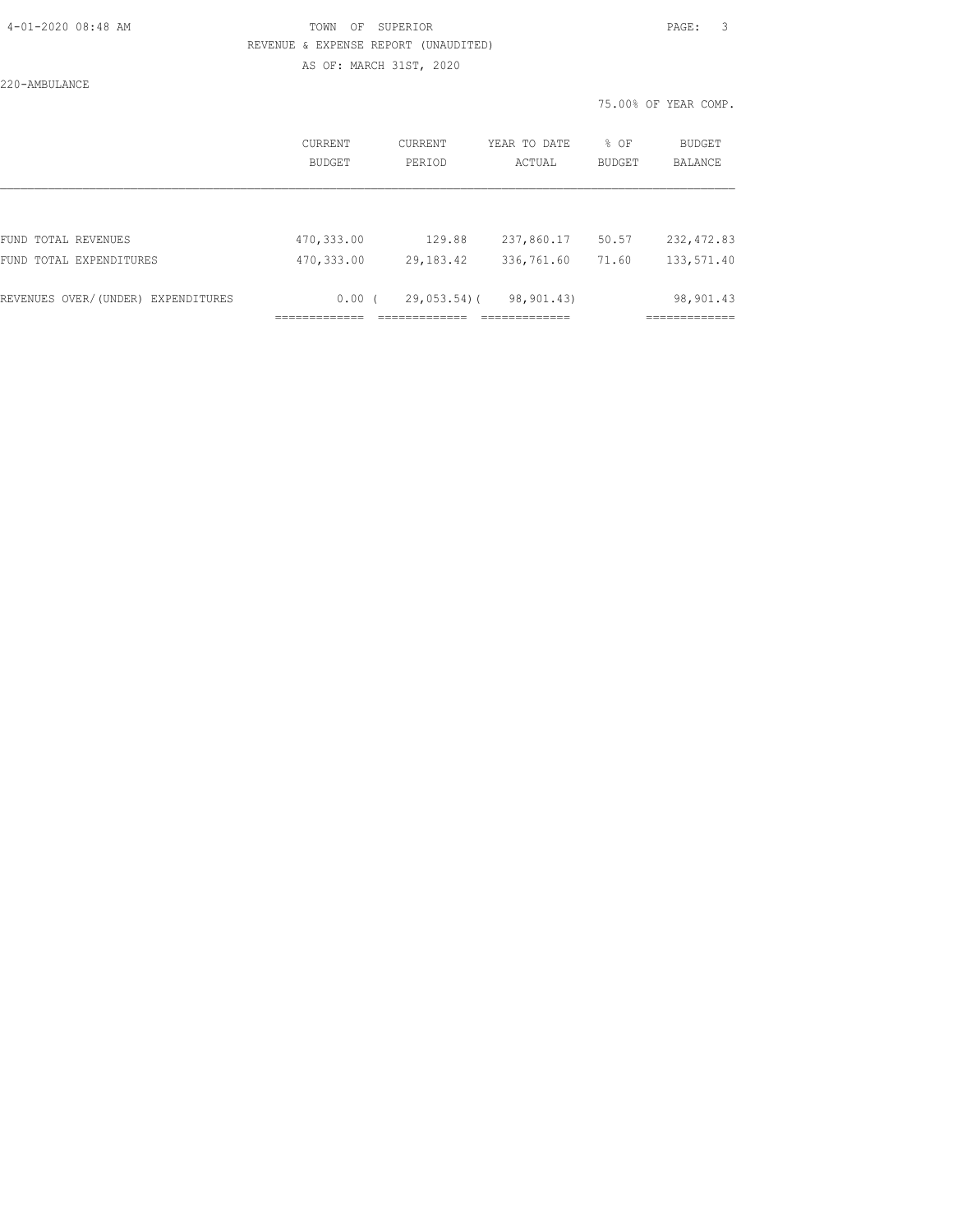## 4-01-2020 08:48 AM TOWN OF SUPERIOR PAGE: 1 REVENUE & EXPENSE REPORT (UNAUDITED) AS OF: MARCH 31ST, 2020

#### 230-CEMETARY

| NON-DEPARTMENTAL                     |                          |                   |                        | 75.00% OF YEAR COMP. |                   |  |
|--------------------------------------|--------------------------|-------------------|------------------------|----------------------|-------------------|--|
|                                      | CURRENT<br><b>BUDGET</b> | CURRENT<br>PERIOD | YEAR TO DATE<br>ACTUAL | % OF<br>BUDGET       | BUDGET<br>BALANCE |  |
| REVENUES                             |                          |                   |                        |                      |                   |  |
| BUSINESS SERVICES                    |                          |                   |                        |                      |                   |  |
| 230-00-4240 WEEKEND FEE              | 0.00                     | 100.00            | 1,900.00               | $0.00$ (             | 1,900.00)         |  |
| SUBTOTAL BUSINESS SERVICES           | 0.00                     | 100.00            | 1,900.00               | $0.00$ (             | 1,900.00)         |  |
| ENTERPRISE SERVICES                  |                          |                   |                        |                      |                   |  |
| 230-00-4320 PLOT PURCHASE            | 25,000.00                | 100.00            | 7,400.00               | 29.60                | 17,600.00         |  |
| 230-00-4321 OPEN/CLOSE               | 0.00                     | 250.00            | 8,975.00               | $0.00$ (             | 8,975.00)         |  |
| SUBTOTAL ENTERPRISE SERVICES         | 25,000.00                | 350.00            | 16,375.00              | 65.50                | 8,625.00          |  |
| CONTINGENCY                          |                          |                   |                        |                      |                   |  |
| 230-00-4901 TRANSFERS                | 2,985.00                 | 0.00              | 0.00                   | 0.00                 | 2,985.00          |  |
| SUBTOTAL CONTINGENCY                 | 2,985.00                 | 0.00              | 0.00                   | 0.00                 | 2,985.00          |  |
| TOTAL REVENUES                       | 27,985.00                | 450.00            | 18,275.00              | 65.30                | 9,710.00          |  |
| EXPENDITURES                         |                          |                   |                        |                      |                   |  |
| PERSONEL                             |                          |                   |                        |                      |                   |  |
| 230-00-5100 SALARIES                 | 8,569.00                 | 419.20            | 5,657.63               | 66.02                | 2,911.37          |  |
| 230-00-5101 OVERTIME                 | 0.00                     | 30.75             | 450.38                 | $0.00$ (             | 450.38)           |  |
| 230-00-5151 FICA                     | 531.00                   | 27.90             | 378.57                 | 71.29                | 152.43            |  |
| 230-00-5152 MEDICARE                 | 124.00                   | 6.53              | 88.56                  | 71.42                | 35.44             |  |
| 230-00-5153 STATE UNEMPLOYMENT       | 15.00                    | 1.43              | 10.52                  | 70.13                | 4.48              |  |
| 230-00-5154 WORKERS COMP INSURANCE   | 34.00                    | 0.00              | 0.00                   | 0.00                 | 34.00             |  |
| 230-00-5161 ARIZONA STATE RETIREMENT | 1,023.00                 | 54.49             | 702.58                 | 68.68                | 320.42            |  |
| 230-00-5162 LIFE INSURANCE           | 20.00                    | 0.00              | 0.00                   | 0.00                 | 20.00             |  |
| 230-00-5163 HEALTH INSURANCE         | 776.00                   | 0.00              | 0.00                   | 0.00                 | 776.00            |  |
| 230-00-5164 DENTAL INSURANCE         | 92.00                    | 0.00              | 0.00                   | 0.00                 | 92.00             |  |
| SUBTOTAL PERSONEL                    | 11,184.00                | 540.30            | 7,288.24               | 65.17                | 3,895.76          |  |
| SUPPLIES                             |                          |                   |                        |                      |                   |  |
| 230-00-5299 OPERATING SUPPLIES       | 1,000.00                 | 0.00              | 914.43                 | 91.44                | 85.57             |  |
| SUBTOTAL SUPPLIES                    | 1,000.00                 | 0.00              | 914.43                 | 91.44                | 85.57             |  |
| UTILITIES                            |                          |                   |                        |                      |                   |  |
| 230-00-5310 ELECTRICITY              | 601.00                   | 0.00              | 484.14                 | 80.56                | 116.86            |  |
| 230-00-5330 REFUSE                   | 0.00                     | 0.00              | 851.80                 | 0.00(                | 851.80)           |  |
| 230-00-5350 TELEPHONE                | 500.00                   | 0.00              | 0.00                   | 0.00                 | 500.00            |  |

230-00-5360 WATER 700.00 260.93 1,423.33 203.33 ( 723.33) SUBTOTAL UTILITIES 1,801.00 260.93 2,759.27 153.21 ( 958.27)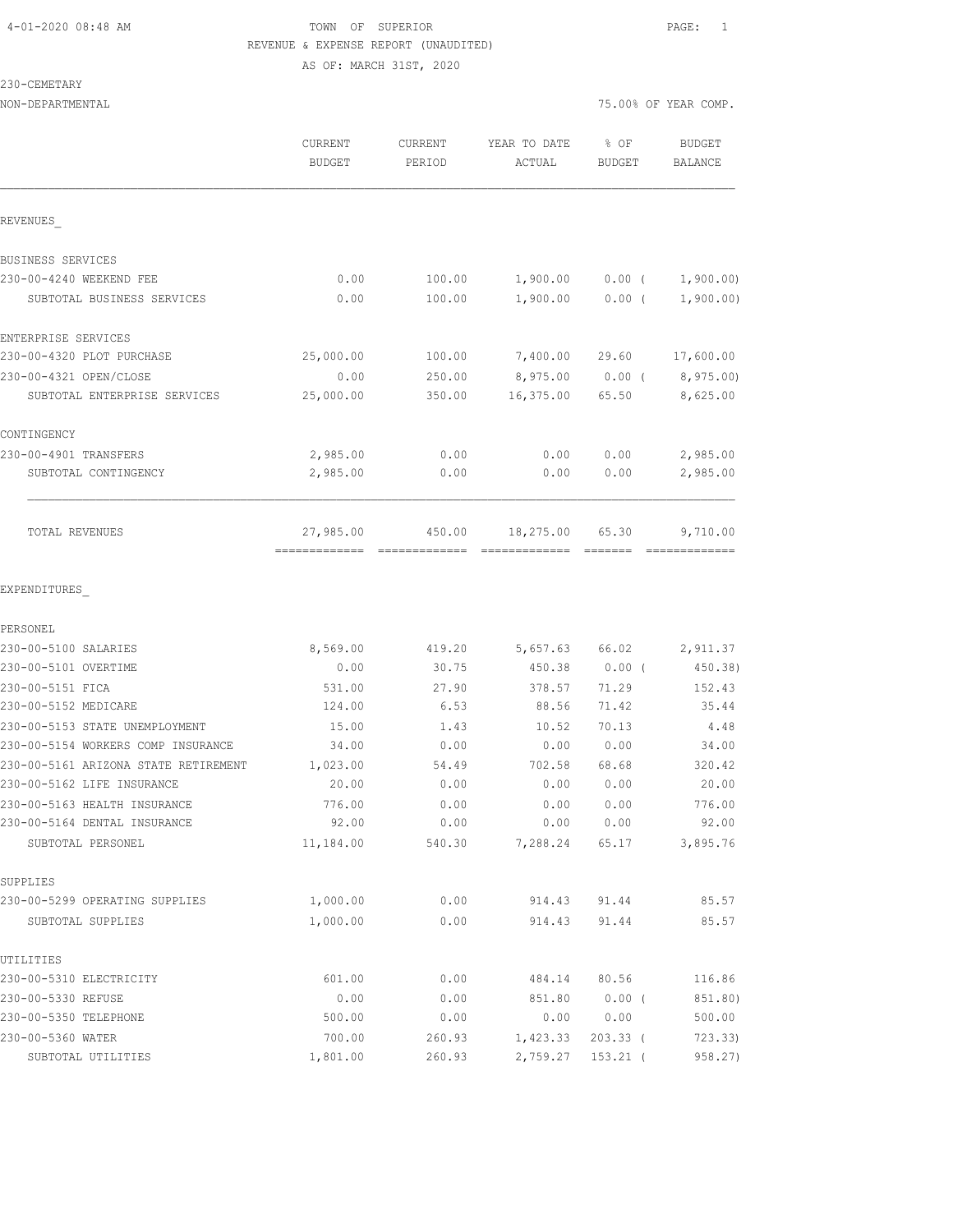### 4-01-2020 08:48 AM TOWN OF SUPERIOR PAGE: 2 REVENUE & EXPENSE REPORT (UNAUDITED)

AS OF: MARCH 31ST, 2020

### 230-CEMETARY

|                                     | <b>CURRENT</b><br><b>BUDGET</b> | CURRENT<br>PERIOD | YEAR TO DATE<br>ACTUAL       | $8$ OF<br>BUDGET | <b>BUDGET</b><br>BALANCE |
|-------------------------------------|---------------------------------|-------------------|------------------------------|------------------|--------------------------|
|                                     |                                 |                   |                              |                  |                          |
| GENERAL BUSINESS EXPENSE            |                                 |                   |                              |                  |                          |
| PROFESSIONAL SERVICES               |                                 |                   |                              |                  |                          |
| REPAIR/MAINTENANCE                  |                                 |                   |                              |                  |                          |
| 230-00-5650 OTHER EQUIPMENT REPAIRS | 2,000.00                        | 0.00              | 0.00                         | 0.00             | 2,000.00                 |
| SUBTOTAL REPAIR/MAINTENANCE         | 2,000.00                        | 0.00              | 0.00                         | 0.00             | 2,000.00                 |
| CAPITAL OUTLAY                      |                                 |                   |                              |                  |                          |
| 230-00-5750 OTHER EQUIP/SMALL TOOLS | 12,000.00                       | 0.00              | 0.00                         | 0.00             | 12,000.00                |
| SUBTOTAL CAPITAL OUTLAY             | 12,000.00                       | 0.00              | 0.00                         | 0.00             | 12,000.00                |
| NON-OPERATING                       |                                 |                   |                              |                  |                          |
| DEBT SERVICE                        |                                 |                   |                              |                  |                          |
| TOTAL EXPENDITURES                  |                                 | 27,985.00 801.23  | 10,961.94 39.17              |                  | 17,023.06                |
|                                     | -------------                   | =============     | =============                | --------         |                          |
| REVENUES OVER/(UNDER) EXPENDITURES  |                                 |                   | $0.00$ ( $351.23$ ) 7,313.06 |                  | (7, 313.06)              |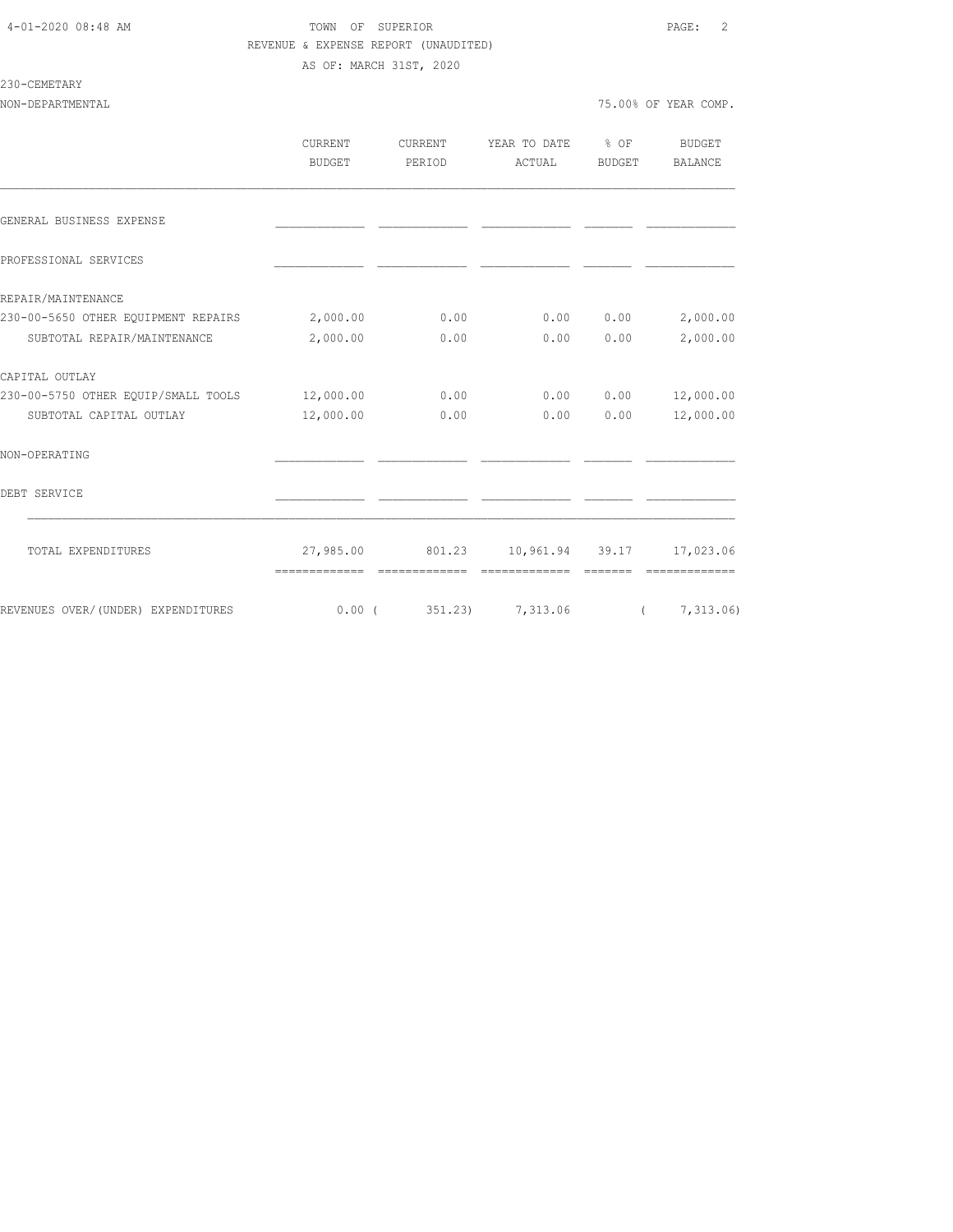| 4-01-2020 08:48 AM |  |  |
|--------------------|--|--|
|                    |  |  |

# TOWN OF SUPERIOR **PAGE:** 3 REVENUE & EXPENSE REPORT (UNAUDITED) AS OF: MARCH 31ST, 2020

230-CEMETARY

|                                    | <b>CURRENT</b><br>BUDGET | <b>CURRENT</b><br>PERIOD | YEAR TO DATE<br>ACTUAL | % OF<br>BUDGET | <b>BUDGET</b><br><b>BALANCE</b> |
|------------------------------------|--------------------------|--------------------------|------------------------|----------------|---------------------------------|
|                                    |                          |                          |                        |                |                                 |
| FUND TOTAL REVENUES                | 27,985.00                | 450.00                   | 18,275.00              | 65.30          | 9,710.00                        |
| FUND TOTAL EXPENDITURES            | 27,985.00                | 801.23                   | 10,961.94              | 39.17          | 17,023.06                       |
| REVENUES OVER/(UNDER) EXPENDITURES | 0.00(                    | 351.23                   | 7,313.06               |                | 7,313.06                        |
|                                    |                          |                          |                        |                |                                 |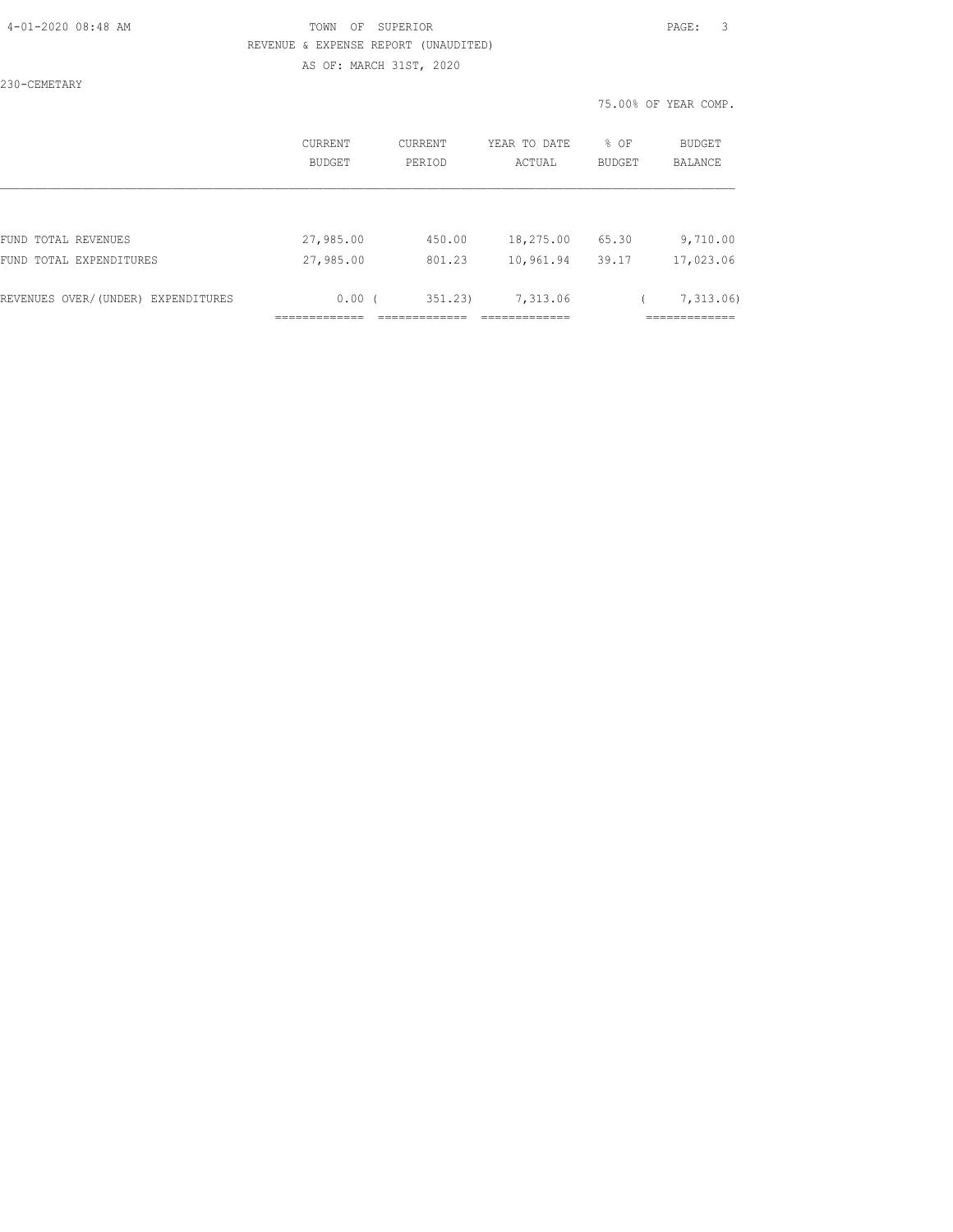# TOWN OF SUPERIOR **EXECUTER** PAGE: 1 REVENUE & EXPENSE REPORT (UNAUDITED)

AS OF: MARCH 31ST, 2020

# 300-HIGHWAY USERS REVENUE

| NON-DEPARTMENTAL |  |
|------------------|--|

| NON-DEPARTMENTAL                                    |                          |                   |                        | 75.00% OF YEAR COMP.  |                                 |
|-----------------------------------------------------|--------------------------|-------------------|------------------------|-----------------------|---------------------------------|
|                                                     | CURRENT<br><b>BUDGET</b> | CURRENT<br>PERIOD | YEAR TO DATE<br>ACTUAL | % OF<br><b>BUDGET</b> | <b>BUDGET</b><br><b>BALANCE</b> |
| REVENUES                                            |                          |                   |                        |                       |                                 |
| TAXES                                               |                          |                   |                        |                       |                                 |
| 300-00-4132 HIGHWAY USERS REVENUE FUND              | 241,750.00               | 22,571.17         | 388,963.81             | 160.90 (              | 147, 213.81)                    |
| SUBTOTAL TAXES                                      | 241,750.00               | 22,571.17         | 388,963.81             | 160.90(               | 147, 213.81)                    |
| CONTINGENCY                                         |                          |                   |                        |                       |                                 |
| 300-00-4901 INTERFUND TRANSFER-HURF                 | 43,636.00                | 0.00              | 0.00                   | 0.00                  | 43,636.00                       |
| 300-00-4999 OTHER FINANCING SOURCES                 | 600,000.00               | 0.00              | 0.00                   | 0.00                  | 600,000.00                      |
| SUBTOTAL CONTINGENCY                                | 643,636.00               | 0.00              | 0.00                   | 0.00                  | 643,636.00                      |
| TOTAL REVENUES                                      | 885,386.00               | 22,571.17         | 388,963.81             | 43.93                 | 496, 422.19                     |
| EXPENDITURES                                        |                          |                   |                        |                       |                                 |
| PERSONEL                                            |                          |                   |                        |                       |                                 |
| 300-00-5100 SALARIES                                | 118,199.00               | 5,526.41          | 58,509.86              | 49.50                 | 59,689.14                       |
| 300-00-5101 OVERTIME                                | 2,000.00                 | 164.10            | 3,024.21               | $151.21$ (            | 1,024.21)                       |
| 300-00-5120 INMATE LABOR                            | 4,500.00                 | 195.00            | 1,526.25               | 33.92                 | 2,973.75                        |
| 300-00-5151 FICA                                    | 7,328.00                 | 352.81            | 3,815.10               | 52.06                 | 3,512.90                        |
| 300-00-5152 MEDICARE                                | 1,714.00                 | 82.52             | 892.25                 | 52.06                 | 821.75                          |
| 300-00-5153 STATE UNEMPLOYMENT                      | 164.00                   | 10.02             | 116.33                 | 70.93                 | 47.67                           |
| 300-00-5154 WORKERS COMP INSURANCE                  | 1,432.00                 | 0.00              | 2,460.00               | 171.79 (              | 1,028.00)                       |
| 300-00-5161 ARIZONA STATE RETIREMENT                | 14, 113.00               | 657.23            | 6,872.87               | 48.70                 | 7,240.13                        |
| 300-00-5162 LIFE INSURANCE                          | 217.00                   | 0.00              | 0.00                   | 0.00                  | 217.00                          |
| 300-00-5163 HEALTH INSURANCE                        | 10,861.00                | 0.00              | 0.00                   | 0.00                  | 10,861.00                       |
| 300-00-5164 DENTAL INSURANCE                        | 998.00                   | 0.00              | 0.00                   | 0.00                  | 998.00                          |
| SUBTOTAL PERSONEL                                   | 161,526.00               | 6,988.09          | 77,216.87              | 47.80                 | 84,309.13                       |
| SUPPLIES                                            |                          |                   |                        |                       |                                 |
| 300-00-5225 SAFETY SUPPLIES/EQUIPMENT               | 1,000.00                 | 0.00              | 0.00                   | 0.00                  | 1,000.00                        |
| 300-00-5299 OPERATING SUPPLIES<br>SUBTOTAL SUPPLIES | 7,500.00<br>8,500.00     | 0.00<br>0.00      | 8,088.79<br>8,088.79   | $107.85$ (<br>95.16   | 588.79)<br>411.21               |
|                                                     |                          |                   |                        |                       |                                 |
| UTILITIES<br>300-00-5310 ELECTRICITY                | 42,246.00                | 0.00              | 22,180.22              | 52.50                 | 20,065.78                       |
| 300-00-5315 APS CONTRACT                            | 13,000.00                | 0.00              | 5,852.82               | 45.02                 | 7,147.18                        |
| 300-00-5360 WATER                                   | 3,000.00                 | 170.21            | 1,651.72               | 55.06                 | 1,348.28                        |
| SUBTOTAL UTILITIES                                  | 58,246.00                | 170.21            | 29,684.76              | 50.96                 | 28,561.24                       |
| GENERAL BUSINESS EXPENSE                            |                          |                   |                        |                       |                                 |
| 300-00-5471 AUDIT                                   | 1,545.00                 | 0.00              | 2,437.08               | 157.74 (              | 892.08)                         |
| 300-00-5480 GENERAL INSURANCE                       | 12,205.00                | 3,636.74          | 11,465.82              | 93.94                 | 739.18                          |
| SUBTOTAL GENERAL BUSINESS EXPENSE                   | 13,750.00                | 3,636.74          | 13,902.90              | $101.11$ (            | 152.90)                         |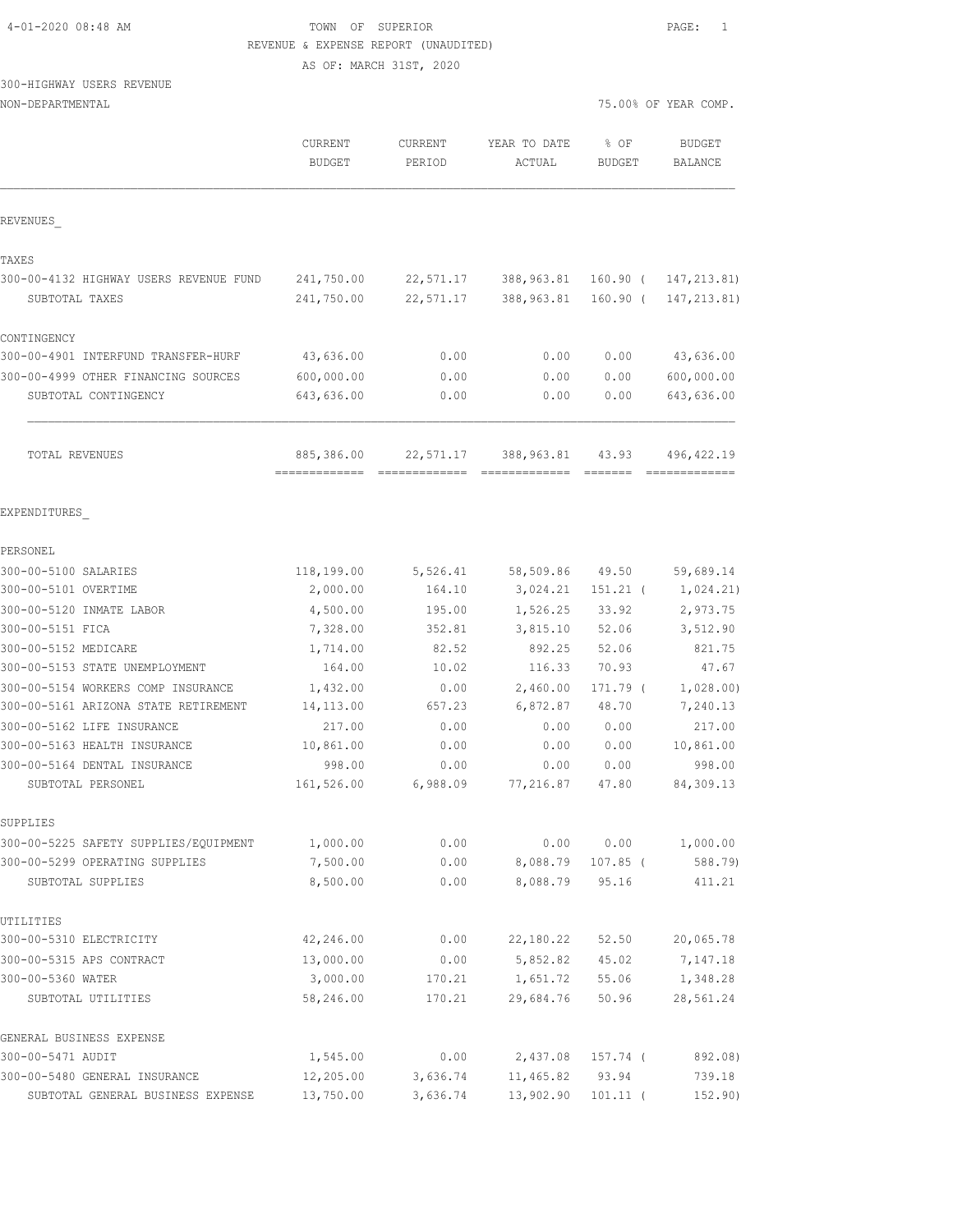#### 4-01-2020 08:48 AM TOWN OF SUPERIOR PAGE: 2 REVENUE & EXPENSE REPORT (UNAUDITED)

AS OF: MARCH 31ST, 2020

### 300-HIGHWAY USERS REVENUE NON-DEPARTMENTAL 75.00% OF YEAR COMP.

|                                         | CURRENT<br><b>BUDGET</b> | CURRENT<br>PERIOD | YEAR TO DATE<br>ACTUAL | % OF<br><b>BUDGET</b> | <b>BUDGET</b><br><b>BALANCE</b> |
|-----------------------------------------|--------------------------|-------------------|------------------------|-----------------------|---------------------------------|
| PROFESSIONAL SERVICES                   |                          |                   |                        |                       |                                 |
| 300-00-5550 OTHER PROFESSIONAL SERVICES | 20,000.00                | 12,340.11         |                        | 201,702.30 1,008.51 ( | 181,702.30)                     |
| SUBTOTAL PROFESSIONAL SERVICES          | 20,000.00                | 12,340.11         |                        | 201,702.30 1,008.51 ( | 181,702.30)                     |
| REPAIR/MAINTENANCE                      |                          |                   |                        |                       |                                 |
| 300-00-5610 PARK & BLDG IMPROVEMENTS    | 0.00                     | 0.00              | 1,277.44               | 0.00(                 | 1, 277.44)                      |
| 300-00-5640 AUTO & TRUCK REPAIRS        | 5,000.00                 | 0.00              | 0.00                   | 0.00                  | 5,000.00                        |
| 300-00-5641 GAS & OIL                   | 5,700.00                 | 51.00             | 3,921.52               | 68.80                 | 1,778.48                        |
| 300-00-5642 TIRES & TUBES               | 0.00                     | 0.00              | 360.41                 | 0.00(                 | 360.41)                         |
| 300-00-5643 INMATE FUEL                 | 1,000.00                 | 0.00              | 269.99                 | 27.00                 | 730.01                          |
| 300-00-5650 OTHER EQUIPMENT REPAIRS     | 4,664.00                 | 0.00              | 127.87                 | 2.74                  | 4,536.13                        |
| 300-00-5670 STREET & SIDEWALK REPAIR    | 0.00                     | 51.00             | 751.83                 | $0.00$ (              | 751.83)                         |
| 300-00-5671 CRACKSEAL                   | 6,000.00                 | 0.00              | 0.00                   | 0.00                  | 6,000.00                        |
| SUBTOTAL REPAIR/MAINTENANCE             | 22,364.00                | 102.00            | 6,709.06               | 30.00                 | 15,654.94                       |
| CAPITAL OUTLAY                          |                          |                   |                        |                       |                                 |
| 300-00-5750 OTHER EQUIP/SMALL TOOLS     | 1,000.00                 | 0.00              | 0.00                   | 0.00                  | 1,000.00                        |
| 300-00-5790 MACHINERY & EQUIPMENT       | 600,000.00               | 1,767.84          | 6,467.84               | 1.08                  | 593, 532.16                     |
| SUBTOTAL CAPITAL OUTLAY                 | 601,000.00               | 1,767.84          | 6,467.84               | 1.08                  | 594,532.16                      |
| NON-OPERATING                           |                          |                   |                        |                       |                                 |
| DEBT SERVICE                            |                          |                   |                        |                       |                                 |
| 300-00-5900 PAYBACK FROM GF             | 0.00                     | 189.04            | 1,295.29               | $0.00$ (              | 1, 295.29                       |
| 300-00-5901 DEBT SERVICE INTEREST       | 0.00                     | 12.47             | 518.39                 | 0.00(                 | 518.39                          |
| SUBTOTAL DEBT SERVICE                   | 0.00                     | 201.51            | 1,813.68               | 0.00(                 | 1,813.68)                       |
| TOTAL EXPENDITURES                      | 885,386.00               | 25,206.50         | 345,586.20             | 39.03                 | 539,799.80                      |
| REVENUES OVER/(UNDER) EXPENDITURES      | 0.00(                    | 2,635.33)         | 43, 377.61             |                       | 43, 377.61)                     |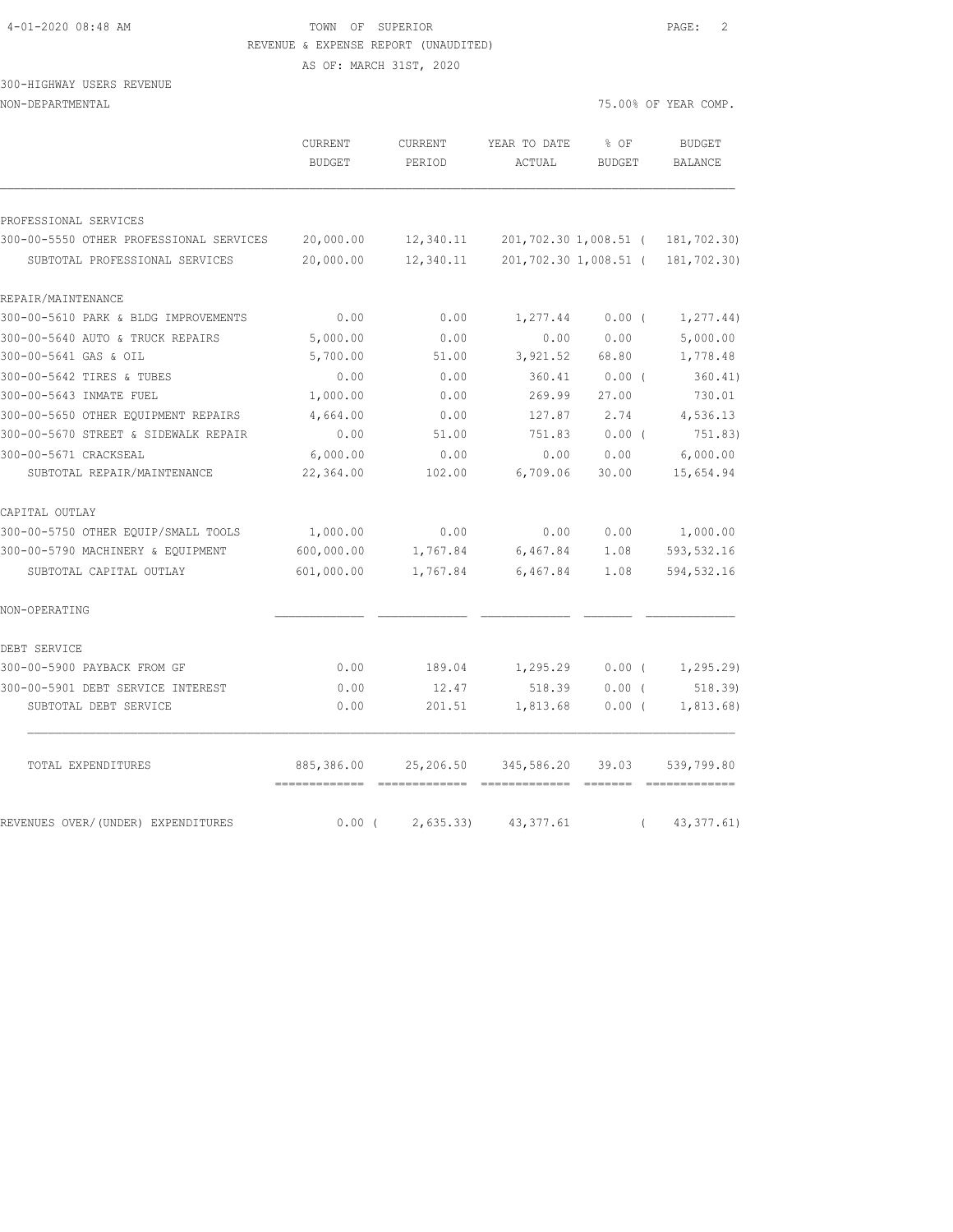|  | 4-01-2020 08:48 AM |  |
|--|--------------------|--|
|  |                    |  |

300-HIGHWAY USERS REVENUE

# TOWN OF SUPERIOR **PAGE:** 3 REVENUE & EXPENSE REPORT (UNAUDITED) AS OF: MARCH 31ST, 2020

|                                    | CURRENT<br><b>BUDGET</b> | <b>CURRENT</b><br>PERIOD | YEAR TO DATE<br>ACTUAL | $8$ OF<br><b>BUDGET</b> | <b>BUDGET</b><br><b>BALANCE</b> |
|------------------------------------|--------------------------|--------------------------|------------------------|-------------------------|---------------------------------|
|                                    |                          |                          |                        |                         |                                 |
| FUND TOTAL REVENUES                | 885,386.00               | 22,571.17                | 388, 963.81            | 43.93                   | 496, 422.19                     |
| FUND TOTAL EXPENDITURES            | 885,386.00               | 25,206.50                | 345,586.20             | 39.03                   | 539,799.80                      |
| REVENUES OVER/(UNDER) EXPENDITURES | 0.00(                    | 2,635.33                 | 43, 377.61             |                         | 43, 377.61)                     |
|                                    |                          |                          |                        |                         | ___________<br>---------        |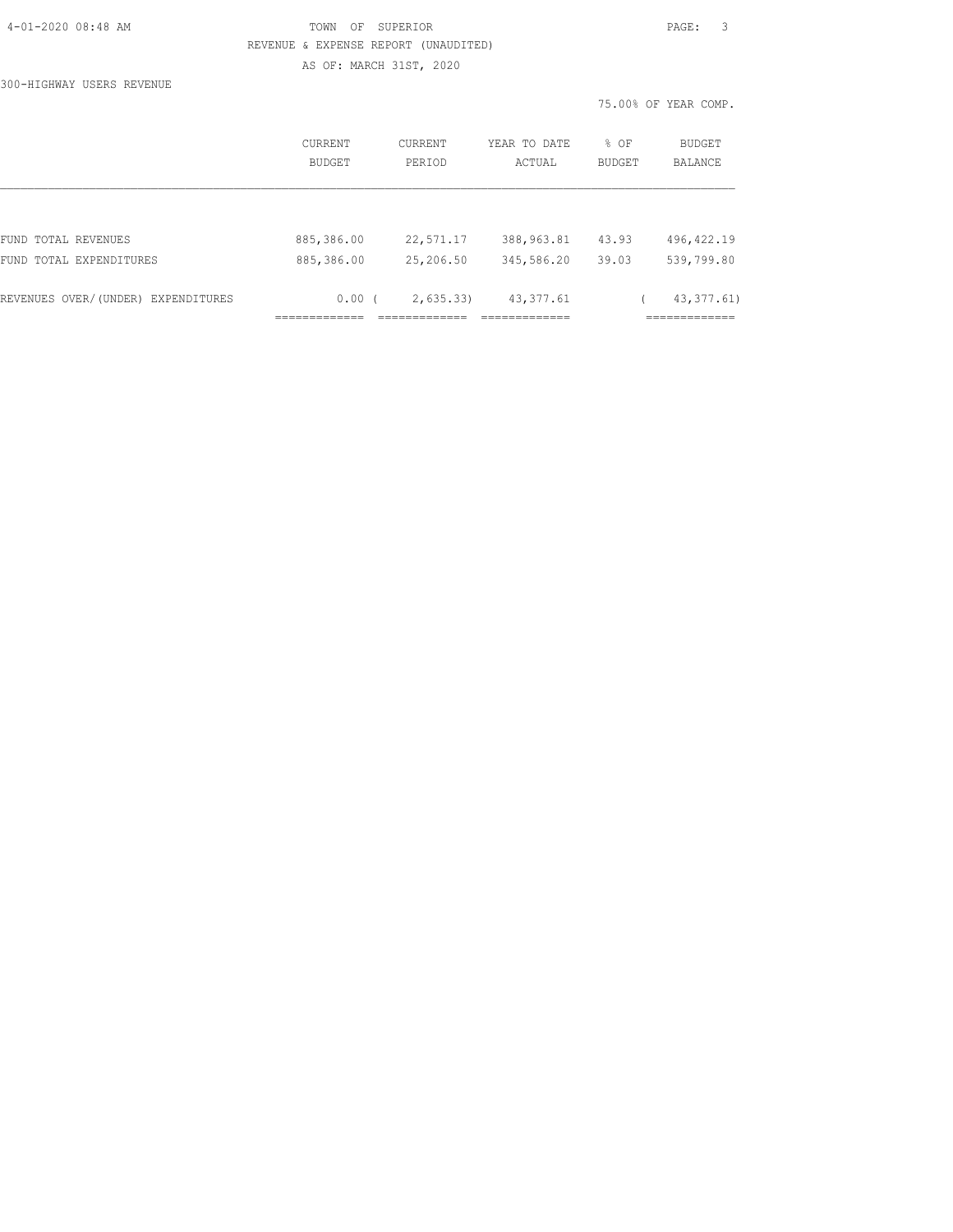# TOWN OF SUPERIOR **PAGE:** 1 REVENUE & EXPENSE REPORT (UNAUDITED)

AS OF: MARCH 31ST, 2020

310-EXCISE TAX

| NON-DEPARTMENTAL                                       |                             |                   |                        | 75.00% OF YEAR COMP. |                                 |
|--------------------------------------------------------|-----------------------------|-------------------|------------------------|----------------------|---------------------------------|
|                                                        | CURRENT<br><b>BUDGET</b>    | CURRENT<br>PERIOD | YEAR TO DATE<br>ACTUAL | % OF<br>BUDGET       | <b>BUDGET</b><br><b>BALANCE</b> |
| REVENUES                                               |                             |                   |                        |                      |                                 |
| TAXES                                                  |                             |                   |                        |                      |                                 |
| 310-00-4130 EXCISE TAX-1/2 SALES PINAL                 | 115,771.00                  | 15,219.23         | 110,258.85             | 95.24                | 5,512.15                        |
| SUBTOTAL TAXES                                         | 115,771.00                  | 15,219.23         | 110,258.85             | 95.24                | 5,512.15                        |
|                                                        |                             |                   |                        |                      |                                 |
| CONTINGENCY                                            | 84,064.00                   |                   |                        |                      |                                 |
| 310-00-4901 INTERFUND TRANSFER<br>SUBTOTAL CONTINGENCY | 84,064.00                   | 0.00<br>0.00      | 0.00<br>0.00           | 0.00<br>0.00         | 84,064.00<br>84,064.00          |
|                                                        |                             |                   |                        |                      |                                 |
| TOTAL REVENUES                                         | 199,835.00<br>------------- | 15,219.23         | 110,258.85             | 55.17                | 89,576.15                       |
| EXPENDITURES                                           |                             |                   |                        |                      |                                 |
| PERSONEL                                               |                             |                   |                        |                      |                                 |
| 310-00-5100 SALARIES                                   | 83,141.00                   | 4,024.24          | 42, 135.06             | 50.68                | 41,005.94                       |
| 310-00-5101 OVERTIME                                   | 0.00                        | 99.15             | 1,935.45               | 0.00(                | 1, 935.45)                      |
| 310-00-5120 INMATE LABOR                               | 4,000.00                    | 195.00            | 1,526.25               | 38.16                | 2,473.75                        |
| 310-00-5151 FICA                                       | 5,155.00                    | 255.65            | 2,732.37               | 53.00                | 2,422.63                        |
| 310-00-5152 MEDICARE                                   | 1,206.00                    | 59.79             | 639.04                 | 52.99                | 566.96                          |
| 310-00-5153 STATE UNEMPLOYMENT                         | 113.00                      | 3.94              | 79.69                  | 70.52                | 33.31                           |
| 310-00-5154 WORKERS COMP INSURANCE                     | 562.00                      | 0.00              | 0.00                   | 0.00                 | 562.00                          |
| 310-00-5161 ARIZONA STATE RETIREMENT                   | 9,927.00                    | 478.07            | 4,964.24               | 50.01                | 4,962.76                        |
| 310-00-5162 LIFE INSURANCE                             | 149.00                      | 0.00              | 0.00                   | 0.00                 | 149.00                          |
| 310-00-5163 HEALTH INSURANCE                           | 7,758.00                    | 0.00              | 0.00                   | 0.00                 | 7,758.00                        |
| 310-00-5164 DENTAL INSURANCE                           | 684.00                      | 0.00              | 0.00                   | 0.00                 | 684.00                          |
| SUBTOTAL PERSONEL                                      | 112,695.00                  | 5,115.84          | 54,012.10              | 47.93                | 58,682.90                       |
| SUPPLIES                                               |                             |                   |                        |                      |                                 |
| 310-00-5299 OPERATING SUPPLIES                         | 0.00                        | 0.00              | 14, 129. 31            | $0.00$ (             | 14, 129. 31)                    |
| SUBTOTAL SUPPLIES                                      | 0.00                        | 0.00              | 14,129.31              | $0.00$ (             | 14, 129. 31)                    |
| UTILITIES                                              |                             |                   |                        |                      |                                 |
| 310-00-5310 ELECTRICITY                                | 1,666.00                    | 0.00              | 1,753.85               | $105.27$ (           | 87.85)                          |
| 310-00-5360 WATER                                      | 0.00                        | 170.20            | 1,651.66               | $0.00$ (             | 1,651.66)                       |
| SUBTOTAL UTILITIES                                     | 1,666.00                    | 170.20            | 3,405.51               | 204.41 (             | 1,739.51)                       |
| GENERAL BUSINESS EXPENSE                               |                             |                   |                        |                      |                                 |
| 310-00-5471 Audit                                      | 1,545.00                    | 0.00              | 0.00                   | 0.00                 | 1,545.00                        |
| SUBTOTAL GENERAL BUSINESS EXPENSE                      | 1,545.00                    | 0.00              | 0.00                   | 0.00                 | 1,545.00                        |
| PROFESSIONAL SERVICES                                  |                             |                   |                        |                      |                                 |
| 310-00-5550 OTHER PROFESSIONAL SERVICES                | 5,000.00                    | 107.18            | 21,524.97              | 430.50 (             | 16, 524.97)                     |

SUBTOTAL PROFESSIONAL SERVICES 5,000.00 107.18 21,524.97 430.50 ( 16,524.97)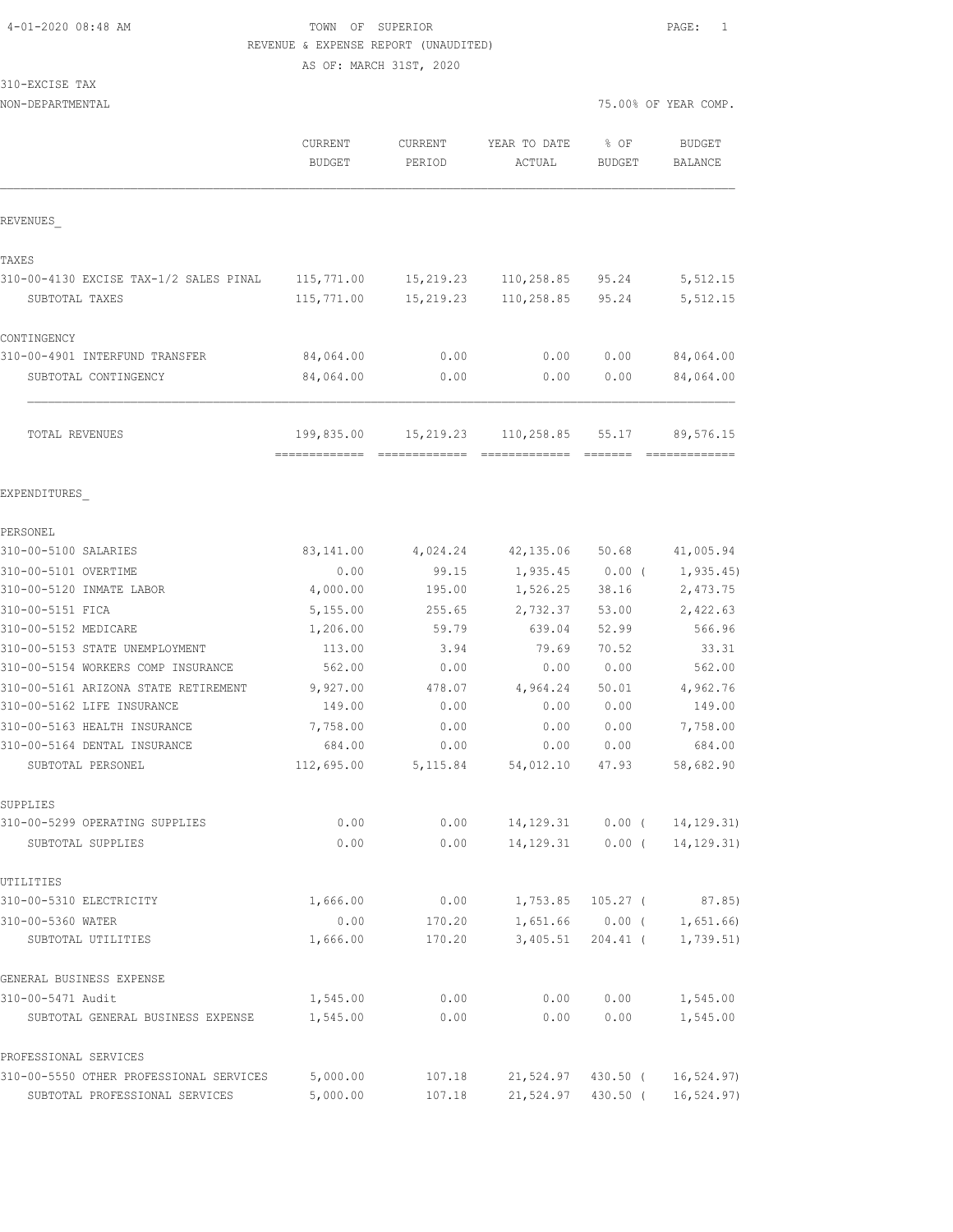# 4-01-2020 08:48 AM TOWN OF SUPERIOR PAGE: 2 REVENUE & EXPENSE REPORT (UNAUDITED) AS OF: MARCH 31ST, 2020

#### 310-EXCISE TAX

NON-DEPARTMENTAL 75.00% OF YEAR COMP.

|                                      | CURRENT<br>BUDGET | CURRENT<br>PERIOD                                                                                                                                                                                                                                                                                                                                                                                                                                                                      | YEAR TO DATE<br>ACTUAL     | $8$ OF<br><b>BUDGET</b> | <b>BUDGET</b><br><b>BALANCE</b> |
|--------------------------------------|-------------------|----------------------------------------------------------------------------------------------------------------------------------------------------------------------------------------------------------------------------------------------------------------------------------------------------------------------------------------------------------------------------------------------------------------------------------------------------------------------------------------|----------------------------|-------------------------|---------------------------------|
|                                      |                   |                                                                                                                                                                                                                                                                                                                                                                                                                                                                                        |                            |                         |                                 |
| REPAIR/MAINTENANCE                   |                   |                                                                                                                                                                                                                                                                                                                                                                                                                                                                                        |                            |                         |                                 |
| 310-00-5640 AUTO & TRUCK REPAIRS     | 2,000.00          | 0.00                                                                                                                                                                                                                                                                                                                                                                                                                                                                                   | 0.00                       | 0.00                    | 2,000.00                        |
| 310-00-5641 GAS & OIL                | 3,000.00          | 0.00                                                                                                                                                                                                                                                                                                                                                                                                                                                                                   | 3,870.50                   | $129.02$ (              | 870.50)                         |
| 310-00-5642 TIRES & TUBES            | 0.00              | 51.00                                                                                                                                                                                                                                                                                                                                                                                                                                                                                  | 611.35                     | 0.00(                   | 611.35)                         |
| 310-00-5643 INMATE FUEL              | 1,000.00          | 0.00                                                                                                                                                                                                                                                                                                                                                                                                                                                                                   | 269.98                     | 27.00                   | 730.02                          |
| 310-00-5650 OTHER EQUIPMENT REPAIRS  | 5,000.00          | 0.00                                                                                                                                                                                                                                                                                                                                                                                                                                                                                   | 2,058.68                   | 41.17                   | 2,941.32                        |
| 310-00-5670 STREET & SIDEWALK REPAIR | 60,929.00         | 0.00                                                                                                                                                                                                                                                                                                                                                                                                                                                                                   | 52,071.27                  | 85.46                   | 8,857.73                        |
| SUBTOTAL REPAIR/MAINTENANCE          | 71,929.00         | 51.00                                                                                                                                                                                                                                                                                                                                                                                                                                                                                  | 58,881.78                  | 81.86                   | 13,047.22                       |
| CAPITAL OUTLAY                       |                   |                                                                                                                                                                                                                                                                                                                                                                                                                                                                                        |                            |                         |                                 |
| 310-00-5750 OTHER EQUIP/SMALL TOOLS  | 7,000.00          | 0.00                                                                                                                                                                                                                                                                                                                                                                                                                                                                                   | 100.00                     | 1.43                    | 6,900.00                        |
| 310-00-5770 TRAFFIC SIGNS            | 0.00              | 0.00                                                                                                                                                                                                                                                                                                                                                                                                                                                                                   | 834.05                     | $0.00$ (                | 834.05)                         |
| SUBTOTAL CAPITAL OUTLAY              | 7,000.00          | 0.00                                                                                                                                                                                                                                                                                                                                                                                                                                                                                   | 934.05                     | 13.34                   | 6,065.95                        |
| NON-OPERATING                        |                   |                                                                                                                                                                                                                                                                                                                                                                                                                                                                                        |                            |                         |                                 |
| DEBT SERVICE                         |                   |                                                                                                                                                                                                                                                                                                                                                                                                                                                                                        |                            |                         |                                 |
| 310-00-5900 DEBT SERVICE: PRINCIPAL  | 0.00              | 189.05                                                                                                                                                                                                                                                                                                                                                                                                                                                                                 | 4,752.74                   | $0.00$ (                | 4,752.74)                       |
| 310-00-5901 DEBT SERVICE: INTEREST   | 0.00              | 12.47                                                                                                                                                                                                                                                                                                                                                                                                                                                                                  | 2,239.36                   | $0.00$ (                | 2,239.36)                       |
| SUBTOTAL DEBT SERVICE                | 0.00              | 201.52                                                                                                                                                                                                                                                                                                                                                                                                                                                                                 | 6,992.10                   | $0.00$ (                | 6, 992.10                       |
| TOTAL EXPENDITURES                   | 199,835.00        |                                                                                                                                                                                                                                                                                                                                                                                                                                                                                        | 5,645.74 159,879.82        | 80.01                   | 39,955.18                       |
|                                      | -------------     | $\begin{array}{cccccccccccccc} \multicolumn{2}{c}{} & \multicolumn{2}{c}{} & \multicolumn{2}{c}{} & \multicolumn{2}{c}{} & \multicolumn{2}{c}{} & \multicolumn{2}{c}{} & \multicolumn{2}{c}{} & \multicolumn{2}{c}{} & \multicolumn{2}{c}{} & \multicolumn{2}{c}{} & \multicolumn{2}{c}{} & \multicolumn{2}{c}{} & \multicolumn{2}{c}{} & \multicolumn{2}{c}{} & \multicolumn{2}{c}{} & \multicolumn{2}{c}{} & \multicolumn{2}{c}{} & \multicolumn{2}{c}{} & \multicolumn{2}{c}{} & \$ | =============              | =======                 | =============                   |
| REVENUES OVER/(UNDER) EXPENDITURES   | 0.00              |                                                                                                                                                                                                                                                                                                                                                                                                                                                                                        | $9,573.49$ ( $49,620.97$ ) |                         | 49,620.97                       |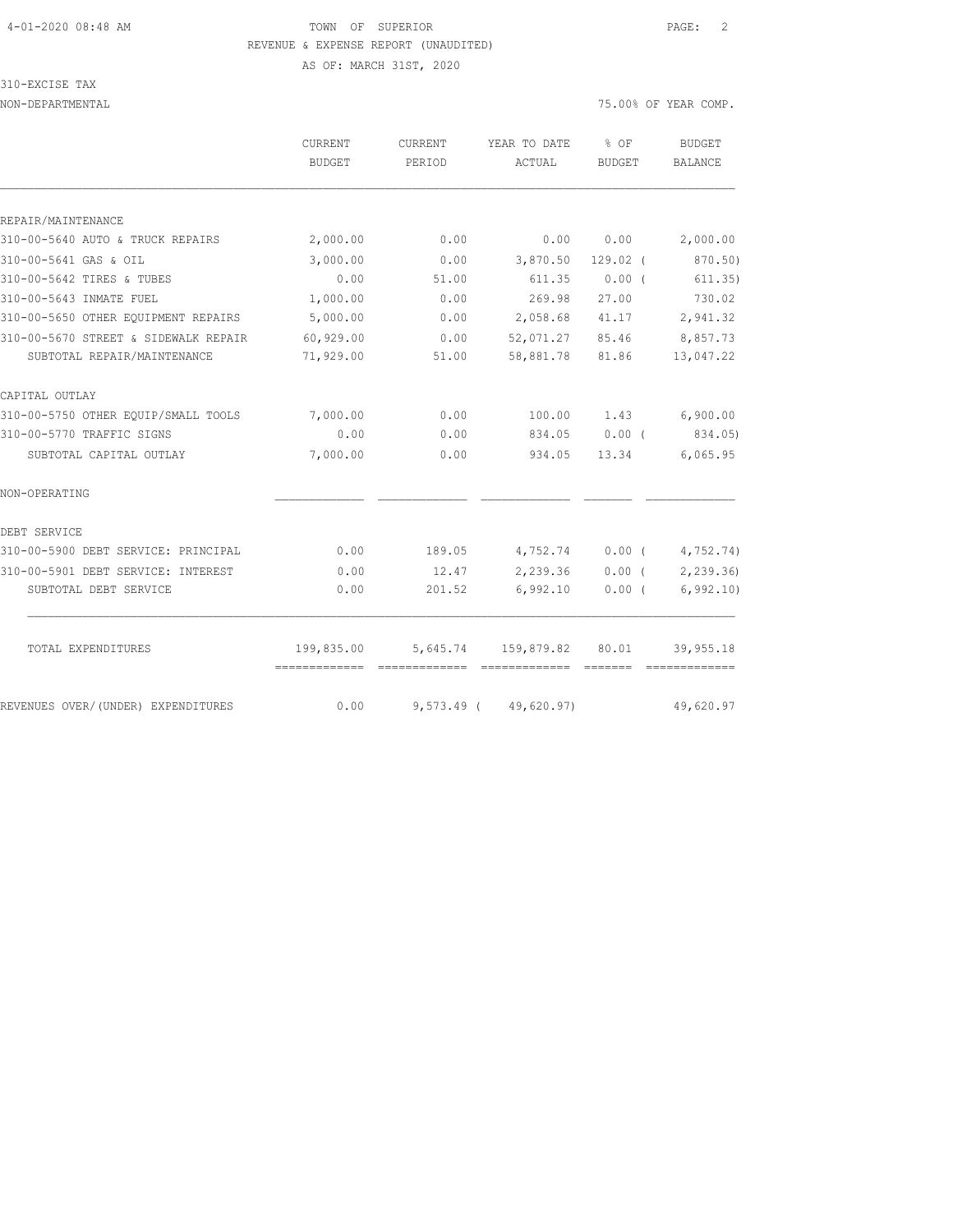| 4-01-2020 08:48 AM |  |
|--------------------|--|
|                    |  |

# TOWN OF SUPERIOR **Example 2010** PAGE: 3 REVENUE & EXPENSE REPORT (UNAUDITED) AS OF: MARCH 31ST, 2020

310-EXCISE TAX

|                                    | CURRENT<br><b>BUDGET</b> | <b>CURRENT</b><br>PERTOD | YEAR TO DATE<br>ACTUAL | % OF<br><b>BUDGET</b> | <b>BUDGET</b><br><b>BALANCE</b> |
|------------------------------------|--------------------------|--------------------------|------------------------|-----------------------|---------------------------------|
|                                    |                          |                          |                        |                       |                                 |
| FUND TOTAL REVENUES                | 199,835.00               | 15,219.23                | 110,258.85             | 55.17                 | 89,576.15                       |
| FUND TOTAL EXPENDITURES            | 199,835.00               | 5,645.74                 | 159,879.82             | 80.01                 | 39,955.18                       |
| REVENUES OVER/(UNDER) EXPENDITURES | 0.00                     | $9,573.49$ (             | 49,620.97)             |                       | 49,620.97                       |
|                                    |                          |                          |                        |                       |                                 |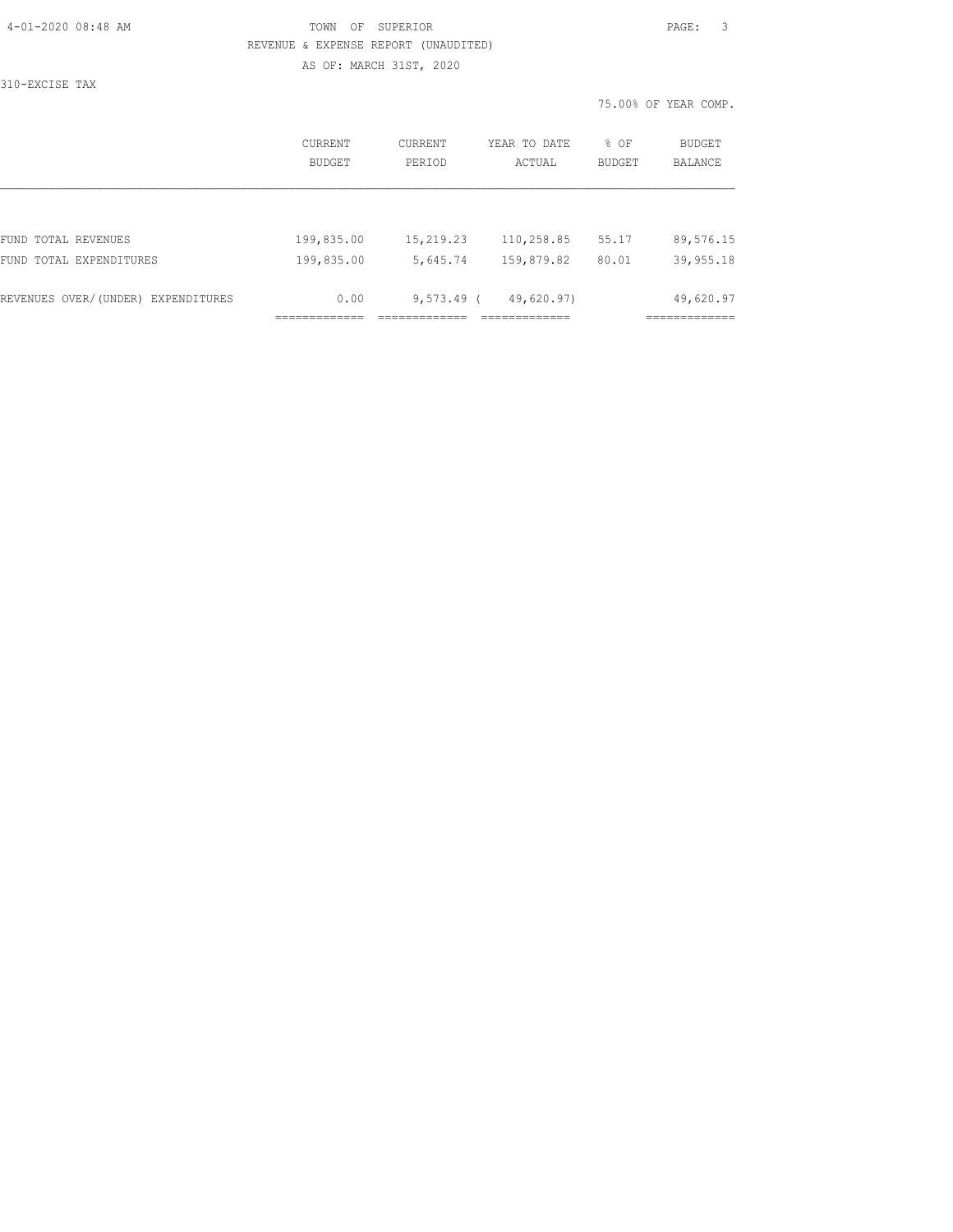| 4-01-2020 08:48 AM         | TOWN OF SUPERIOR                     |                         |                                          | PAGE: 1              |
|----------------------------|--------------------------------------|-------------------------|------------------------------------------|----------------------|
|                            | REVENUE & EXPENSE REPORT (UNAUDITED) |                         |                                          |                      |
|                            |                                      | AS OF: MARCH 31ST, 2020 |                                          |                      |
| 320-LOCAL TRANS ASSISTANCE |                                      |                         |                                          |                      |
| NON-DEPARTMENTAL           |                                      |                         |                                          | 75.00% OF YEAR COMP. |
|                            |                                      |                         |                                          |                      |
|                            |                                      |                         | CURRENT CURRENT YEAR TO DATE % OF BUDGET |                      |
|                            |                                      |                         | BUDGET PERIOD ACTUAL BUDGET BALANCE      |                      |
|                            |                                      |                         |                                          |                      |
| REVENUES                   |                                      |                         |                                          |                      |
| TAXE S                     |                                      |                         |                                          |                      |
|                            |                                      |                         |                                          |                      |
| EXPENDITURES               |                                      |                         |                                          |                      |
| SUPPLIES                   |                                      |                         |                                          |                      |
| PROFESSIONAL SERVICES      |                                      |                         |                                          |                      |
| REPAIR/MAINTENANCE         |                                      |                         |                                          |                      |
| CAPITAL OUTLAY             |                                      |                         |                                          |                      |
| NON-OPERATING              |                                      |                         |                                          |                      |
| DEBT SERVICE               |                                      |                         |                                          |                      |
|                            |                                      |                         |                                          |                      |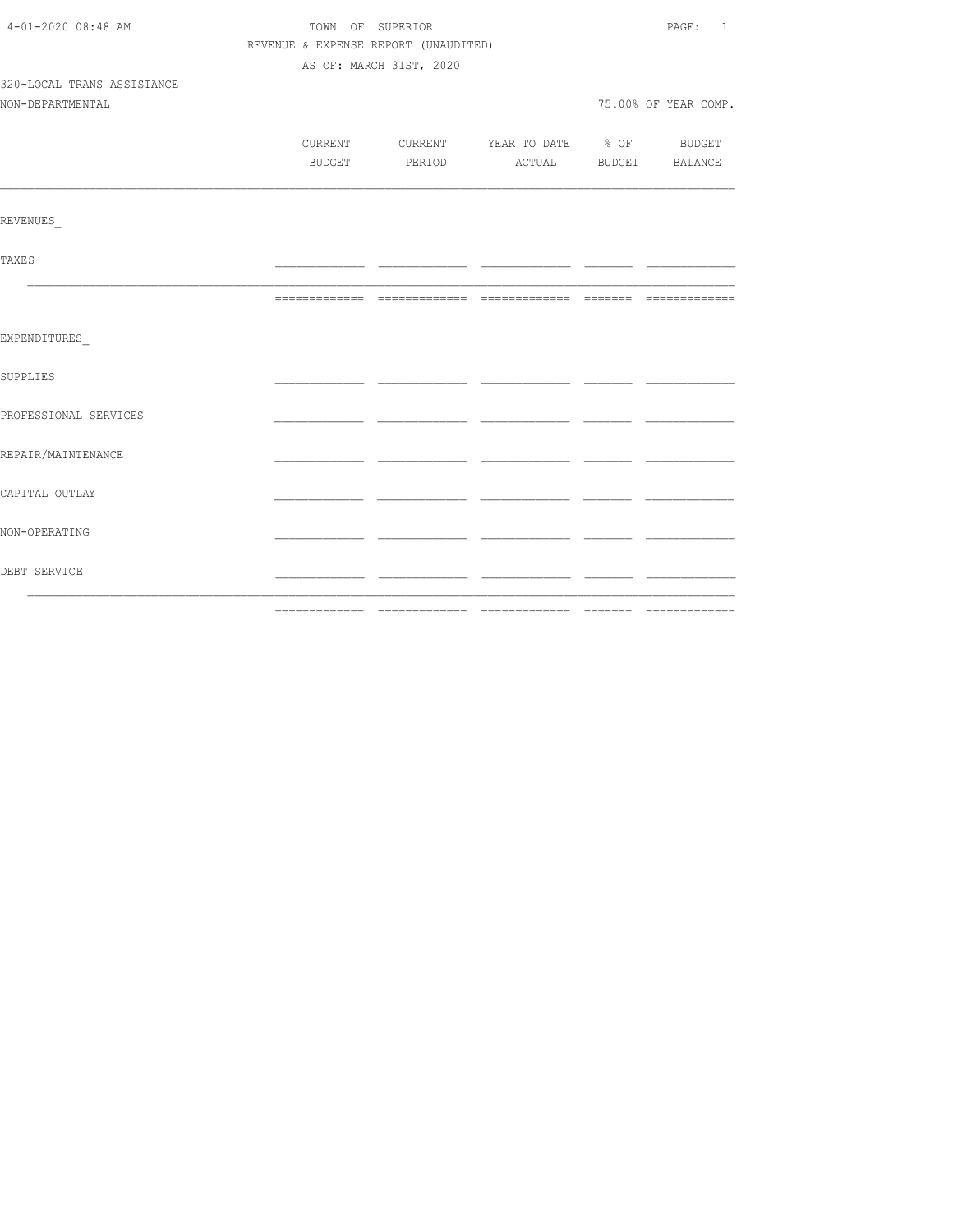| 4-01-2020 08:48 AM         | TOWN OF SUPERIOR                     | PAGE: 2              |
|----------------------------|--------------------------------------|----------------------|
|                            | REVENUE & EXPENSE REPORT (UNAUDITED) |                      |
|                            | AS OF: MARCH 31ST, 2020              |                      |
| 320-LOCAL TRANS ASSISTANCE |                                      |                      |
|                            |                                      | 75.00% OF YEAR COMP. |
|                            |                                      |                      |

 CURRENT CURRENT YEAR TO DATE % OF BUDGET BUDGET PERIOD ACTUAL BUDGET BALANCE

============= ============= ============= =============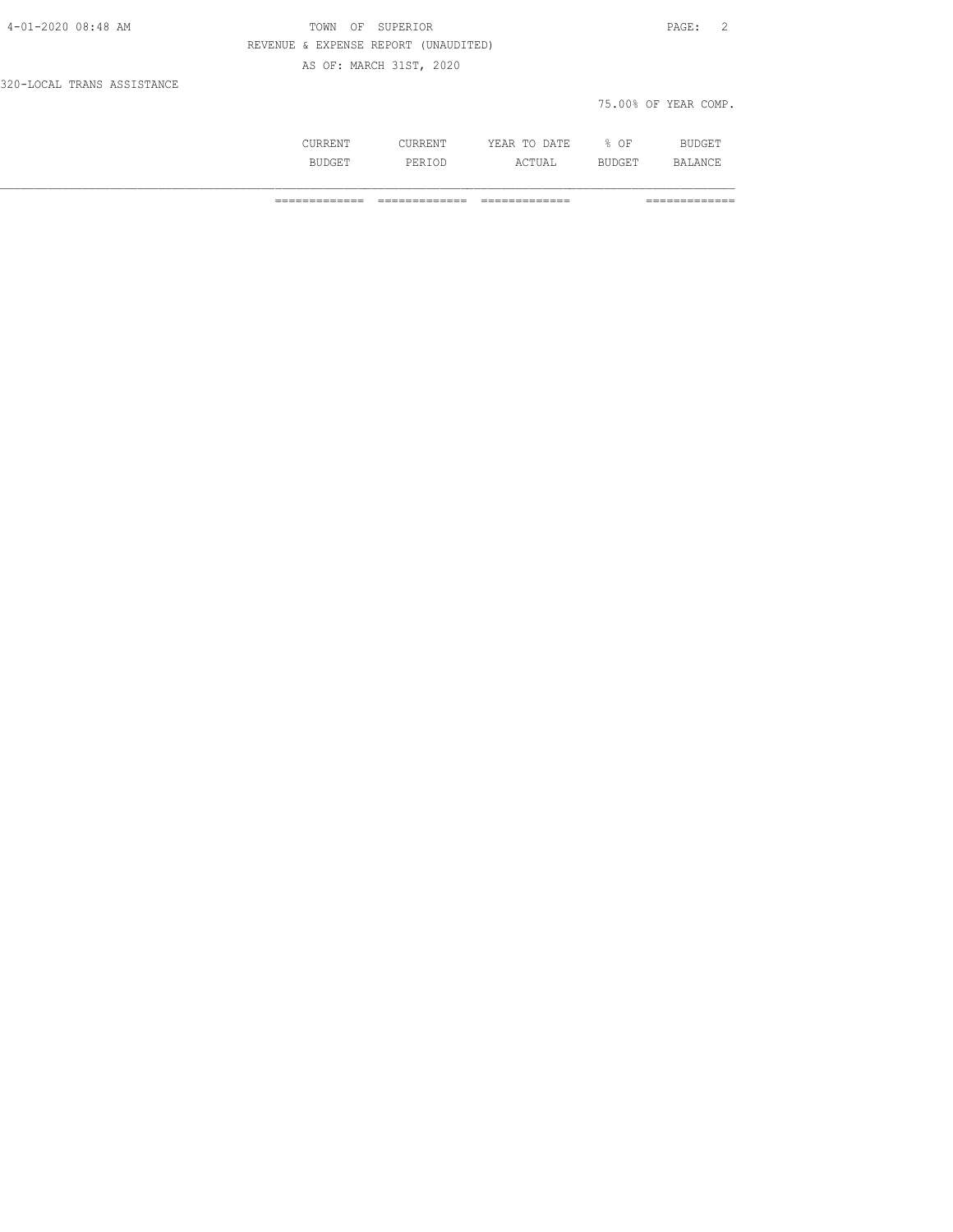| 4-01-2020 08:48 AM       | TOWN OF SUPERIOR                     |                         |                                  | PAGE: 1              |
|--------------------------|--------------------------------------|-------------------------|----------------------------------|----------------------|
|                          | REVENUE & EXPENSE REPORT (UNAUDITED) |                         |                                  |                      |
|                          |                                      | AS OF: MARCH 31ST, 2020 |                                  |                      |
| 400-GADA BOND            |                                      |                         |                                  |                      |
| NON-DEPARTMENTAL         |                                      |                         |                                  | 75.00% OF YEAR COMP. |
|                          |                                      |                         |                                  |                      |
|                          | CURRENT                              |                         | CURRENT YEAR TO DATE % OF BUDGET |                      |
|                          | BUDGET                               | PERIOD                  | ACTUAL BUDGET BALANCE            |                      |
|                          |                                      |                         |                                  |                      |
| <b>REVENUES</b>          |                                      |                         |                                  |                      |
| CONTINGENCY              |                                      |                         |                                  |                      |
|                          |                                      |                         |                                  |                      |
| EXPENDITURES             |                                      |                         |                                  |                      |
| <b>SUPPLIES</b>          |                                      |                         |                                  |                      |
| GENERAL BUSINESS EXPENSE |                                      |                         |                                  |                      |
| NON-OPERATING            |                                      |                         |                                  |                      |
| DEBT SERVICE             |                                      |                         |                                  |                      |
|                          |                                      |                         |                                  |                      |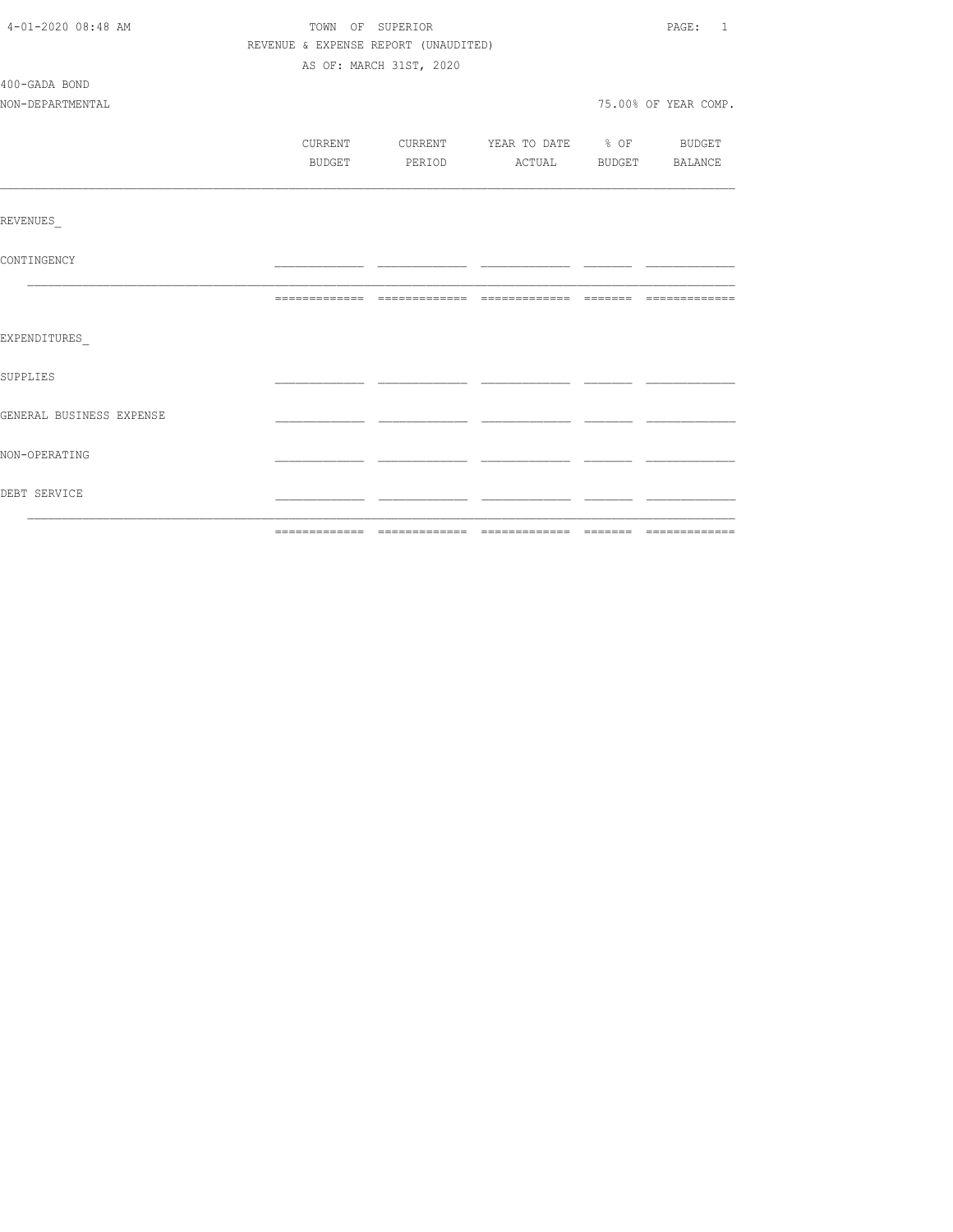| 4-01-2020 08:48 AM | TOWN    | SUPERIOR<br>ΟF                       |              |      | - 2<br>PAGE:         |
|--------------------|---------|--------------------------------------|--------------|------|----------------------|
|                    |         | REVENUE & EXPENSE REPORT (UNAUDITED) |              |      |                      |
|                    |         | AS OF: MARCH 31ST, 2020              |              |      |                      |
| 400-GADA BOND      |         |                                      |              |      |                      |
|                    |         |                                      |              |      | 75.00% OF YEAR COMP. |
|                    | CURRENT | CURRENT                              | YEAR TO DATE | % OF | BUDGET               |

BUDGET PERIOD ACTUAL BUDGET BALANCE

============= ============= ============= =============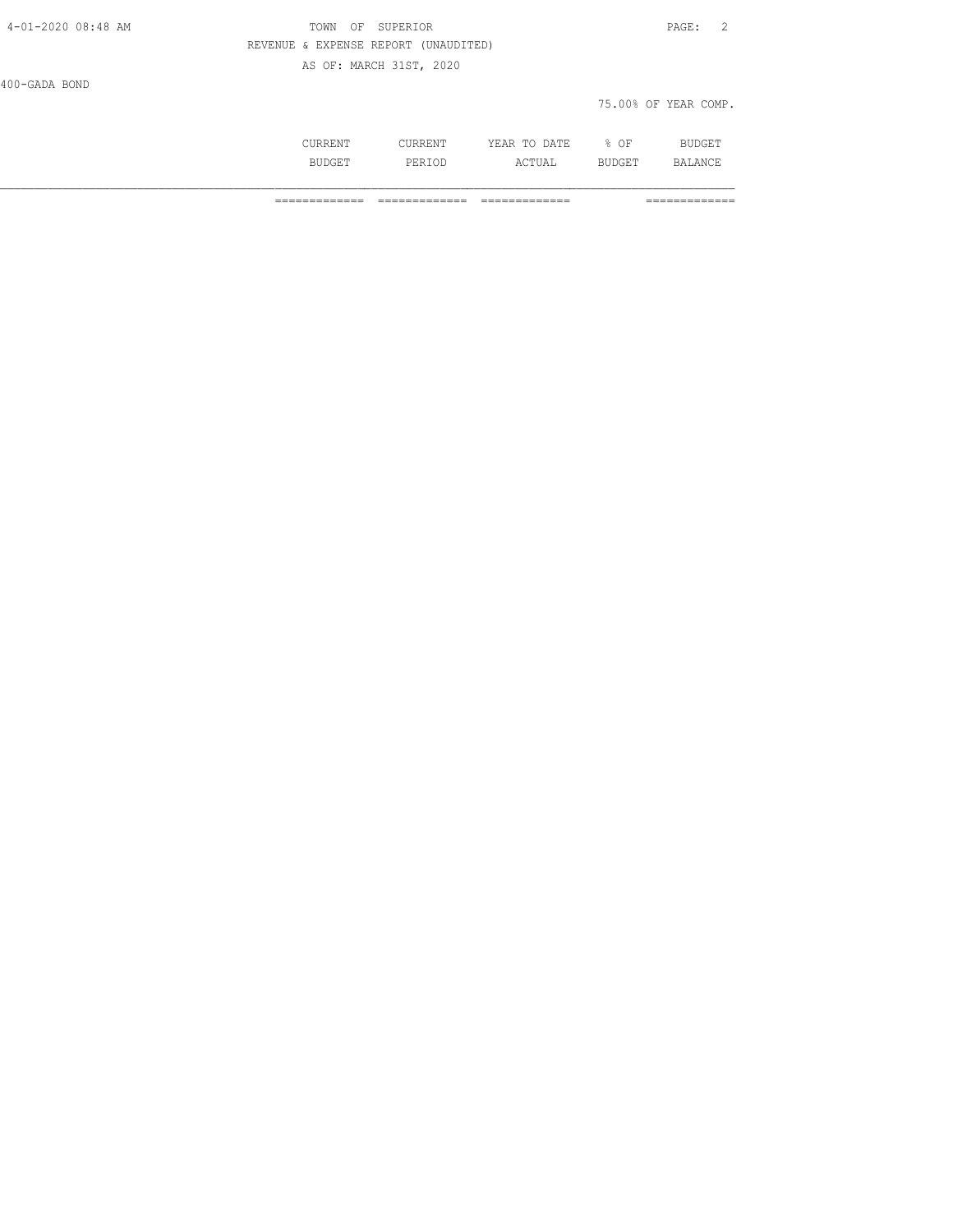| 4-01-2020 08:48 AM       |  | TOWN OF SUPERIOR                     |                                          | PAGE: 1              |
|--------------------------|--|--------------------------------------|------------------------------------------|----------------------|
|                          |  | REVENUE & EXPENSE REPORT (UNAUDITED) |                                          |                      |
|                          |  | AS OF: MARCH 31ST, 2020              |                                          |                      |
| 410-MPC BOND             |  |                                      |                                          |                      |
| NON-DEPARTMENTAL         |  |                                      |                                          | 75.00% OF YEAR COMP. |
|                          |  |                                      |                                          |                      |
|                          |  |                                      | CURRENT CURRENT YEAR TO DATE % OF BUDGET |                      |
|                          |  |                                      | BUDGET PERIOD ACTUAL BUDGET BALANCE      |                      |
|                          |  |                                      |                                          |                      |
| REVENUES                 |  |                                      |                                          |                      |
| BUSINESS SERVICES        |  |                                      |                                          |                      |
| CONTINGENCY              |  |                                      |                                          |                      |
|                          |  |                                      |                                          |                      |
| EXPENDITURES             |  |                                      |                                          |                      |
| SUPPLIES                 |  |                                      |                                          |                      |
| GENERAL BUSINESS EXPENSE |  |                                      |                                          |                      |
| NON-OPERATING            |  |                                      |                                          |                      |
| DEBT SERVICE             |  |                                      |                                          |                      |
|                          |  |                                      |                                          |                      |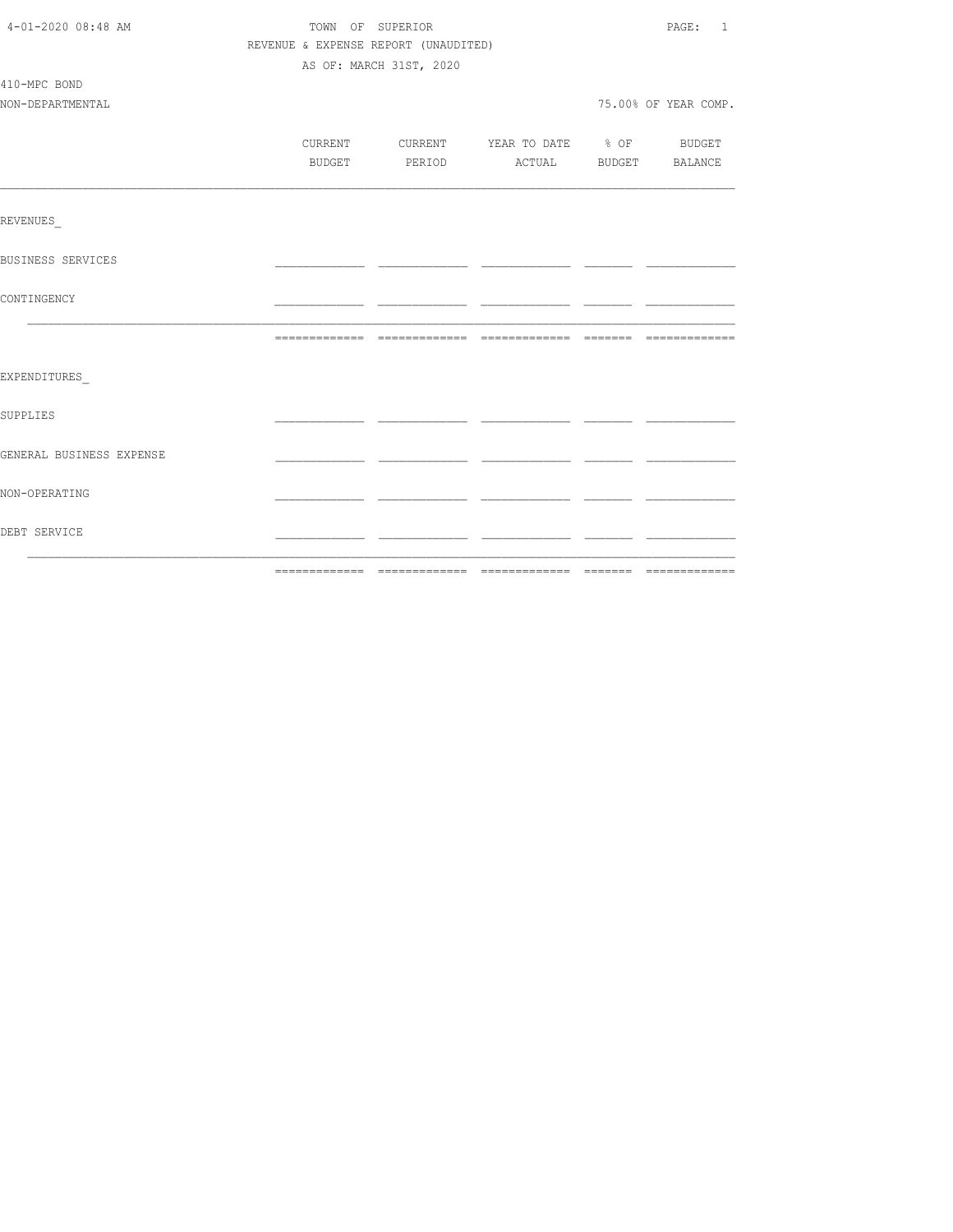| 4-01-2020 08:48 AM | TOWN<br>OF                           | SUPERIOR       |              |        | $\overline{2}$<br>PAGE: |  |
|--------------------|--------------------------------------|----------------|--------------|--------|-------------------------|--|
|                    | REVENUE & EXPENSE REPORT (UNAUDITED) |                |              |        |                         |  |
|                    | AS OF: MARCH 31ST, 2020              |                |              |        |                         |  |
| 410-MPC BOND       |                                      |                |              |        |                         |  |
|                    |                                      |                |              |        | 75.00% OF YEAR COMP.    |  |
|                    |                                      |                |              |        |                         |  |
|                    | CURRENT                              | <b>CURRENT</b> | YEAR TO DATE | $8$ OF | BUDGET                  |  |

BUDGET PERIOD ACTUAL BUDGET BALANCE

============= ============= ============= =============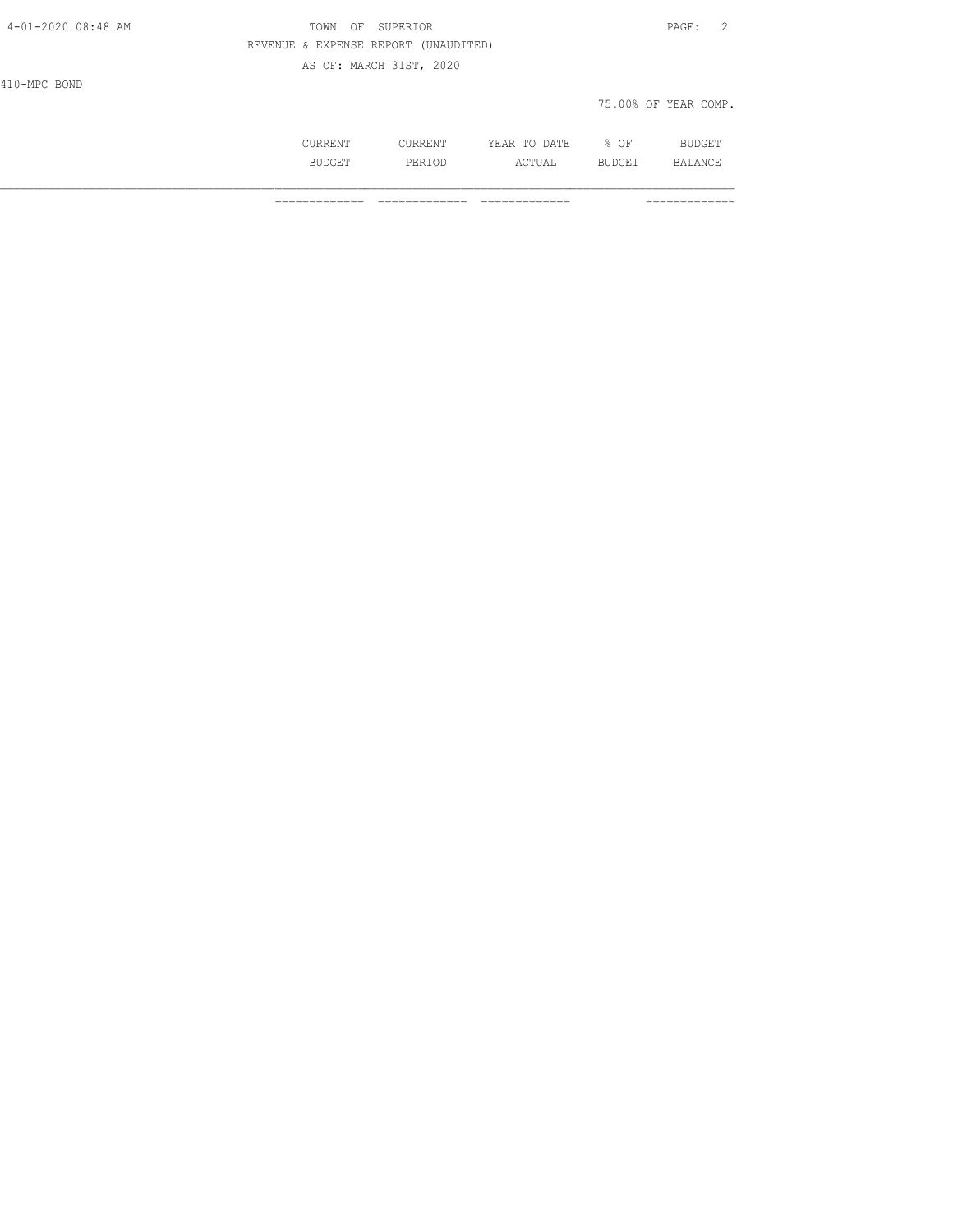| 4-01-2020 08:48 AM |  |
|--------------------|--|
|                    |  |

# TOWN OF SUPERIOR **PAGE:** 1 REVENUE & EXPENSE REPORT (UNAUDITED) AS OF: MARCH 31ST, 2020

| 500-GRANTS |
|------------|
|------------|

|                                | <b>CURRENT</b><br>BUDGET                         | <b>CURRENT</b><br>PERIOD | YEAR TO DATE<br>ACTUAL | % OF<br>BUDGET                                                                                                                                                                                                                                                                                                                                                                                                                                                                         | <b>BUDGET</b><br>BALANCE                   |
|--------------------------------|--------------------------------------------------|--------------------------|------------------------|----------------------------------------------------------------------------------------------------------------------------------------------------------------------------------------------------------------------------------------------------------------------------------------------------------------------------------------------------------------------------------------------------------------------------------------------------------------------------------------|--------------------------------------------|
| REVENUES                       |                                                  |                          |                        |                                                                                                                                                                                                                                                                                                                                                                                                                                                                                        |                                            |
| GRANTS                         |                                                  |                          |                        |                                                                                                                                                                                                                                                                                                                                                                                                                                                                                        |                                            |
| 500-00-4600 GRANT REVENUES     | 2, 145, 354.00                                   | 0.00                     | 0.00                   |                                                                                                                                                                                                                                                                                                                                                                                                                                                                                        | $0.00 \quad 2,145,354.00$                  |
| SUBTOTAL GRANTS                | 2, 145, 354.00                                   | 0.00                     | 0.00                   |                                                                                                                                                                                                                                                                                                                                                                                                                                                                                        | $0.00 \quad 2,145,354.00$                  |
| CONTINGENCY                    |                                                  |                          |                        |                                                                                                                                                                                                                                                                                                                                                                                                                                                                                        |                                            |
| TOTAL REVENUES                 | 2, 145, 354.00<br>============================== | 0.00                     | 0.00<br>-------------- | $\begin{array}{cccccccccc} \multicolumn{2}{c}{} & \multicolumn{2}{c}{} & \multicolumn{2}{c}{} & \multicolumn{2}{c}{} & \multicolumn{2}{c}{} & \multicolumn{2}{c}{} & \multicolumn{2}{c}{} & \multicolumn{2}{c}{} & \multicolumn{2}{c}{} & \multicolumn{2}{c}{} & \multicolumn{2}{c}{} & \multicolumn{2}{c}{} & \multicolumn{2}{c}{} & \multicolumn{2}{c}{} & \multicolumn{2}{c}{} & \multicolumn{2}{c}{} & \multicolumn{2}{c}{} & \multicolumn{2}{c}{} & \multicolumn{2}{c}{} & \mult$ | $0.00 \quad 2,145,354.00$<br>============= |
| EXPENDITURES                   |                                                  |                          |                        |                                                                                                                                                                                                                                                                                                                                                                                                                                                                                        |                                            |
| PERSONEL                       |                                                  |                          |                        |                                                                                                                                                                                                                                                                                                                                                                                                                                                                                        |                                            |
| SUPPLIES                       |                                                  |                          |                        |                                                                                                                                                                                                                                                                                                                                                                                                                                                                                        |                                            |
| 500-00-5299 OPERATING SUPPLIES | 2, 145, 354.00                                   | 0.00                     | 0.00                   |                                                                                                                                                                                                                                                                                                                                                                                                                                                                                        | $0.00 \quad 2,145,354.00$                  |
| SUBTOTAL SUPPLIES              | 2, 145, 354.00                                   | 0.00                     | 0.00                   |                                                                                                                                                                                                                                                                                                                                                                                                                                                                                        | $0.00 \quad 2,145,354.00$                  |
| GENERAL BUSINESS EXPENSE       |                                                  |                          |                        |                                                                                                                                                                                                                                                                                                                                                                                                                                                                                        |                                            |
| TOTAL EXPENDITURES             | 2, 145, 354.00                                   | 0.00                     | 0.00                   |                                                                                                                                                                                                                                                                                                                                                                                                                                                                                        | $0.00 \quad 2,145,354.00$                  |
|                                |                                                  |                          |                        |                                                                                                                                                                                                                                                                                                                                                                                                                                                                                        |                                            |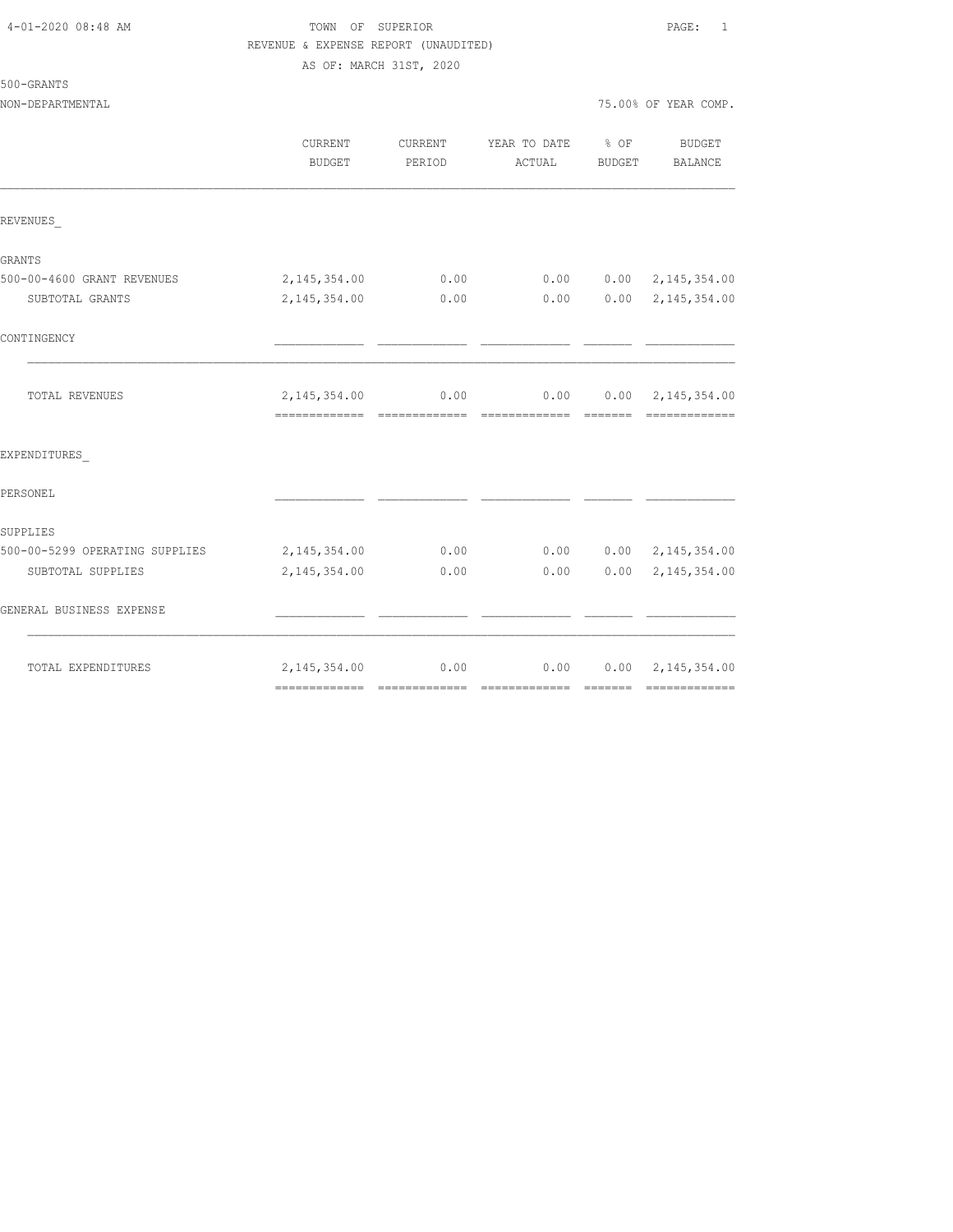### 4-01-2020 08:48 AM TOWN OF SUPERIOR PAGE: 2 REVENUE & EXPENSE REPORT (UNAUDITED) AS OF: MARCH 31ST, 2020

| 500-GRANTS |  |
|------------|--|
|            |  |

|                                    | CURRENT<br><b>BUDGET</b> | CURRENT<br>PERIOD      | YEAR TO DATE<br>ACTUAL                          | $\frac{1}{6}$ OF<br>BUDGET | <b>BUDGET</b><br>BALANCE |
|------------------------------------|--------------------------|------------------------|-------------------------------------------------|----------------------------|--------------------------|
| REVENUES                           |                          |                        |                                                 |                            |                          |
| <b>GRANTS</b>                      |                          |                        |                                                 |                            |                          |
| 500-07-4600 GRANT REVENUE          | 0.00                     | 0.00                   | 11,508.11                                       |                            | $0.00$ ( 11,508.11)      |
| SUBTOTAL GRANTS                    | 0.00                     | 0.00                   | 11,508.11                                       |                            | $0.00$ ( $11,508.11$ )   |
| <b>TOTAL REVENUES</b>              | 0.00                     | 0.00<br>-------------- | $11,508.11$ 0.00 ( 11,508.11)<br>-------------- | --------                   |                          |
| EXPENDITURES                       |                          |                        |                                                 |                            |                          |
| SUPPLIES                           |                          |                        |                                                 |                            |                          |
| 500-07-5299 GRANT - POLICE         | 0.00                     | 0.00                   | 7,180.61                                        |                            | $0.00$ ( $7,180.61$ )    |
| SUBTOTAL SUPPLIES                  | 0.00                     | 0.00                   | 7,180.61                                        |                            | $0.00$ ( $7,180.61$ )    |
| TOTAL EXPENDITURES                 | 0.00                     | 0.00                   | 7,180.61 0.00 ( 7,180.61)                       |                            |                          |
| REVENUES OVER/(UNDER) EXPENDITURES | 0.00                     | 0.00                   | 4,327.50                                        | $\overline{a}$             | 4,327.50                 |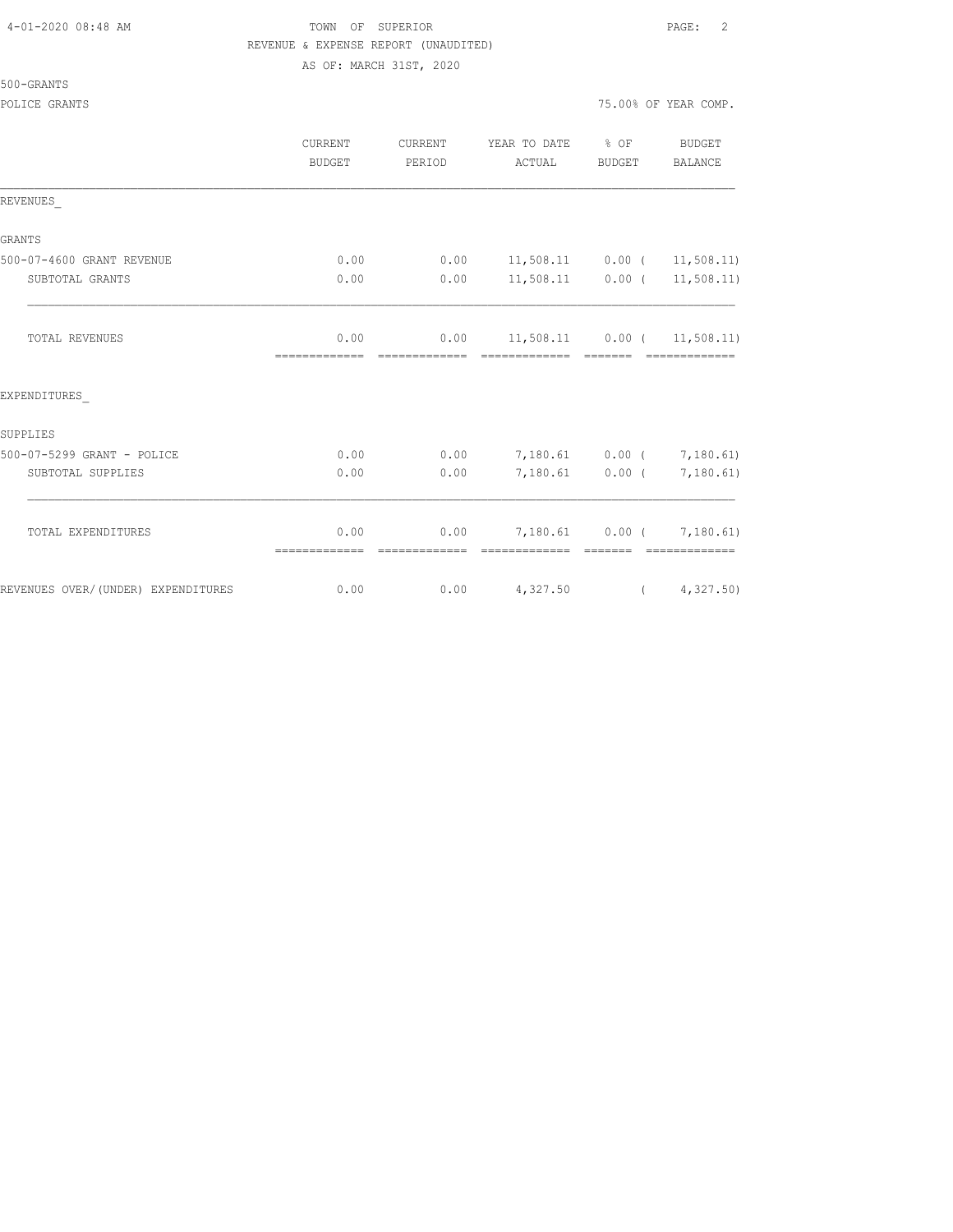| 4-01-2020 08:48 AM |  |  |
|--------------------|--|--|
|--------------------|--|--|

500-GRANTS

# TOWN OF SUPERIOR **Example 2010** PAGE: 3 REVENUE & EXPENSE REPORT (UNAUDITED)

AS OF: MARCH 31ST, 2020

FIRE GRANTS **FIRE GRANTS FIRE GRANTS** *TS.00% OF YEAR COMP.* 

|                                      | <b>CURRENT</b><br><b>BUDGET</b> | CURRENT<br>PERIOD | YEAR TO DATE % OF<br>ACTUAL                                    | BUDGET | <b>BUDGET</b><br>BALANCE                                                                                                                                                                                                                                                                                                                                                                                                                                                               |
|--------------------------------------|---------------------------------|-------------------|----------------------------------------------------------------|--------|----------------------------------------------------------------------------------------------------------------------------------------------------------------------------------------------------------------------------------------------------------------------------------------------------------------------------------------------------------------------------------------------------------------------------------------------------------------------------------------|
| REVENUES                             |                                 |                   |                                                                |        |                                                                                                                                                                                                                                                                                                                                                                                                                                                                                        |
| <b>GRANTS</b>                        |                                 |                   |                                                                |        |                                                                                                                                                                                                                                                                                                                                                                                                                                                                                        |
| 500-08-4600 FIRE DEPT GRANT          | 0.00                            |                   | $0.00$ 1,500.00 0.00 ( 1,500.00)                               |        |                                                                                                                                                                                                                                                                                                                                                                                                                                                                                        |
| SUBTOTAL GRANTS                      | 0.00                            |                   | $0.00$ 1,500.00 0.00 ( 1,500.00)                               |        |                                                                                                                                                                                                                                                                                                                                                                                                                                                                                        |
| <b>TOTAL REVENUES</b>                | 0.00<br>=============           |                   | $0.00$ 1,500.00 0.00 ( 1,500.00)<br>=============              |        |                                                                                                                                                                                                                                                                                                                                                                                                                                                                                        |
| EXPENDITURES                         |                                 |                   |                                                                |        |                                                                                                                                                                                                                                                                                                                                                                                                                                                                                        |
| SUPPLIES                             |                                 |                   |                                                                |        |                                                                                                                                                                                                                                                                                                                                                                                                                                                                                        |
| 500-08-5299 FIRE DEPT GRANT EXPENSES | 0.00                            |                   | $0.00$ 22,692.59 0.00 ( 22,692.59)                             |        |                                                                                                                                                                                                                                                                                                                                                                                                                                                                                        |
| SUBTOTAL SUPPLIES                    | 0.00                            | 0.00              | $22,692.59$ 0.00 (                                             |        | 22,692.59)                                                                                                                                                                                                                                                                                                                                                                                                                                                                             |
| TOTAL EXPENDITURES                   | 0.00<br>=============           | -------------     | $0.00$ 22,692.59 $0.00$ ( 22,692.59)<br>============== ======= |        | $\begin{array}{cccccccccccccc} \multicolumn{2}{c}{} & \multicolumn{2}{c}{} & \multicolumn{2}{c}{} & \multicolumn{2}{c}{} & \multicolumn{2}{c}{} & \multicolumn{2}{c}{} & \multicolumn{2}{c}{} & \multicolumn{2}{c}{} & \multicolumn{2}{c}{} & \multicolumn{2}{c}{} & \multicolumn{2}{c}{} & \multicolumn{2}{c}{} & \multicolumn{2}{c}{} & \multicolumn{2}{c}{} & \multicolumn{2}{c}{} & \multicolumn{2}{c}{} & \multicolumn{2}{c}{} & \multicolumn{2}{c}{} & \multicolumn{2}{c}{} & \$ |
| REVENUES OVER/(UNDER) EXPENDITURES   | 0.00                            |                   | $0.00$ ( $21,192.59$ ) 21,192.59                               |        |                                                                                                                                                                                                                                                                                                                                                                                                                                                                                        |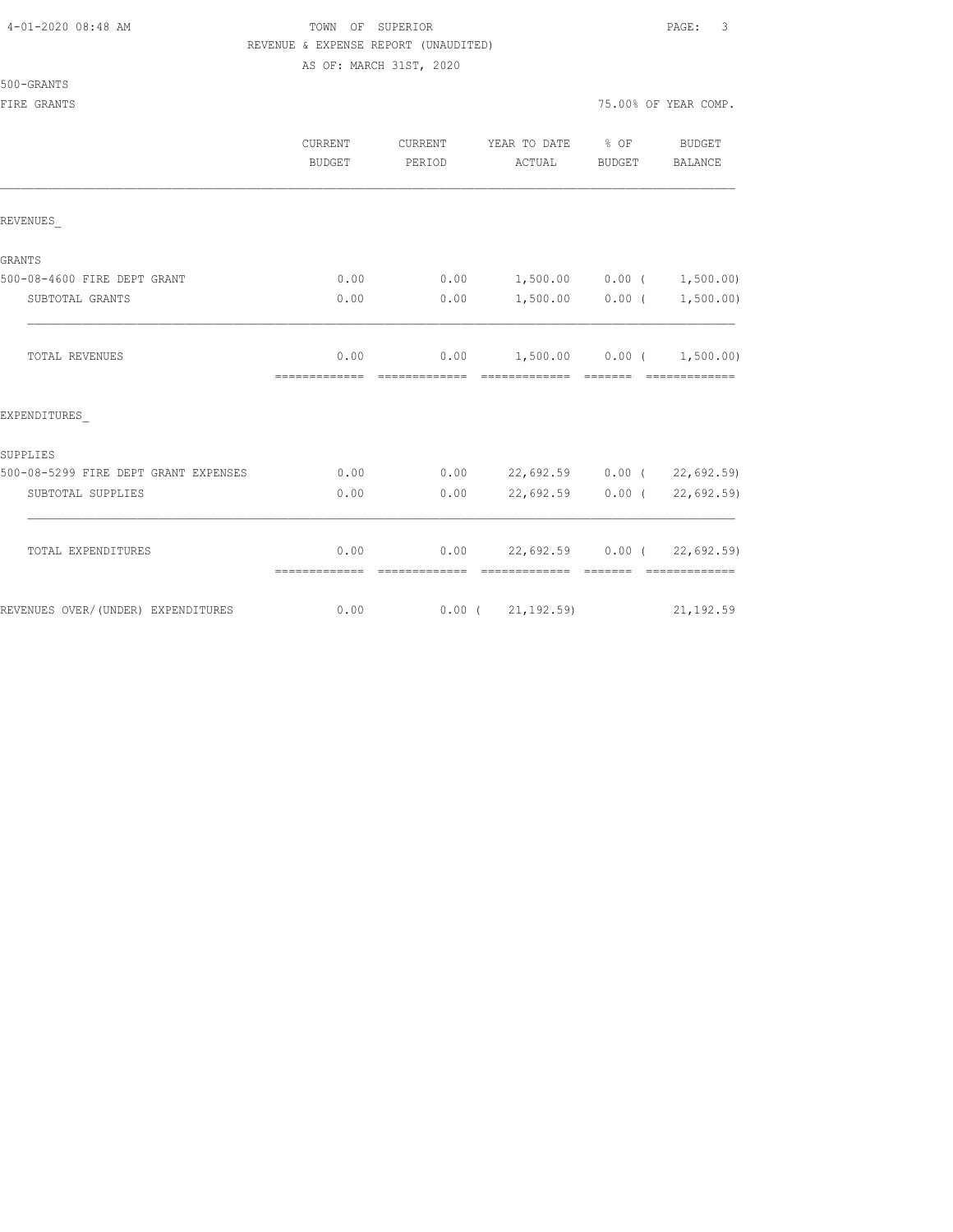## TOWN OF SUPERIOR **PAGE:** 4 REVENUE & EXPENSE REPORT (UNAUDITED) AS OF: MARCH 31ST, 2020

| RECREATION GRANTS                     |                       |                   |                                                       |                                                                                                                                                                                                                                                                                                                                                                                                                                                                                        | 75.00% OF YEAR COMP. |
|---------------------------------------|-----------------------|-------------------|-------------------------------------------------------|----------------------------------------------------------------------------------------------------------------------------------------------------------------------------------------------------------------------------------------------------------------------------------------------------------------------------------------------------------------------------------------------------------------------------------------------------------------------------------------|----------------------|
|                                       | CURRENT<br>BUDGET     | CURRENT<br>PERIOD | YEAR TO DATE % OF<br>ACTUAL                           | BUDGET                                                                                                                                                                                                                                                                                                                                                                                                                                                                                 | BUDGET<br>BALANCE    |
|                                       |                       |                   |                                                       |                                                                                                                                                                                                                                                                                                                                                                                                                                                                                        |                      |
| REVENUES                              |                       |                   |                                                       |                                                                                                                                                                                                                                                                                                                                                                                                                                                                                        |                      |
| GRANTS                                |                       |                   |                                                       |                                                                                                                                                                                                                                                                                                                                                                                                                                                                                        |                      |
| 500-12-4600 GRANT REVENUE             | 0.00                  | 0.00              | 123,510.93 0.00 ( 123,510.93)                         |                                                                                                                                                                                                                                                                                                                                                                                                                                                                                        |                      |
| SUBTOTAL GRANTS                       | 0.00                  | 0.00              | 123,510.93 0.00 ( 123,510.93)                         |                                                                                                                                                                                                                                                                                                                                                                                                                                                                                        |                      |
|                                       |                       |                   |                                                       |                                                                                                                                                                                                                                                                                                                                                                                                                                                                                        |                      |
| TOTAL REVENUES                        | 0.00<br>============= | =============     | $0.00$ 123,510.93 0.00 ( 123,510.93)<br>============= | $\begin{array}{cccccccccc} \multicolumn{2}{c}{} & \multicolumn{2}{c}{} & \multicolumn{2}{c}{} & \multicolumn{2}{c}{} & \multicolumn{2}{c}{} & \multicolumn{2}{c}{} & \multicolumn{2}{c}{} & \multicolumn{2}{c}{} & \multicolumn{2}{c}{} & \multicolumn{2}{c}{} & \multicolumn{2}{c}{} & \multicolumn{2}{c}{} & \multicolumn{2}{c}{} & \multicolumn{2}{c}{} & \multicolumn{2}{c}{} & \multicolumn{2}{c}{} & \multicolumn{2}{c}{} & \multicolumn{2}{c}{} & \multicolumn{2}{c}{} & \mult$ |                      |
| EXPENDITURES                          |                       |                   |                                                       |                                                                                                                                                                                                                                                                                                                                                                                                                                                                                        |                      |
| SUPPLIES                              |                       |                   |                                                       |                                                                                                                                                                                                                                                                                                                                                                                                                                                                                        |                      |
| 500-12-5299 OPERATING SUPPLIES        | 0.00                  |                   | 5,702.75 38,480.46 0.00 (38,480.46)                   |                                                                                                                                                                                                                                                                                                                                                                                                                                                                                        |                      |
| SUBTOTAL SUPPLIES                     | 0.00                  |                   | 5,702.75 38,480.46 0.00 (38,480.46)                   |                                                                                                                                                                                                                                                                                                                                                                                                                                                                                        |                      |
| PROFESSIONAL SERVICES                 |                       |                   |                                                       |                                                                                                                                                                                                                                                                                                                                                                                                                                                                                        |                      |
| 500-12-5550 PARKS IMPROVEMENT PROJECT | 0.00                  |                   | 36,094.96 188,652.27 0.00 ( 188,652.27)               |                                                                                                                                                                                                                                                                                                                                                                                                                                                                                        |                      |
| CUPEOLI POOLS INTEGRATION LABORA      |                       |                   |                                                       |                                                                                                                                                                                                                                                                                                                                                                                                                                                                                        |                      |

| SUBTOTAL PROFESSIONAL SERVICES     | 0.00  | 36,094.96 | 188,652.27              | $0.00$ ( | 188,652.27)   |
|------------------------------------|-------|-----------|-------------------------|----------|---------------|
| TOTAL EXPENDITURES                 | 0.00  | 41,797.71 | 227,132.73              | $0.00$ ( | 227, 132, 73) |
|                                    |       |           |                         |          |               |
| REVENUES OVER/(UNDER) EXPENDITURES | 0.00( |           | 41,797.71)( 103,621.80) |          | 103,621.80    |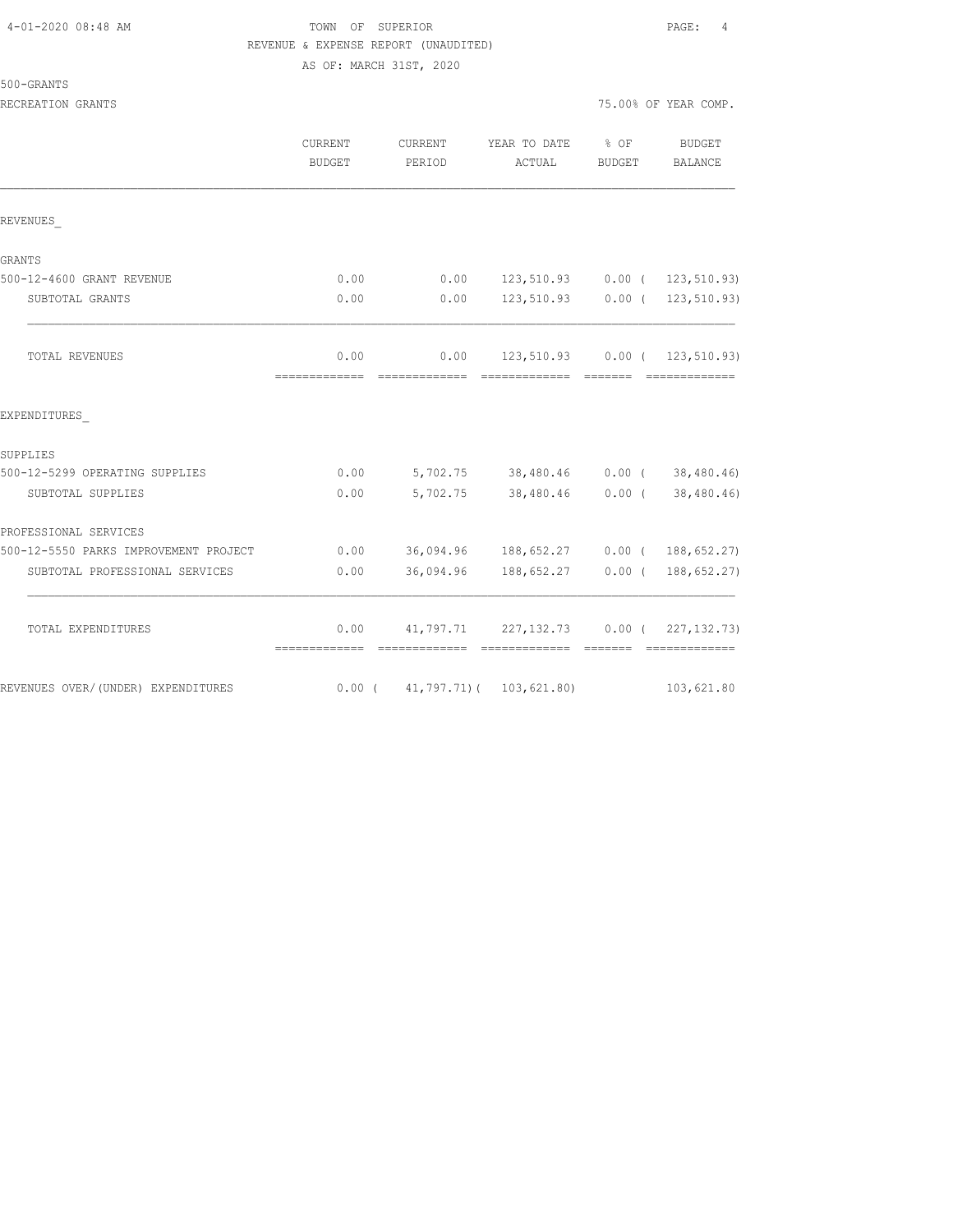| 4-01-2020 08:48 AM     | TOWN OF SUPERIOR                     |                         |                          | PAGE: 5              |
|------------------------|--------------------------------------|-------------------------|--------------------------|----------------------|
|                        | REVENUE & EXPENSE REPORT (UNAUDITED) |                         |                          |                      |
|                        |                                      | AS OF: MARCH 31ST, 2020 |                          |                      |
| 500-GRANTS             |                                      |                         |                          |                      |
| CDBG 153-09 MAGMA CLUB |                                      |                         |                          | 75.00% OF YEAR COMP. |
|                        | CURRENT                              | CURRENT                 | YEAR TO DATE % OF BUDGET |                      |
|                        | BUDGET                               | PERIOD                  | ACTUAL                   | BUDGET BALANCE       |
|                        |                                      |                         |                          |                      |
| REVENUES               |                                      |                         |                          |                      |
| <b>GRANTS</b>          |                                      |                         |                          |                      |
|                        |                                      |                         |                          |                      |
| EXPENDITURES           |                                      |                         |                          |                      |
| SUPPLIES               |                                      |                         |                          |                      |
|                        | =============                        | --------------          |                          | --------------       |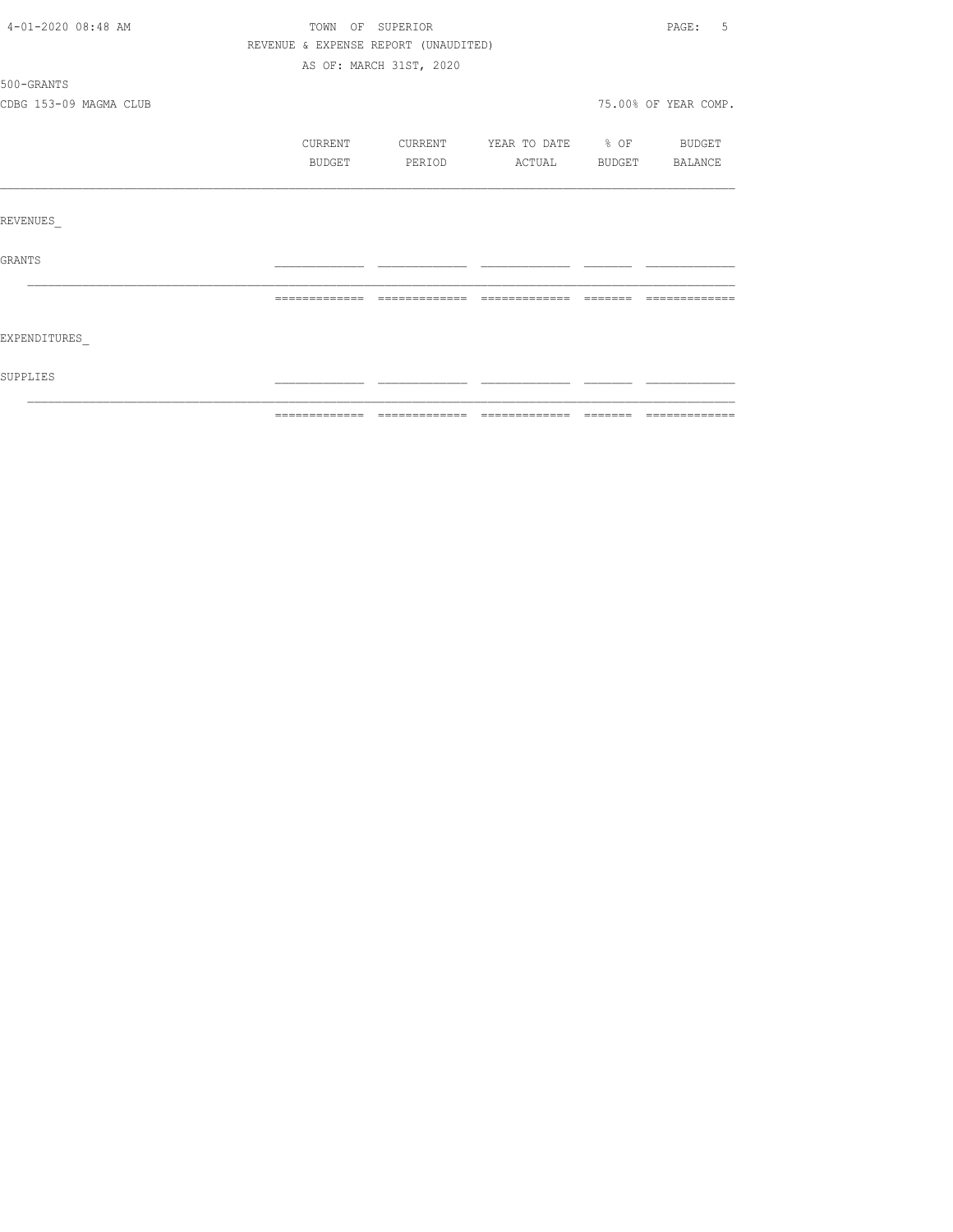|                       |               | =============================        |                   |          | -------------        |
|-----------------------|---------------|--------------------------------------|-------------------|----------|----------------------|
| SUPPLIES              |               |                                      |                   |          |                      |
| EXPENDITURES          |               |                                      |                   |          |                      |
|                       | ============= | =============                        | =============     | -------- | -------------        |
| GRANTS                |               |                                      |                   |          |                      |
| REVENUES              |               |                                      |                   |          |                      |
|                       | BUDGET        | PERIOD                               | ACTUAL            |          | BUDGET BALANCE       |
|                       | CURRENT       | CURRENT                              | YEAR TO DATE % OF |          | BUDGET               |
| DEPT OF COMM-STIMULUS |               |                                      |                   |          | 75.00% OF YEAR COMP. |
| 500-GRANTS            |               |                                      |                   |          |                      |
|                       |               | AS OF: MARCH 31ST, 2020              |                   |          |                      |
|                       |               | REVENUE & EXPENSE REPORT (UNAUDITED) |                   |          |                      |
| 4-01-2020 08:48 AM    |               | TOWN OF SUPERIOR                     |                   |          | PAGE:<br>6           |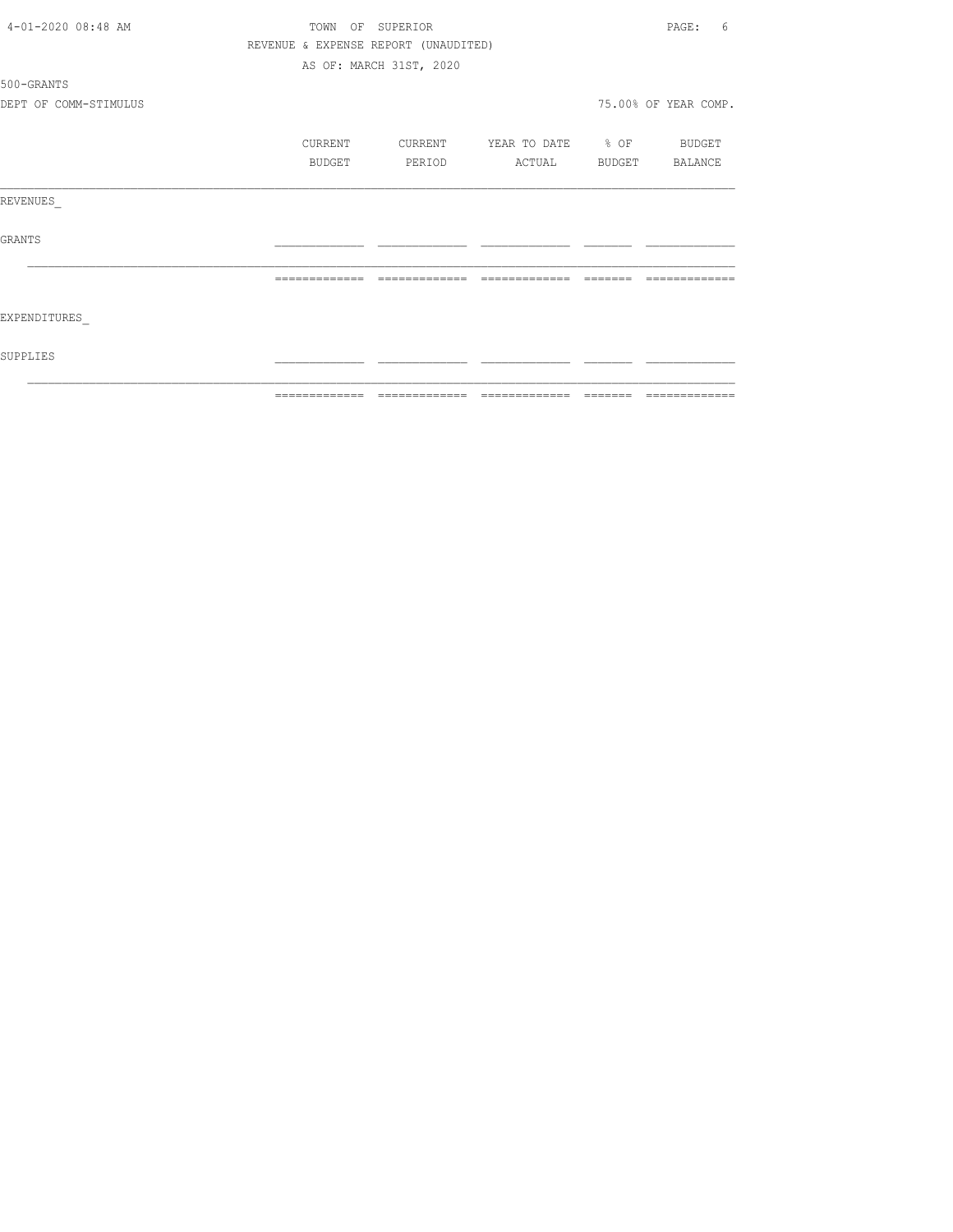|                       |               |                                      |                          |                                                                                                                                                                                                                                                                                                                                                                                                                                                                                           | - =============      |
|-----------------------|---------------|--------------------------------------|--------------------------|-------------------------------------------------------------------------------------------------------------------------------------------------------------------------------------------------------------------------------------------------------------------------------------------------------------------------------------------------------------------------------------------------------------------------------------------------------------------------------------------|----------------------|
| SUPPLIES              |               |                                      |                          |                                                                                                                                                                                                                                                                                                                                                                                                                                                                                           |                      |
| EXPENDITURES          |               |                                      |                          |                                                                                                                                                                                                                                                                                                                                                                                                                                                                                           |                      |
|                       | ============= | =============                        | =============            | $\qquad \qquad =\qquad \qquad =\qquad \qquad =\qquad \qquad =\qquad \qquad =\qquad \qquad =\qquad \qquad =\qquad \qquad =\qquad \qquad =\qquad \qquad =\qquad \qquad =\qquad \qquad =\qquad \qquad =\qquad \qquad =\qquad \qquad =\qquad \qquad =\qquad \qquad =\qquad \qquad =\qquad \qquad =\qquad \qquad =\qquad \qquad =\qquad \qquad =\qquad \qquad =\qquad \qquad =\qquad \qquad =\qquad \qquad =\qquad \qquad =\qquad \qquad =\qquad \qquad =\qquad \qquad =\qquad \qquad =\qquad$ |                      |
| GRANTS                |               |                                      |                          |                                                                                                                                                                                                                                                                                                                                                                                                                                                                                           |                      |
| REVENUES              |               |                                      |                          |                                                                                                                                                                                                                                                                                                                                                                                                                                                                                           |                      |
|                       | BUDGET        | PERIOD                               | ACTUAL BUDGET BALANCE    |                                                                                                                                                                                                                                                                                                                                                                                                                                                                                           |                      |
|                       | CURRENT       | CURRENT                              | YEAR TO DATE % OF BUDGET |                                                                                                                                                                                                                                                                                                                                                                                                                                                                                           |                      |
| PINAL COUNTY-STIMULUS |               |                                      |                          |                                                                                                                                                                                                                                                                                                                                                                                                                                                                                           | 75.00% OF YEAR COMP. |
| 500-GRANTS            |               |                                      |                          |                                                                                                                                                                                                                                                                                                                                                                                                                                                                                           |                      |
|                       |               | AS OF: MARCH 31ST, 2020              |                          |                                                                                                                                                                                                                                                                                                                                                                                                                                                                                           |                      |
|                       |               | REVENUE & EXPENSE REPORT (UNAUDITED) |                          |                                                                                                                                                                                                                                                                                                                                                                                                                                                                                           |                      |
| 4-01-2020 08:48 AM    |               | TOWN OF SUPERIOR                     |                          |                                                                                                                                                                                                                                                                                                                                                                                                                                                                                           | 7<br>PAGE:           |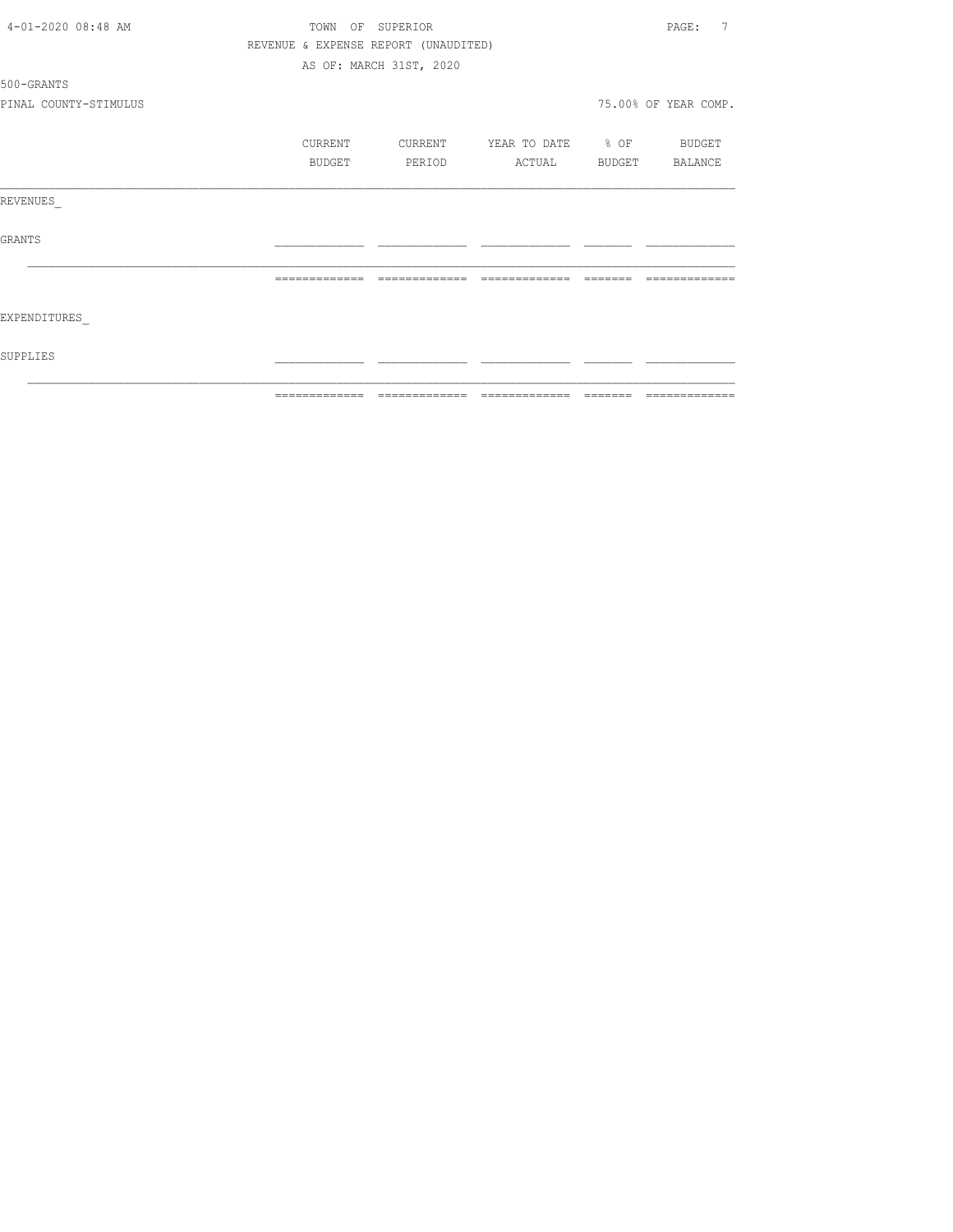| 4-01-2020 08:48 AM       | TOWN           | OF SUPERIOR                          |                   |          | PAGE:<br>8           |
|--------------------------|----------------|--------------------------------------|-------------------|----------|----------------------|
|                          |                | REVENUE & EXPENSE REPORT (UNAUDITED) |                   |          |                      |
|                          |                | AS OF: MARCH 31ST, 2020              |                   |          |                      |
| 500-GRANTS               |                |                                      |                   |          |                      |
| AZ DEPT OF HOMELAND SRTY |                |                                      |                   |          | 75.00% OF YEAR COMP. |
|                          | CURRENT        | CURRENT                              | YEAR TO DATE % OF |          | BUDGET               |
|                          | BUDGET         | PERIOD                               | ACTUAL            | BUDGET   | BALANCE              |
| REVENUES                 |                |                                      |                   |          |                      |
| GRANTS                   |                |                                      |                   |          |                      |
|                          | -------------- | --------------                       | =============     | -------- |                      |
| EXPENDITURES             |                |                                      |                   |          |                      |
| SUPPLIES                 |                |                                      |                   |          |                      |
|                          | =============  | =============                        | --------------    | =======  | =============        |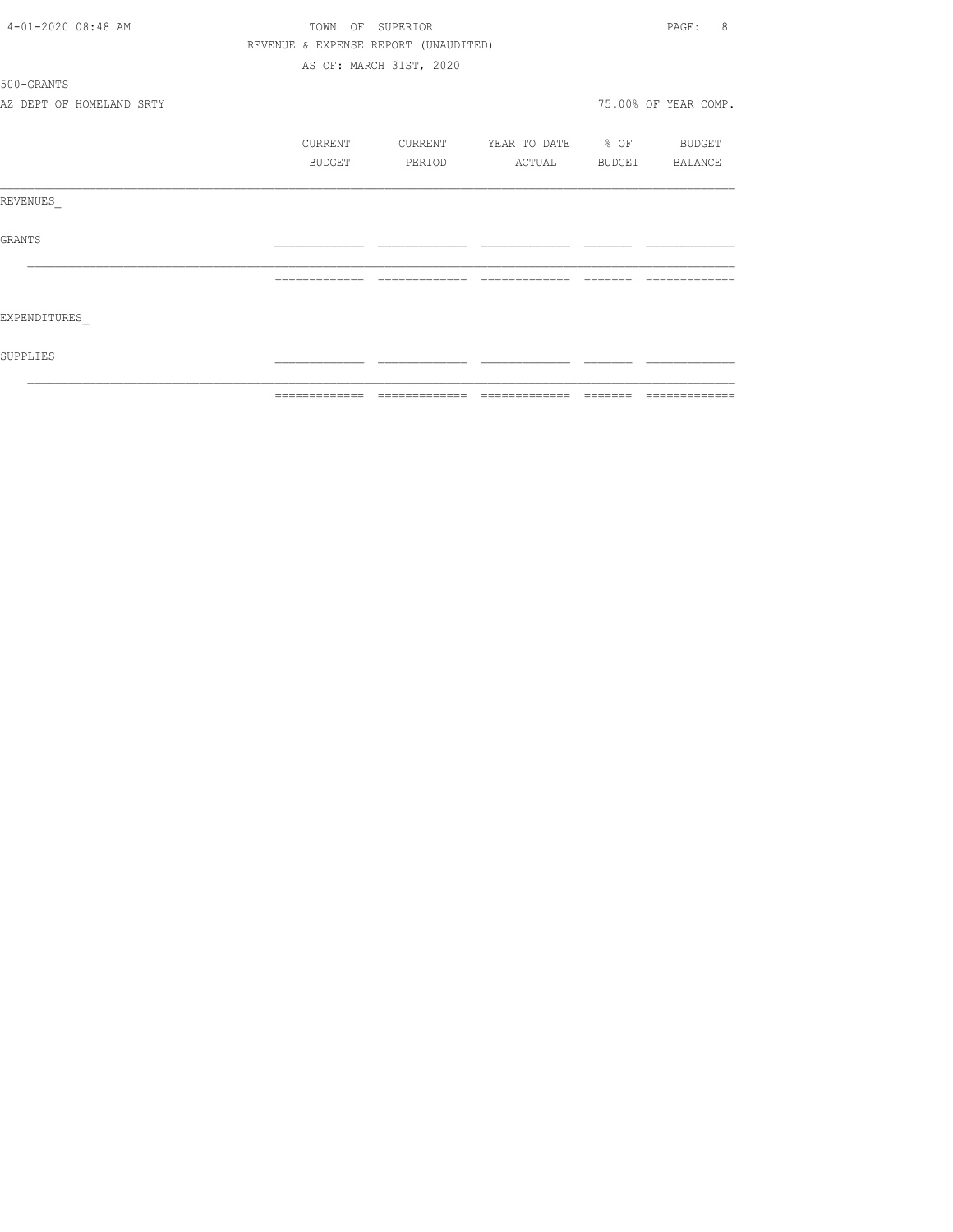| 4-01-2020 08:48 AM | TOWN          | OF SUPERIOR                          |                   |                | 9<br>PAGE:           |
|--------------------|---------------|--------------------------------------|-------------------|----------------|----------------------|
|                    |               | REVENUE & EXPENSE REPORT (UNAUDITED) |                   |                |                      |
|                    |               | AS OF: MARCH 31ST, 2020              |                   |                |                      |
| 500-GRANTS         |               |                                      |                   |                |                      |
| GOHS GRANT         |               |                                      |                   |                | 75.00% OF YEAR COMP. |
|                    |               |                                      |                   |                |                      |
|                    | CURRENT       | CURRENT                              | YEAR TO DATE % OF |                | <b>BUDGET</b>        |
|                    | BUDGET        | PERIOD                               | ACTUAL            | BUDGET BALANCE |                      |
|                    |               |                                      |                   |                |                      |
| REVENUES           |               |                                      |                   |                |                      |
|                    |               |                                      |                   |                |                      |
| <b>GRANTS</b>      |               |                                      |                   |                |                      |
|                    |               |                                      |                   |                |                      |
|                    |               |                                      |                   |                |                      |
| EXPENDITURES       |               |                                      |                   |                |                      |
|                    |               |                                      |                   |                |                      |
| SUPPLIES           |               |                                      |                   |                |                      |
|                    |               |                                      |                   |                |                      |
|                    | _____________ |                                      |                   |                |                      |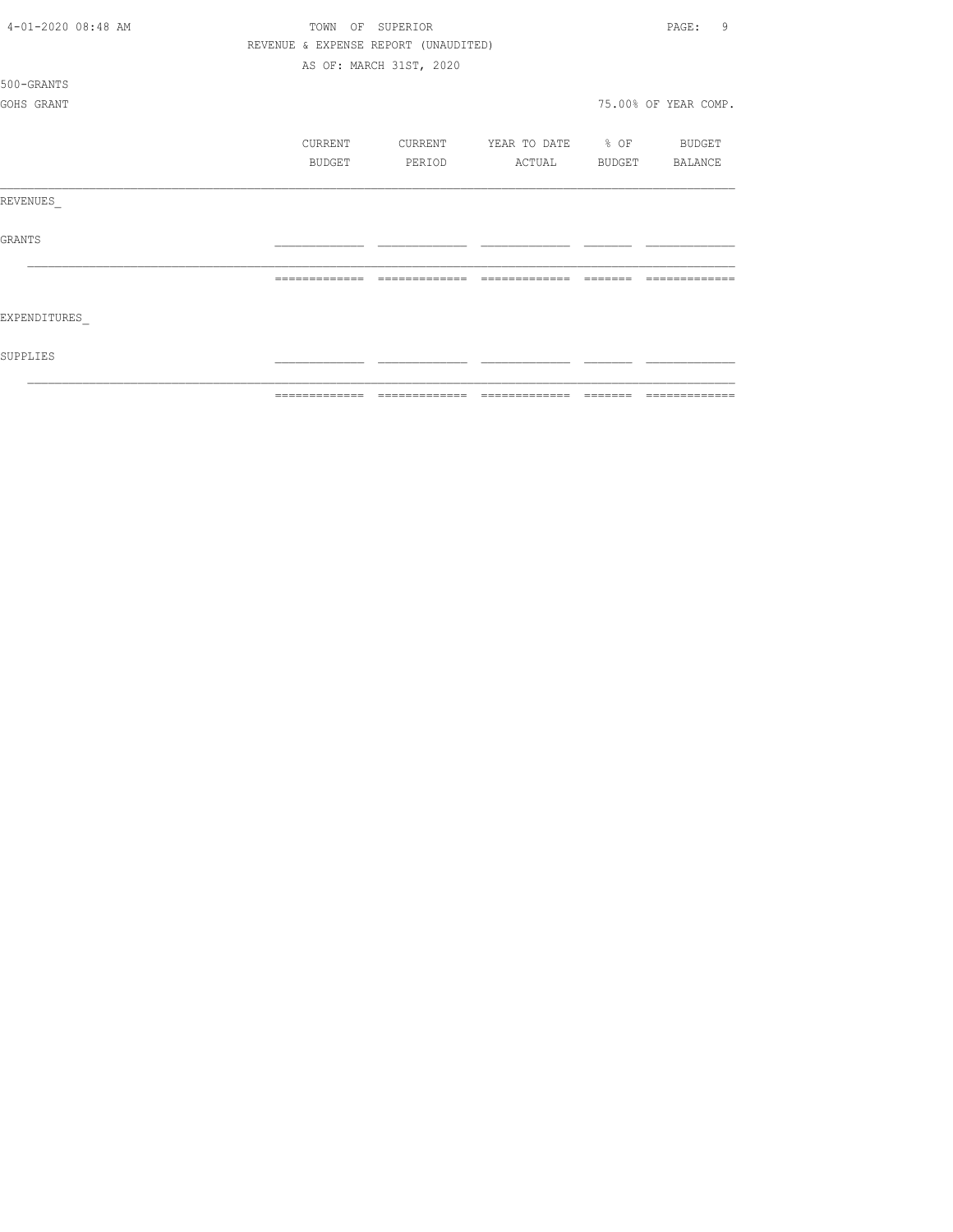|                         |         |                                      |                          |         | - =============      |
|-------------------------|---------|--------------------------------------|--------------------------|---------|----------------------|
| SUPPLIES                |         |                                      |                          |         |                      |
| EXPENDITURES            |         |                                      |                          |         |                      |
|                         |         |                                      |                          | _______ | -------------        |
| GRANTS                  |         |                                      |                          |         |                      |
| REVENUES                |         |                                      |                          |         |                      |
|                         | BUDGET  | PERIOD                               | ACTUAL                   |         | BUDGET BALANCE       |
|                         | CURRENT | CURRENT                              | YEAR TO DATE % OF BUDGET |         |                      |
| ENERGY EFFICIENCY GRANT |         |                                      |                          |         | 75.00% OF YEAR COMP. |
| 500-GRANTS              |         |                                      |                          |         |                      |
|                         |         | AS OF: MARCH 31ST, 2020              |                          |         |                      |
|                         |         | REVENUE & EXPENSE REPORT (UNAUDITED) |                          |         |                      |
| 4-01-2020 08:48 AM      |         | TOWN OF SUPERIOR                     |                          |         | PAGE: 10             |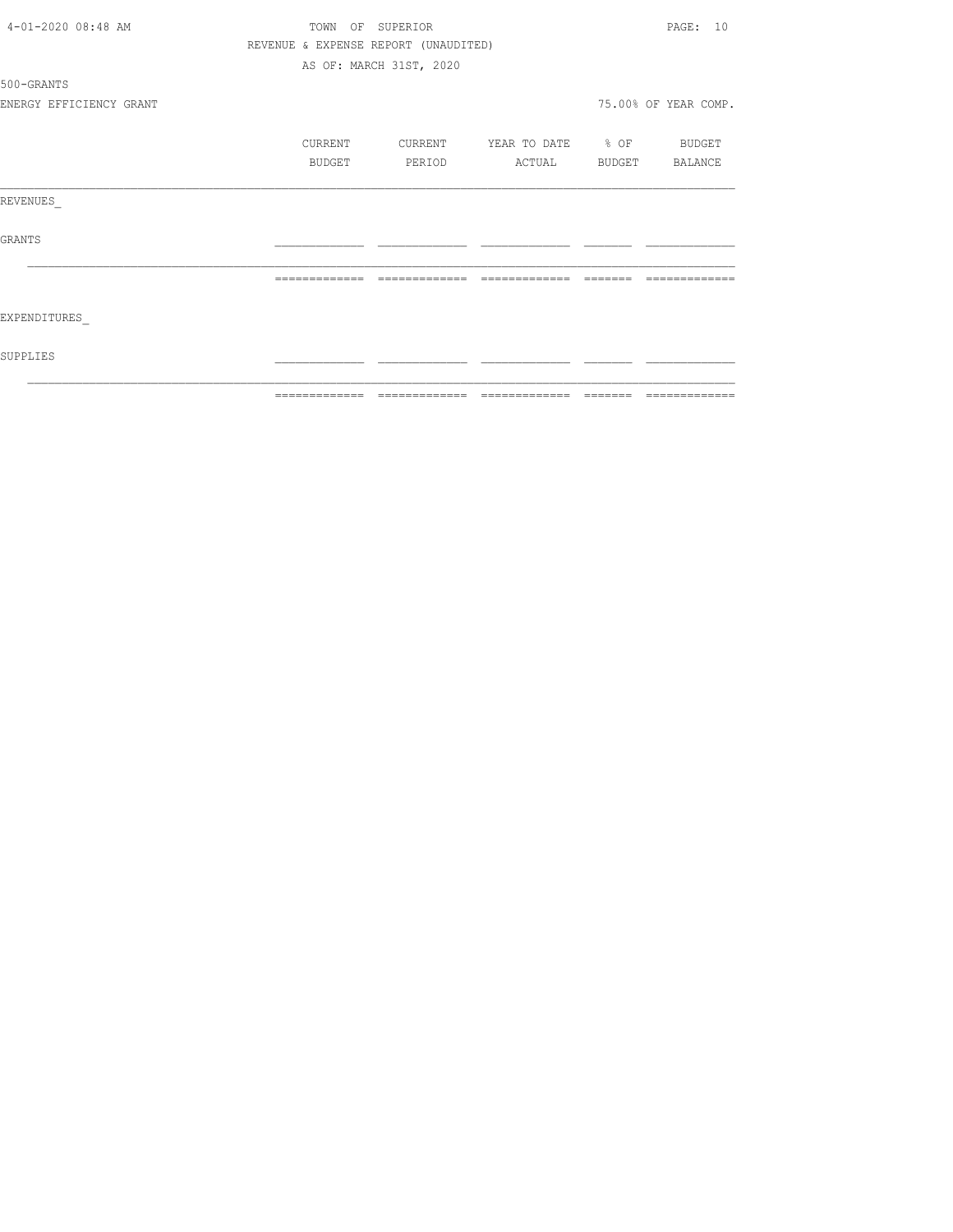|                    | ============= | $\qquad \qquad \equiv \equiv \equiv \equiv \equiv \equiv \equiv$ |                          | =============        |
|--------------------|---------------|------------------------------------------------------------------|--------------------------|----------------------|
| SUPPLIES           |               |                                                                  |                          |                      |
| EXPENDITURES       |               |                                                                  |                          |                      |
|                    |               | =============                                                    | =============            |                      |
| <b>GRANTS</b>      |               |                                                                  |                          |                      |
| REVENUES           |               |                                                                  |                          |                      |
|                    | BUDGET        | PERIOD                                                           | ACTUAL                   | BUDGET BALANCE       |
|                    | CURRENT       | CURRENT                                                          | YEAR TO DATE % OF BUDGET |                      |
| TTAC GRANT         |               |                                                                  |                          | 75.00% OF YEAR COMP. |
| 500-GRANTS         |               |                                                                  |                          |                      |
|                    |               | AS OF: MARCH 31ST, 2020                                          |                          |                      |
|                    |               | REVENUE & EXPENSE REPORT (UNAUDITED)                             |                          |                      |
| 4-01-2020 08:48 AM | TOWN          | OF SUPERIOR                                                      |                          | PAGE: 11             |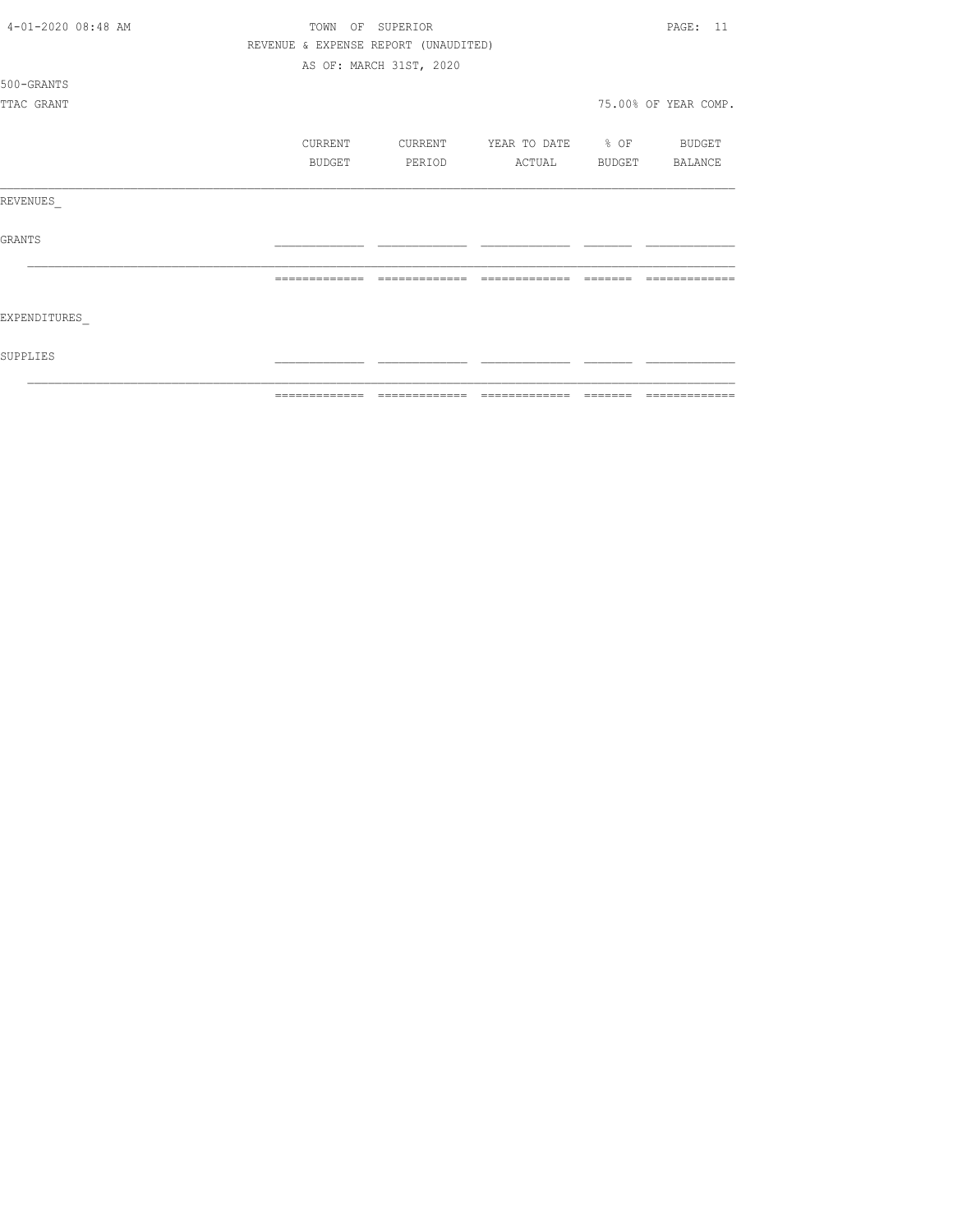| 4-01-2020 08:48 AM | TOWN<br>ΟF    | SUPERIOR                             |                   |         | PAGE: 12             |
|--------------------|---------------|--------------------------------------|-------------------|---------|----------------------|
|                    |               | REVENUE & EXPENSE REPORT (UNAUDITED) |                   |         |                      |
|                    |               | AS OF: MARCH 31ST, 2020              |                   |         |                      |
| 500-GRANTS         |               |                                      |                   |         |                      |
| CDBG 2011 WWTP     |               |                                      |                   |         | 75.00% OF YEAR COMP. |
|                    | CURRENT       | CURRENT                              | YEAR TO DATE % OF |         | BUDGET               |
|                    | BUDGET        | PERIOD                               | ACTUAL            | BUDGET  | BALANCE              |
| REVENUES           |               |                                      |                   |         |                      |
| <b>GRANTS</b>      |               |                                      |                   |         |                      |
|                    |               |                                      |                   |         |                      |
| EXPENDITURES       |               |                                      |                   |         |                      |
| SUPPLIES           |               |                                      |                   |         |                      |
|                    | ============= |                                      |                   | ======= | =============        |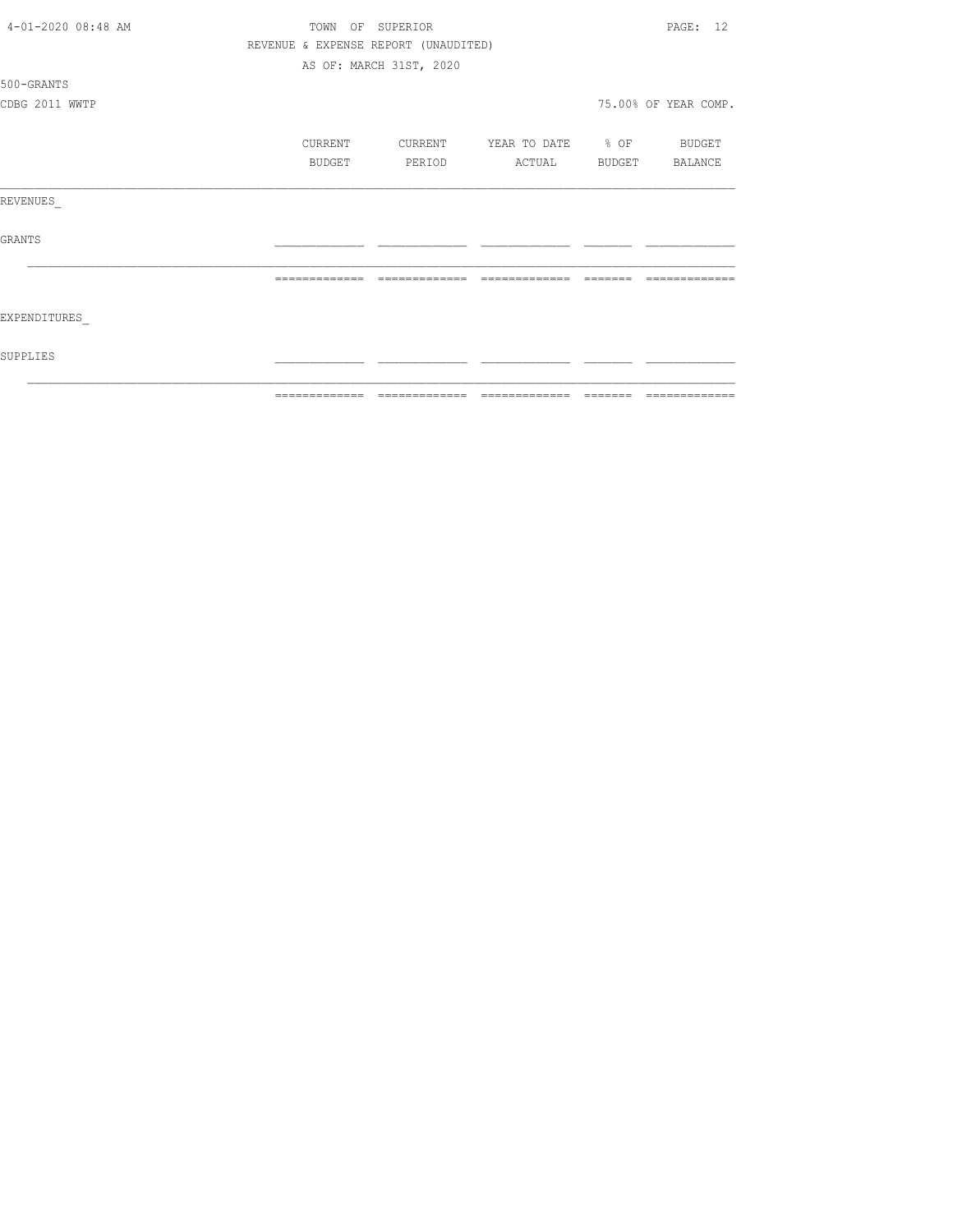|                    | ============= | ======                               |                          | ======= | =============        |
|--------------------|---------------|--------------------------------------|--------------------------|---------|----------------------|
| SUPPLIES           |               |                                      |                          |         |                      |
| EXPENDITURES       |               |                                      |                          |         |                      |
|                    |               | =============                        | =============            |         |                      |
| <b>GRANTS</b>      |               |                                      |                          |         |                      |
| REVENUES           |               |                                      |                          |         |                      |
|                    | BUDGET        | PERIOD                               | ACTUAL                   |         | BUDGET BALANCE       |
|                    | CURRENT       | CURRENT                              | YEAR TO DATE % OF BUDGET |         |                      |
| PSSP GRANT         |               |                                      |                          |         | 75.00% OF YEAR COMP. |
| 500-GRANTS         |               |                                      |                          |         |                      |
|                    |               | AS OF: MARCH 31ST, 2020              |                          |         |                      |
|                    |               | REVENUE & EXPENSE REPORT (UNAUDITED) |                          |         |                      |
| 4-01-2020 08:48 AM | TOWN          | OF SUPERIOR                          |                          |         | <b>PAGE: 13</b>      |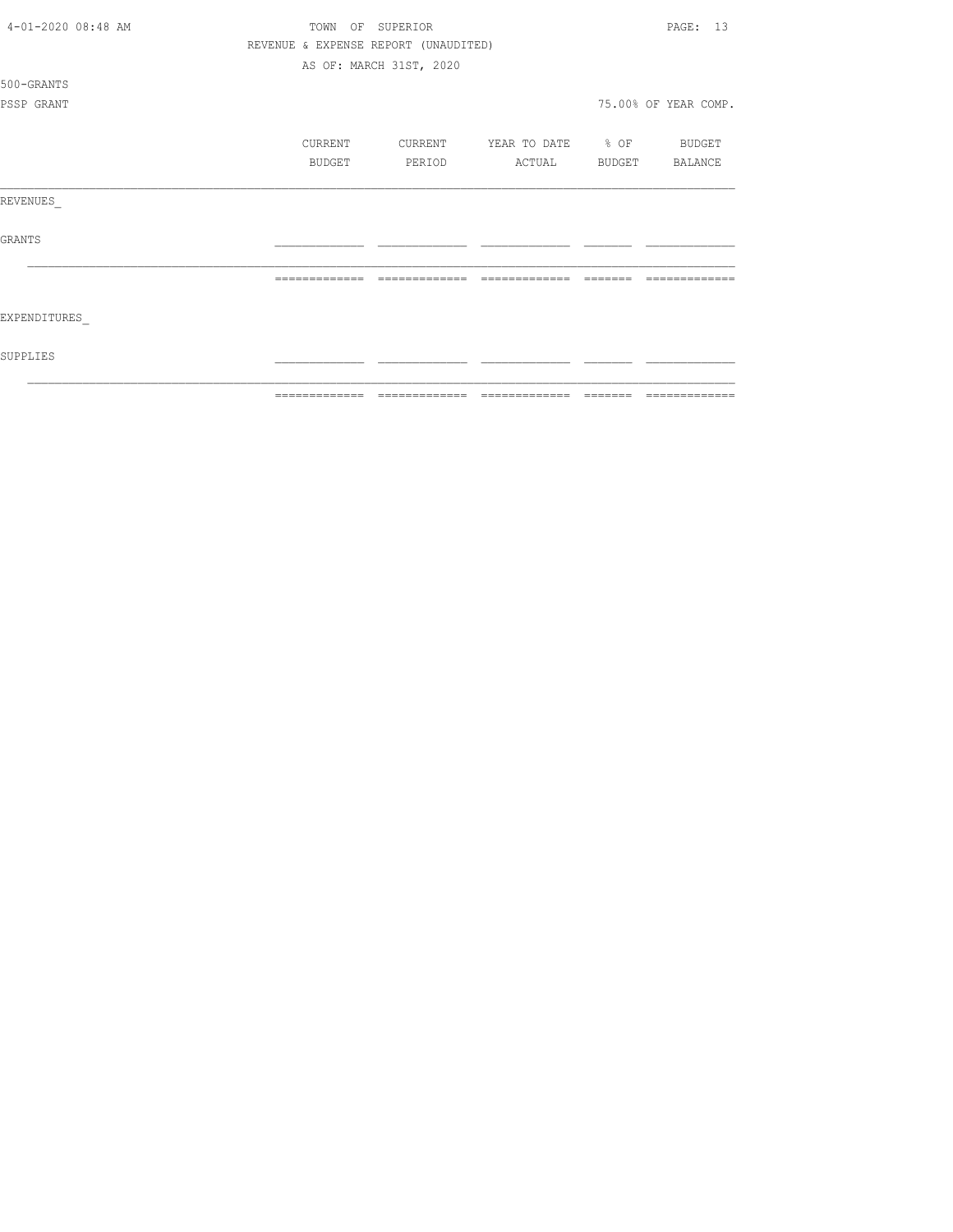| 4-01-2020 08:48 AM       | REVENUE & EXPENSE REPORT (UNAUDITED) | TOWN OF SUPERIOR        |                                          |                                | PAGE: 14             |
|--------------------------|--------------------------------------|-------------------------|------------------------------------------|--------------------------------|----------------------|
|                          |                                      | AS OF: MARCH 31ST, 2020 |                                          |                                |                      |
| 500-GRANTS               |                                      |                         |                                          |                                |                      |
| RESOLUTION COPPER GIVING |                                      |                         |                                          |                                | 75.00% OF YEAR COMP. |
|                          |                                      |                         |                                          |                                |                      |
|                          |                                      |                         | CURRENT CURRENT YEAR TO DATE % OF BUDGET |                                |                      |
|                          |                                      |                         | BUDGET PERIOD ACTUAL BUDGET BALANCE      |                                |                      |
| REVENUES                 |                                      |                         |                                          |                                |                      |
|                          |                                      |                         |                                          |                                |                      |
| GRANTS                   |                                      |                         |                                          | <u>ando a componente do se</u> |                      |
|                          |                                      |                         |                                          |                                |                      |
| EXPENDITURES             |                                      |                         |                                          |                                |                      |
| PERSONEL                 |                                      |                         |                                          |                                |                      |
| SUPPLIES                 |                                      |                         |                                          |                                |                      |
| UTILITIES                |                                      | سندار سد                |                                          |                                |                      |
| GENERAL BUSINESS EXPENSE |                                      |                         |                                          | - -                            |                      |
| PROFESSIONAL SERVICES    |                                      |                         |                                          |                                |                      |
| REPAIR/MAINTENANCE       |                                      |                         |                                          |                                |                      |
| CAPITAL OUTLAY           |                                      |                         | - -                                      | - -                            |                      |
| DEBT SERVICE             |                                      |                         |                                          | - --                           |                      |
|                          |                                      |                         |                                          |                                |                      |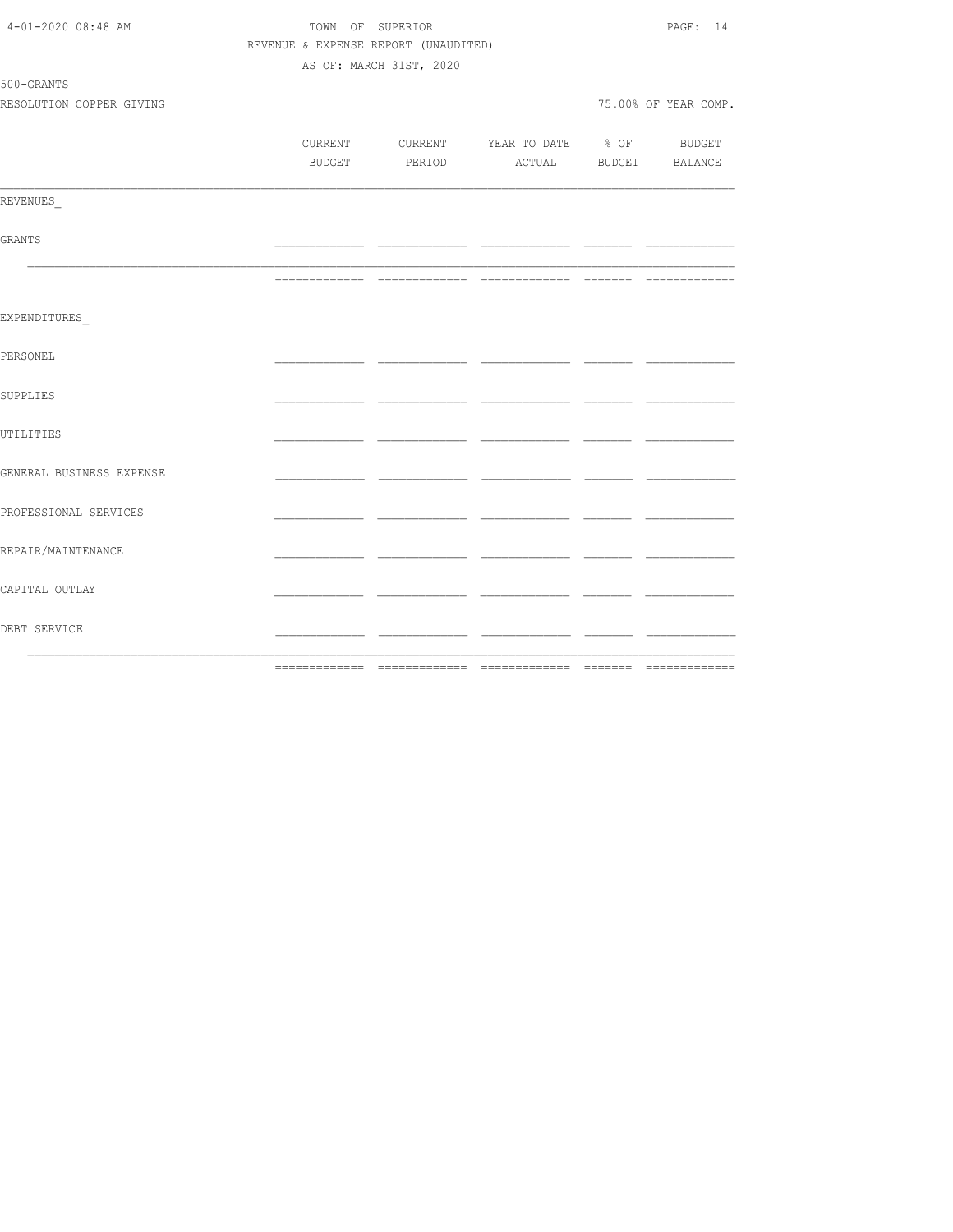| 4-01-2020 08:48 AM | TOWN          | OF SUPERIOR                          |                                  |          | PAGE: 15             |
|--------------------|---------------|--------------------------------------|----------------------------------|----------|----------------------|
|                    |               | REVENUE & EXPENSE REPORT (UNAUDITED) |                                  |          |                      |
|                    |               | AS OF: MARCH 31ST, 2020              |                                  |          |                      |
| 500-GRANTS         |               |                                      |                                  |          |                      |
| MISC               |               |                                      |                                  |          | 75.00% OF YEAR COMP. |
|                    |               |                                      |                                  |          |                      |
|                    | CURRENT       |                                      | CURRENT YEAR TO DATE % OF BUDGET |          |                      |
|                    | BUDGET        | PERIOD                               | ACTUAL BUDGET BALANCE            |          |                      |
| REVENUES           |               |                                      |                                  |          |                      |
| <b>GRANTS</b>      |               |                                      |                                  |          |                      |
|                    | ============= | --------------                       | =============                    | -------- |                      |
| EXPENDITURES       |               |                                      |                                  |          |                      |
| SUPPLIES           |               |                                      |                                  |          |                      |
|                    | ------------- | -------------                        | --------------                   | ________ | -------------        |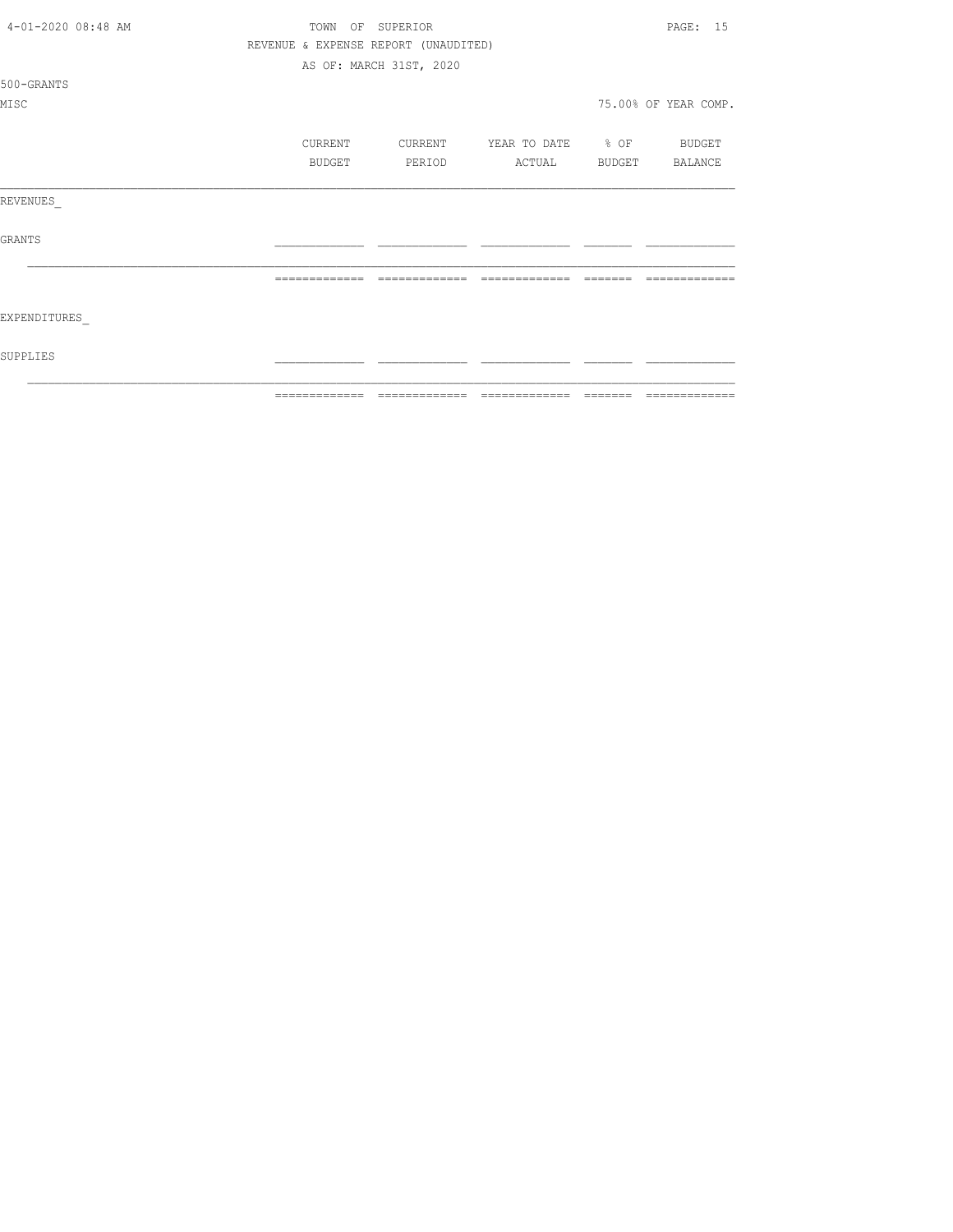| 4-01-2020 08:48 AM | TOWN          |         | OF SUPERIOR                          |                   | PAGE: 16             |
|--------------------|---------------|---------|--------------------------------------|-------------------|----------------------|
|                    |               |         | REVENUE & EXPENSE REPORT (UNAUDITED) |                   |                      |
|                    |               |         | AS OF: MARCH 31ST, 2020              |                   |                      |
| 500-GRANTS         |               |         |                                      |                   |                      |
| AIRPORT GRANTS     |               |         |                                      |                   | 75.00% OF YEAR COMP. |
|                    |               | CURRENT | CURRENT                              | YEAR TO DATE % OF | BUDGET               |
|                    |               | BUDGET  | PERIOD                               | ACTUAL            | BUDGET BALANCE       |
| REVENUES           |               |         |                                      |                   |                      |
| <b>GRANTS</b>      |               |         |                                      |                   |                      |
|                    |               |         |                                      |                   |                      |
| EXPENDITURES       |               |         |                                      |                   |                      |
| SUPPLIES           |               |         |                                      |                   |                      |
|                    | ------------- |         |                                      | --------------    |                      |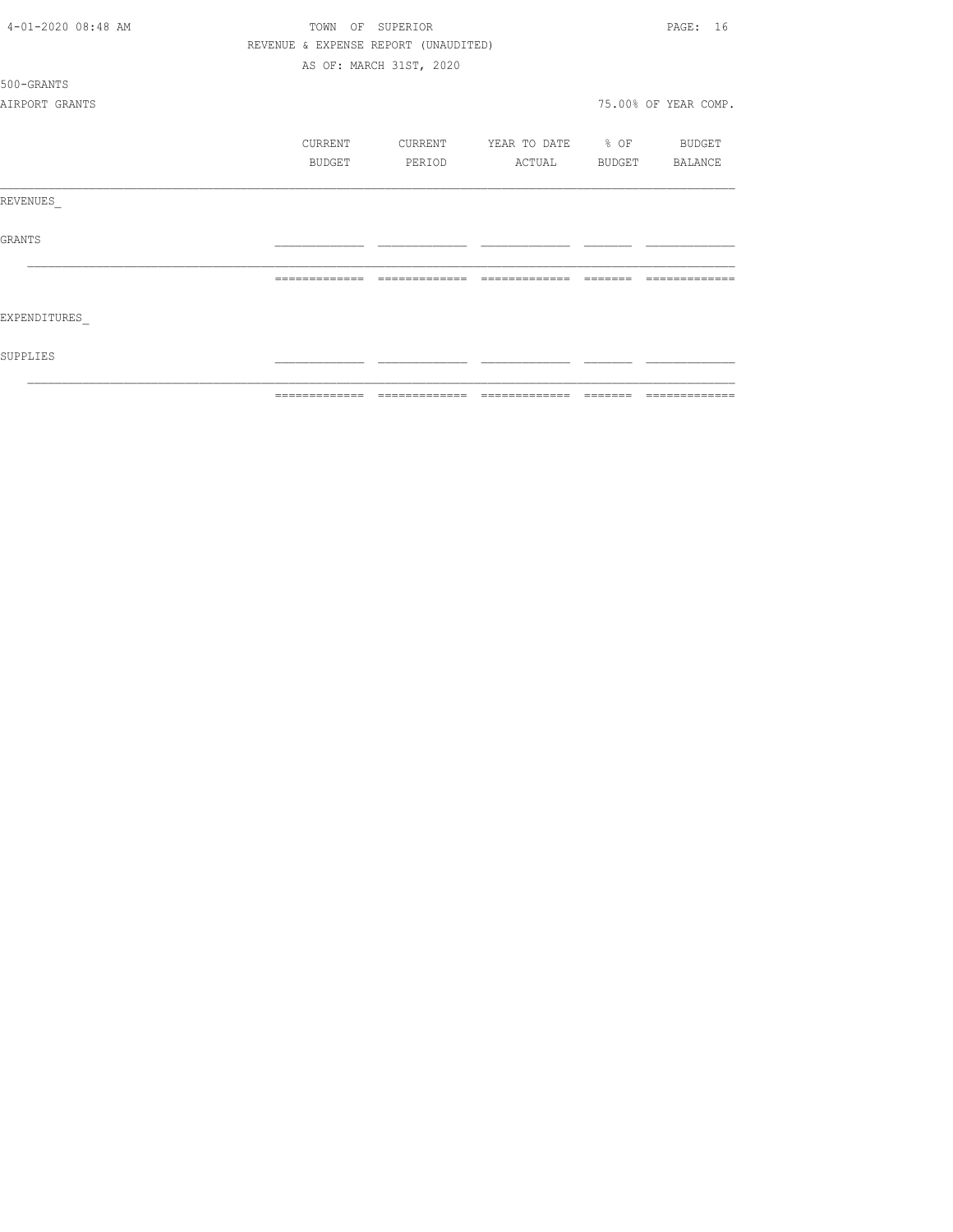| 4-01-2020 08:48 AM     |         | TOWN OF SUPERIOR                     |                          | PAGE: 17                                                                                                                                                                                                                                                                                                                                                                                                                                                                                     |
|------------------------|---------|--------------------------------------|--------------------------|----------------------------------------------------------------------------------------------------------------------------------------------------------------------------------------------------------------------------------------------------------------------------------------------------------------------------------------------------------------------------------------------------------------------------------------------------------------------------------------------|
|                        |         | REVENUE & EXPENSE REPORT (UNAUDITED) |                          |                                                                                                                                                                                                                                                                                                                                                                                                                                                                                              |
|                        |         | AS OF: MARCH 31ST, 2020              |                          |                                                                                                                                                                                                                                                                                                                                                                                                                                                                                              |
| 500-GRANTS             |         |                                      |                          |                                                                                                                                                                                                                                                                                                                                                                                                                                                                                              |
| FIRE TRUCK RESTORATION |         |                                      |                          | 75.00% OF YEAR COMP.                                                                                                                                                                                                                                                                                                                                                                                                                                                                         |
|                        | CURRENT | CURRENT                              | YEAR TO DATE % OF BUDGET |                                                                                                                                                                                                                                                                                                                                                                                                                                                                                              |
|                        | BUDGET  | PERIOD                               | ACTUAL                   | BUDGET BALANCE                                                                                                                                                                                                                                                                                                                                                                                                                                                                               |
| REVENUES               |         |                                      |                          |                                                                                                                                                                                                                                                                                                                                                                                                                                                                                              |
| GRANTS                 |         |                                      |                          |                                                                                                                                                                                                                                                                                                                                                                                                                                                                                              |
|                        |         | =============                        | -------------            |                                                                                                                                                                                                                                                                                                                                                                                                                                                                                              |
| EXPENDITURES           |         |                                      |                          |                                                                                                                                                                                                                                                                                                                                                                                                                                                                                              |
| SUPPLIES               |         |                                      |                          |                                                                                                                                                                                                                                                                                                                                                                                                                                                                                              |
|                        |         |                                      |                          | $\begin{array}{c} \multicolumn{2}{c} {\textbf{1}} & \multicolumn{2}{c} {\textbf{2}} & \multicolumn{2}{c} {\textbf{3}} & \multicolumn{2}{c} {\textbf{4}} \\ \multicolumn{2}{c} {\textbf{5}} & \multicolumn{2}{c} {\textbf{6}} & \multicolumn{2}{c} {\textbf{7}} & \multicolumn{2}{c} {\textbf{8}} & \multicolumn{2}{c} {\textbf{9}} \\ \multicolumn{2}{c} {\textbf{6}} & \multicolumn{2}{c} {\textbf{7}} & \multicolumn{2}{c} {\textbf{8}} & \multicolumn{2}{c} {\textbf{9}} & \multicolumn{$ |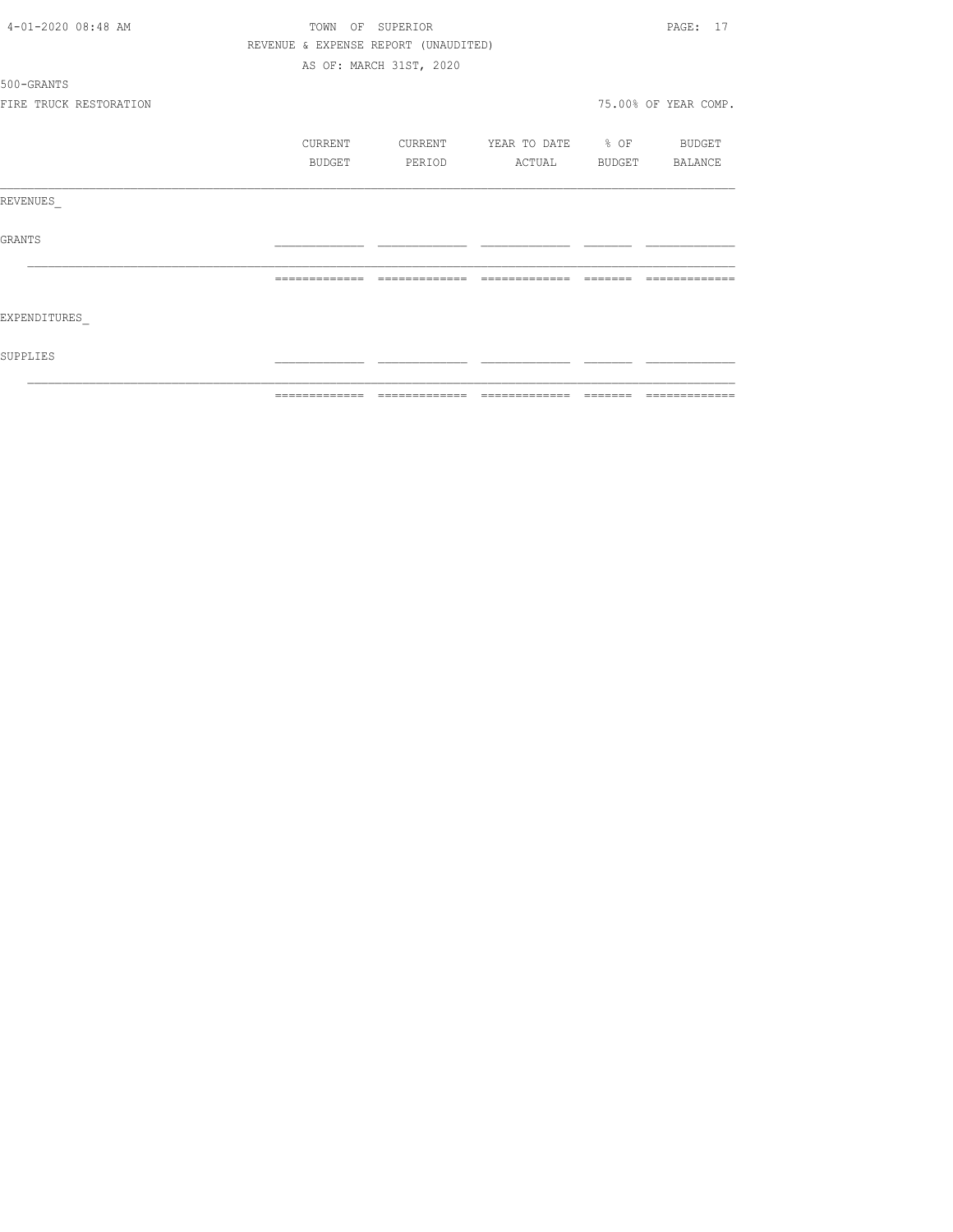|                    | ============= | =====                                |                   |        |                      |
|--------------------|---------------|--------------------------------------|-------------------|--------|----------------------|
| SUPPLIES           |               |                                      |                   |        |                      |
| EXPENDITURES       |               |                                      |                   |        |                      |
|                    |               | -------------                        |                   |        |                      |
| <b>GRANTS</b>      |               |                                      |                   |        |                      |
| REVENUES           |               |                                      |                   |        |                      |
|                    | BUDGET        | PERIOD                               | ACTUAL            | BUDGET | BALANCE              |
|                    | CURRENT       | CURRENT                              | YEAR TO DATE % OF |        | BUDGET               |
| 4TH OF JULY        |               |                                      |                   |        | 75.00% OF YEAR COMP. |
| 500-GRANTS         |               |                                      |                   |        |                      |
|                    |               | AS OF: MARCH 31ST, 2020              |                   |        |                      |
|                    |               | REVENUE & EXPENSE REPORT (UNAUDITED) |                   |        |                      |
| 4-01-2020 08:48 AM | OF<br>TOWN    | SUPERIOR                             |                   |        | PAGE:<br>18          |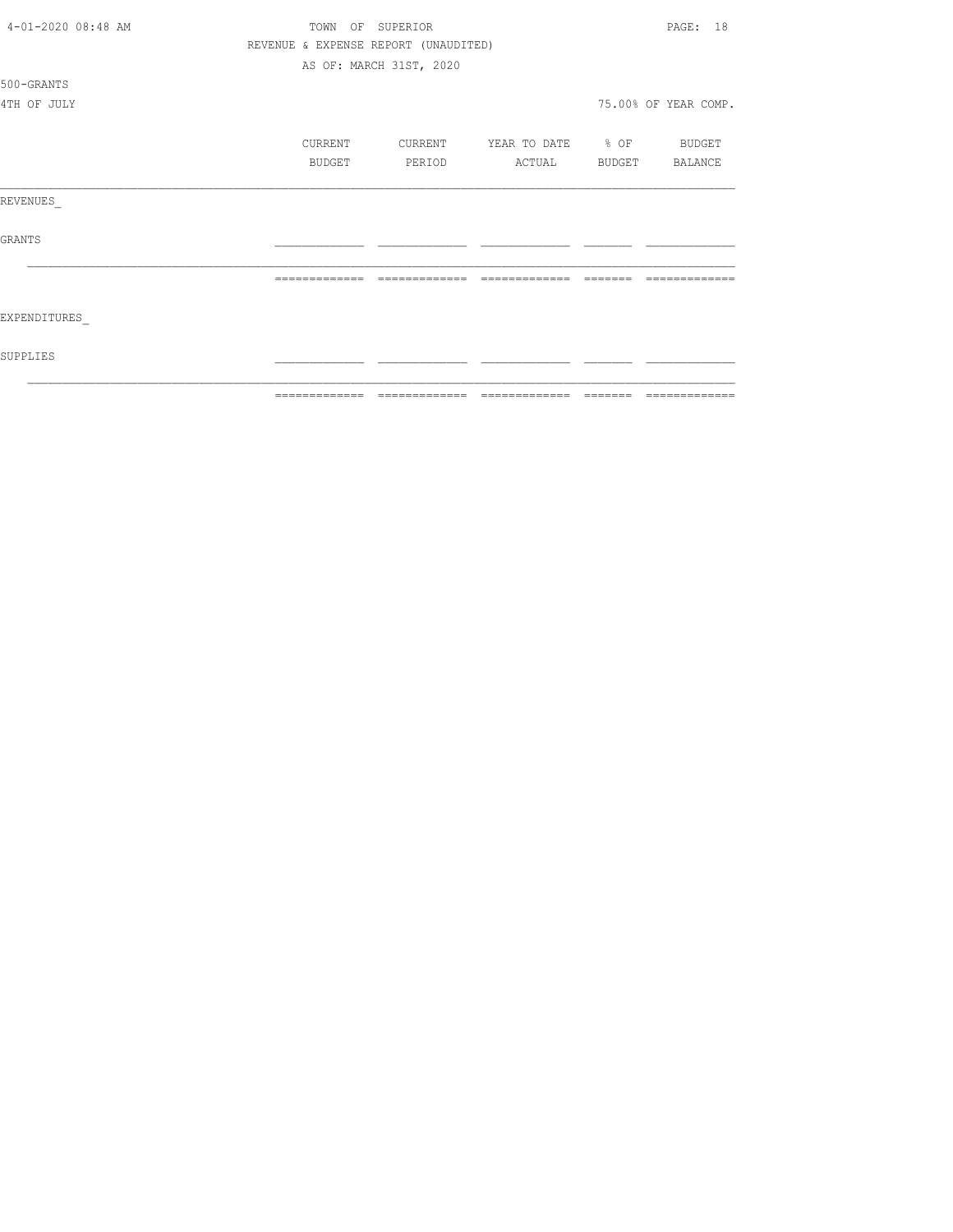| 4-01-2020 08:48 AM        |               | TOWN OF SUPERIOR                     |                          |         | PAGE: 19                                                                                                                                                                                                                                                                                                                                                                                                                                                                                     |
|---------------------------|---------------|--------------------------------------|--------------------------|---------|----------------------------------------------------------------------------------------------------------------------------------------------------------------------------------------------------------------------------------------------------------------------------------------------------------------------------------------------------------------------------------------------------------------------------------------------------------------------------------------------|
|                           |               | REVENUE & EXPENSE REPORT (UNAUDITED) |                          |         |                                                                                                                                                                                                                                                                                                                                                                                                                                                                                              |
|                           |               | AS OF: MARCH 31ST, 2020              |                          |         |                                                                                                                                                                                                                                                                                                                                                                                                                                                                                              |
| 500-GRANTS                |               |                                      |                          |         |                                                                                                                                                                                                                                                                                                                                                                                                                                                                                              |
| FIREHOUSE SUBS CONTRIBUTI |               |                                      |                          |         | 75.00% OF YEAR COMP.                                                                                                                                                                                                                                                                                                                                                                                                                                                                         |
|                           | CURRENT       | CURRENT                              | YEAR TO DATE % OF BUDGET |         |                                                                                                                                                                                                                                                                                                                                                                                                                                                                                              |
|                           | <b>BUDGET</b> | PERIOD                               | ACTUAL                   |         | BUDGET BALANCE                                                                                                                                                                                                                                                                                                                                                                                                                                                                               |
| REVENUES                  |               |                                      |                          |         |                                                                                                                                                                                                                                                                                                                                                                                                                                                                                              |
| GRANTS                    |               |                                      |                          |         |                                                                                                                                                                                                                                                                                                                                                                                                                                                                                              |
|                           | ============= | =============                        | =============            | ------- |                                                                                                                                                                                                                                                                                                                                                                                                                                                                                              |
| EXPENDITURES              |               |                                      |                          |         |                                                                                                                                                                                                                                                                                                                                                                                                                                                                                              |
| SUPPLIES                  |               |                                      |                          |         |                                                                                                                                                                                                                                                                                                                                                                                                                                                                                              |
|                           | ============= | =============                        | =============            | ======= | $\begin{array}{c} \multicolumn{2}{c} {\textbf{1}} & \multicolumn{2}{c} {\textbf{2}} & \multicolumn{2}{c} {\textbf{3}} & \multicolumn{2}{c} {\textbf{4}} \\ \multicolumn{2}{c} {\textbf{5}} & \multicolumn{2}{c} {\textbf{6}} & \multicolumn{2}{c} {\textbf{7}} & \multicolumn{2}{c} {\textbf{8}} & \multicolumn{2}{c} {\textbf{9}} \\ \multicolumn{2}{c} {\textbf{1}} & \multicolumn{2}{c} {\textbf{1}} & \multicolumn{2}{c} {\textbf{1}} & \multicolumn{2}{c} {\textbf{1}} & \multicolumn{$ |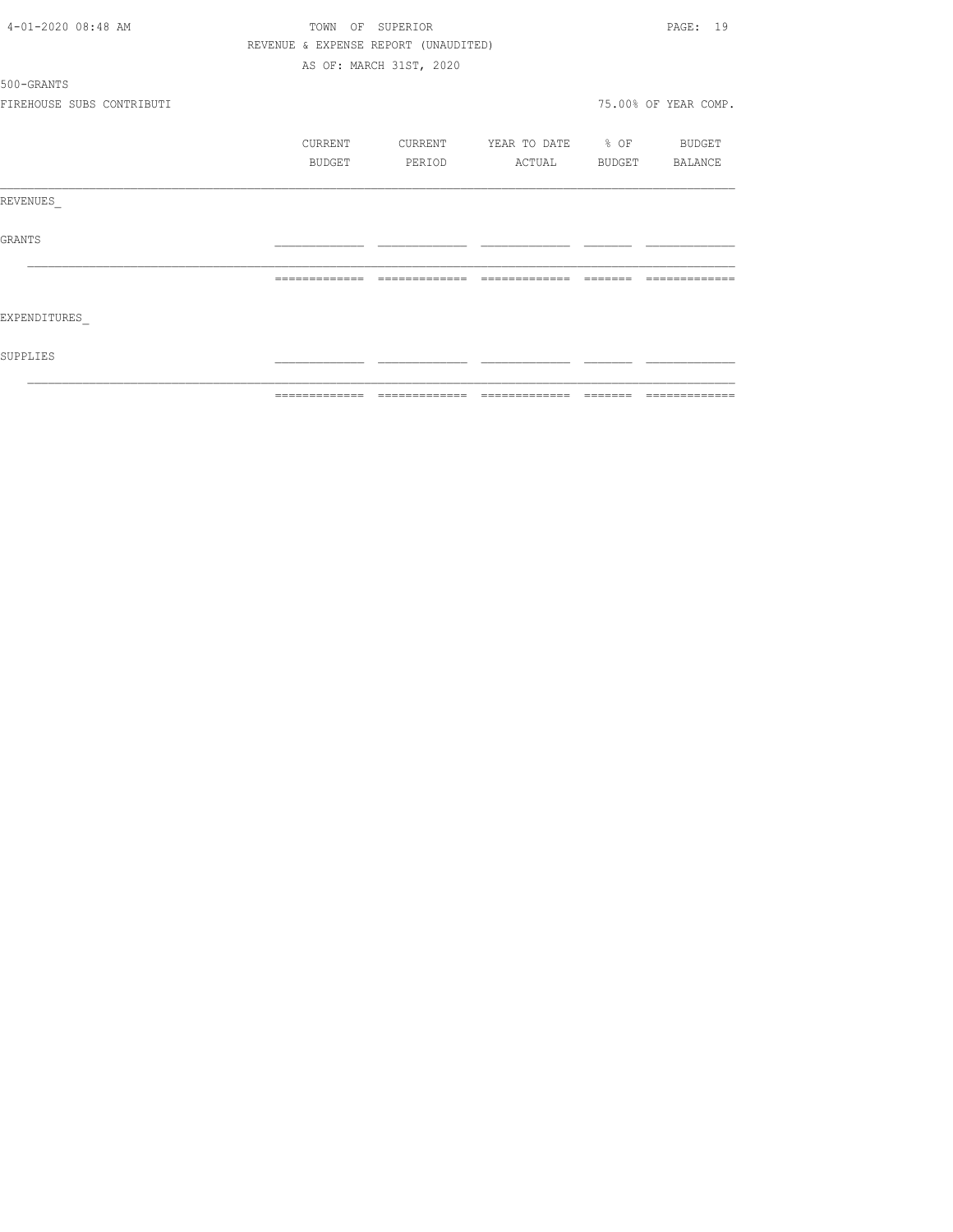|                      |                  |                                      |                          |                 | --------------       |
|----------------------|------------------|--------------------------------------|--------------------------|-----------------|----------------------|
| SUPPLIES             |                  |                                      |                          |                 |                      |
| EXPENDITURES         |                  |                                      |                          |                 |                      |
|                      | =============    | --------------                       | =============            | $- - - - - - -$ |                      |
| GRANTS               |                  |                                      |                          |                 |                      |
| REVENUES             |                  |                                      |                          |                 |                      |
|                      | BUDGET           | PERIOD                               | ACTUAL BUDGET BALANCE    |                 |                      |
|                      | CURRENT          | CURRENT                              | YEAR TO DATE % OF BUDGET |                 |                      |
| ECONOMIC DEVELOPMENT |                  |                                      |                          |                 | 75.00% OF YEAR COMP. |
| 500-GRANTS           |                  |                                      |                          |                 |                      |
|                      |                  | AS OF: MARCH 31ST, 2020              |                          |                 |                      |
|                      |                  | REVENUE & EXPENSE REPORT (UNAUDITED) |                          |                 |                      |
| 4-01-2020 08:48 AM   | TOWN OF SUPERIOR |                                      |                          |                 | PAGE: 20             |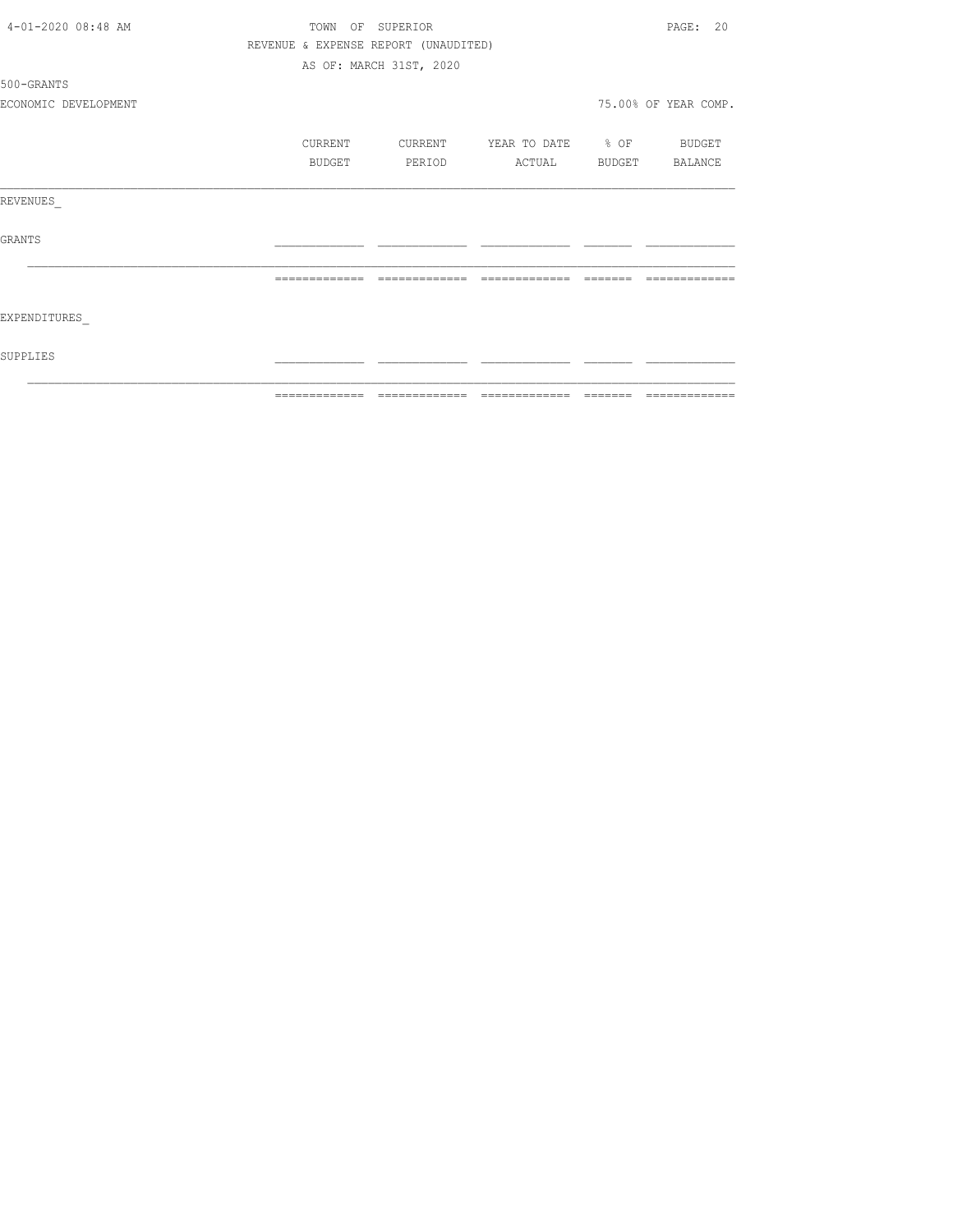| 4-01-2020 08:48 AM | TOWN<br>OF    | SUPERIOR                             |                   |        | PAGE: 21             |
|--------------------|---------------|--------------------------------------|-------------------|--------|----------------------|
|                    |               | REVENUE & EXPENSE REPORT (UNAUDITED) |                   |        |                      |
|                    |               | AS OF: MARCH 31ST, 2020              |                   |        |                      |
| 500-GRANTS         |               |                                      |                   |        |                      |
| CONTINGENCY        |               |                                      |                   |        | 75.00% OF YEAR COMP. |
|                    | CURRENT       | CURRENT                              | YEAR TO DATE % OF |        | BUDGET               |
|                    | BUDGET        | PERIOD                               | ACTUAL            | BUDGET | BALANCE              |
| REVENUES           |               |                                      |                   |        |                      |
| <b>GRANTS</b>      |               |                                      |                   |        |                      |
|                    |               |                                      |                   |        |                      |
| EXPENDITURES       |               |                                      |                   |        |                      |
| SUPPLIES           |               |                                      |                   |        |                      |
|                    | ------------- |                                      | -------------     |        |                      |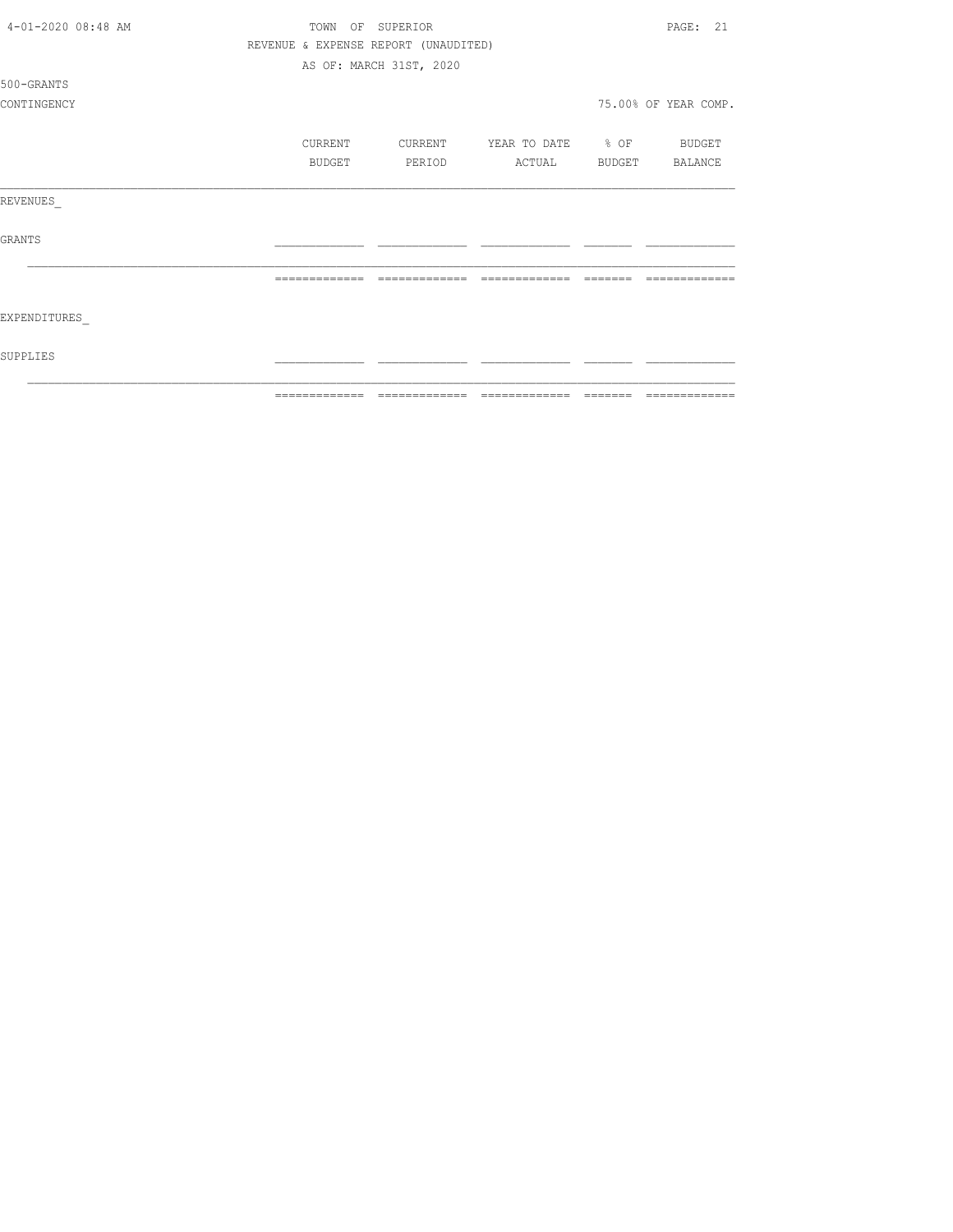500-GRANTS

#### 4-01-2020 08:48 AM TOWN OF SUPERIOR PAGE: 22 REVENUE & EXPENSE REPORT (UNAUDITED) AS OF: MARCH 31ST, 2020

|                                    | CURRENT       | CURRENT         | YEAR TO DATE | % OF          | BUDGET         |
|------------------------------------|---------------|-----------------|--------------|---------------|----------------|
|                                    | <b>BUDGET</b> | PERIOD          | ACTUAL       | <b>BUDGET</b> | <b>BALANCE</b> |
| FUND TOTAL REVENUES                | 2,145,354.00  | 0.00            | 136,519.04   | 6.36          | 2,008,834.96   |
| FUND TOTAL EXPENDITURES            | 2,145,354.00  | 41,797.71       | 257,005.93   | 11.98         | 1,888,348.07   |
| REVENUES OVER/(UNDER) EXPENDITURES | 0.00(         | $41,797.71$ ) ( | 120,486.89)  |               | 120,486.89     |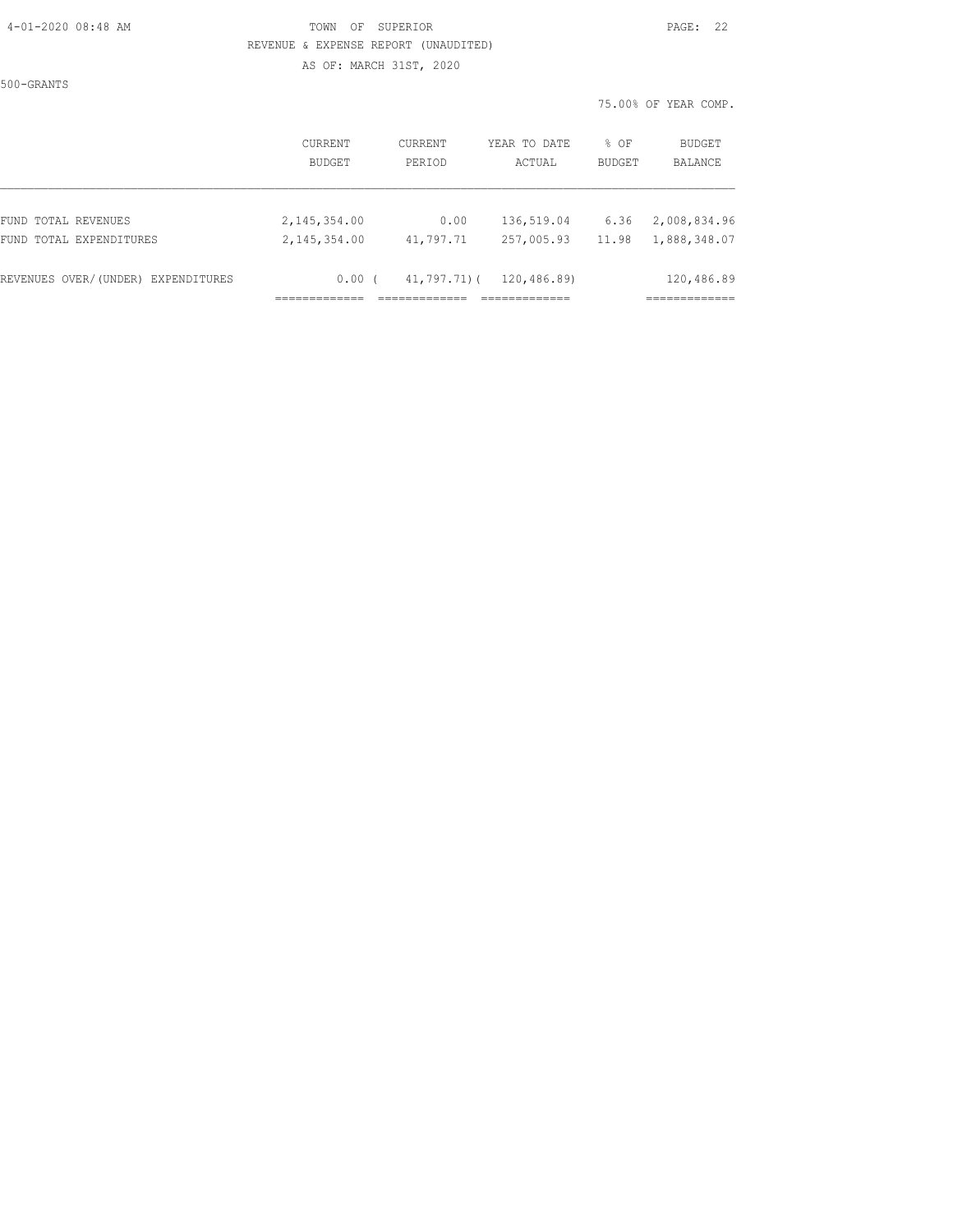| 4-01-2020 08:48 AM     | TOWN<br>OF<br>SUPERIOR               |                         |              |        |                      |
|------------------------|--------------------------------------|-------------------------|--------------|--------|----------------------|
|                        | REVENUE & EXPENSE REPORT (UNAUDITED) |                         |              |        |                      |
|                        |                                      | AS OF: MARCH 31ST, 2020 |              |        |                      |
| 510-Emergency Services |                                      |                         |              |        |                      |
| NON-DEPARTMENTAL       |                                      |                         |              |        | 75.00% OF YEAR COMP. |
|                        | CURRENT                              | CURRENT                 | YEAR TO DATE | % OF   | <b>BUDGET</b>        |
|                        | BUDGET                               | PERIOD                  | ACTUAL       | BUDGET | BALANCE              |
|                        |                                      |                         |              |        |                      |
| REVENUES               |                                      |                         |              |        |                      |
| CONTINGENCY            |                                      |                         |              |        |                      |

 $\mathcal{L}_\text{max}$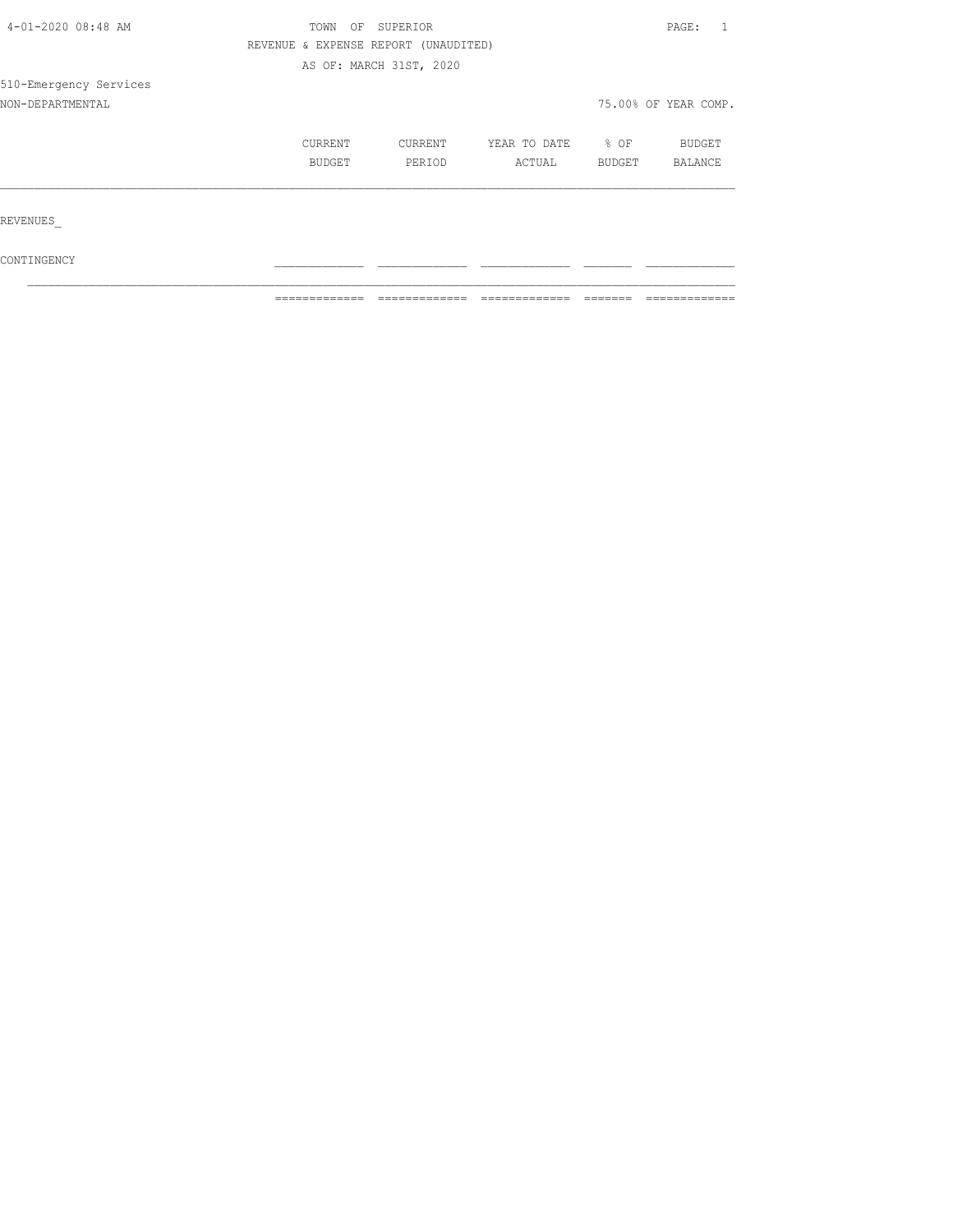|                                 |                                                   |                                                                                               |                               | 75.00% OF YEAR COMP.                                                                                                                                                                                                                 |
|---------------------------------|---------------------------------------------------|-----------------------------------------------------------------------------------------------|-------------------------------|--------------------------------------------------------------------------------------------------------------------------------------------------------------------------------------------------------------------------------------|
| <b>CURRENT</b><br><b>BUDGET</b> | CURRENT<br>PERIOD                                 | YEAR TO DATE<br>ACTUAL                                                                        | % OF<br><b>BUDGET</b>         | BUDGET<br>BALANCE                                                                                                                                                                                                                    |
|                                 |                                                   |                                                                                               |                               |                                                                                                                                                                                                                                      |
|                                 |                                                   |                                                                                               |                               |                                                                                                                                                                                                                                      |
|                                 |                                                   |                                                                                               |                               |                                                                                                                                                                                                                                      |
| 0.00                            | 0.00                                              | 99,500.00                                                                                     |                               | 99,500.00)                                                                                                                                                                                                                           |
| 0.00                            | 0.00                                              | 99,500.00                                                                                     |                               | 99,500.00)                                                                                                                                                                                                                           |
| 0.00                            | 0.00                                              | 99,500.00                                                                                     |                               | 99,500.00)                                                                                                                                                                                                                           |
|                                 |                                                   |                                                                                               |                               |                                                                                                                                                                                                                                      |
|                                 |                                                   |                                                                                               |                               |                                                                                                                                                                                                                                      |
|                                 |                                                   |                                                                                               |                               |                                                                                                                                                                                                                                      |
|                                 |                                                   |                                                                                               |                               | 1, 547.82                                                                                                                                                                                                                            |
| 0.00                            | 631.72                                            | 1,547.82                                                                                      | $0.00$ (                      | 1,547.82)                                                                                                                                                                                                                            |
|                                 |                                                   |                                                                                               |                               |                                                                                                                                                                                                                                      |
|                                 |                                                   |                                                                                               |                               |                                                                                                                                                                                                                                      |
| 5,000.00                        | 0.00                                              |                                                                                               | 94.56                         | 272.18                                                                                                                                                                                                                               |
| 0.00                            | 143.71                                            |                                                                                               |                               | 260.49                                                                                                                                                                                                                               |
| 3,000.00                        | 0.00                                              |                                                                                               | 47.59                         | 1,572.23                                                                                                                                                                                                                             |
|                                 | 143.71                                            |                                                                                               | 80.20                         | 1,583.92                                                                                                                                                                                                                             |
|                                 |                                                   |                                                                                               |                               |                                                                                                                                                                                                                                      |
| 12,500.00                       | 0.00                                              |                                                                                               | 33.05                         | 8,369.18                                                                                                                                                                                                                             |
|                                 |                                                   |                                                                                               |                               | 8,369.18                                                                                                                                                                                                                             |
|                                 |                                                   |                                                                                               |                               |                                                                                                                                                                                                                                      |
| 46,000.00                       | 0.00                                              | 10,824.68                                                                                     | 23.53                         | 35, 175.32                                                                                                                                                                                                                           |
|                                 | 0.00                                              |                                                                                               |                               | 40.00)                                                                                                                                                                                                                               |
| 49,000.00                       | 362.18                                            |                                                                                               | 25.65                         | 1,295.88<br>36, 431.20                                                                                                                                                                                                               |
|                                 |                                                   |                                                                                               |                               |                                                                                                                                                                                                                                      |
| 0.00                            |                                                   |                                                                                               | $0.00$ (                      | 10, 497.85                                                                                                                                                                                                                           |
| 5,000.00                        | 0.00                                              | 179.17                                                                                        | 3.58                          | 4,820.83                                                                                                                                                                                                                             |
| 5,000.00                        | 3,861.40                                          | 10,677.02                                                                                     | $213.54$ (                    | 5,677.02)                                                                                                                                                                                                                            |
|                                 |                                                   |                                                                                               |                               |                                                                                                                                                                                                                                      |
| 25,000.00                       | 0.00                                              | 0.00                                                                                          | 0.00                          | 25,000.00                                                                                                                                                                                                                            |
| 25,000.00                       | 0.00                                              | 0.00                                                                                          | 0.00                          | 25,000.00                                                                                                                                                                                                                            |
| 99,500.00                       | 4,999.01                                          | 35, 340.54                                                                                    | 35.52                         | 64,159.46                                                                                                                                                                                                                            |
|                                 | 0.00<br>8,000.00<br>12,500.00<br>0.00<br>3,000.00 | AS OF: MARCH 31ST, 2020<br>------------ -------------<br>631.72<br>0.00<br>362.18<br>3,861.40 | 6,416.08<br>40.00<br>1,704.12 | REVENUE & EXPENSE REPORT (UNAUDITED)<br>$0.00$ (<br>$0.00$ (<br>$0.00$ (<br>-------<br>1,547.82<br>$0.00$ (<br>4,727.82<br>260.49 0.00 (<br>1,427.77<br>4,130.82<br>4,130.82<br>33.05<br>$0.00$ (<br>56.80<br>12,568.80<br>10,497.85 |

4-01-2020 08:48 AM TOWN OF SUPERIOR PAGE: 2

REVENUES OVER/(UNDER) EXPENDITURES ( 99,500.00)( 4,999.01) 64,159.46 ( 163,659.46)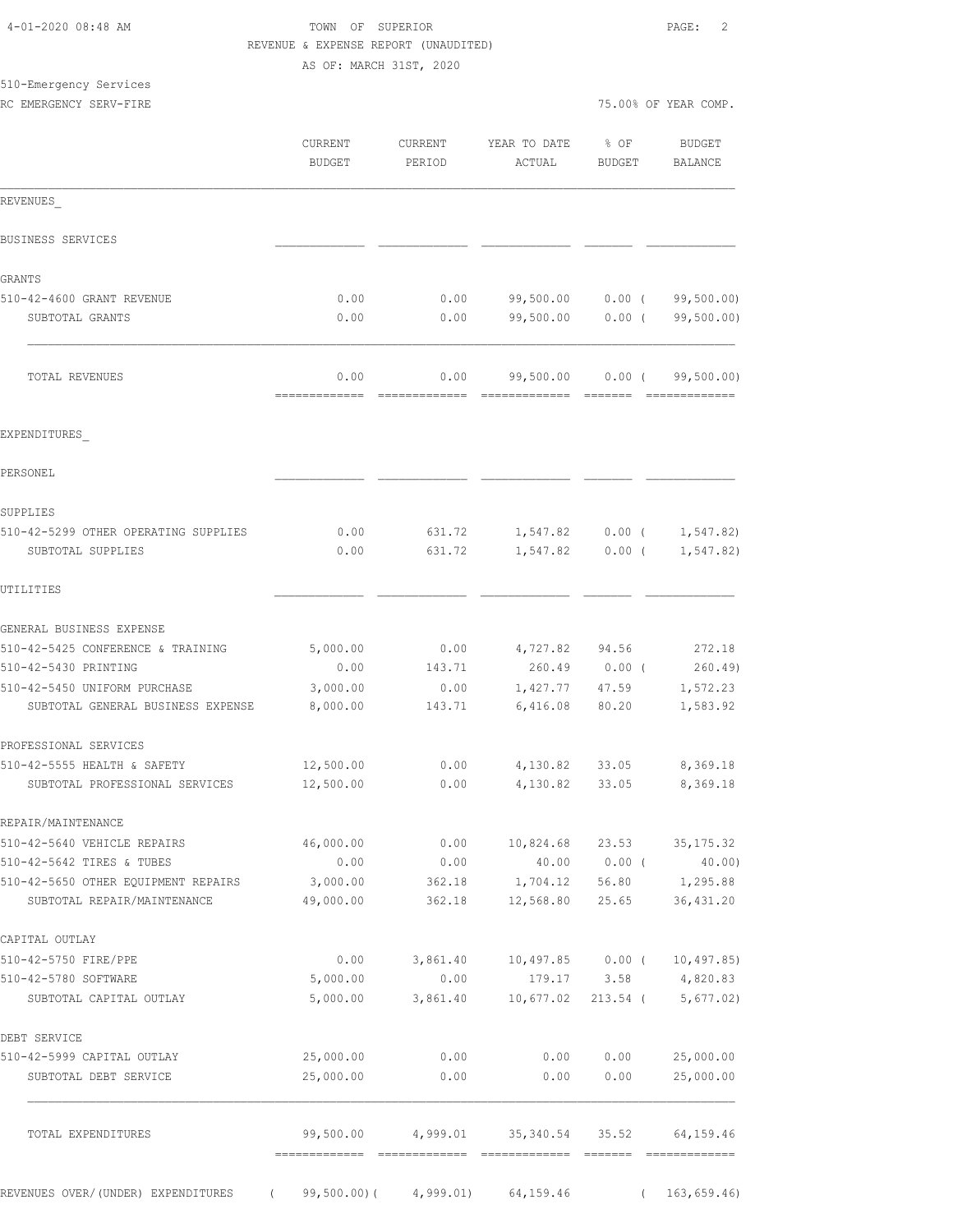#### TOWN OF SUPERIOR **PAGE:** 3 REVENUE & EXPENSE REPORT (UNAUDITED) AS OF: MARCH 31ST, 2020

510-Emergency Services

|                                      | CURRENT<br><b>BUDGET</b>    | <b>CURRENT</b><br>PERIOD | YEAR TO DATE<br>ACTUAL      | % OF<br><b>BUDGET</b> | <b>BUDGET</b><br><b>BALANCE</b> |
|--------------------------------------|-----------------------------|--------------------------|-----------------------------|-----------------------|---------------------------------|
| REVENUES                             |                             |                          |                             |                       |                                 |
| <b>GRANTS</b>                        |                             |                          |                             |                       |                                 |
| 510-41-4600 Grant Revenue            | 200,000.00                  | 0.00                     | 100, 500.00                 | 50.25                 | 99,500.00                       |
| SUBTOTAL GRANTS                      | 200,000.00                  | 0.00                     | 100,500.00                  | 50.25                 | 99,500.00                       |
| TOTAL REVENUES                       | 200,000.00<br>------------- | 0.00                     | 100,500.00<br>============= | 50.25<br>=======      | 99,500.00<br>=============      |
| EXPENDITURES                         |                             |                          |                             |                       |                                 |
| SUPPLIES                             |                             |                          |                             |                       |                                 |
| 510-41-5299 Other Operating Supplies | 4,000.00                    | 0.00                     | 10,697.99                   | $267.45$ (            | 6,697.99                        |
| SUBTOTAL SUPPLIES                    | 4,000.00                    | 0.00                     | 10,697.99                   | $267.45$ (            | 6,697.99)                       |
| UTILITIES                            |                             |                          |                             |                       |                                 |
| 510-41-5370 Radio Equipment          | 3,000.00                    | 0.00                     |                             | 22,180.42 739.35 (    | 19, 180.42                      |
| SUBTOTAL UTILITIES                   | 3,000.00                    | 0.00                     | 22,180.42                   | 739.35 (              | 19, 180.42)                     |
| GENERAL BUSINESS EXPENSE             |                             |                          |                             |                       |                                 |
| 510-41-5425 Conferences & Training   | 10,000.00                   | 0.00                     | 17,722.12                   | 177.22 (              | 7,722.12)                       |
| 510-41-5430 PRINTING                 | 2,000.00                    | 269.10                   | 3,302.17                    | $165.11$ (            | 1, 302.17                       |
| 510-41-5450 Uniform Purchases        | 8,500.00                    | 0.00                     | 6,621.93                    | 77.91                 | 1,878.07                        |
| SUBTOTAL GENERAL BUSINESS EXPENSE    | 20,500.00                   | 269.10                   | 27,646.22                   | 134.86 (              | 7,146.22)                       |
| PROFESSIONAL SERVICES                |                             |                          |                             |                       |                                 |
| 510-41-5550 Professional Services    | 0.00                        | 0.00                     | 565.40                      | 0.00(                 | 565.40                          |
| 510-41-5555 Health & Safety          | 1,000.00                    | 0.00                     | 1,910.00                    | $191.00$ (            | 910.00                          |
| SUBTOTAL PROFESSIONAL SERVICES       | 1,000.00                    | 0.00                     | 2,475.40                    | 247.54 (              | 1,475.40                        |
| REPAIR/MAINTENANCE                   |                             |                          |                             |                       |                                 |
| 510-41-5640 Vehicle Repairs          | 10,000.00                   | 0.00                     | 9,449.40                    | 94.49                 | 550.60                          |
| 510-41-5642 Tires and Tubes          | 3,000.00                    | 0.00                     | 2,599.41                    | 86.65                 | 400.59                          |
| SUBTOTAL REPAIR/MAINTENANCE          | 13,000.00                   | 0.00                     | 12,048.81                   | 92.68                 | 951.19                          |
| CAPITAL OUTLAY                       |                             |                          |                             |                       |                                 |
| 510-41-5750 Fire/PPE                 | 0.00                        | 4.00                     | 4.00                        | $0.00$ (              | 4.00)                           |
| 510-41-5780 Software                 | 0.00                        | 0.00                     | 189.61                      | $0.00$ (              | 189.61)                         |
| SUBTOTAL CAPITAL OUTLAY              | 0.00                        | 4.00                     | 193.61                      | $0.00$ (              | 193.61)                         |
| DEBT SERVICE                         |                             |                          |                             |                       |                                 |
| 510-41-5999 Capital Outlay           | 59,000.00                   | 0.00                     | 0.00                        | 0.00                  | 59,000.00                       |
| SUBTOTAL DEBT SERVICE                | 59,000.00                   | 0.00                     | 0.00                        | 0.00                  | 59,000.00                       |
| TOTAL EXPENDITURES                   | 100,500.00                  | 273.10                   |                             | 75,242.45 74.87       | 25, 257.55                      |
| REVENUES OVER/(UNDER) EXPENDITURES   | 99,500.00 (                 | 273.10)                  | 25, 257.55                  |                       | 74, 242.45                      |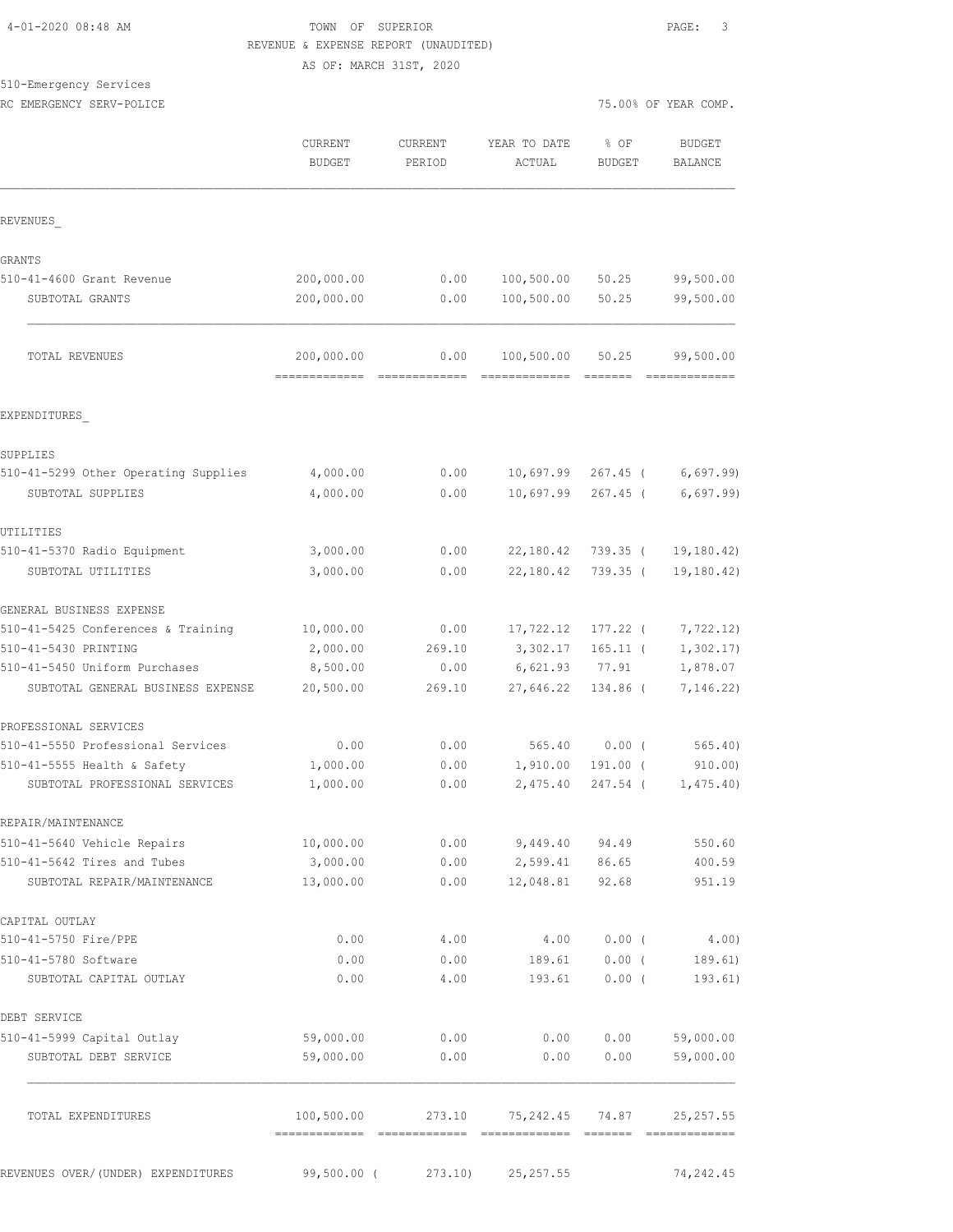| 4-01-2020 08:48 AM |  |
|--------------------|--|
|                    |  |

## TOWN OF SUPERIOR **Example 2010** PAGE: 4 REVENUE & EXPENSE REPORT (UNAUDITED) AS OF: MARCH 31ST, 2020

510-Emergency Services

|                                    | CURRENT<br>BUDGET | CURRENT<br>PERIOD | YEAR TO DATE<br>ACTUAL | % OF<br><b>BUDGET</b> | BUDGET<br><b>BALANCE</b> |
|------------------------------------|-------------------|-------------------|------------------------|-----------------------|--------------------------|
|                                    |                   |                   |                        |                       |                          |
| FUND TOTAL REVENUES                | 200,000.00        | 0.00              | 200,000.00             | 100.00                | 0.00                     |
| FUND TOTAL EXPENDITURES            | 200,000.00        | 5,272.11          | 110,582.99             | 55.29                 | 89, 417.01               |
| REVENUES OVER/(UNDER) EXPENDITURES | 0.00(             | 5, 272, 11)       | 89,417.01              |                       | 89, 417, 01)             |
|                                    |                   |                   |                        |                       | ---------                |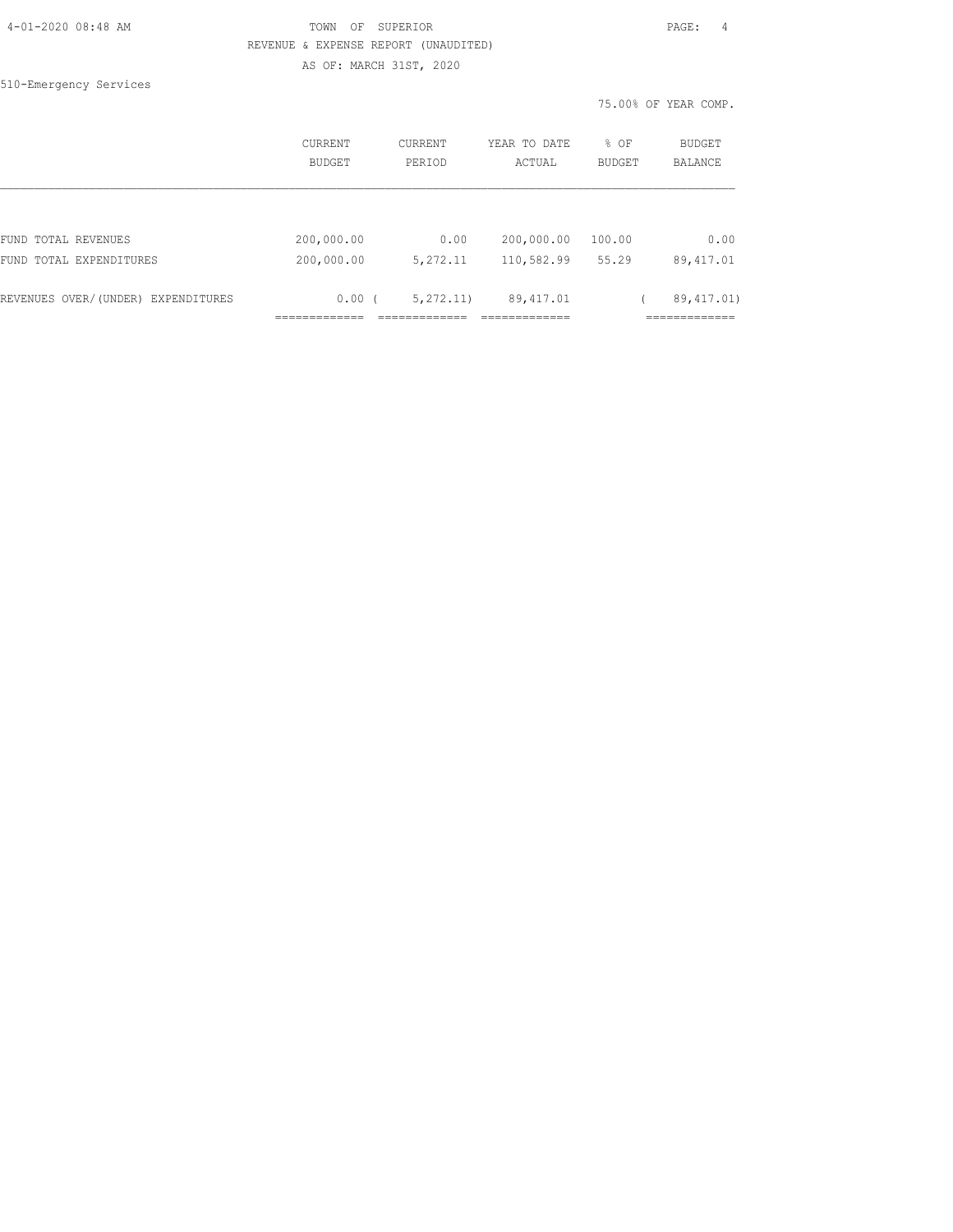|                                          | REVENUE & EXPENSE REPORT (UNAUDITED) |                             |                            |                                 |                             |  |  |
|------------------------------------------|--------------------------------------|-----------------------------|----------------------------|---------------------------------|-----------------------------|--|--|
|                                          | AS OF: MARCH 31ST, 2020              |                             |                            |                                 |                             |  |  |
| 511-RESOLUTION GRANTS<br>MAYOR & COUNCIL |                                      |                             |                            | 75.00% OF YEAR COMP.            |                             |  |  |
|                                          | CURRENT<br><b>BUDGET</b>             | CURRENT<br>PERIOD           | YEAR TO DATE<br>ACTUAL     | % OF<br><b>BUDGET</b>           | <b>BUDGET</b><br>BALANCE    |  |  |
| REVENUES                                 |                                      |                             |                            |                                 |                             |  |  |
| GRANTS                                   |                                      |                             |                            |                                 |                             |  |  |
| 511-01-4600 GRANT REVENUE                | 300,000.00                           | 500,000.00                  | 500,000.00 166.67 (        |                                 | 200,000.00)                 |  |  |
| SUBTOTAL GRANTS                          | 300,000.00                           | 500,000.00                  | 500,000.00                 | 166.67 (                        | 200,000.00)                 |  |  |
| TOTAL REVENUES                           | 300,000.00                           | 500,000.00                  | 500,000.00                 | 166.67 (<br>$=$ $=$ $=$ $=$ $=$ | 200,000.00)                 |  |  |
| EXPENDITURES                             |                                      |                             |                            |                                 |                             |  |  |
| SUPPLIES                                 |                                      |                             |                            |                                 |                             |  |  |
| 511-01-5299 OPERATING SUPPLIES           | 300,000.00                           | 0.00                        | 12,826.87                  | 4.28                            | 287, 173. 13                |  |  |
| SUBTOTAL SUPPLIES                        | 300,000.00                           | 0.00                        | 12,826.87                  | 4.28                            | 287, 173. 13                |  |  |
| PROFESSIONAL SERVICES                    |                                      |                             |                            |                                 |                             |  |  |
| 511-01-5530 ENGINEERING EXPENSES         | 0.00                                 | 20,799.72                   | 81,722.13                  | $0.00$ (                        | 81,722.13)                  |  |  |
| SUBTOTAL PROFESSIONAL SERVICES           | 0.00                                 | 20,799.72                   | 81,722.13                  | $0.00$ (                        | 81,722.13)                  |  |  |
| CAPITAL OUTLAY                           |                                      |                             |                            |                                 |                             |  |  |
| DEBT SERVICE                             |                                      |                             |                            |                                 |                             |  |  |
| TOTAL EXPENDITURES                       | 300,000.00<br>=============          | 20,799.72<br>-------------- | 94,549.00<br>============= | 31.52<br>=======                | 205,451.00<br>------------- |  |  |
| REVENUES OVER/(UNDER) EXPENDITURES       | 0.00                                 | 479,200.28                  | 405, 451.00                | $\left($                        | 405, 451.00                 |  |  |

4-01-2020 08:48 AM TOWN OF SUPERIOR PAGE: 1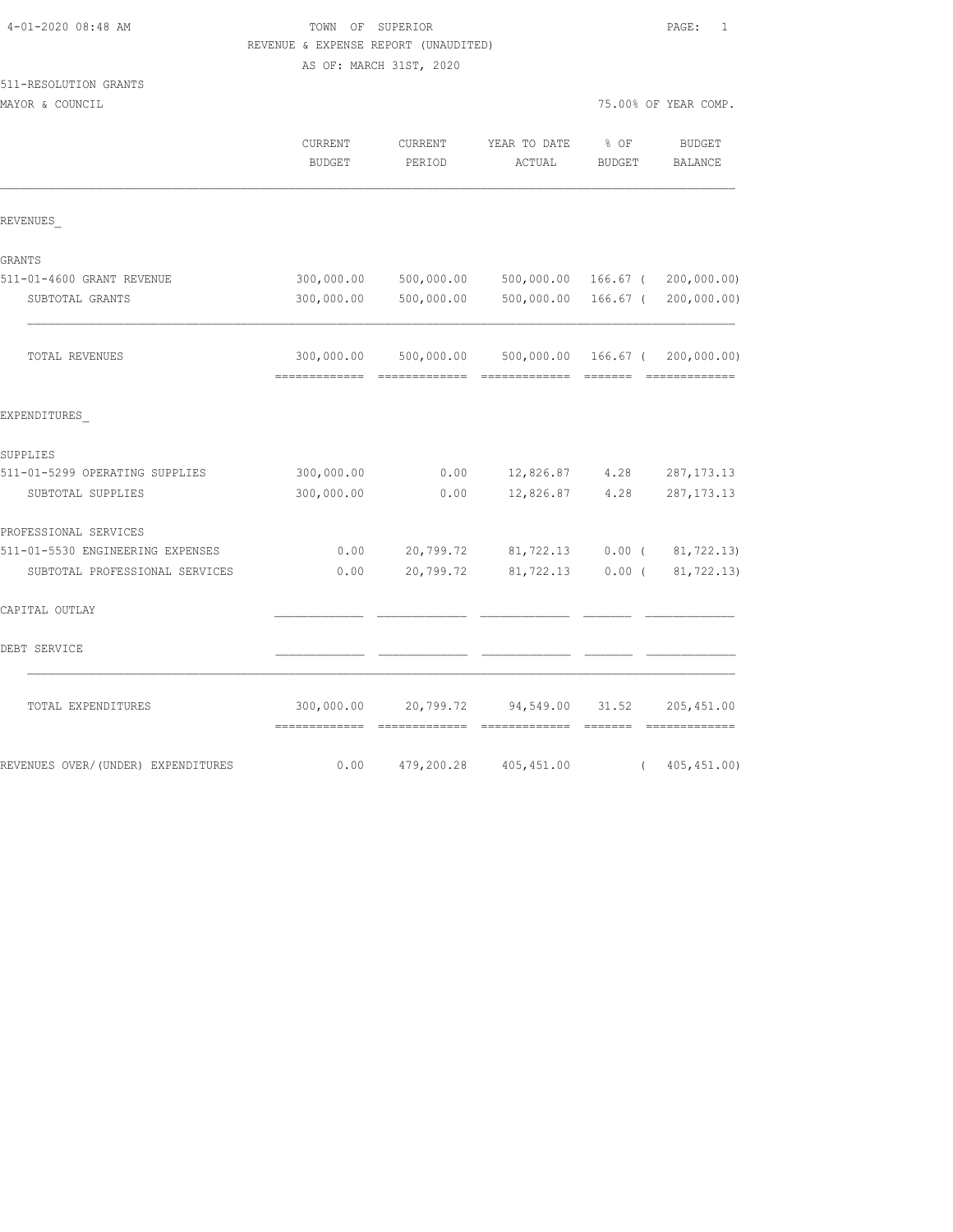|                                     | REVENUE & EXPENSE REPORT (UNAUDITED) |                                                    |              |               |                               |
|-------------------------------------|--------------------------------------|----------------------------------------------------|--------------|---------------|-------------------------------|
|                                     | AS OF: MARCH 31ST, 2020              |                                                    |              |               |                               |
| 511-RESOLUTION GRANTS               |                                      |                                                    |              |               |                               |
| RECREATION                          |                                      |                                                    |              |               | 75.00% OF YEAR COMP.          |
|                                     | CURRENT                              | CURRENT                                            | YEAR TO DATE | $8$ OF        | <b>BUDGET</b>                 |
|                                     | <b>BUDGET</b>                        | PERIOD                                             | ACTUAL       | <b>BUDGET</b> | BALANCE                       |
| REVENUES                            |                                      |                                                    |              |               |                               |
| GRANTS                              |                                      |                                                    |              |               |                               |
| 511-12-4600 GRANT REVENUE           | 200,000.00                           | 0.00                                               | 0.00         | 0.00          | 200,000.00                    |
| SUBTOTAL GRANTS                     | 200,000.00                           | 0.00                                               | 0.00         | 0.00          | 200,000.00                    |
| TOTAL REVENUES                      | 200,000.00                           | 0.00                                               | 0.00         | 0.00          | 200,000.00<br>- ============= |
| EXPENDITURES                        |                                      |                                                    |              |               |                               |
| SUPPLIES                            |                                      |                                                    |              |               |                               |
| 511-12-5299 OPERATING SUPPLIES      |                                      | 200,000.00 3,747.00 227,500.64 113.75 ( 27,500.64) |              |               |                               |
| SUBTOTAL SUPPLIES                   | 200,000.00                           | 3,747.00 227,500.64 113.75 ( 27,500.64)            |              |               |                               |
| PROFESSIONAL SERVICES               |                                      |                                                    |              |               |                               |
| CAPITAL OUTLAY                      |                                      |                                                    |              |               |                               |
| TOTAL EXPENDITURES                  |                                      | 200,000.00 3,747.00 227,500.64 113.75 ( 27,500.64) |              |               |                               |
| REVENUES OVER/ (UNDER) EXPENDITURES |                                      | $0.00$ ( 3,747.00) ( 227,500.64)                   |              |               | 227,500.64                    |

4-01-2020 08:48 AM TOWN OF SUPERIOR PAGE: 2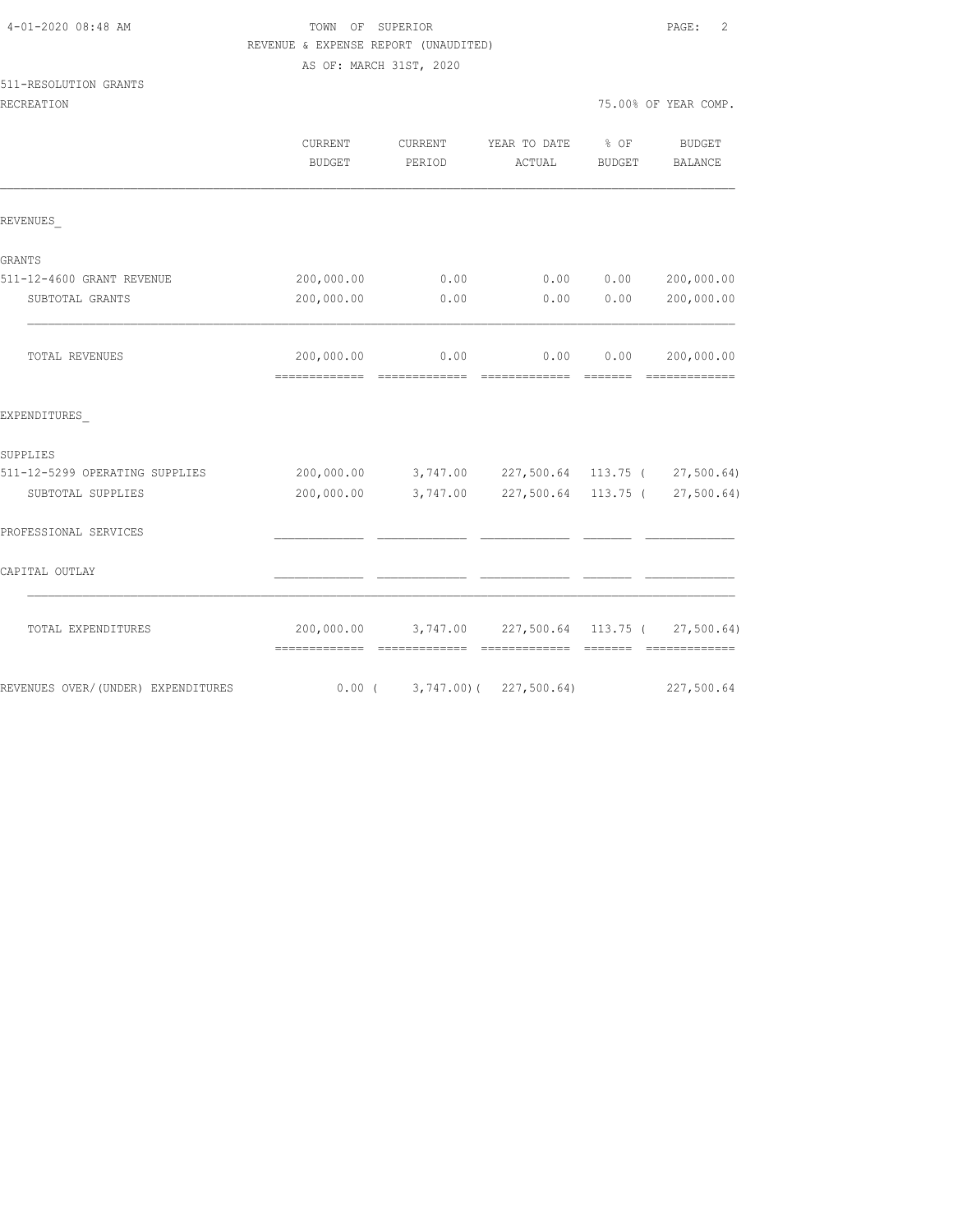| 4-01-2020 08:48 AM                            | TOWN OF SUPERIOR<br>REVENUE & EXPENSE REPORT (UNAUDITED)<br>AS OF: MARCH 31ST, 2020 |                   |                        |                       |                          |
|-----------------------------------------------|-------------------------------------------------------------------------------------|-------------------|------------------------|-----------------------|--------------------------|
| 511-RESOLUTION GRANTS<br>ECONOMIC DEVELOPMENT |                                                                                     |                   |                        |                       | 75.00% OF YEAR COMP.     |
|                                               | CURRENT<br><b>BUDGET</b>                                                            | CURRENT<br>PERIOD | YEAR TO DATE<br>ACTUAL | % OF<br><b>BUDGET</b> | <b>BUDGET</b><br>BALANCE |
| REVENUES                                      |                                                                                     |                   |                        |                       |                          |
| GRANTS                                        |                                                                                     |                   |                        |                       |                          |
| 511-19-4600 GRANT REVENUE                     | 100,000.00                                                                          | 350,000.00        | 350,000.00             | 350.00 (              | 250,000.00)              |
| SUBTOTAL GRANTS                               | 100,000.00                                                                          | 350,000.00        | 350,000.00             | $350.00$ (            | 250,000.00)              |
| TOTAL REVENUES                                | 100,000.00                                                                          | 350,000.00        | 350,000.00             |                       | 350.00 ( 250,000.00)     |
| EXPENDITURES                                  |                                                                                     |                   |                        |                       |                          |
| SUPPLIES                                      |                                                                                     |                   |                        |                       |                          |
| 511-19-5299 OPERATING SUPPLIES                | 100,000.00                                                                          | 0.00              | 100,000.00             | 100.00                | 0.00                     |
| SUBTOTAL SUPPLIES                             | 100,000.00                                                                          | 0.00              | 100,000.00             | 100.00                | 0.00                     |
| PROFESSIONAL SERVICES                         |                                                                                     |                   |                        |                       |                          |
| CAPITAL OUTLAY                                |                                                                                     |                   |                        |                       |                          |
| TOTAL EXPENDITURES                            | 100,000.00                                                                          | 0.00              | 100,000.00             | 100.00                | 0.00<br>------           |
| REVENUES OVER/(UNDER) EXPENDITURES            | 0.00                                                                                | 350,000.00        | 250,000.00             | $\left($              | 250,000.00)              |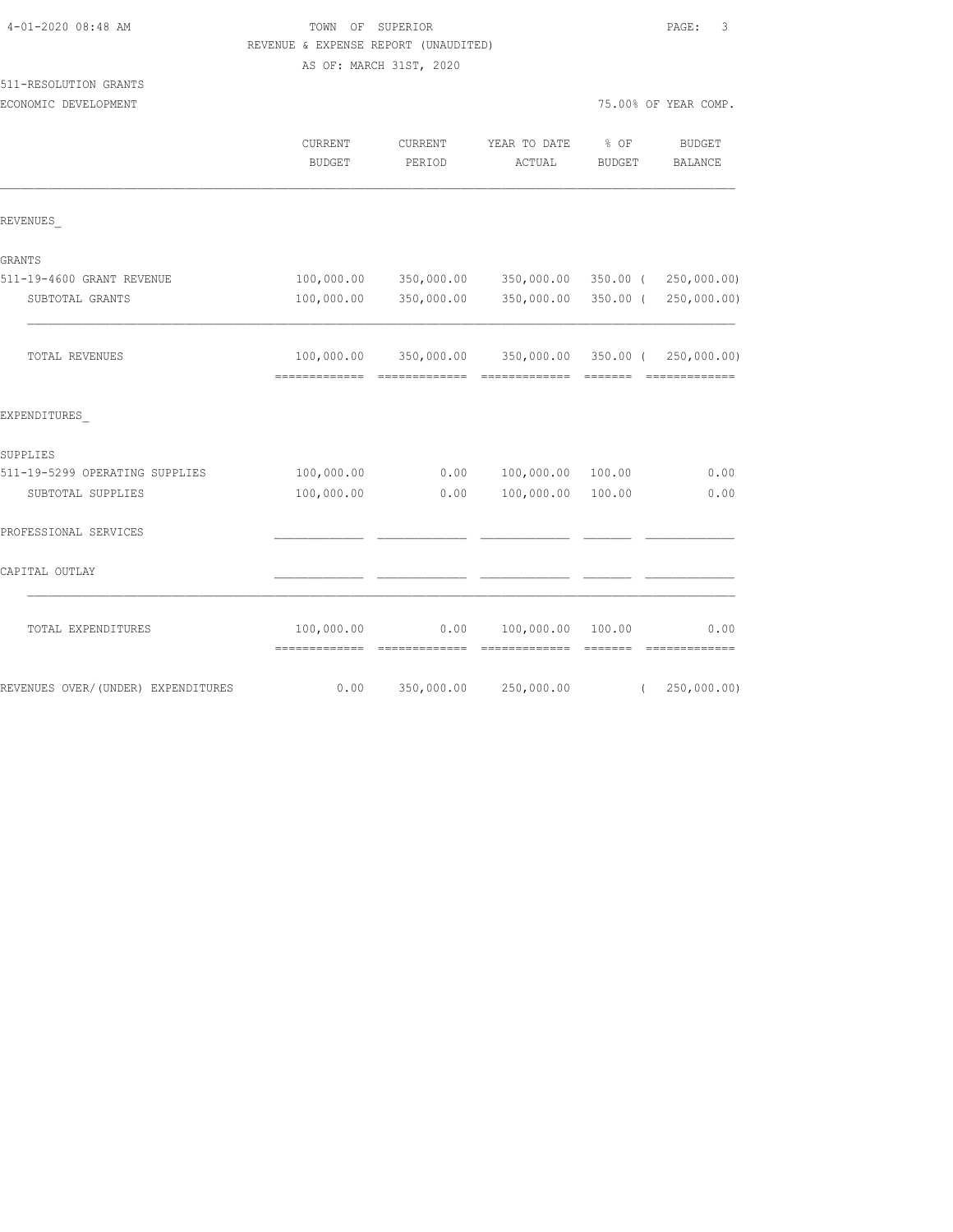|  | 4-01-2020 08:48 AM |  |
|--|--------------------|--|
|  |                    |  |

## TOWN OF SUPERIOR **PAGE:** 4 REVENUE & EXPENSE REPORT (UNAUDITED) AS OF: MARCH 31ST, 2020

511-RESOLUTION GRANTS

| CURRENT<br><b>BUDGET</b> | CURRENT<br>PERIOD | YEAR TO DATE<br>ACTUAL | % OF<br>BUDGET | BUDGET<br><b>BALANCE</b> |
|--------------------------|-------------------|------------------------|----------------|--------------------------|
|                          |                   |                        |                |                          |
| 600,000.00               | 850,000.00        | 850,000.00             | 141.67         | 250,000.00)              |
| 600,000.00               | 24,546.72         | 422,049.64             | 70.34          | 177,950.36               |
| 0.00                     | 825, 453.28       | 427,950.36             |                | 427, 950.36              |
|                          |                   |                        |                |                          |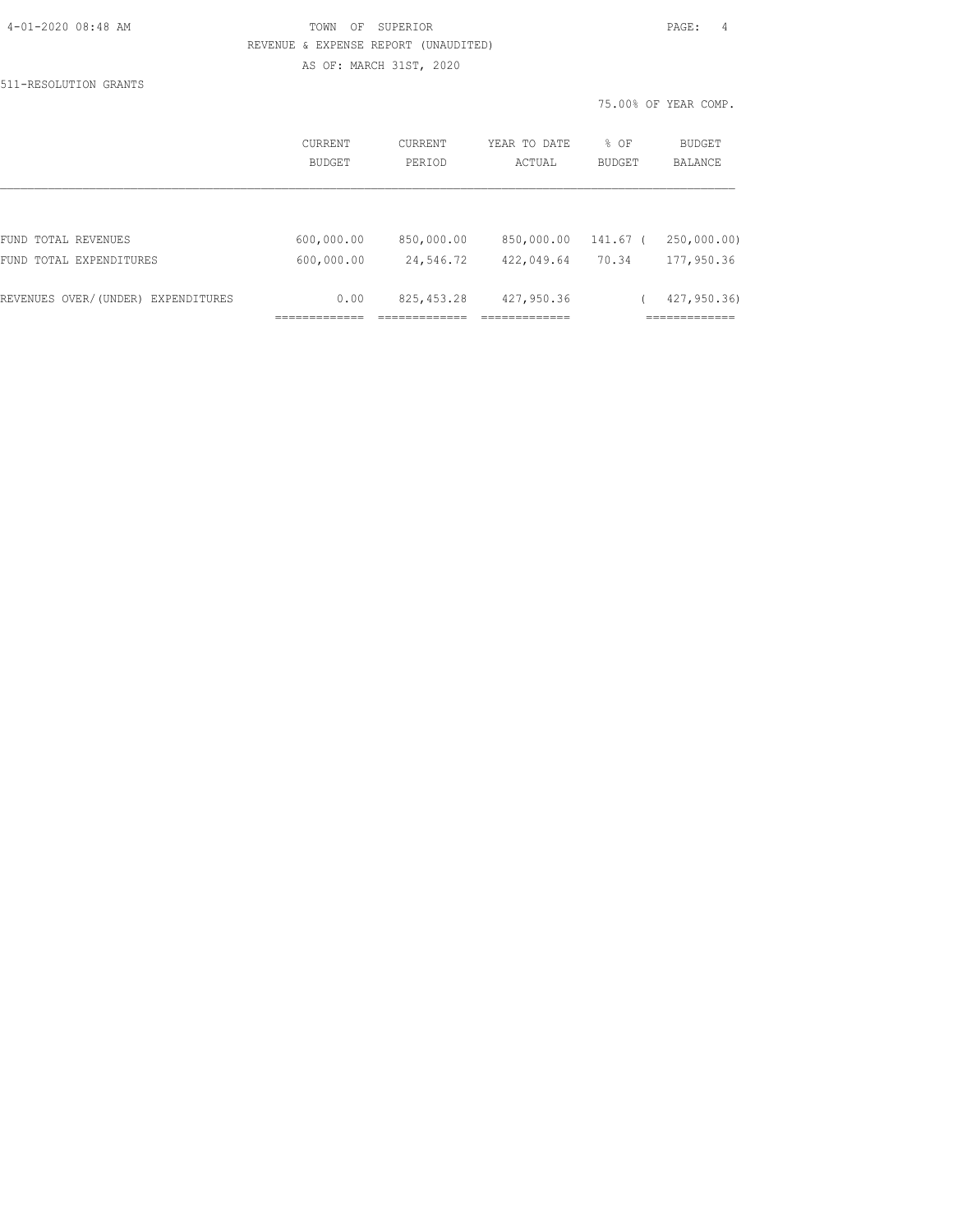| 4-01-2020 08:48 AM       | TOWN OF SUPERIOR                     |                         |                                          |  |                      |  |
|--------------------------|--------------------------------------|-------------------------|------------------------------------------|--|----------------------|--|
|                          | REVENUE & EXPENSE REPORT (UNAUDITED) |                         |                                          |  |                      |  |
|                          |                                      | AS OF: MARCH 31ST, 2020 |                                          |  |                      |  |
| 800-FIRE DEPT PENSION    |                                      |                         |                                          |  |                      |  |
| NON-DEPARTMENTAL         |                                      |                         |                                          |  | 75.00% OF YEAR COMP. |  |
|                          |                                      |                         |                                          |  |                      |  |
|                          |                                      |                         | CURRENT CURRENT YEAR TO DATE % OF BUDGET |  |                      |  |
|                          | BUDGET                               |                         | PERIOD ACTUAL BUDGET BALANCE             |  |                      |  |
|                          |                                      |                         |                                          |  |                      |  |
| REVENUES                 |                                      |                         |                                          |  |                      |  |
| <b>BUSINESS SERVICES</b> |                                      |                         |                                          |  |                      |  |
| MISCELLANEOUS            |                                      |                         |                                          |  |                      |  |
| CONTINGENCY              |                                      |                         |                                          |  |                      |  |
|                          |                                      |                         |                                          |  |                      |  |
|                          |                                      |                         |                                          |  |                      |  |
| EXPENDITURES             |                                      |                         |                                          |  |                      |  |
| SUPPLIES                 |                                      |                         |                                          |  |                      |  |
| DEBT SERVICE             |                                      |                         |                                          |  |                      |  |
|                          |                                      |                         |                                          |  |                      |  |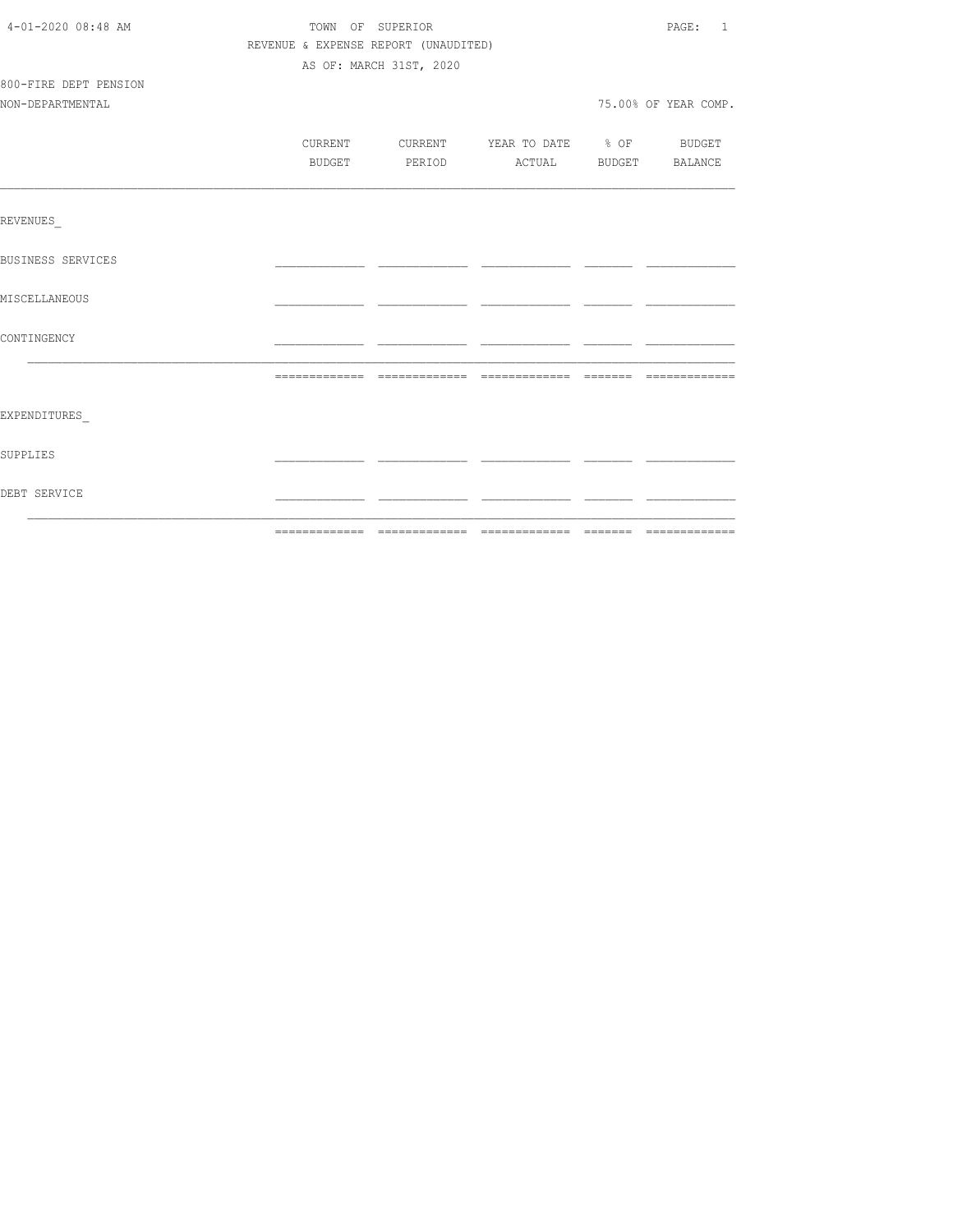| 4-01-2020 08:48 AM    | TOWN                                 | SUPERIOR<br>ΟF          |         |              |                      | $\texttt{PAGE}$ :<br>$\overline{2}$ |
|-----------------------|--------------------------------------|-------------------------|---------|--------------|----------------------|-------------------------------------|
|                       | REVENUE & EXPENSE REPORT (UNAUDITED) |                         |         |              |                      |                                     |
|                       |                                      | AS OF: MARCH 31ST, 2020 |         |              |                      |                                     |
| 800-FIRE DEPT PENSION |                                      |                         |         |              |                      |                                     |
|                       |                                      |                         |         |              | 75.00% OF YEAR COMP. |                                     |
|                       | CURRENT                              |                         | CURRENT | YEAR TO DATE | % OF                 | BUDGET                              |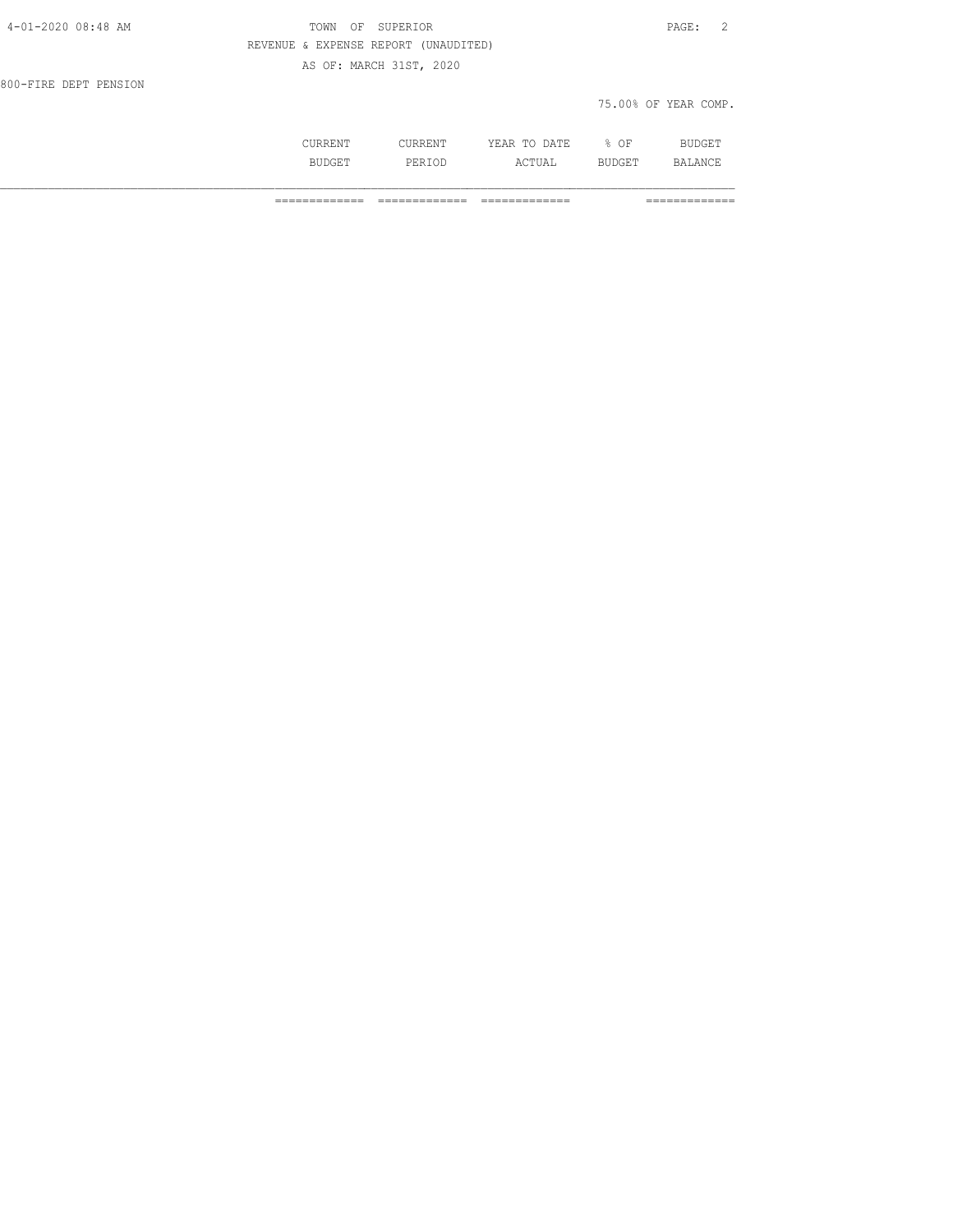| SUPPLIES           |                                      |                         |                          |                                                       |                                     |
|--------------------|--------------------------------------|-------------------------|--------------------------|-------------------------------------------------------|-------------------------------------|
| EXPENDITURES       |                                      |                         |                          |                                                       |                                     |
|                    | =============                        | =============           |                          | $\qquad \qquad =\qquad \qquad =\qquad \qquad =\qquad$ | -------------                       |
| BUSINESS SERVICES  |                                      |                         |                          |                                                       |                                     |
| REVENUES           |                                      |                         |                          |                                                       |                                     |
|                    |                                      |                         |                          |                                                       |                                     |
|                    | BUDGET                               | PERIOD                  | ACTUAL BUDGET BALANCE    |                                                       |                                     |
|                    | CURRENT                              | <b>CURRENT</b>          | YEAR TO DATE % OF BUDGET |                                                       |                                     |
| NON-DEPARTMENTAL   |                                      |                         |                          |                                                       | 75.00% OF YEAR COMP.                |
| 810-LGIP           |                                      |                         |                          |                                                       |                                     |
|                    |                                      | AS OF: MARCH 31ST, 2020 |                          |                                                       |                                     |
|                    | REVENUE & EXPENSE REPORT (UNAUDITED) |                         |                          |                                                       |                                     |
| 4-01-2020 08:48 AM | TOWN OF SUPERIOR                     |                         |                          |                                                       | $\mathtt{PAGE}$ :<br>$\overline{1}$ |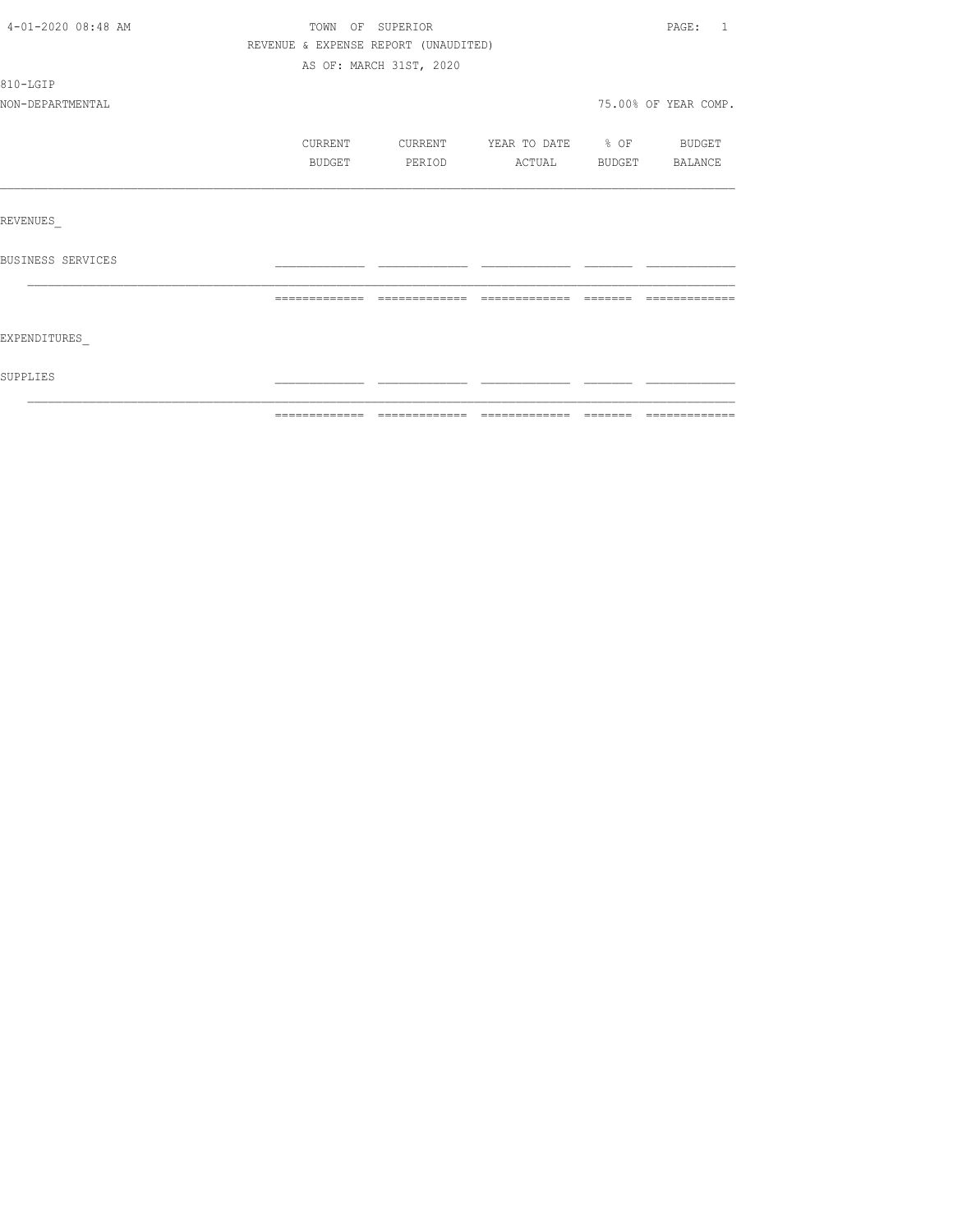| 4-01-2020 08:48 AM | TOWN<br>OF | SUPERIOR                             |              |        | PAGE:<br>- 2         |  |
|--------------------|------------|--------------------------------------|--------------|--------|----------------------|--|
|                    |            | REVENUE & EXPENSE REPORT (UNAUDITED) |              |        |                      |  |
|                    |            | AS OF: MARCH 31ST, 2020              |              |        |                      |  |
| 810-LGIP           |            |                                      |              |        |                      |  |
|                    |            |                                      |              |        | 75.00% OF YEAR COMP. |  |
|                    |            |                                      |              |        |                      |  |
|                    | CURRENT    | CURRENT                              | YEAR TO DATE | $8$ OF | <b>BUDGET</b>        |  |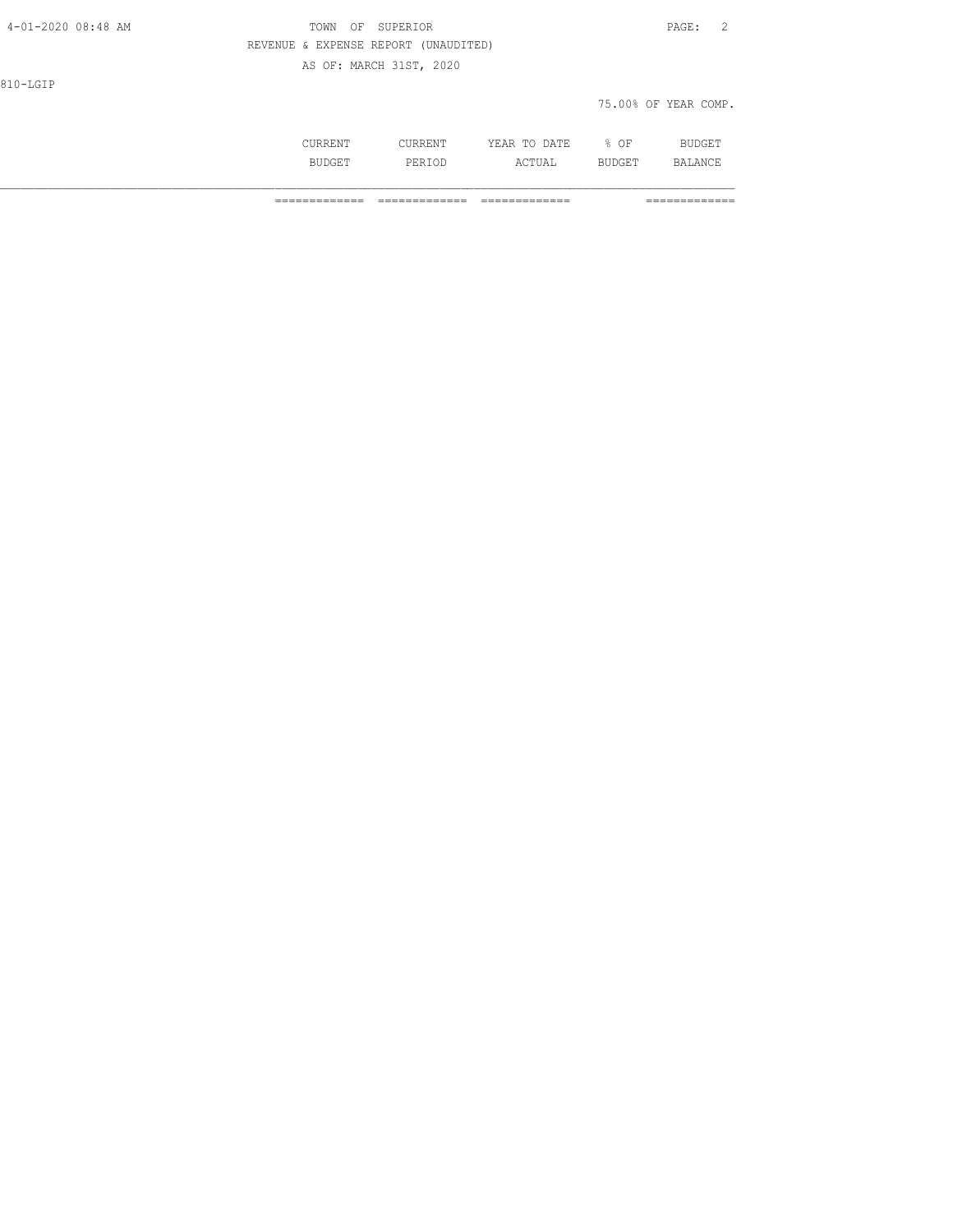| 4-01-2020 08:48 AM | TOWN                                 | OF SUPERIOR             |                   |        | PAGE:<br>$\mathbf{1}$ |
|--------------------|--------------------------------------|-------------------------|-------------------|--------|-----------------------|
|                    | REVENUE & EXPENSE REPORT (UNAUDITED) |                         |                   |        |                       |
|                    |                                      | AS OF: MARCH 31ST, 2020 |                   |        |                       |
| 820-EXPLORERS      |                                      |                         |                   |        |                       |
| NON-DEPARTMENTAL   |                                      |                         |                   |        | 75.00% OF YEAR COMP.  |
|                    | CURRENT                              | CURRENT                 | YEAR TO DATE % OF |        | BUDGET                |
|                    | BUDGET                               | PERIOD                  | ACTUAL            | BUDGET | BALANCE               |
|                    |                                      |                         |                   |        |                       |
| REVENUES           |                                      |                         |                   |        |                       |
| MISCELLANEOUS      |                                      |                         |                   |        |                       |
|                    |                                      |                         |                   |        |                       |
|                    |                                      |                         |                   |        |                       |
| EXPENDITURES       |                                      |                         |                   |        |                       |
| SUPPLIES           |                                      |                         |                   |        |                       |
|                    |                                      |                         |                   |        |                       |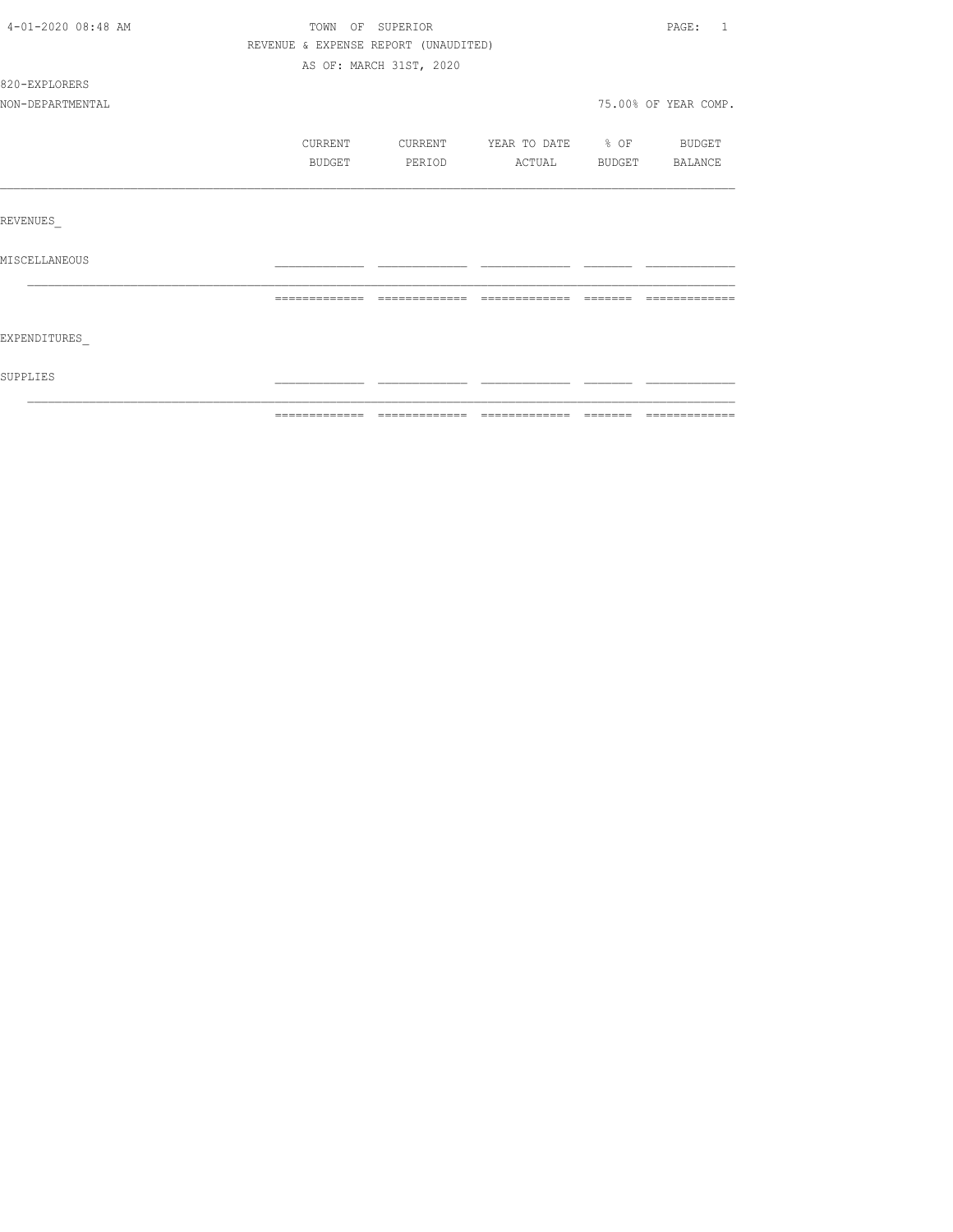| 4-01-2020 08:48 AM | TOWN<br>OF                           | SUPERIOR                |              |        | $\mathtt{PAGE}$ :<br>$\overline{2}$ |
|--------------------|--------------------------------------|-------------------------|--------------|--------|-------------------------------------|
|                    | REVENUE & EXPENSE REPORT (UNAUDITED) |                         |              |        |                                     |
|                    |                                      | AS OF: MARCH 31ST, 2020 |              |        |                                     |
| 820-EXPLORERS      |                                      |                         |              |        |                                     |
|                    |                                      |                         |              |        | 75.00% OF YEAR COMP.                |
|                    | CURRENT                              | CURRENT                 | YEAR TO DATE | $8$ OF | <b>BUDGET</b>                       |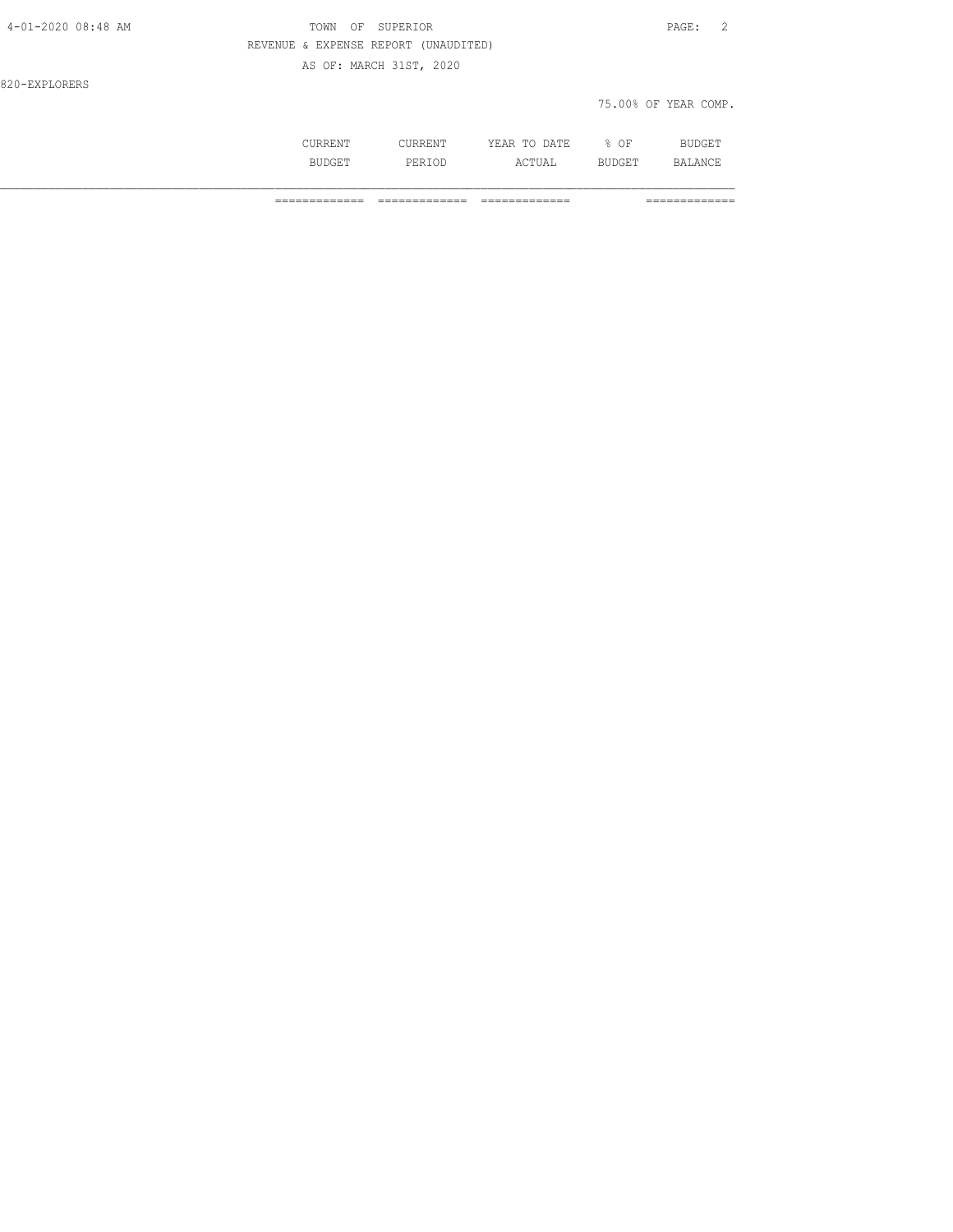# TOWN OF SUPERIOR **Example 2010** PAGE: 1 REVENUE & EXPENSE REPORT (UNAUDITED)

AS OF: MARCH 31ST, 2020

| 830-TOYS FOR TOTS |  |  |
|-------------------|--|--|
|                   |  |  |

|                                    | CURRENT<br><b>BUDGET</b> | CURRENT<br>PERIOD     | YEAR TO DATE<br>ACTUAL   |                   | BUDGET<br>BALANCE                                                                                                                                                                                                                                                                                                                                                                                                                                                                                                     |
|------------------------------------|--------------------------|-----------------------|--------------------------|-------------------|-----------------------------------------------------------------------------------------------------------------------------------------------------------------------------------------------------------------------------------------------------------------------------------------------------------------------------------------------------------------------------------------------------------------------------------------------------------------------------------------------------------------------|
| REVENUES                           |                          |                       |                          |                   |                                                                                                                                                                                                                                                                                                                                                                                                                                                                                                                       |
|                                    |                          |                       |                          |                   |                                                                                                                                                                                                                                                                                                                                                                                                                                                                                                                       |
| GRANTS                             |                          |                       |                          |                   |                                                                                                                                                                                                                                                                                                                                                                                                                                                                                                                       |
| 830-00-4600 OTHER REVENUE          | 0.00                     | 0.00                  |                          | 2,375.00 0.00 (   | 2,375.00)                                                                                                                                                                                                                                                                                                                                                                                                                                                                                                             |
| SUBTOTAL GRANTS                    | 0.00                     | 0.00                  |                          | $2,375.00$ 0.00 ( | 2,375.00)                                                                                                                                                                                                                                                                                                                                                                                                                                                                                                             |
| TOTAL REVENUES                     | 0.00<br>=============    | 0.00<br>============= | 2,375.00 0.00 (2,375.00) | - =======         | =============                                                                                                                                                                                                                                                                                                                                                                                                                                                                                                         |
| EXPENDITURES                       |                          |                       |                          |                   |                                                                                                                                                                                                                                                                                                                                                                                                                                                                                                                       |
| SUPPLIES                           |                          |                       |                          |                   |                                                                                                                                                                                                                                                                                                                                                                                                                                                                                                                       |
| 830-00-5299 OPERATING SUPPLIES     | 0.00                     | 0.00                  | $1,856.03$ 0.00 (        |                   | 1,856.03)                                                                                                                                                                                                                                                                                                                                                                                                                                                                                                             |
| SUBTOTAL SUPPLIES                  | 0.00                     | 0.00                  |                          | $1,856.03$ 0.00 ( | 1,856.03)                                                                                                                                                                                                                                                                                                                                                                                                                                                                                                             |
|                                    |                          |                       |                          |                   |                                                                                                                                                                                                                                                                                                                                                                                                                                                                                                                       |
| TOTAL EXPENDITURES                 | 0.00<br>=============    | 0.00                  | =============            | --------          | $1,856.03$ 0.00 ( 1,856.03)<br>$\begin{array}{cccccccccc} \multicolumn{2}{c}{} & \multicolumn{2}{c}{} & \multicolumn{2}{c}{} & \multicolumn{2}{c}{} & \multicolumn{2}{c}{} & \multicolumn{2}{c}{} & \multicolumn{2}{c}{} & \multicolumn{2}{c}{} & \multicolumn{2}{c}{} & \multicolumn{2}{c}{} & \multicolumn{2}{c}{} & \multicolumn{2}{c}{} & \multicolumn{2}{c}{} & \multicolumn{2}{c}{} & \multicolumn{2}{c}{} & \multicolumn{2}{c}{} & \multicolumn{2}{c}{} & \multicolumn{2}{c}{} & \multicolumn{2}{c}{} & \mult$ |
| REVENUES OVER/(UNDER) EXPENDITURES | 0.00                     | 0.00                  | 518.97                   | $\left($          | 518.97)                                                                                                                                                                                                                                                                                                                                                                                                                                                                                                               |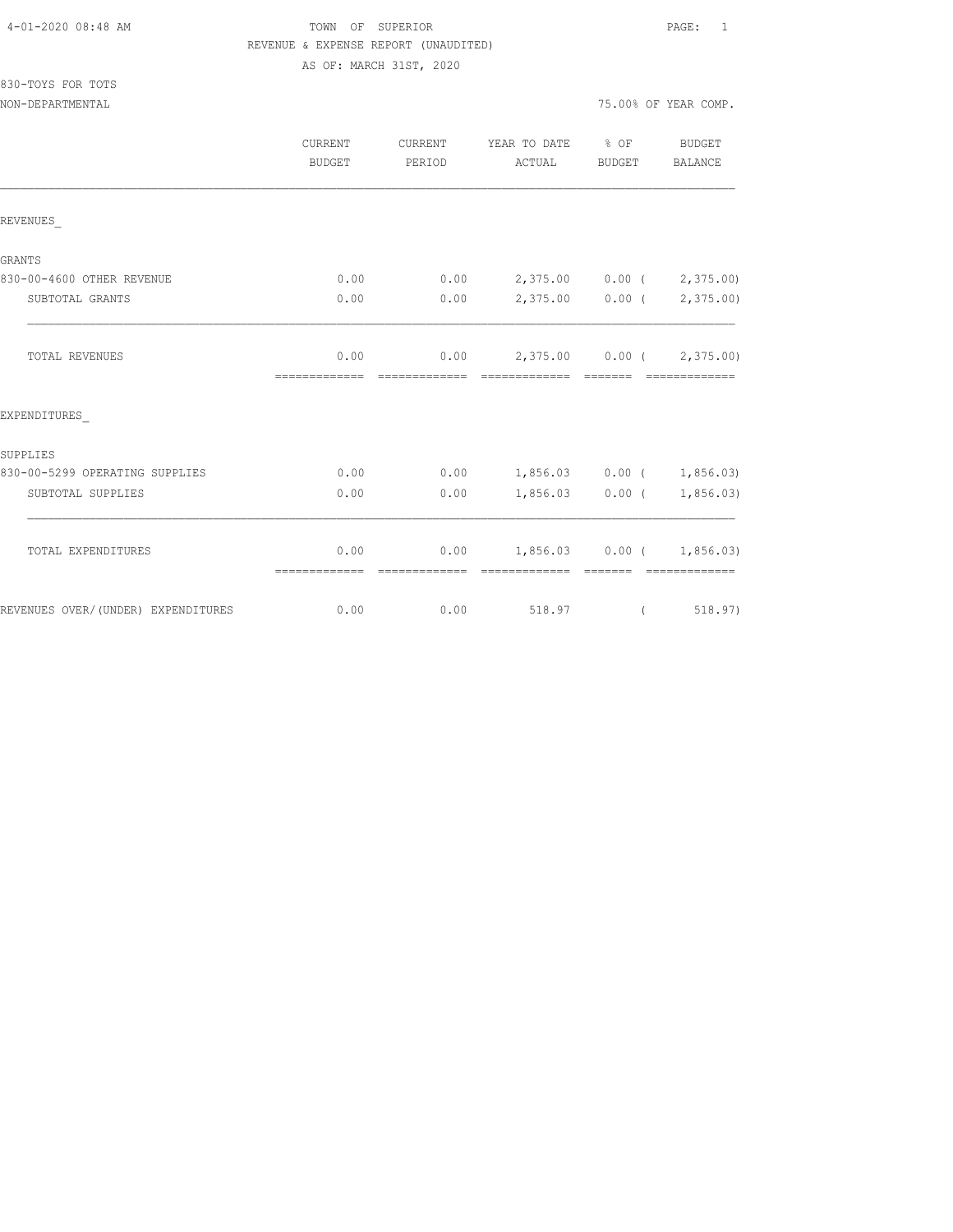#### 4-01-2020 08:48 AM TOWN OF SUPERIOR PAGE: 2 REVENUE & EXPENSE REPORT (UNAUDITED) AS OF: MARCH 31ST, 2020

830-TOYS FOR TOTS

|                                    | CURRENT<br>BUDGET | CURRENT<br>PERIOD | YEAR TO DATE<br>ACTUAL | % OF<br><b>BUDGET</b> | <b>BUDGET</b><br>BALANCE |  |
|------------------------------------|-------------------|-------------------|------------------------|-----------------------|--------------------------|--|
|                                    |                   |                   |                        |                       |                          |  |
| FUND TOTAL REVENUES                | 0.00              | 0.00              | 2,375.00               | $0.00$ (              | 2,375.00                 |  |
| FUND TOTAL EXPENDITURES            | 0.00              | 0.00              | 1,856.03               | 0.00(                 | 1,856.03                 |  |
| REVENUES OVER/(UNDER) EXPENDITURES | 0.00              | 0.00              | 518.97                 |                       | 518.97)                  |  |
|                                    |                   |                   |                        |                       | __________               |  |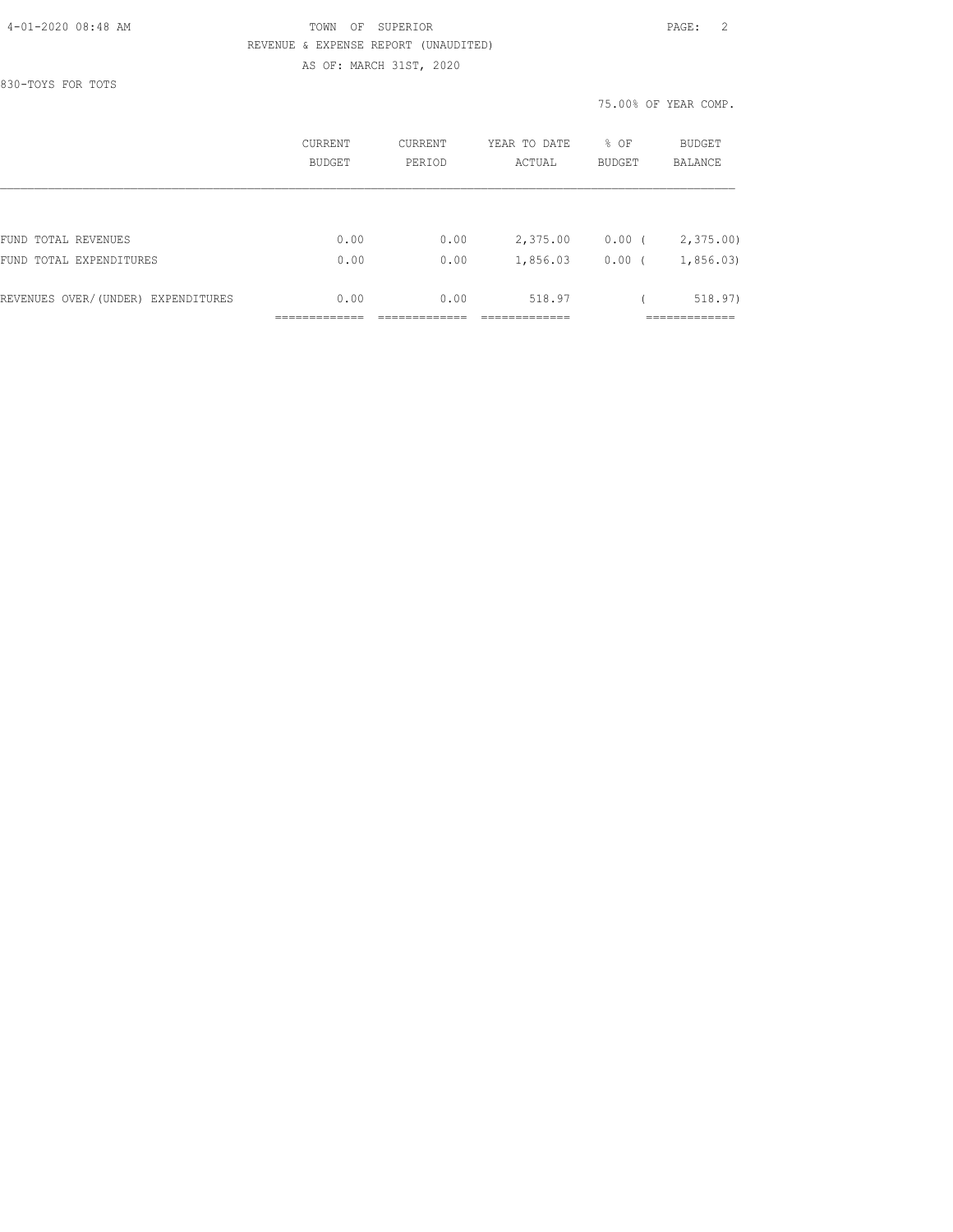|                          | =============                        | =============           | =============     | $\qquad \qquad \qquad =\qquad \qquad =\qquad \qquad =\qquad \qquad =\qquad \qquad =\qquad \qquad =\qquad \qquad =\qquad \qquad =\qquad \qquad =\qquad \qquad =\qquad \qquad =\qquad \qquad =\qquad \qquad =\qquad \qquad =\qquad \qquad =\qquad \qquad =\qquad \qquad =\qquad \qquad =\qquad \qquad =\qquad \qquad =\qquad \qquad =\qquad \qquad =\qquad \qquad =\qquad \qquad =\qquad \qquad =\qquad \qquad =\qquad \qquad =\qquad \qquad =\qquad \qquad =\qquad \qquad =\qquad \qquad =$ | =============          |
|--------------------------|--------------------------------------|-------------------------|-------------------|--------------------------------------------------------------------------------------------------------------------------------------------------------------------------------------------------------------------------------------------------------------------------------------------------------------------------------------------------------------------------------------------------------------------------------------------------------------------------------------------|------------------------|
| NON-OPERATING            |                                      |                         |                   |                                                                                                                                                                                                                                                                                                                                                                                                                                                                                            |                        |
| SUPPLIES                 |                                      |                         |                   |                                                                                                                                                                                                                                                                                                                                                                                                                                                                                            |                        |
| EXPENDITURES             |                                      |                         |                   |                                                                                                                                                                                                                                                                                                                                                                                                                                                                                            |                        |
|                          |                                      |                         |                   |                                                                                                                                                                                                                                                                                                                                                                                                                                                                                            |                        |
|                          | BUDGET                               | PERIOD                  | ACTUAL BUDGET     |                                                                                                                                                                                                                                                                                                                                                                                                                                                                                            | BALANCE                |
|                          | CURRENT                              | CURRENT                 | YEAR TO DATE % OF |                                                                                                                                                                                                                                                                                                                                                                                                                                                                                            | <b>BUDGET</b>          |
| NON-DEPARTMENTAL         |                                      |                         |                   |                                                                                                                                                                                                                                                                                                                                                                                                                                                                                            | 75.00% OF YEAR COMP.   |
| 840-GENERAL FIXED ASSETS |                                      |                         |                   |                                                                                                                                                                                                                                                                                                                                                                                                                                                                                            |                        |
|                          |                                      | AS OF: MARCH 31ST, 2020 |                   |                                                                                                                                                                                                                                                                                                                                                                                                                                                                                            |                        |
|                          | REVENUE & EXPENSE REPORT (UNAUDITED) |                         |                   |                                                                                                                                                                                                                                                                                                                                                                                                                                                                                            |                        |
| 4-01-2020 08:48 AM       |                                      | TOWN OF SUPERIOR        |                   |                                                                                                                                                                                                                                                                                                                                                                                                                                                                                            | $\texttt{PAGE}$ :<br>1 |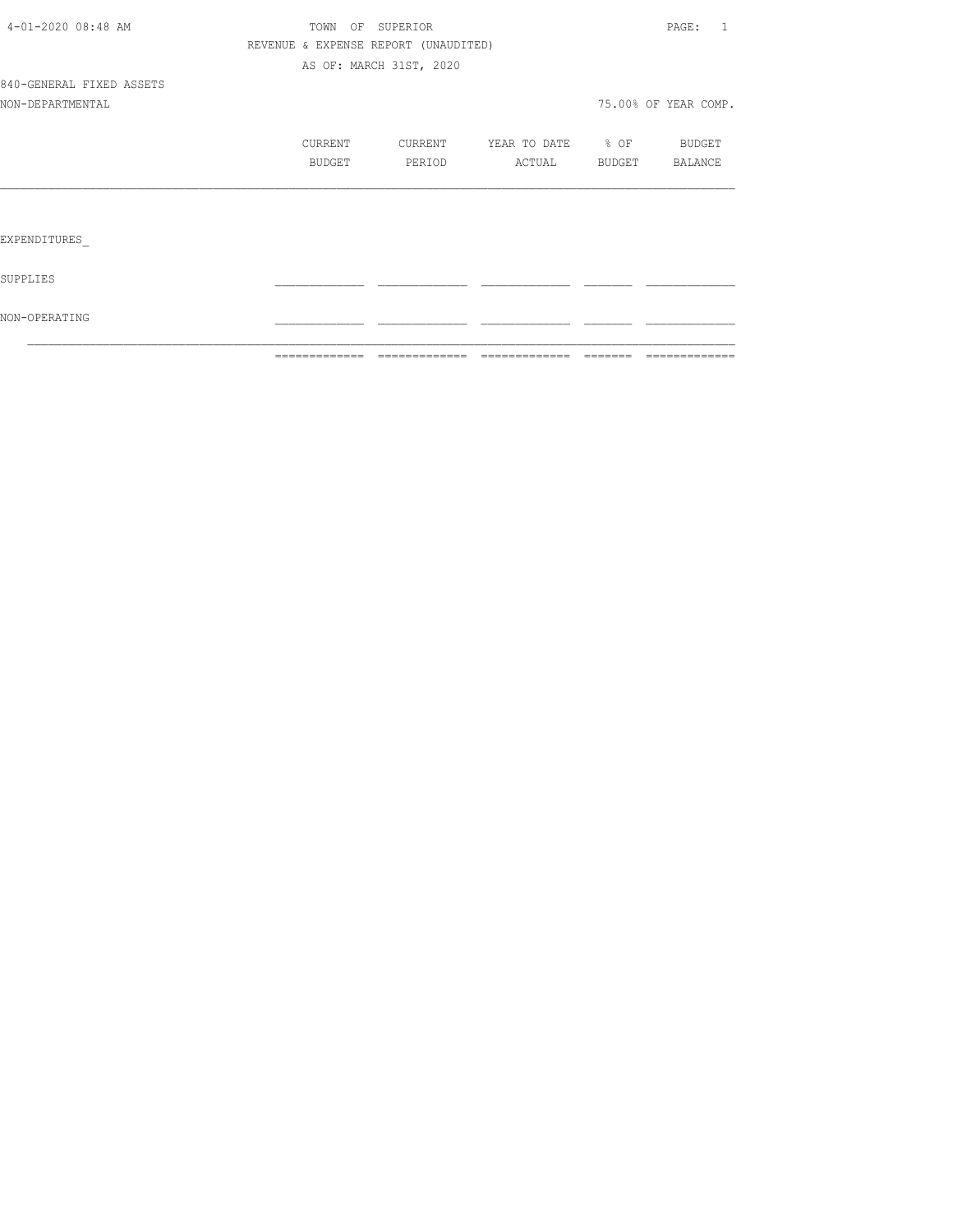| 4-01-2020 08:48 AM       | TOWN<br>OF                           | SUPERIOR                |              |      | $\overline{2}$<br>$\texttt{PAGE}$ : |  |
|--------------------------|--------------------------------------|-------------------------|--------------|------|-------------------------------------|--|
|                          | REVENUE & EXPENSE REPORT (UNAUDITED) |                         |              |      |                                     |  |
|                          |                                      | AS OF: MARCH 31ST, 2020 |              |      |                                     |  |
| 840-GENERAL FIXED ASSETS |                                      |                         |              |      |                                     |  |
|                          |                                      |                         |              |      | 75.00% OF YEAR COMP.                |  |
|                          |                                      |                         |              |      |                                     |  |
|                          | CURRENT                              | CURRENT                 | YEAR TO DATE | % OF | <b>BUDGET</b>                       |  |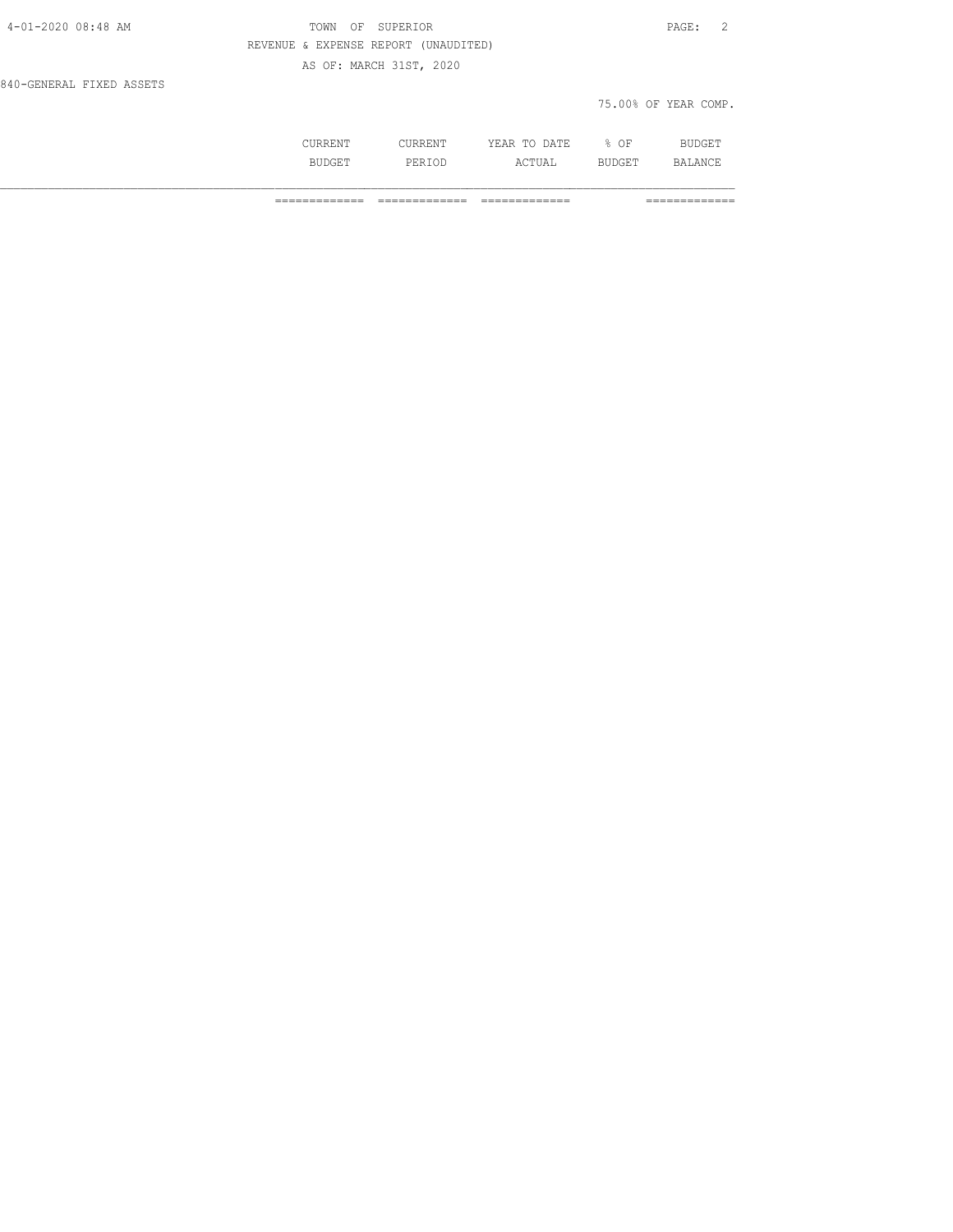| 4-01-2020 08:48 AM   | TOWN OF SUPERIOR |                                      |              |        | PAGE:                |
|----------------------|------------------|--------------------------------------|--------------|--------|----------------------|
|                      |                  | REVENUE & EXPENSE REPORT (UNAUDITED) |              |        |                      |
|                      |                  | AS OF: MARCH 31ST, 2020              |              |        |                      |
| 850-GENERAL L/T DEBT |                  |                                      |              |        |                      |
| NON-DEPARTMENTAL     |                  |                                      |              |        | 75.00% OF YEAR COMP. |
|                      | CURRENT          | CURRENT                              | YEAR TO DATE | % OF   | BUDGET               |
|                      | BUDGET           | PERIOD                               | ACTUAL       | BUDGET | BALANCE              |
|                      |                  |                                      |              |        |                      |
|                      |                  |                                      |              |        |                      |
| EXPENDITURES         |                  |                                      |              |        |                      |

 ${\tt SUPPLIES}$